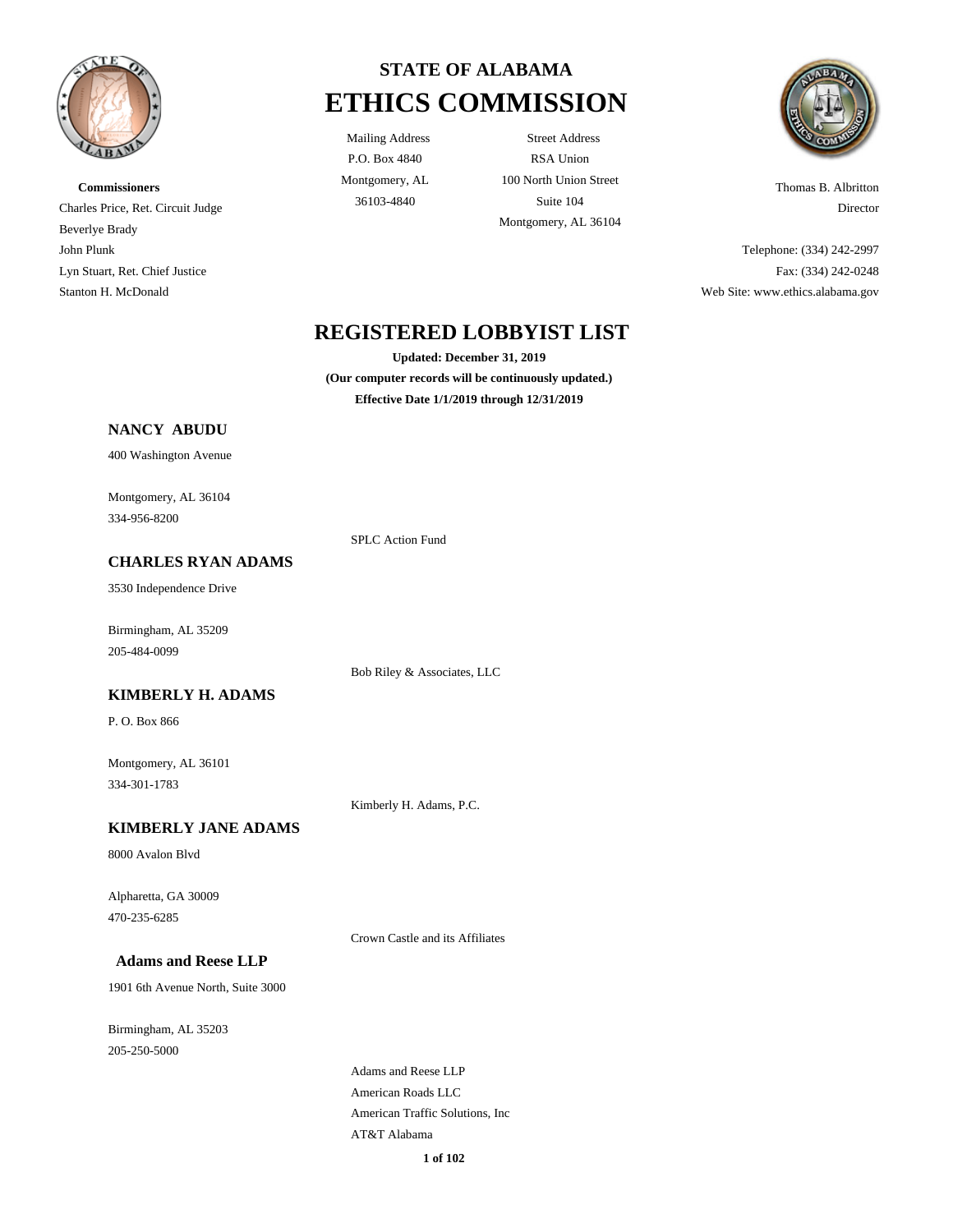Austal USA Baldwin County Commission Bloom Group Inc., The CGL Companies City of Daphne, Alabama City of Foley City of Mobile City of Wetumpka Coastal Alabama Partnership Conecuh Ridge Distillers, LLC Coosa-Alabama River Improvement Association, Inc. Energy Institute of Alabama Humana, Inc. International Franchise Association Kid One Transport, Inc. Master Boat Builders, Inc. Periscope Holdings, Inc Presby Environmental, Inc. Shipt, Inc SSAB Americas Troy University Wetlands Solutions, LLC

#### **JOHN Q. ADAMS, III**

P.O.Box 240

Montgomery, AL 36101 334-265-2732

#### **Kimberly H. Adams, PC**

P. O. Box 866

Montgomery, AL 36101 334-301-1783

Alabama Poultry & Egg Association Kimberly H. Adams, P.C.

Alabama Association for Marriage and Family Therapy Alabama High School Athletic Association Alabama Municipal Court Clerks & Magistrate Association Alabama Tourism Partnership American International Group, Inc (AIG) Association of Alabama Camps Bradford Health Services Coastal Conservation Association Houston County Economic Development Authority League of Southeastern Credit Unions National Waste & Recycling Association OneMain Holdings, Inc.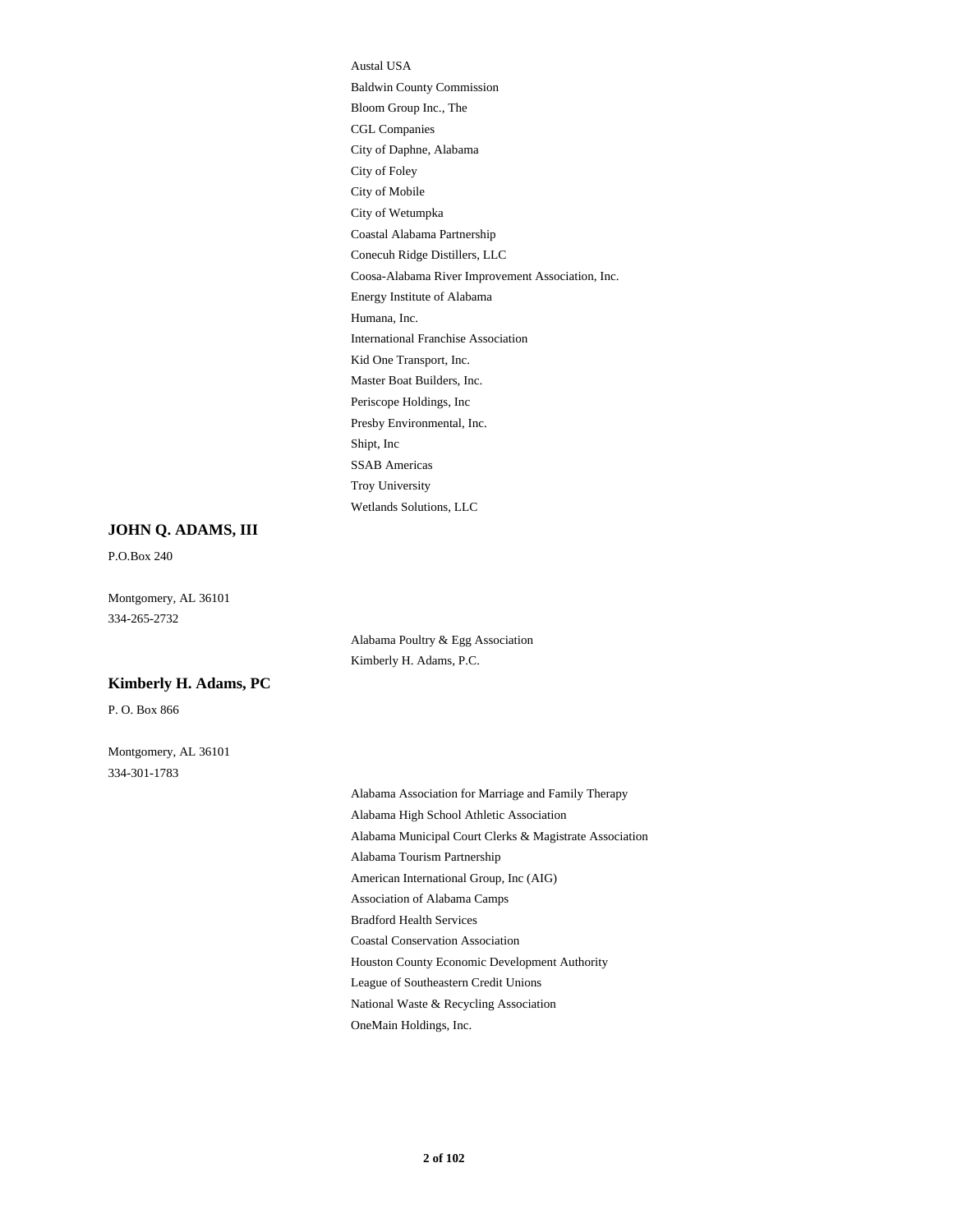### **SAMUEL DENTON ADCOCK**

2550 M Street, NW

Washington, DC 20037 202-457-6000

> DIF Infra 5 US LLC MDG Contracting and Environmental Solutions, LLC

### **TODD ADKINS**

c/o NRA OGC, 11250 Waples Mill Road

Fairfax, VA 22030 703-267-1250

National Rifle Association of America

### **GLYN AGNEW**

1884 Data Drive

Hoover, AL 35219 205-470-0553

AT&T Alabama

# **SCOTT AIKEN**

112 Dobbs Drive

Athens, GA 30605 615-351-4116

Bristol-Myers Squibb Company

### **DONNA M. ALEXANDER**

125 S. Ripely Street

Montgomery, AL 36104 334-649-4455

Alabama Wholesale Beer Association

### **STEPHANIE ALEXANDER**

202 Government St. Suite 220

Mobile, AL 36602 251-454-8600

> Cintra US Services, LLC Ferrovial Agroman US Corp

# **WILLIE ALLEN**

P.O. Box 4177

Montgomery, AL 36103-4177 334-834-9790

Alabama Education Association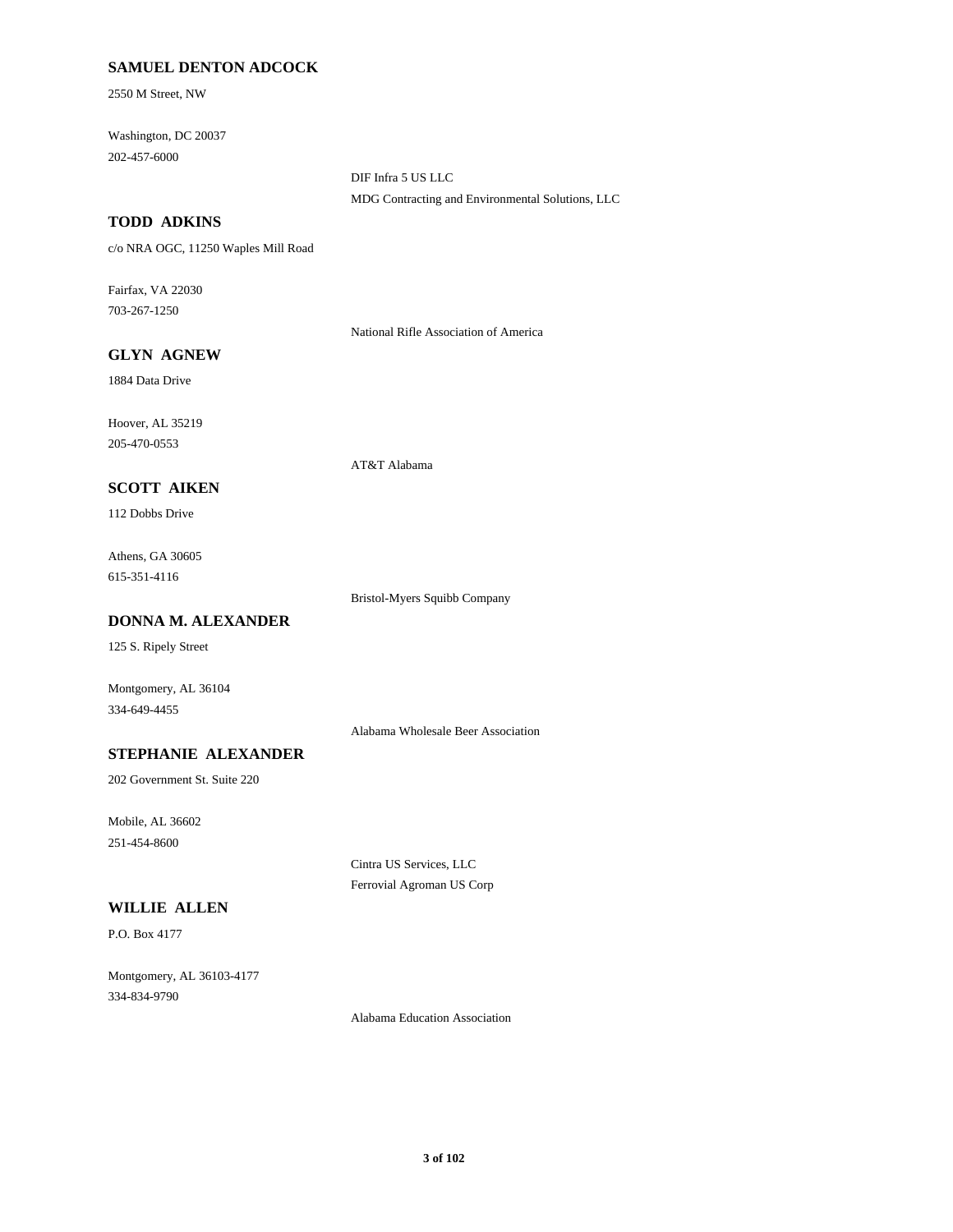### **JESSICA ALMY**

1380 Monroe St. NW #229

Washington, DC 20010 866-849-4457

#### The Good Food Institute

### **LARRY DEAN AMERSON**

3350 Old Sulpher Springs Road

Wellington, AL 36279 256-283-4100

Sheriff Matthew Wade- Calhoun Co Sheriff's Office

# **AMBER ANDERSON**

PO Box 4980

Montgomery, AL 36103 334-277-9700

Alabama Association of School Boards

### **CHRISTINA ANDREEN**

2829 2nd Ave. South

Birmingham, AL 22902 205-745-3060

Southern Environmental Law Center

### **MICHAEL ANWAY**

215 S. Monroe St.

Tallahassee, FL 32301 202-552-9916

Pharmaceutical Research and Manufacturers of America (PhRMA)

### **ARPITA APPANNAGARI**

245 E. 63rd St.

New York, NY 10065 646-250-3535

National Institute for Reproductive Health

### **J. KNOX ARGO**

6706 Taylor Circle

Montgomery, AL 36117 334-279-0088

> Entertainment Software Association Motion Picture Association, Inc. United Services Automobile Association (USAA)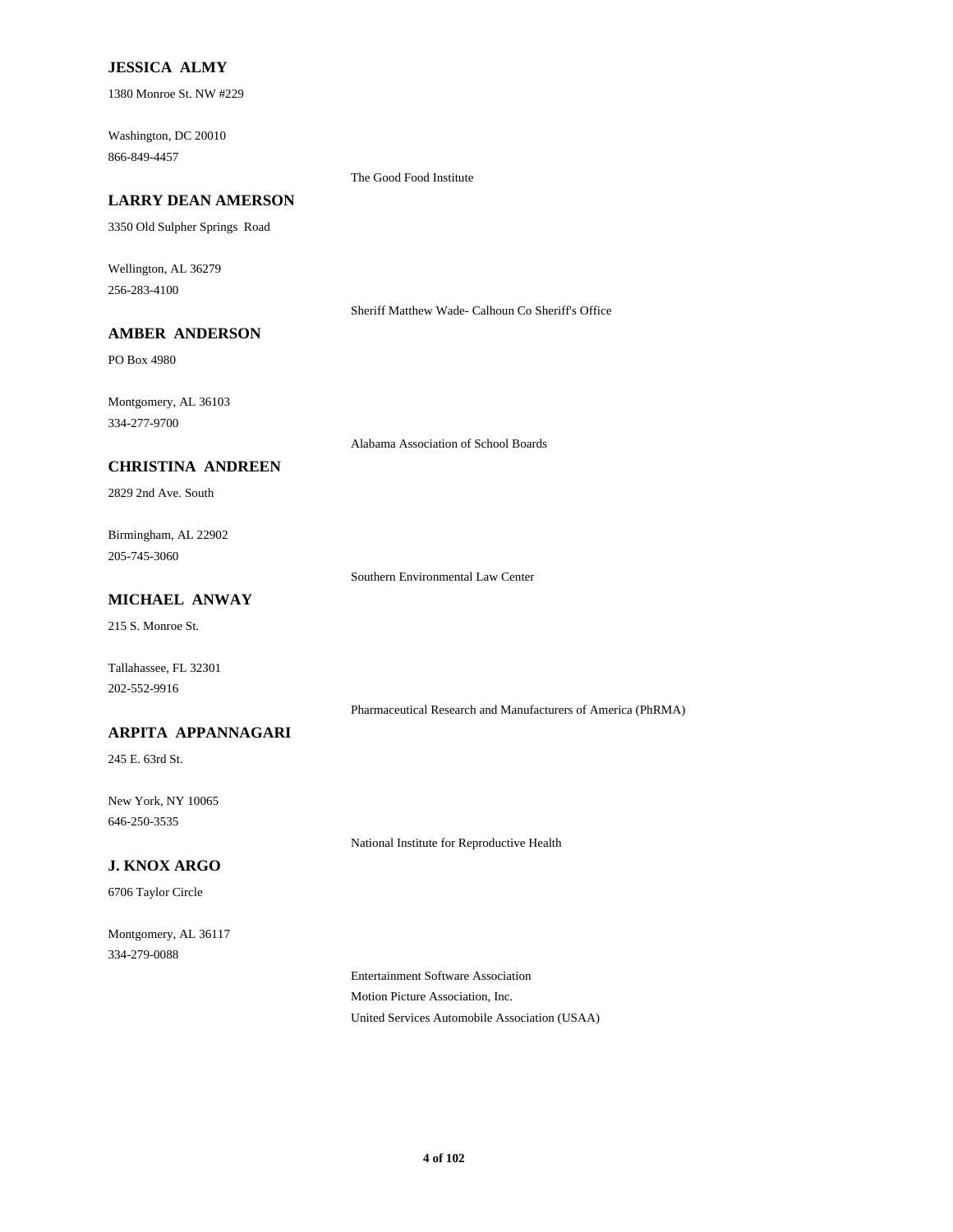### **DAVID ARNETT**

1803 4th Ave N

Pell City, AL 35125 205-427-9620

### **JEFF ARRINGTON**

19 South Jackson Street

Montgomery, AL 36104 334-954-2570

Alabama Academy of Family Physicians

The Fixer

# **CLAIRE HANNAH AUSTIN**

803 Adams Avenue

Montgomery, AL 36104 334-657-9440

# **GINGER AVERY**

P.O. Box 1187

Montgomery, AL 36101 334-262-4974

### **JACKIE F. AYERS**

4156 Carmichael Road

Montgomery, AL 36106 334-271-6214

Alabama Nursing Home Association

Alabama Self-Insured Workers Compensation Fund

# **FREDA H. BACON**

Post Office Box 59509

Birmingham, AL 35259 205-868-6900

### **RICK BAILES**

P.O. Box 4177

Montgomery, AL 36103-4177 334-834-9790

Alabama Education Association

### American Legal Finance Association Morgan Creek Vineyards The Austin Group

Waste Management, Southern Group

Alabama Association for Justice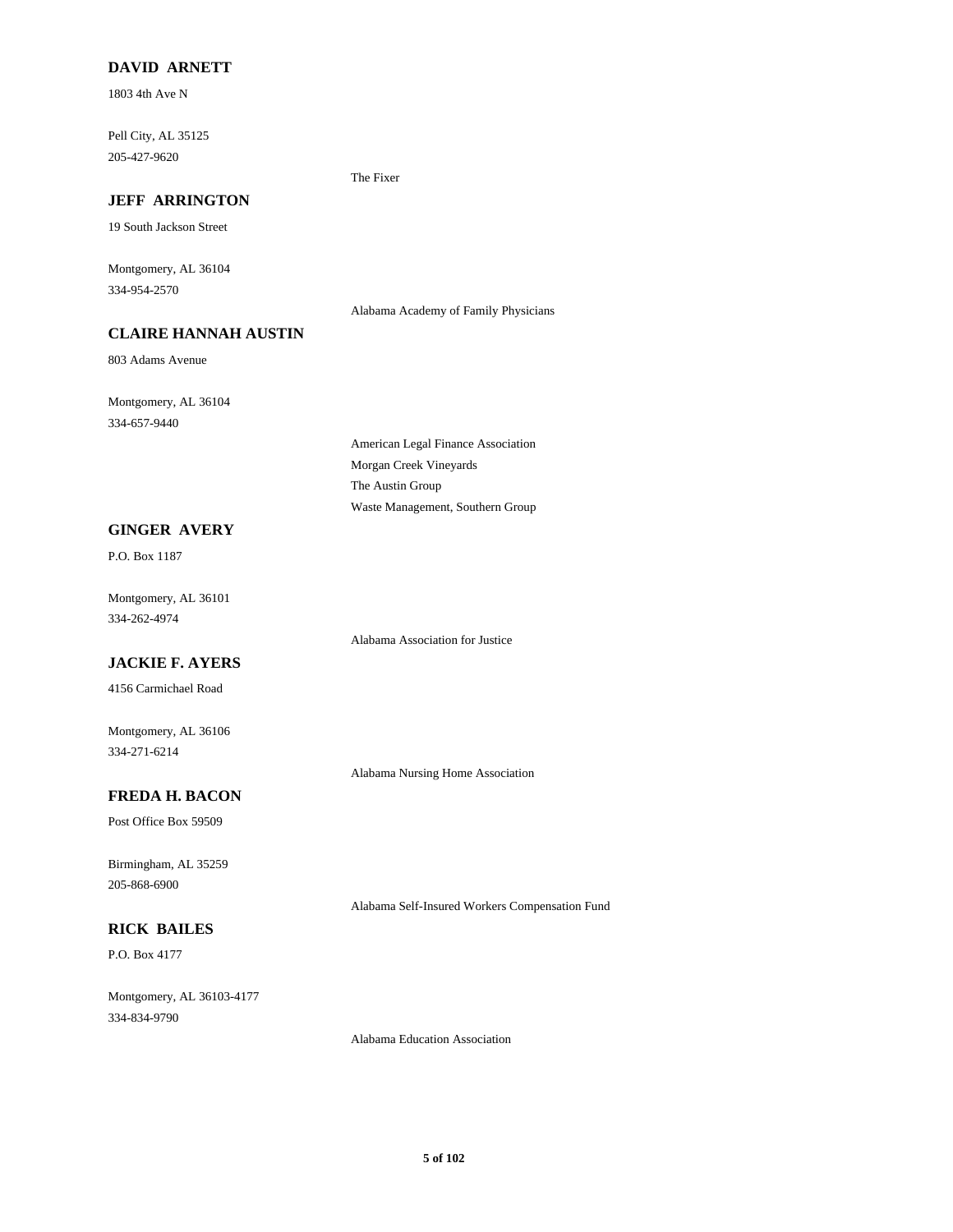#### **JUSTIN T. BAILEY**

P.O. Box 1187

Montgomery, AL 36101 334-262-4974

Alabama Association for Justice

### **CHRISTINE BAKER**

600 N 18th St.

Birmingham, AL 35203 205-257-1617

Alabama Power Company

# **WIL BAKER**

PO Box 2387

Robertsdale, AL 36567 251-947-6288

Alabama Medical Education Consortium

#### **VIRGINIA BEAR BANISTER**

PO Box 2339

Montgomery, AL 36102 334-354-9517

Alabama Beverage Association

### **JON D. BARGANIER**

8112 Henslow Court

Montgomery, AL 36117 334-324-8120

> Alabama State Nurses Association Dauphin Island Sea Lab Novo Nordisk Inc. Otsuka America Pharmaceutical, Inc. Pharmaceutical Research and Manufacturers of America (PhRMA)

### **JONATHAN BARGANIER**

100 N. Union Street

Montgomery, AL 36104 334-834-9707

Alabama Petroleum Council, A Div. of API

# **JIM BARTON**

P O Box 11291

Montgomery, AL 36111 334-356-5628

Barton & Kinney, LLC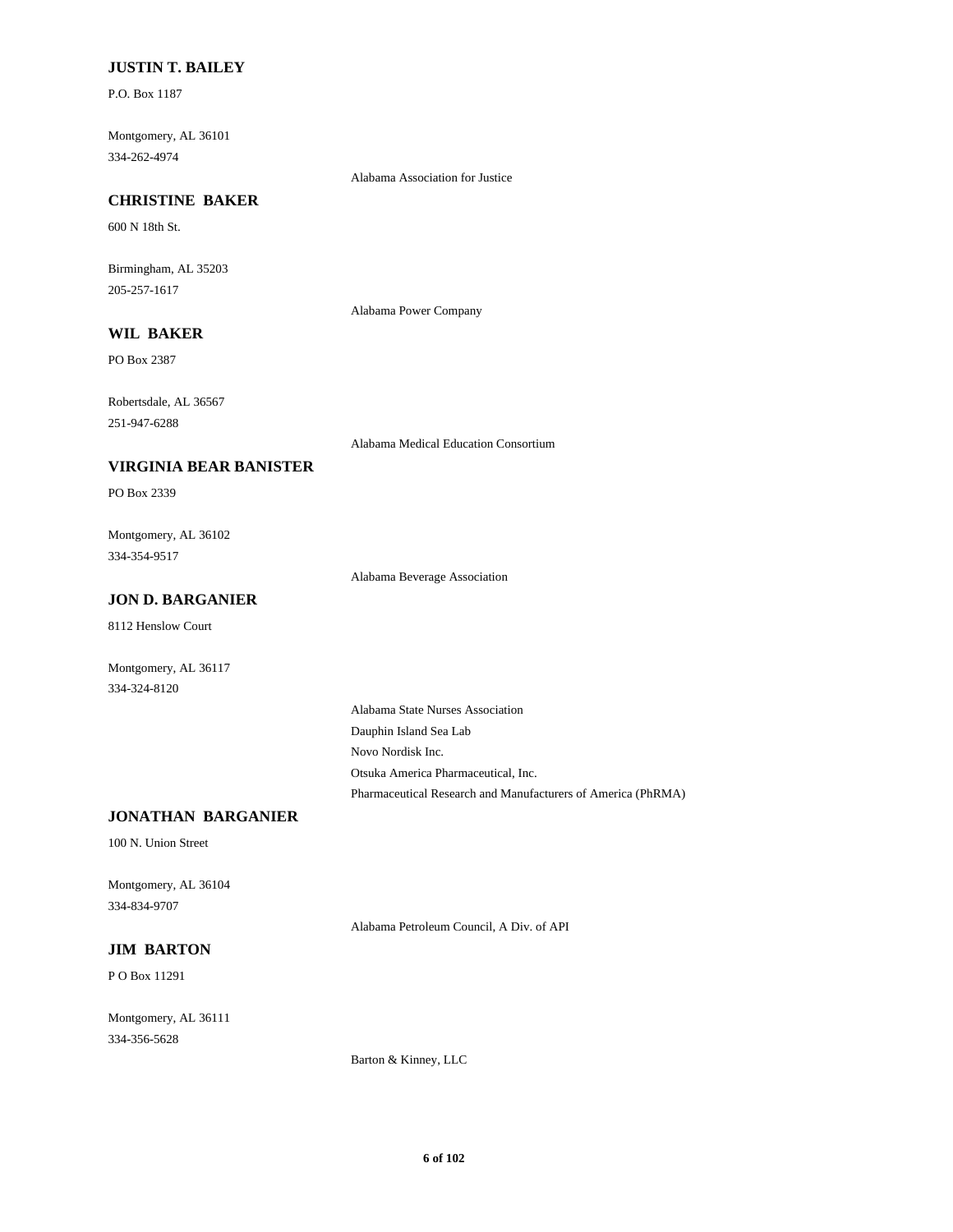### **Barton & Kinney, LLC**

P O Box 11291

Montgomery, AL 36111 334-356-5628

> Alabama Beer Association Alabama Dental Association Alabama Retail Association Falcon, Inc. Home Builders Association of Alabama Humane Society of the United States, The Live Nation Entertainment, Inc Petroleum and Convenience Marketers of Alabama Poarch Band of Creek Indians Sierra Club Alabama Chapter TransparentBusiness, Inc

### **KAYLA F. BASS**

535 Adams Avenue

Montgomery, AL 36104 334-386-8150

Alabama League of Municipalities

Alabama Community College System Alabama Primary Health Care Association

Nuclear Development, LLC

CenturyLink

### **ROGER LEE BATES**

1801 5th Avenue North, Suite 400

Birmingham, AL 35203 205-324-4400

### **BRENT BEAL**

100 South Union Street

Montgomery, AL 36104 334-420-0224

#### **ERIN BEASLEY**

201 S Bainbridge St

Montgomery, AL 36104 334-265-1867

Alabama Cattlemen's Association

### **ERIC BECK**

P.O. Box 4177

Montgomery, AL 36103-4177 334-834-9790

Alabama Education Association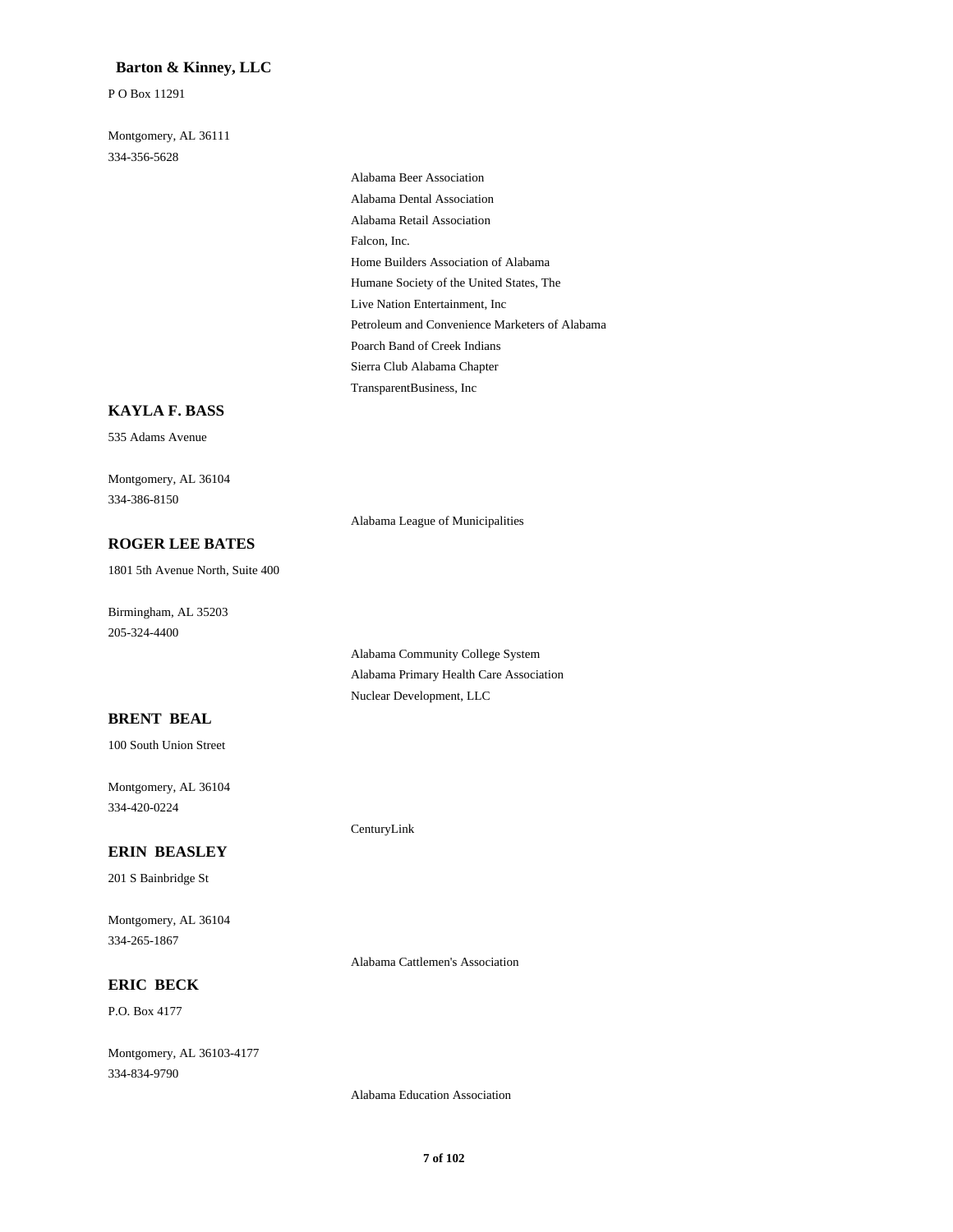#### **MARK ALAN BEHRENS**

Shook, Hardy & Bacon L.L.P.

Washington, DC 20004 202-639-5621

#### **SIDNEY BELCHER**

P.O. Box 11000

Montgomery, AL 36191-0001 334-288-3900

#### **RAYMOND L. BELL**

1901 Sixth Avenue North

Birmingham, AL 35203 251-300-6293

Nationwide Mutual Insurance Company U.S. Chamber Institute for Legal Reform

Alabama Farmers Federation/Alfa

Alabama Criminal Defense Lawyers Association Alabama Land Title Association Blue Cross & Blue Shield of Alabama Children's Hospital of Alabama dba Children's of Alabama DaVita, Inc. Dish Network DraftKings, Inc FanDuel, Inc. Human Rights Campaign McWane, Inc. Regions Financial Corporation Rural Urgent Care, LLC Scholarships for Kids, Inc. Self Storage Association UAB Health System Vital Smiles Alabama, P.C.

#### **KIM S. BENEFIELD**

P O Box 2338

Woodland, AL 36280 256-201-6650

> Alabama Circuit Clerks Association Alabama Rivers Alliance Southern Environmental Law Center

#### **JILL BENOIT**

15900 Dooley Rd

Addison, TX 75001 972-221-4646

Holcim (US), Inc. and Aggregate Industries Management, Inc. (AKA LafargeHolcim USA)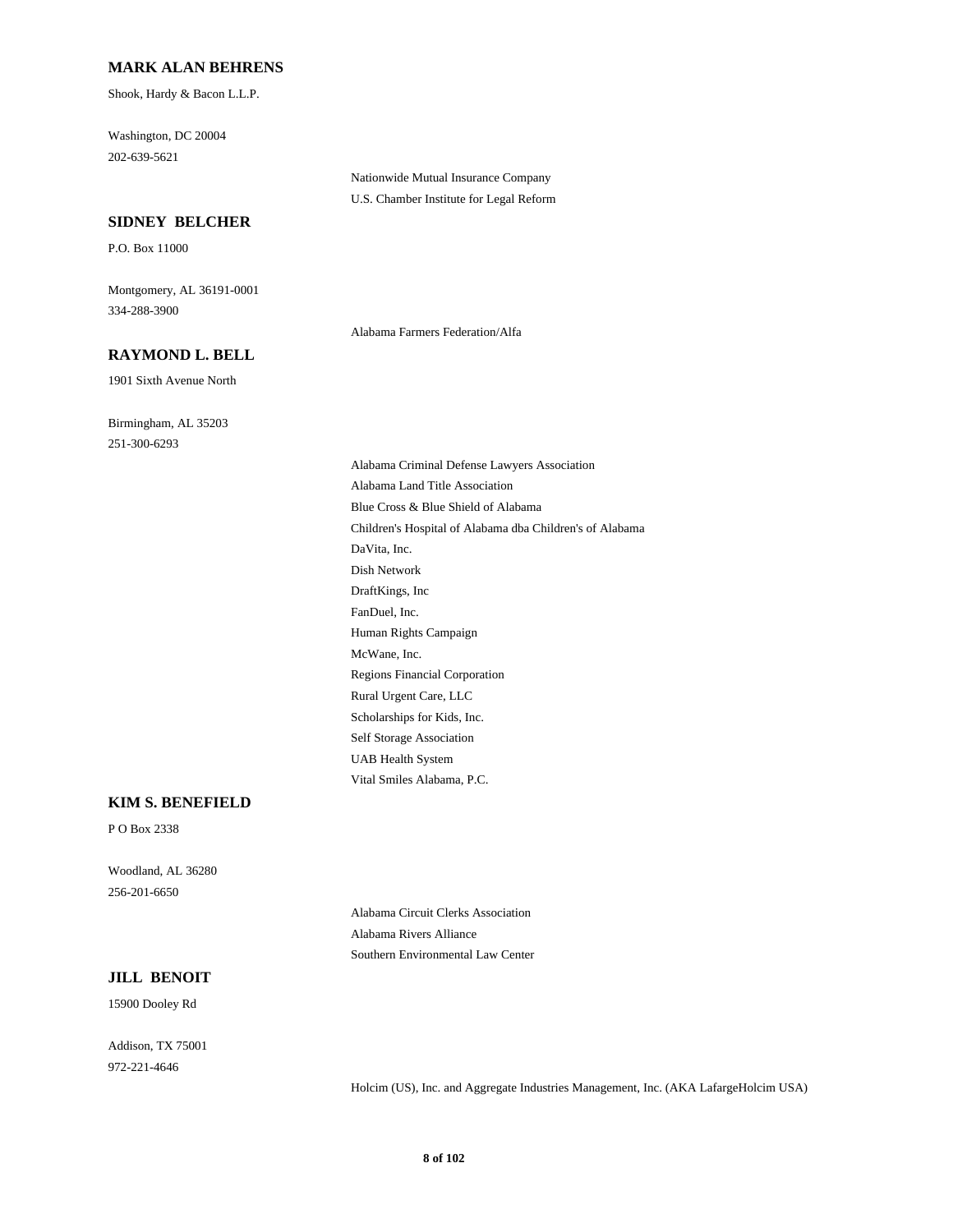#### **LA'KEITHA BENSON**

P.O. Box 4177

Montgomery, AL 36103-4177 334-834-9790

Alabama Education Association

#### **MICHAEL A. BERSON**

11 North Water Street

Mobile, AL 36602 205-250-5000

Adams and Reese LLP

# **JACK BIDDLE, III**

1000 Urban Center Drive

Vestavia Hills, AL 35242 205-945-6551

Drummond Company Inc.

### **LACEY BILES**

c/o NRA OGC, 11250 Waples Mill Road

Fairfax, VA 22030 703-267-1250

National Rifle Association of America

### **TRACEE BINION**

P.O. Box 4177

Montgomery, AL 36103-4177 334-834-9790

Alabama Education Association

#### **MIKE BIRDSONG**

444 PEMBROOKE DRIVE

Madison, MS 39110 601-607-7996

Bayer U.S. LLC

### **JEANNINE P. BIRMINGHAM**

P O Box 242987

Montgomery, AL 36124 334-834-7650

Alabama Society of Certified Public Accountants

#### **JOSH OLIVER BLADES**

445 Dexter Avenue, Suite 9075

Montgomery, AL 36104 334-956-7613

> Advantage Capital Partners, LLC Alabama Association of Ambulatory Surgery Centers, Inc.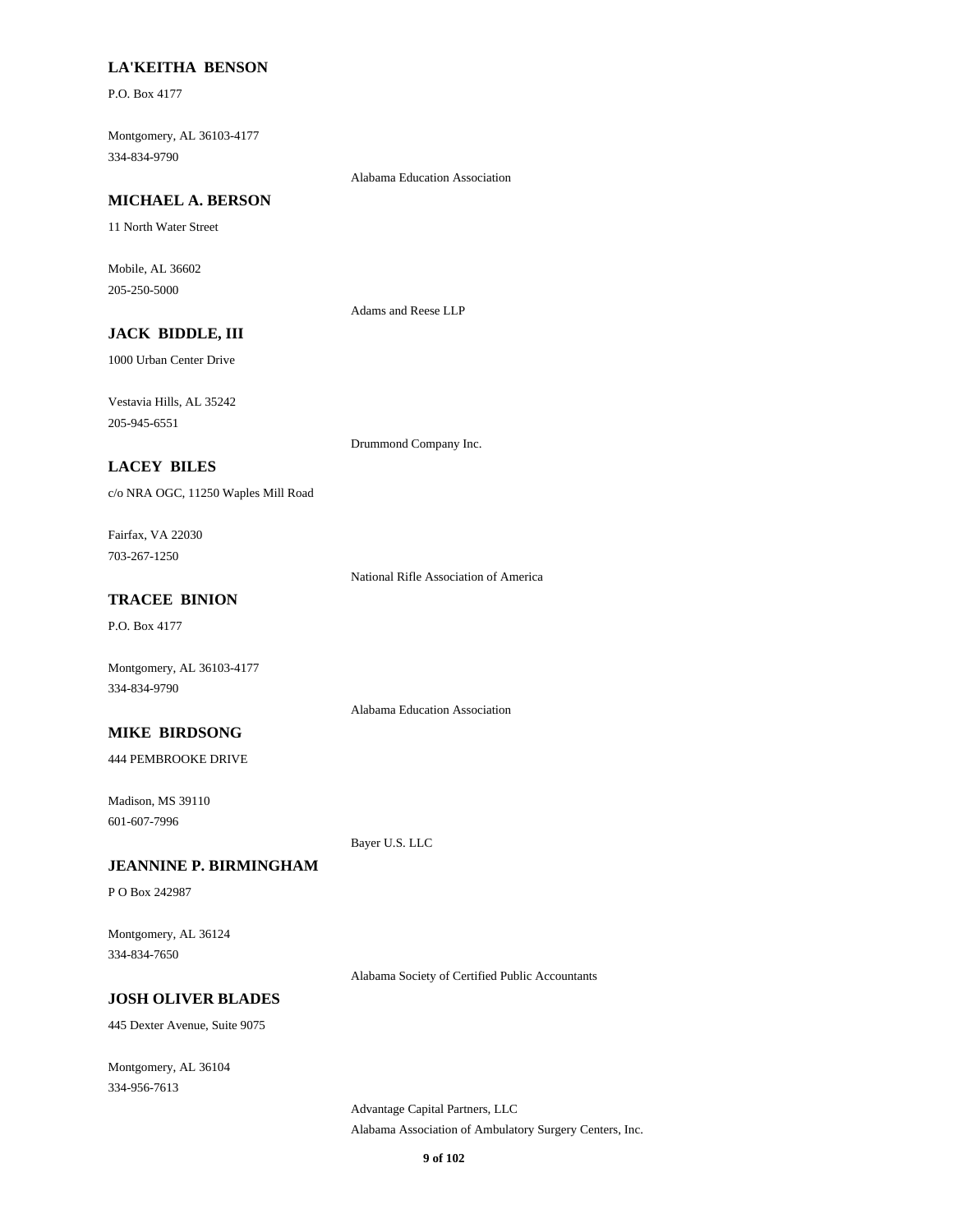Alabama Association of Realtors Alabama Opportunity Scholarship Fund Alkermes, Inc. Alliance of Automobile Manufacturers Arsenal Insurance Management, LLC Associated Builders & Contractors of Alabama, Inc. Business Council of Alabama Colonial Management Group Community Choice Financial Compass Alabama LLC DentaQuest, LLC Ductile Iron Pipe Research Association eBay, Inc EBSCO Industries, Inc. Economic Development Association of Alabama Inc. Electric Cities of Alabama Elmore County Economic Development Authority Encompass Health Enviva Development Holdings, LLC Facebook, Inc. Fieldwood Energy LLC Fort Morgan Paradise Joint Venture GEO Group, Inc. Geographic Solutions, Inc. Informatix, Inc Insurance Auto Auctions Corp. Jones Lang Lasalle Americas Inc. MedImpact Healthcare Systems, Inc. Ozark-Dale County Economic Development Corporation PayIt, LLC Pfizer Inc. Redwood Capital Investments Retirement Systems of Alabama Shipt, Inc SmileDirectClub, LLC Sound Policy Coalition Spire Inc. Swatek, Vaughn & Bryan Tyson Foods Verizon Vulcan Materials Company Warrior Met Coal, Inc

#### **The Bloom Group, Inc.**

401 Adams Avenue

Montgomery, AL 36104 334-244-8948

> 1914 4th Ave North, LLC Adams and Reese LLP Alabama Association of Conservation Districts Alabama League of Municipalities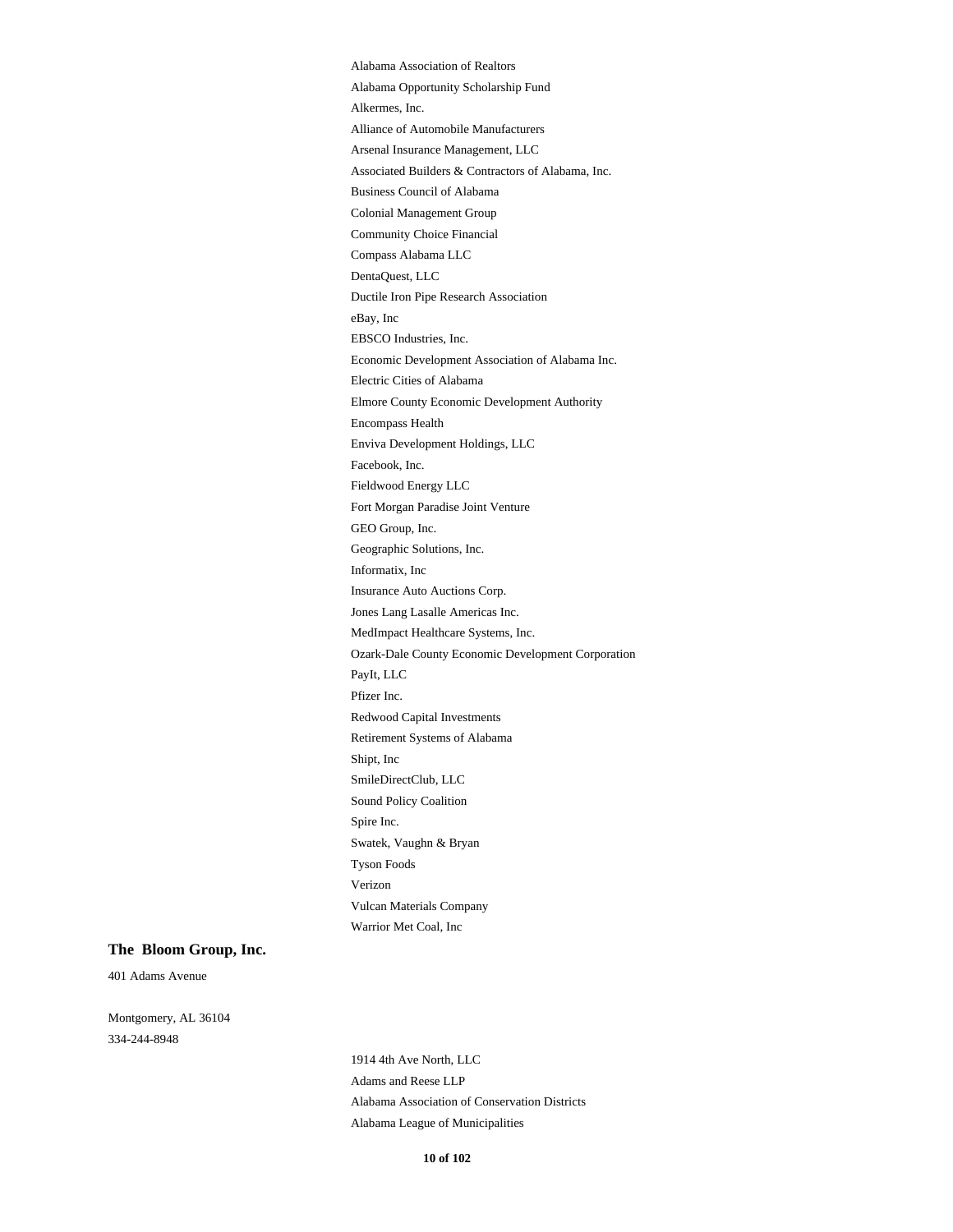American /Exchange American Council of Engineering Companies of Alabama (ACECA/Alabama) Bloom Group Inc., The Circinus Law Enforcement City of Tuscaloosa City of Wetumpka Coosa Valley Medical Center D S I Security Services D. Curt Lee Data Recognition Corporation HMR of Alabama, Inc Hughes Network Systems LLC Johnson Controls, Inc Koch Companies Public Sector, LLC and Affiliates Manufacture Alabama Republic Services, Inc School Superintendents of Alabama (SSA) Sequel TSI Seraaj Family Homes, Inc., The Tanner East Alabama Teachers of Tomorrow Thornton Farrish Incorporated Winsor Learning

#### **HAL W. BLOOM, JR.**

401 Adams Avenue

Montgomery, AL 36104 334-244-8948

Bloom Group Inc., The

### **RILEY BLOUNT**

675 West Peachtree Avenue NW

Atlanta, GA 30308 404-984-8030

AT&T Alabama

#### **C. BRITTON BONNER**

11 North Water Street

Mobile, AL 36633 251-650-0862

Adams and Reese LLP

# **STEPHEN E. BRADLEY**

2101 Highland Avenue, Suite 420

Birmingham, AL 35205 205-933-6676

> Bayer U.S. LLC Brookwood Baptist Health Decatur-Morgan County Chamber of Commerce Evson , Inc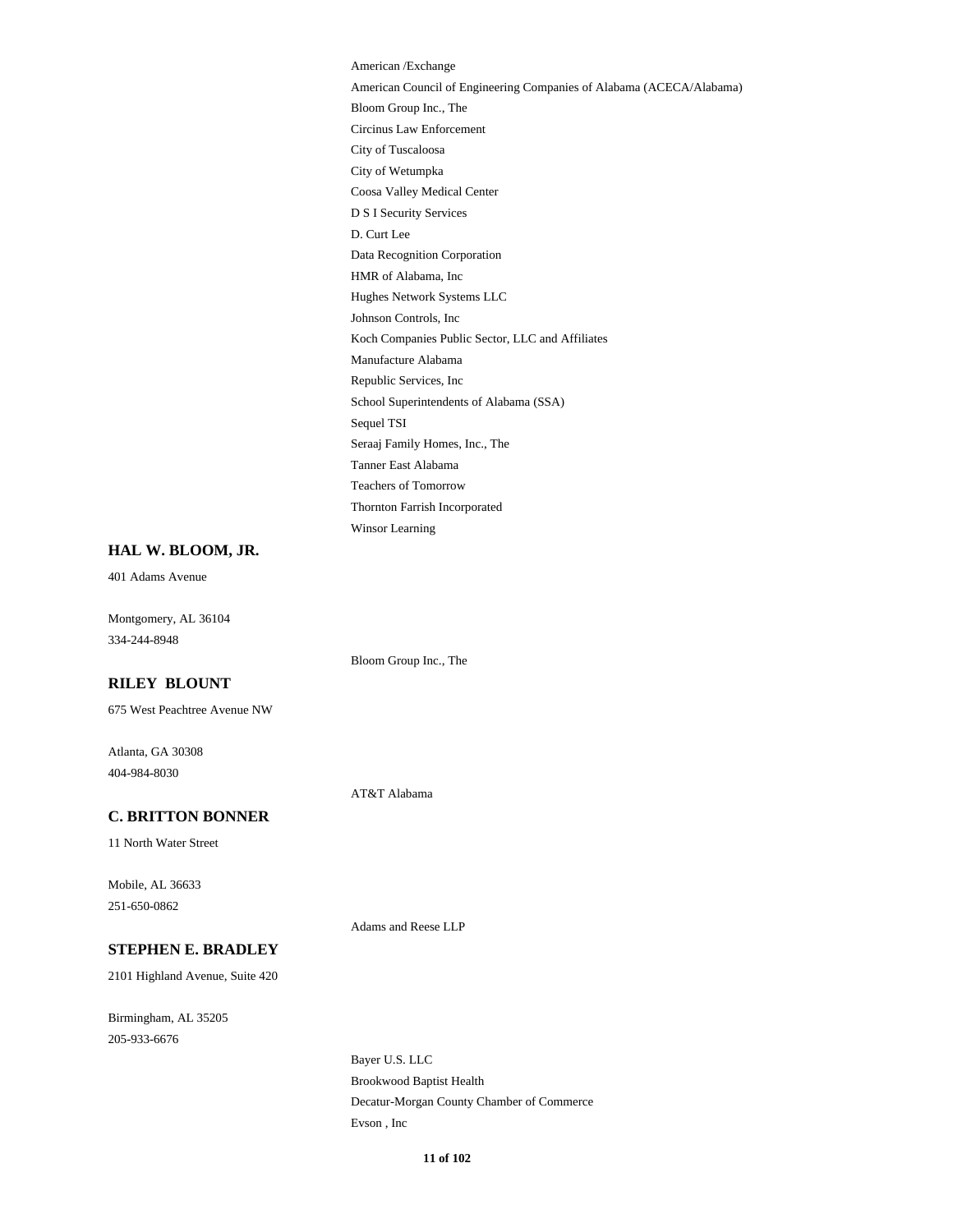FreightCar America Honda Manufacturing of Alabama, LLC Lhoist North America Martin Marietta Aggregates Monsanto Company Stephen Bradley & Associates LLC SWWC Utilities Inc Wexford Health Sources Inc

#### **JESSE W BRANNEN**

P.O.Box 3710

Phenix City, AL 36868 706-392-6161

> City of Phenix City.Alabama Scenic Properties, LLC

### **SONNY BRASFIELD**

2 North Jackson Street, 7th Floor

Montgomery, AL 36103 334-263-7594

#### **ANDREW BRASHIER**

44180 Riverside Parkway

Lansdowne, VA 20176 703-554-8503

Prison Fellowship Ministries

#### **FRED BRASWELL**

340 TechnaCenter Drive

Montgomery, AL 36117 334-215-2732

Alabama Rural Electric Association of Cooperatives

Association of County Commissions of Alabama

#### **MELANIE R. BRIDGEFORTH**

2201 5th Avenue South Ste 110

Birmingham, AL 35233 205-326-4454

The Women's Fund of Greater Birmingham

### **KATIE BRITT**

Business Council of Alabama

Montgomery, AL 36104 334-834-6000

Business Council of Alabama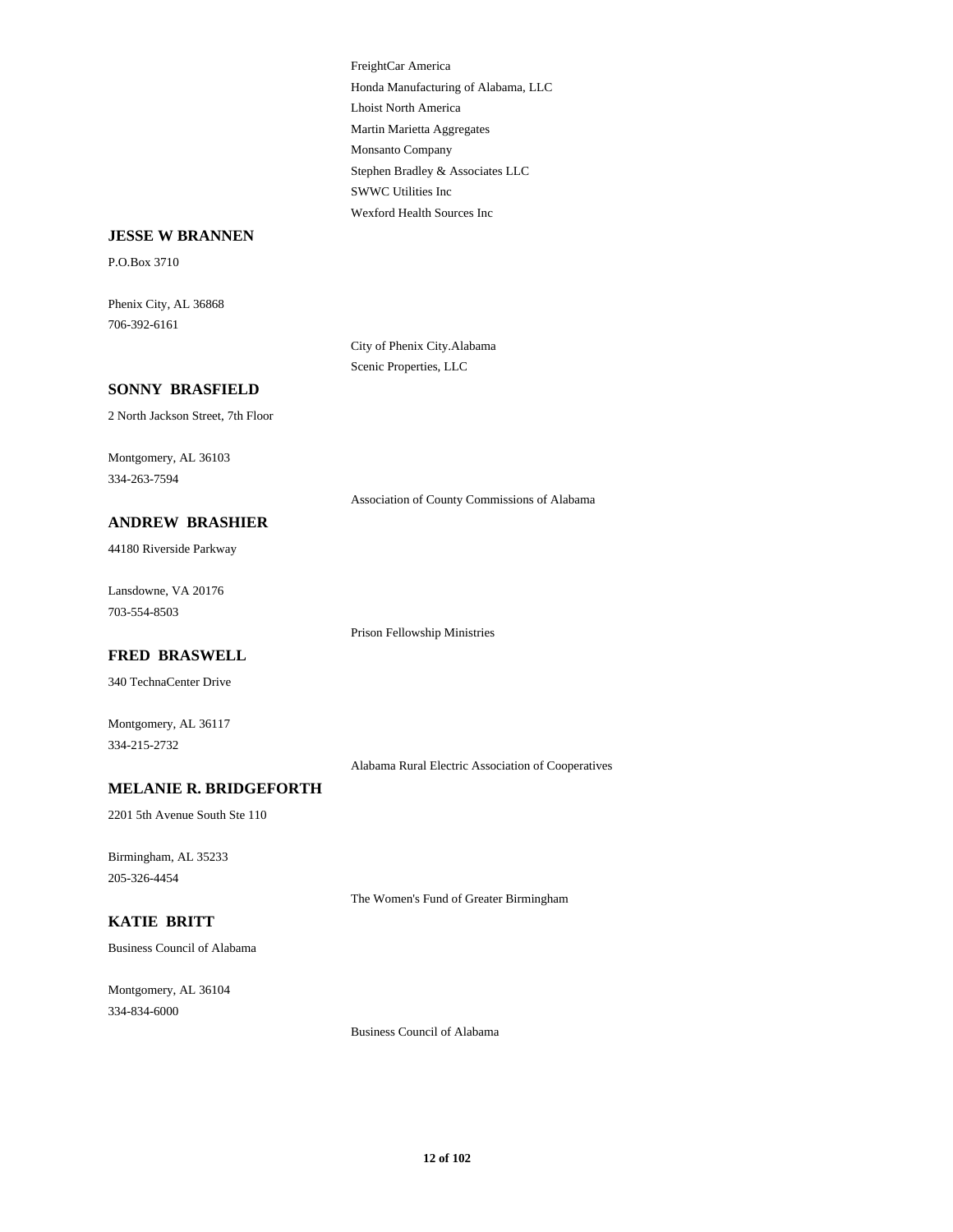### **SCOTT A. BROCK**

901 North Ride

Tallahassee, FL 33303 850-222-3141

#### Bristol-Myers Squibb Company

# **SAMUEL BROOKE**

400 Washington Avenue

Montgomery, AL 36104 334-956-8200

#### SPLC Action Fund

**AMANDA M BROWN**

8000 Avalon Blvd

Alpharetta, GA 30009 770-375-4945

Crown Castle and its Affiliates

### **CAROL A. BROWN**

2 N. Jackson Street, Suite 300

Montgomery, AL 36104 334-233-8975

The Southern Group

### **JOHN C. BROWN**

140 Oak Circle

Gadsden, AL 35901 256-393-6315

#### Gadsden Film Group

**RICHARD EVANS BROWN**

450 South Union Street

Montgomery, AL 36104 334-834-9116

Alabama Retired State Employees Association

### **STEVE G BROWN**

8101 Nunn Trace

Montgomery, AL 36117 334-303-9808

> Alabama Recreation and Parks Association Grayson & Associates Synergy Laboratories, Inc.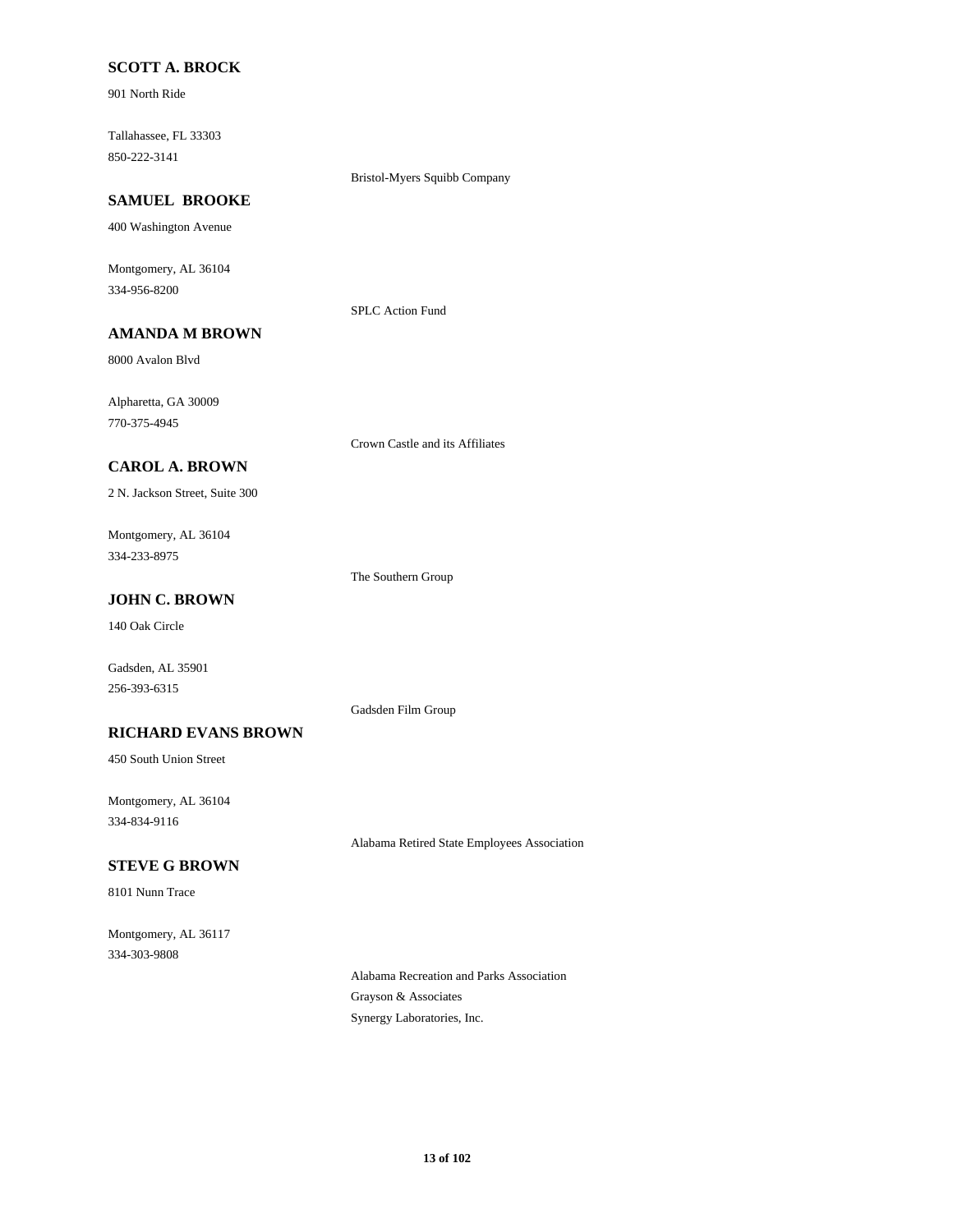### **RICHARD E. BROWN JR.**

7265 Halcyon Summit Dr.

Montgomery, AL 36117 334-263-5757

Alabama Retail Association

# **PHILIP BRYAN**

770 Washington Avenue

Montgomery, AL 36104 334-262-5200

> Dax R. Swatek & Associates, L.L.C. Swatek, Vaughn & Bryan

### **SALLIE M. BRYANT**

P O Box 43067

Birmingham, AL 35243 205-568-5610

Alabama Association of Insurance and Financial Advisors

### **ANNA B. BUCKALEW**

P.O. Box 79

Montgomery, AL 36101 334-240-9423

Montgomery Area Chamber of Commerce

### **JONATHAN BUCKNER**

185 Berry Street

San Francisco, CA 94107 706-566-0414

Lyft, Inc

### **RONALD E. BUFORD**

P. O. Box 2641

Birmingham, AL 35203 205-257-2433

Alabama Power Company

#### **SARA ELIZABETH BURNHAM**

401 Adams Avenue

Montgomery, AL 36104 334-462-6063

Bloom Group Inc., The

### **PATRICK LEE BURNS**

57 Waddell Street

Marietta, GA 30060 678-348-6024

The Brick Industry Association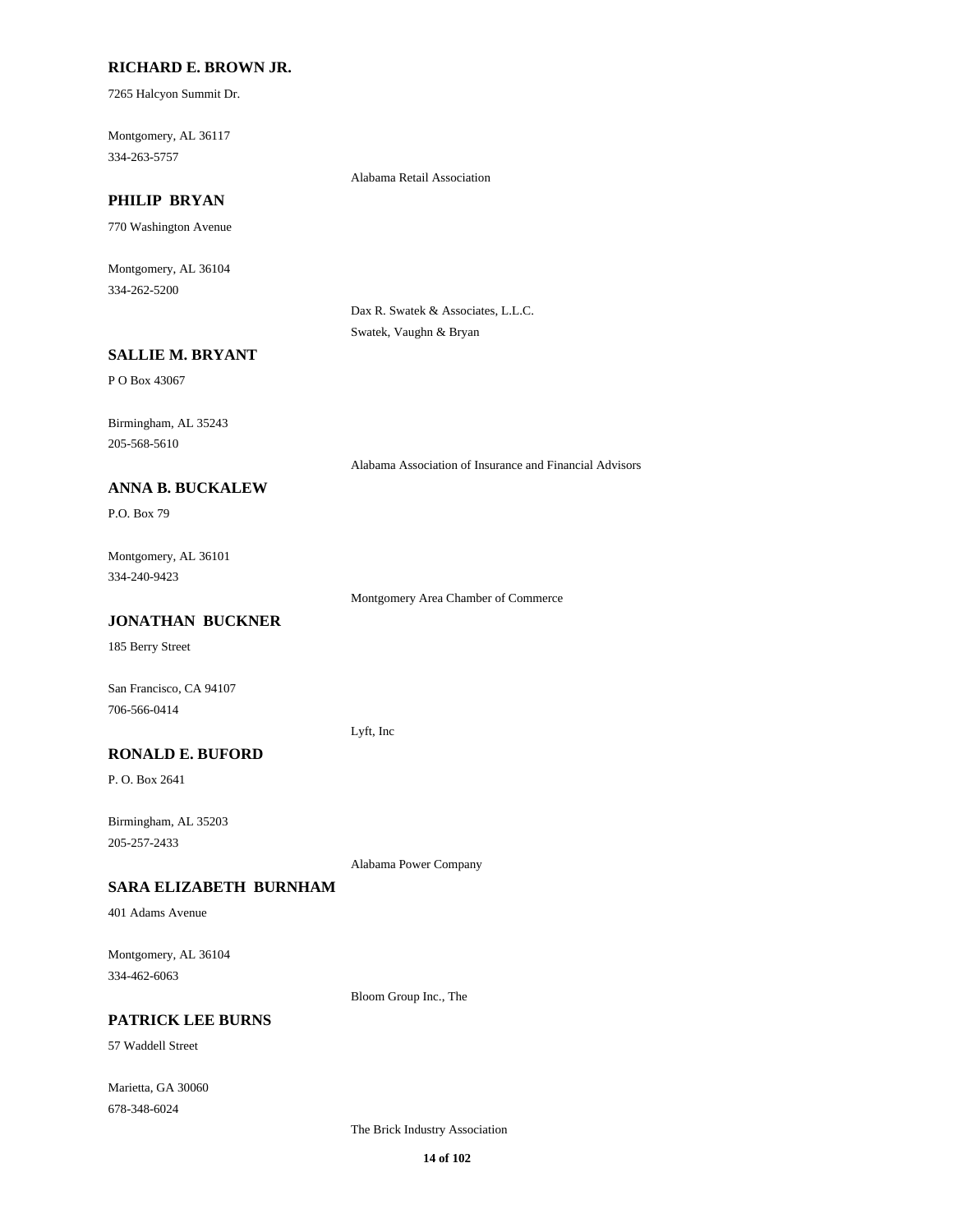### **CHRISTINA LEE BUTLER**

7956 Vaughn Road #134

Montgomery, AL 36116 770-310-9461

### **Butler Snow LLP**

250 Commerce Street, Suite 100

Montgomery, AL 36104 334-832-2900

Christina Butler, LLC Tucker Consulting

Alabama 811 Alabama Deer Association Alabama Wholesale Distributors Association AltaPointe Health Systems, Inc. AT&T Alabama Autism Speaks, Inc. Butler Snow LLP National Board for Professional Teaching Standards Redflex Traffic Systems, Inc

### **AMANDA G. BUTTENSHAW**

1043 Ambassador Court

Montgomery, AL 36117 334-273-7895

Alabama Optometric Association

#### **STACI BUTTS**

P.O. Box 4177

Montgomery, AL 36103-4177 334-834-9790

Alabama Education Association

### **MOLLY CAGLE**

2 North Jackson Street

Montgomery, AL 36104

334-834-6000

Business Council of Alabama Manufacture Alabama

### **PATRICK VINCENT CAGLE**

2 Office Park Circle, Suite 200

Birmingham, AL 35223 334-354-0107

Alabama Coal Association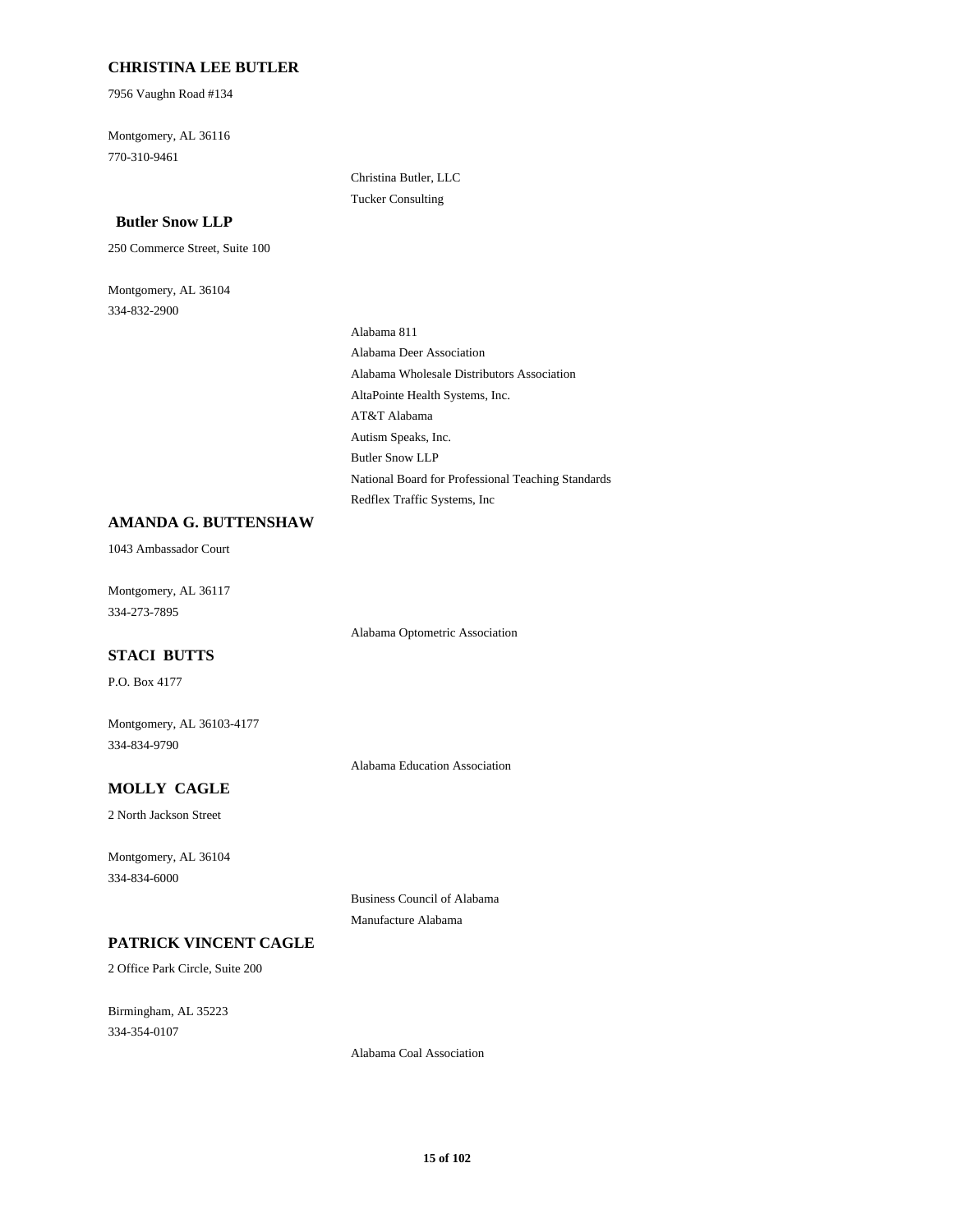### **REBECCA P. CAMERIO**

401 Adams Avenue

Montgomery, AL 36104 334-386-3000

Manufacture Alabama

# **DAVID CAMPBELL**

P.O. Box 381236

Birmingham, AL 35238-1236 205-981-7208

Subcontractors Association of Alabama

### **GINNY CAMPBELL**

3054 McGehee Road

Montgomery, AL 36111 334-612-8167

American Cancer Society Cancer Action Network

### **MINDA RILEY CAMPBELL**

3530 Independence Drive

Homewood, AL 35209 205-484-0099

Bob Riley & Associates, LLC

# **PATRICIA CANNON**

800 Scudders Mill Road

Plainsboro, NJ 08536 615-962-5341

Novo Nordisk Inc.

#### **MATTHEW CARMICHAEL**

201 St Charles Street, Ste 3707

New Orleans, LA 70170 415-389-6800

Chevron U.S.A., Inc. and its Affiliates

#### **JIM CARNES**

400 S. Union St.

Montgomery, AL 36104 334-832-9060

Alabama Arise

### **SHAURICE CARR**

P. O. Box 683

Selma, AL 36702 334-421-9561

Cosby Company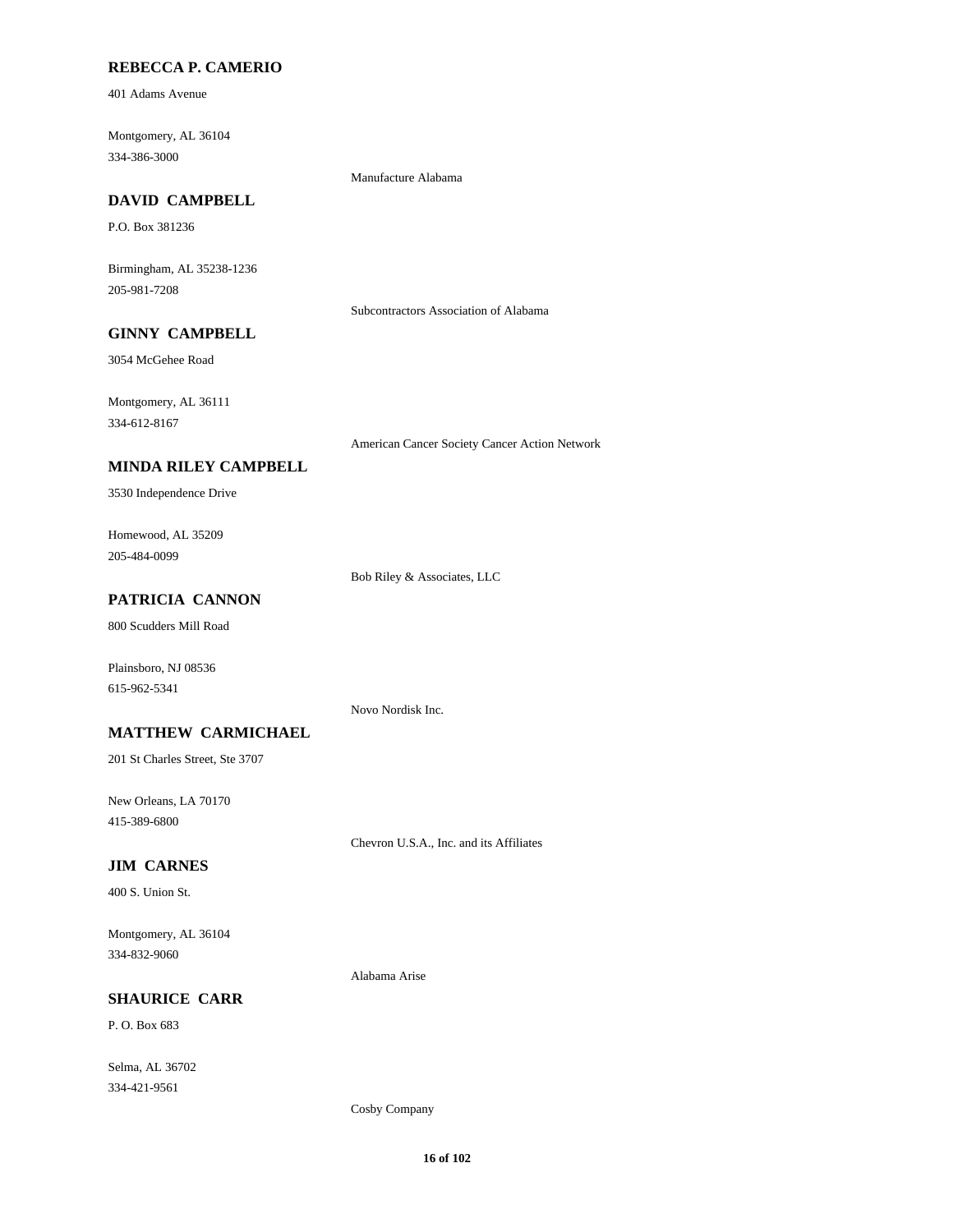### **DAVID LYNN CARROLL**

2200 Jack Warner Parkway

Tuscaloosa, AL 35401 205-391-3447

Hunt Refining Company

# **MARY MARGARET CARROLL**

423 S Hull Street

Montgomery, AL 36104 334-262-2577

Fine, Geddie & Associates, LLC

### **RICHARD CARSON**

19 South Jackson Street

Montgomery, AL 36104 334-954-2500

Alabama State Society of Anesthesiologists

#### **RENEE ANNE CASILLAS**

531 HERRON ST

Montgomery, AL 36104-3321 334-264-1500

American Council of Engineering Companies of Alabama (ACECA/Alabama)

### **LEIGHA CAUTHEN**

P.O. Box 3612

Montgomery, AL 36109 334-834-4006

#### **PRESTON CAUTHEN**

770 Washington Avenue

Montgomery, AL 36104 334-832-3883

Alabama Power Company

Alabama Agribusiness Council

### **BRITTA E CEDERGREN**

450 Century Park S

Birmingham, AL 35226 205-588-0501

March of Dimes -- Alabama State Chapter

### **JAMES CURTIS CHAFFIN**

2014 6th Ave North

Birmingham, AL 35206 205-322-6395

Alabama Rivers Alliance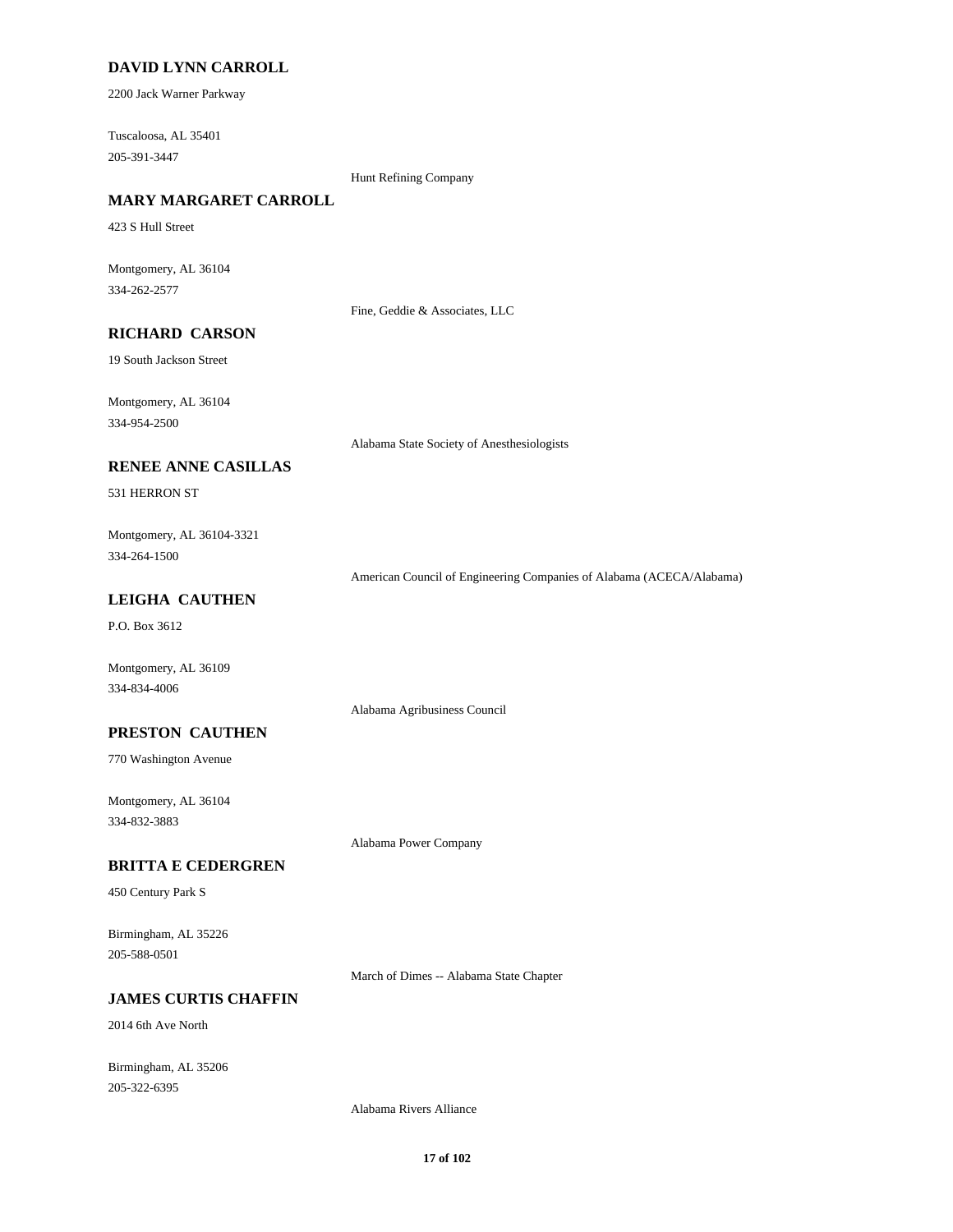### **GRAHAM L. CHAMPION**

Post Office Box 242217

Montgomery, AL 36124-2217 334-324-9306

> American Academy of Pediatrics, Alabama Chapter American Promotional Events, Inc. - East dba TNT Fireworks Bank of America Corporation NAMI - Alabama Public Strategies, LLC Raytheon Company Stephen Bradley & Associates LLC The Pew Charitable Trusts

#### **LINDA M. CHAMPION**

Post Office Box 242217

Montgomery, AL 36124-2217 334-324-9307

> American Academy of Pediatrics, Alabama Chapter Public Strategies, LLC

#### **BETH CHAPMAN**

809 Mill Springs Place

Birmingham, AL 35244 205-243-8753

> Addiction Prevention Coalition Alabama Farmers Federation/Alfa Alabama Fire College & Personnel Standards Commission Alabama Optometric Association Beth Chapman & Associates, LLC City of Hoover

### **CARVER CHIU**

8000 Avalon Blvd

Cumming, GA 30009 470-235-6281

445 Dexter Avenue

Crown Castle and its Affiliates

# Montgomery, AL 36104

**MARTIN W. CHRISTIE**

334-264-0508

Alabama Cable and Broadband Association Alabama Railway Association Alabama Service Providers Association Baldwin County Commission Blue Cross & Blue Shield of Alabama Choctaw Resort Development Enterprise City of Gulf Shores City of Montgomery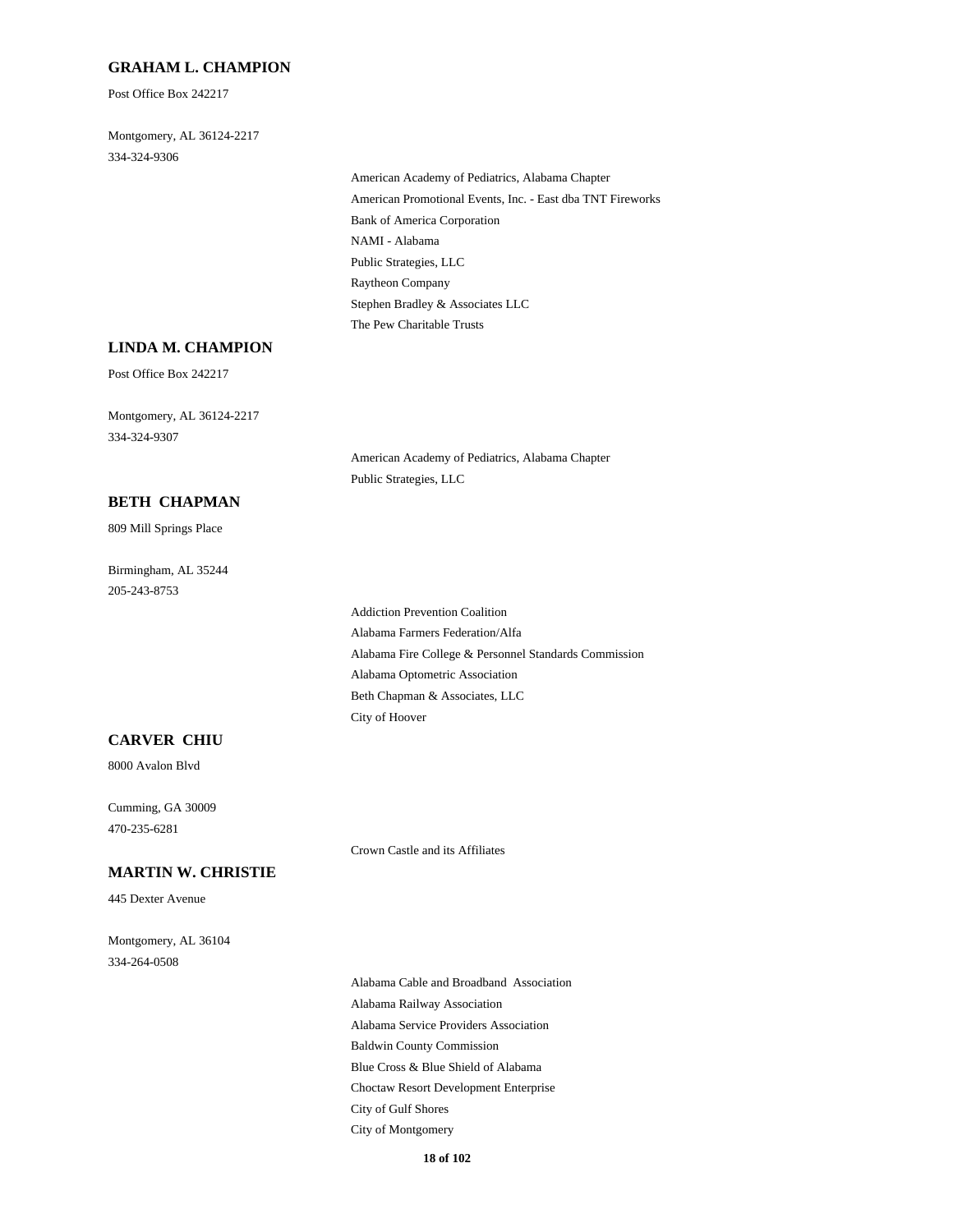Columbia Southern University GUMBO International Wines and Craft Beers Jackson Vaughn Public Strategies, LLC obo CNU Online Holdings LLC JM Family Enterprises Inc. Monday Night Ventures, LLC Sanofi US T-Mobile USA, Inc. United States Steel Corporation United Way of Central Alabama Webster,Henry, Lyons,White,Bradwell & Black PC obo AL Municipal Ins.Corp

#### **DANA CLEMENT**

P.O. Box 4177

Montgomery, AL 36103-4177 334-834-9790

Alabama Education Association

#### **WILLIAM CHASE COBB**

2 N. Jackson Street, 7th Floor

Montgomery, AL 36103 334-263-7594

Association of County Commissions of Alabama

# **GREGORY D. COCHRAN**

535 Adams Avenue

Montgomery, AL 36104 334-262-2566

Alabama League of Municipalities

#### **JASON COCHRAN**

22 Inverness Center Pkwy

Bimingham, AL 35242 866-231-0545

League of Southeastern Credit Unions

### **RICHARD COHEN**

400 Washington Ave

Montgomery, AL 36104 334-956-8200

SPLC Action Fund

#### **THOMAS E. COKER**

Post Office Box 3294

Montgomery, AL 36109 334-265-0024

> Alabama Academy of Ophthalmology Alabama District Attorneys Association Alabama Education Association Alabama Eye Bank **19 of 102**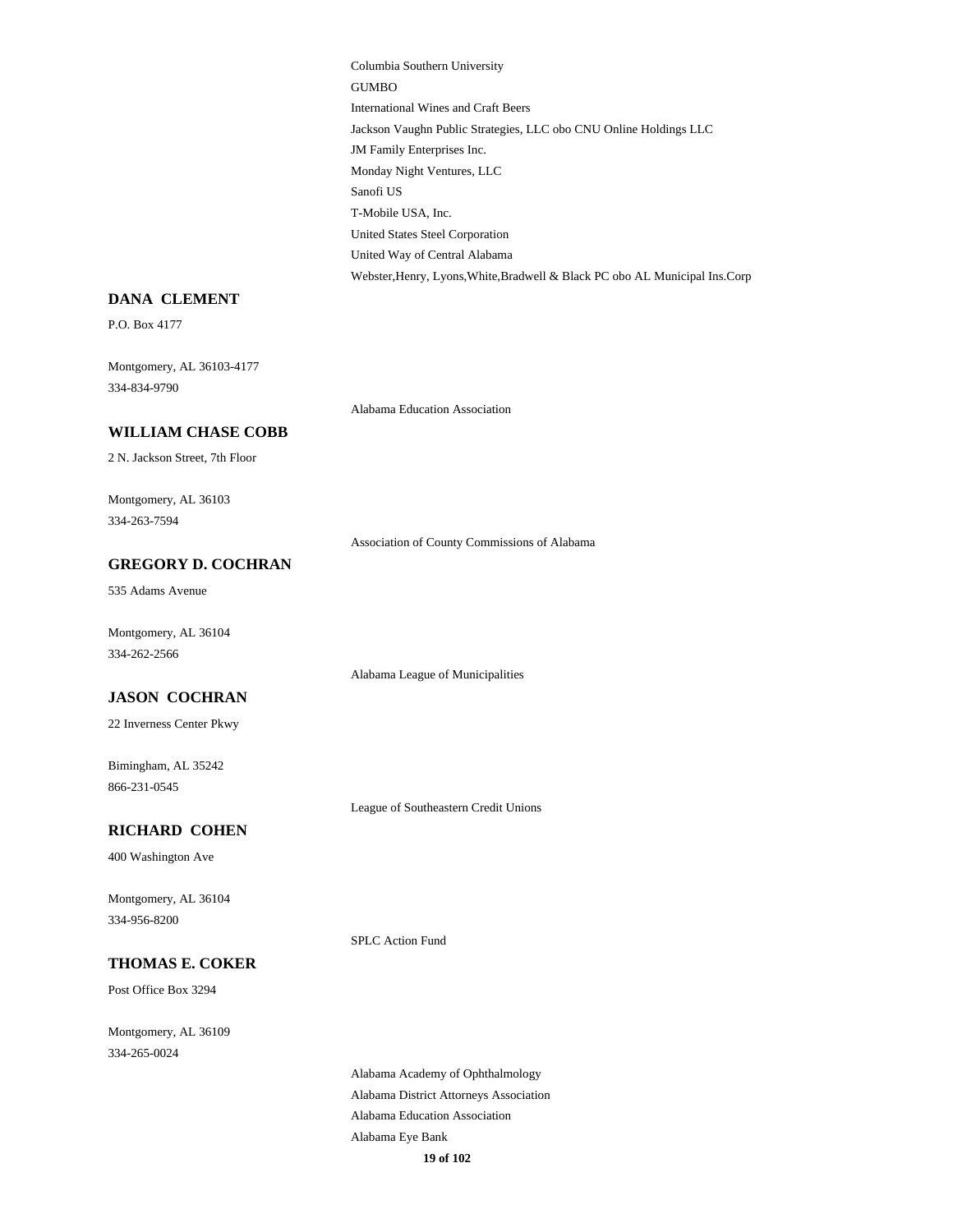Alabama Hospital Association Alabama Independent School Association Alabama Power Company American Distilled Spirits Association Anheuser-Busch Companies Baxley, Dillard, McKnight, James and McElroy Medical Association of the State of Alabama Sanders Lead Company, Inc. The Southern Group Tom Coker & Associates Troy University USA Research & Technology Corporation

Alabama Farmers Federation/Alfa Business Council of Alabama

#### **DAVID COLE**

2 North Jackson Street

Montgomery, AL 36104 834-6000

#### **P. MICHAEL COLE**

PO Box 1800

Athens, AL 35612 256-337-7143

> Alabama Coal Association Alabama Power Company Alabama Rural Water Association AT&T Alabama Bright Health City of Huntsville Health Care Authority of Athens & Limestone County, The Hudson-Alpha Institute for Biotechnology Huntsville Hospital Health System James R. Hudson, Jr. Keep Mobile Growing Limestone County Commission Madison County Commission P. Michael Cole, LLC Plains All American Pipeline, L.P. Spire Inc.

#### **DARBY S. COLEMAN**

P.O. Box 63

Montgomery, AL 36101 334-868-3139

> Alabama Alarm Association Alabama Appleseed Center for Law & Justice, Inc. Alabama Contractors Association Alabama Home Inspectors Defense Association Alabama Physical Therapy Association Bingo Charities of Alabama LLC

**20 of 102**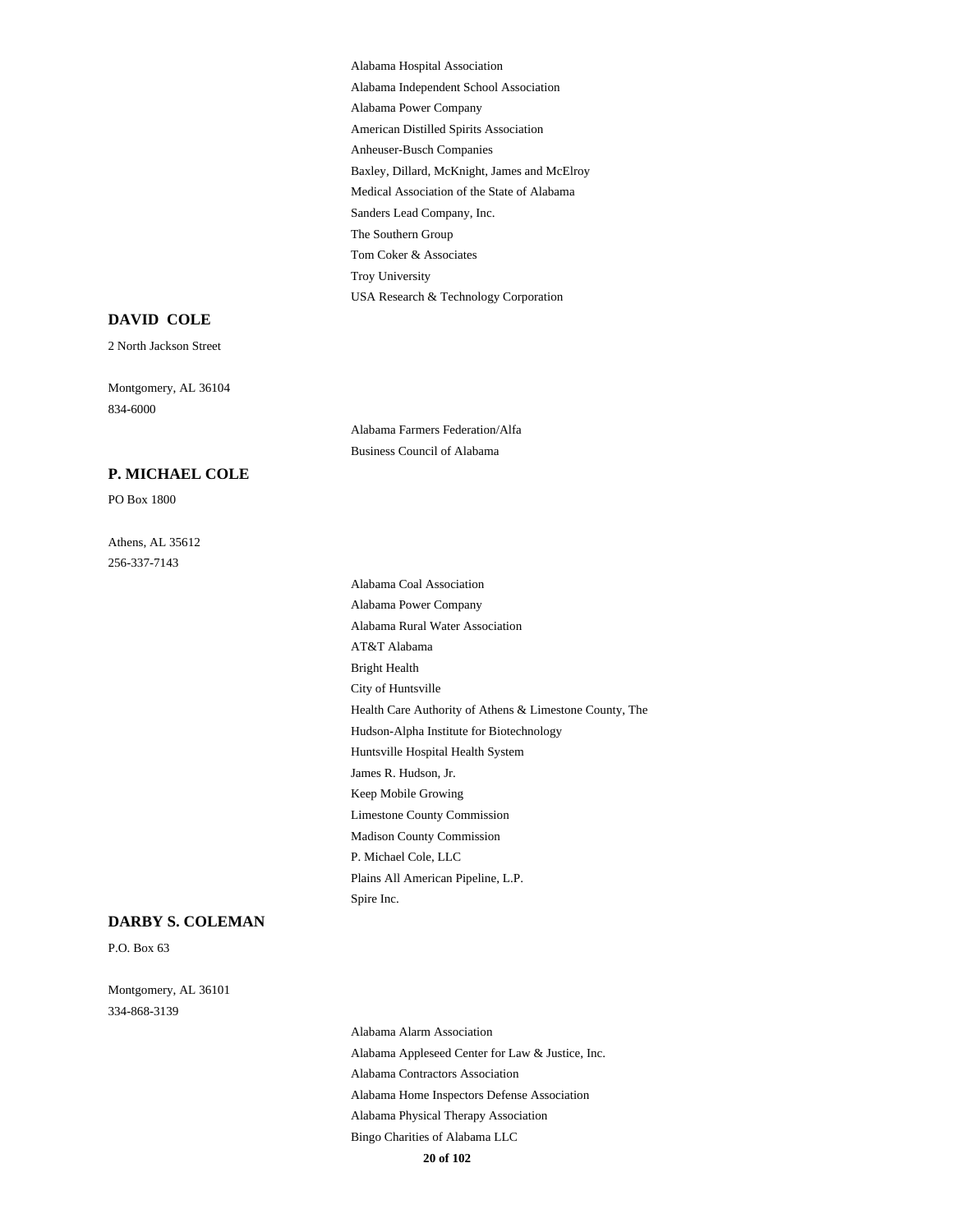DC BLOX, Inc. EIWPF League of Southeastern Credit Unions Parsons & Whittemore, Inc

#### **THOMAS LEMUEL COLEMAN, JR**

6006 Forest Grove Ct.

Montgomery, AL 36117 3324-270-9617

Enterprise Technologies, LLC

# **THOMAS COLEY**

P.O. Box 4177

Montgomery, AL 36103-4177 334-834-9790

Alabama Education Association

### **ROGER DEAN COLLINS**

6675 Chelsea Gardens Way

Cumming, GA 30040 770-205-4924

Sunovion Pharmaceuticals Inc.

### **SEAN M. COLLINS**

333 N Point Center East

Alpharetta, GA 30022 678-297-9365

Altria Client Services LLC and its Affiliates

# **MARK COLSON**

7550 Halycyon Pointe Dr

Montgomery, AL 36117 334-834-3983

> Alabama Trucking Association Business Council of Alabama

#### **DAVID JACKSON CONNER**

110 Courthouse Square

Bay Minette, AL 36507 251-937-1750

> Baldwin County Commission Baldwin County Sewer Service, LLC City of Spanish Fort, Alabama

### **MARTIN J CONNORS**

236 Weatherly Club Drive

Alabaster, AL 35007 205-908-6617

Alabama Independent Insurance Agents, Inc.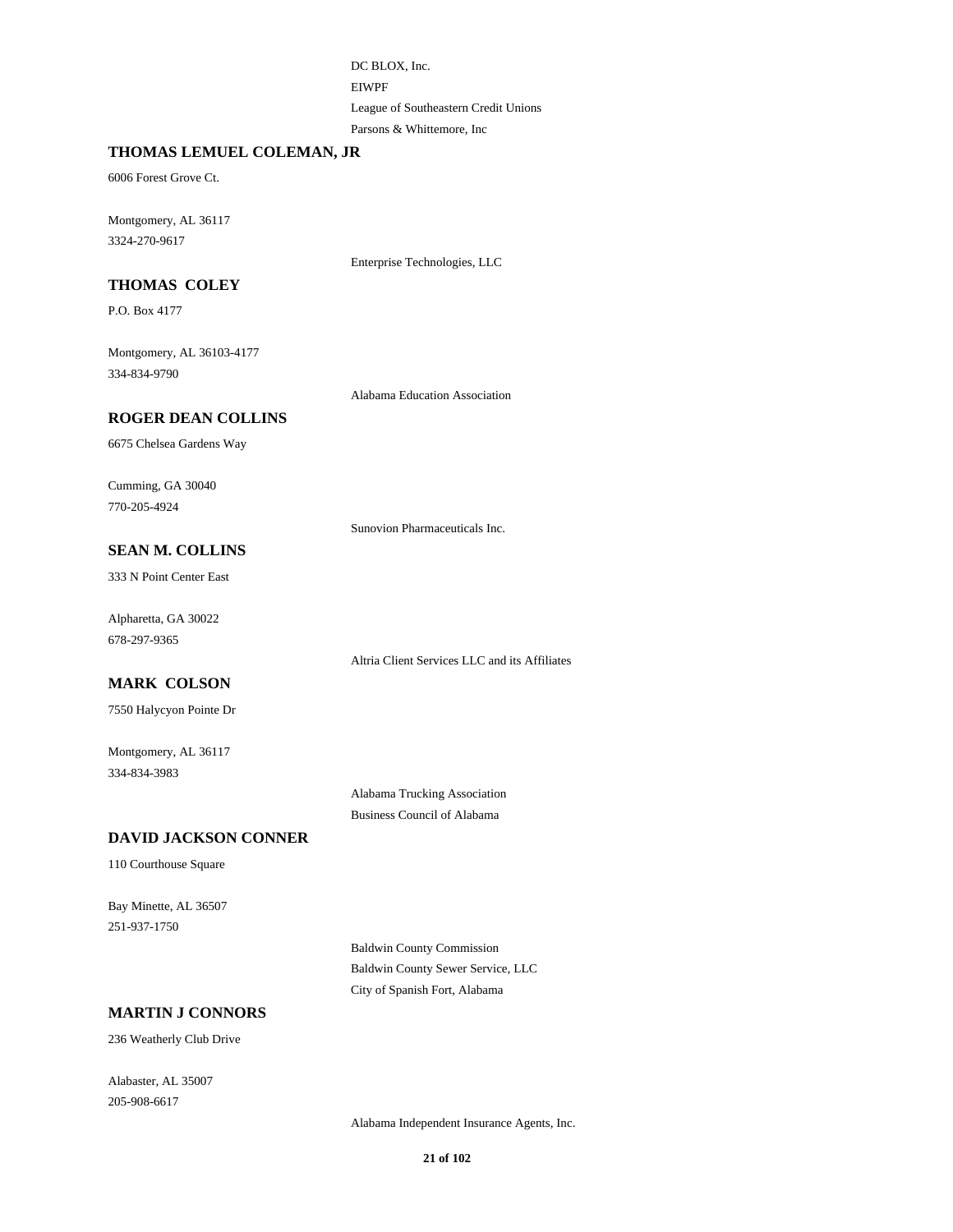DDC Public Affairs

### **CANDACE COOKSEY**

202 Government St. Suite 220

Mobile, AL 36602 251-458-4595

> Cintra US Services, LLC Ferrovial Agroman US Corp

#### **CAMILLE COOPER**

1220 L St NW

Washington DC, DC 20005 202-516-7657

Rape, Abuse & Incest National Network (RAINN)

### **JDANNY COOPER**

3066 Zelda Road #202

Montgomery, AL 36106 334-220-2069

> American Village Citizenship Trust JDanny Cooper Consulting, LLC NOLA Education, LLC

#### **MONICA M. COOPER**

1300 County Road 77

Clanton, AL 35045 205-807-0597

> Alabama Primary Health Care Association CSI Media Consultants. LLC Hand Arendall, LLC

### **SARAH COOPER**

100 Mastonford Road

Radnor, PA 19087 502-296-8806

**JEFF COPESKEY**

c/o Nielsen, Merksamer, et al.

San Rafael, CA 94901 225-977-1158

Exxon Mobil Corporation

Emergent BioSolutions

### **NIKO CORLEY**

2 N. Jackson Street, Suite 305

Montgomery, AL 36104 334-261-2000

Medical Association of the State of Alabama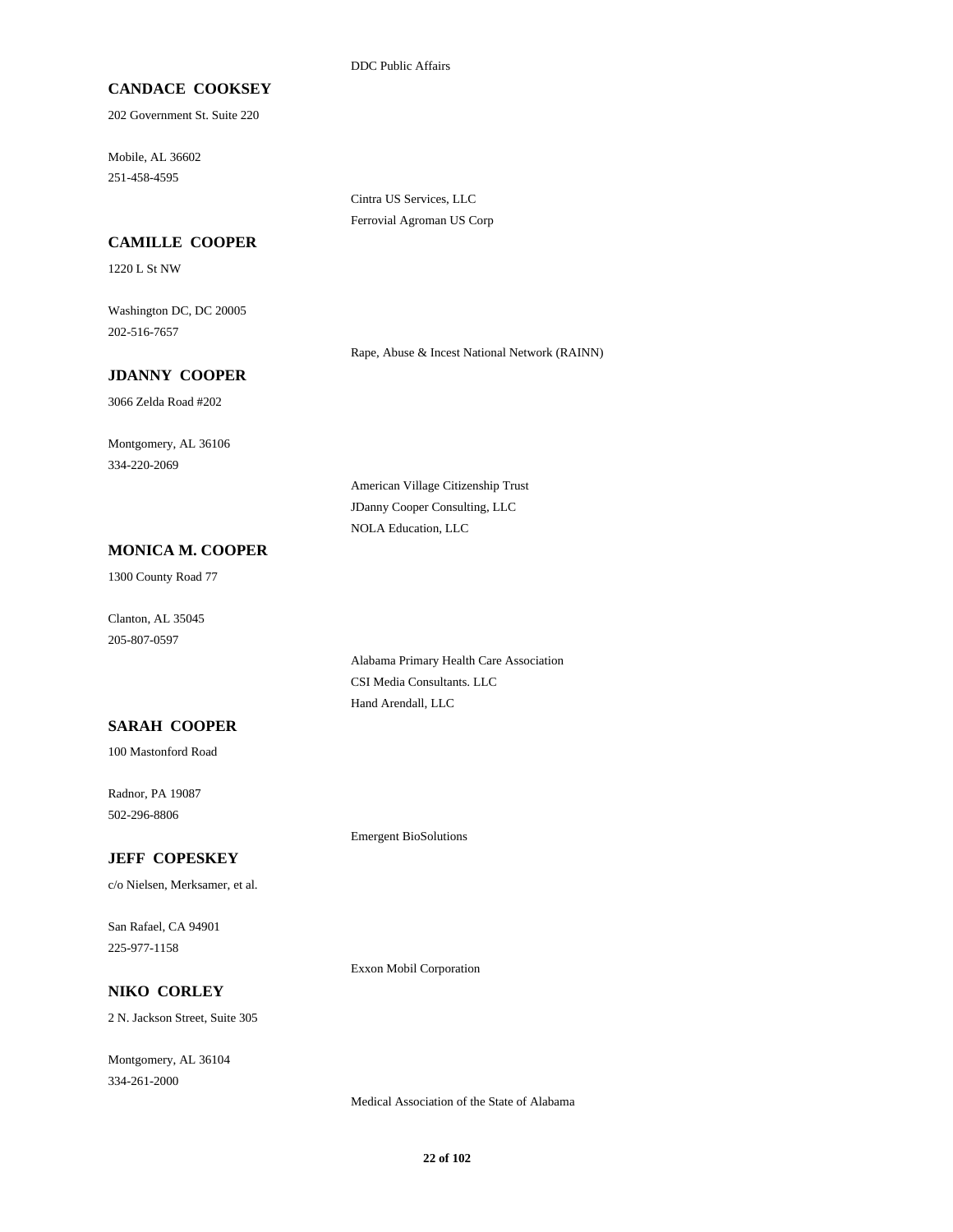#### **SHEILA CORNELISON**

P.O. Box 4177

Montgomery, AL 36103-4177 334-834-9790

Alabama Education Association

### **ANGIE CORNUTT**

P.O. Box 4177

Montgomery, AL 36103-4177 334-834-9790

Alabama Education Association

### **DRAYTON HAMILTON COSBY**

P. O. Box 683

Selma, AL 36701 205-410-6822

Cosby Company

#### **WILLIAM F. NOOPIE COSBY, JR.**

P.O. Box 683

Selma, AL 36702 334-412-1008

> Alabama Association of RC&D Councils Alabama Association of Regional Councils Alabama Scenic River Trail ASF Foundation Black Belt Treasures Cosby Company Eagles' Wings, Inc Rainbow Omega, Inc.

### **CHAD COUNSELMAN**

3019 St. Stephens Rd.

Mobile, AL 36612 251-330-2700

Alabama Auto Recyclers Association

#### **BRAXTON COMER COUNTS, III**

PO Box 16878

Mobile, AL 36616 251-709-0920

> City of Orange Beach Poarch Band of Creek Indians USS Alabama Battleship Foundation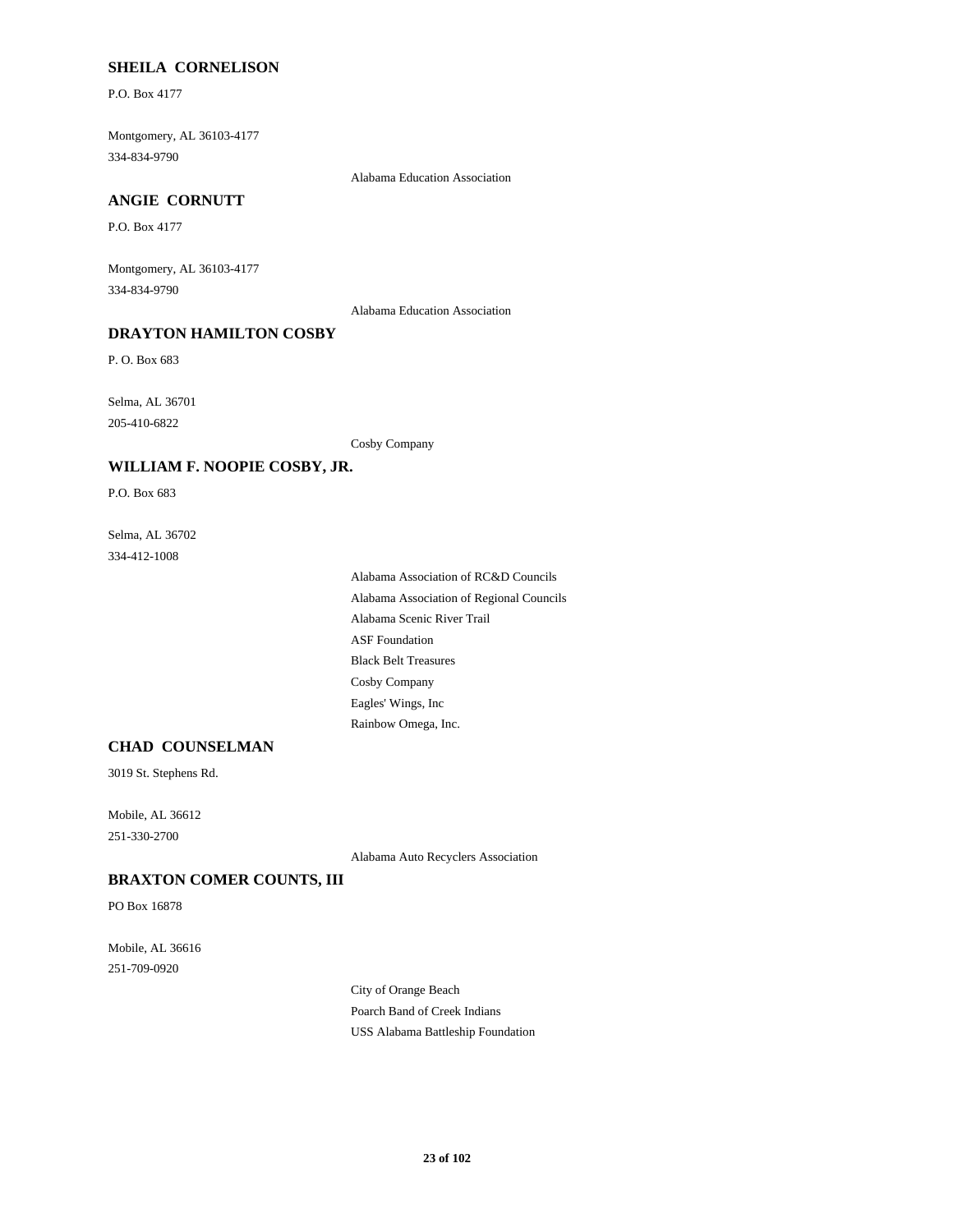### **JANE RHEA COVINGTON**

624 Grassmere Park Rd.

Nashville, TN 37211 615-371-6300

CSX Transportation, Inc.

### **JAMMIE P COWDEN**

610 Preserve Parkway

Hoover, AL 35226 205-588-2814

United States Steel Corporation

# **STEPHANIE B. CRAFT**

4266 Lomac Street

Montgomery, AL 36106 334-271-8820

> Coosa Valley Medical Center DCH Health System SBC Consulting, LLC

#### **JOHN D. CRAWFORD**

529 South Perry, Suite 10

Montgomery, AL 36104 334-244-2187

deGraffenried & Company

# **CASSANDRA CROSBY**

PO Box 5167

Montgomery, AL 36104 334-669-2719

> Alabama Coalition Against Domestic Violence City of Millbrook Crosby Drinkard Group Elmore County Commission Montgomery County Commission

#### **CARLA CROWDER**

309 S. Hull St.

Montgomery, AL 36104 205-305-0735

Alabama Appleseed Center for Law & Justice, Inc.

### **ROBERT T. CROWE**

1316 Wakefield Lane

Vestavia Hills, AL 35243 205-613-7345

> 360 Health Systems, Inc. Alabama Utility Contractors Association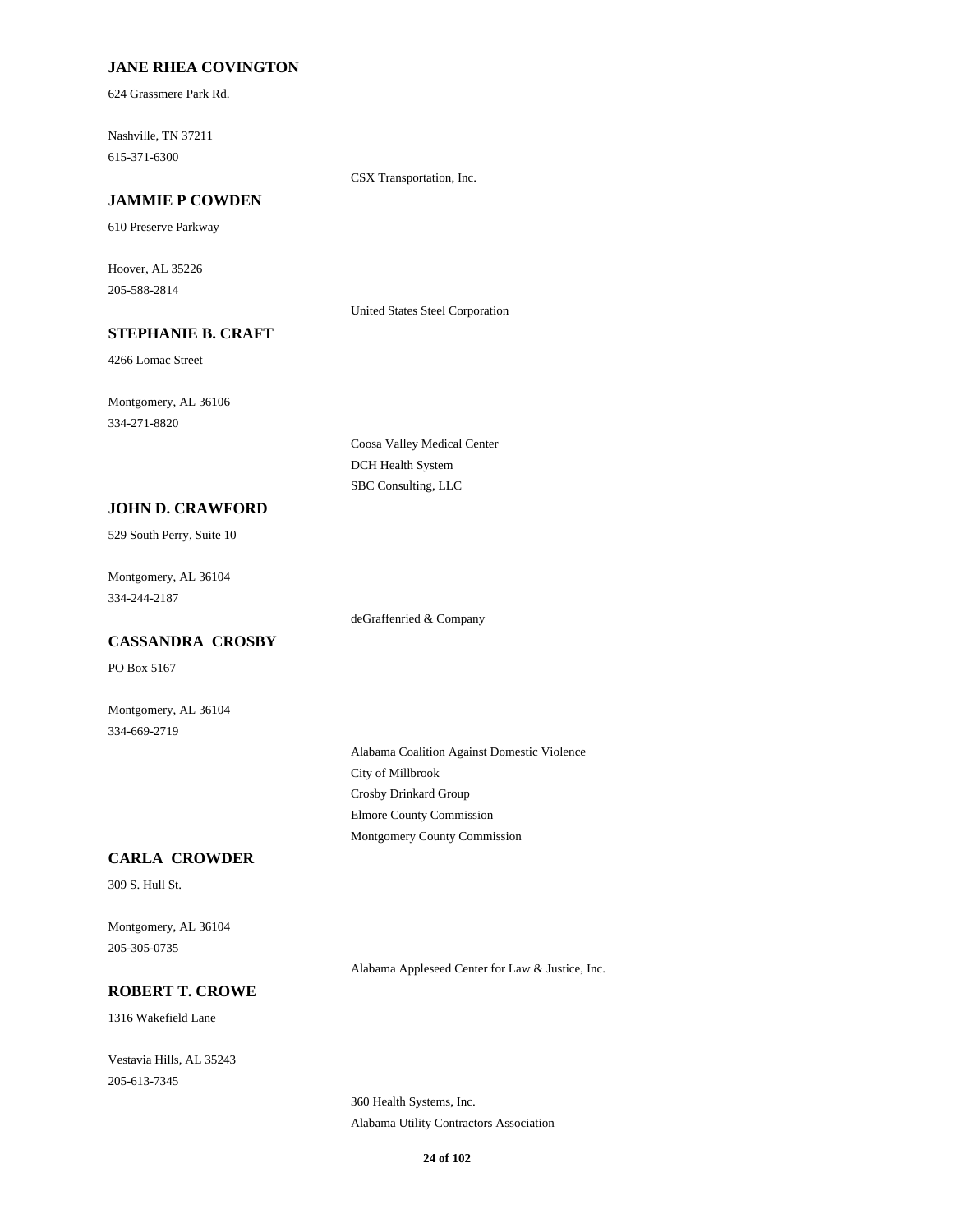BNSF Railway Company Corporate Housing Providers Association (CHPA) RT Crowe & Associates VativoRx, LLC

#### **BETHANY DAME**

444 North Capitol Street NW

Washington, DC 20001 202-783-2353

American Property Casualty Insurance Association (APCIA)

## **NICK DANTZER**

901 E Street NW

Washington, DC 20004 202-552-2000

The Pew Charitable Trusts

### **LARRY DARBY**

441 High St

Montgomery, AL 36104 334-324-7545

Larry Darby

### **MADELEINE DARDEAU**

8462 Eastchase Pkwy

Montgomery, AL 36117 251-401-6483

Promise

### **THOMAS R. DART**

Automobile Dealers Association of Alabama, Inc.

Montgomery, AL 36106 334-271-4625

Automobile Dealers Association of Alabama, Inc.

### **ABIGAIL DAVIS**

P.O. Box 4177

Montgomery, AL 36103-4177 334-834-9790

Alabama Education Association

# **ANNA DAVIS**

1901 6th Avenue North

Birmingham, AL 35203 205-250-5000

Adams and Reese LLP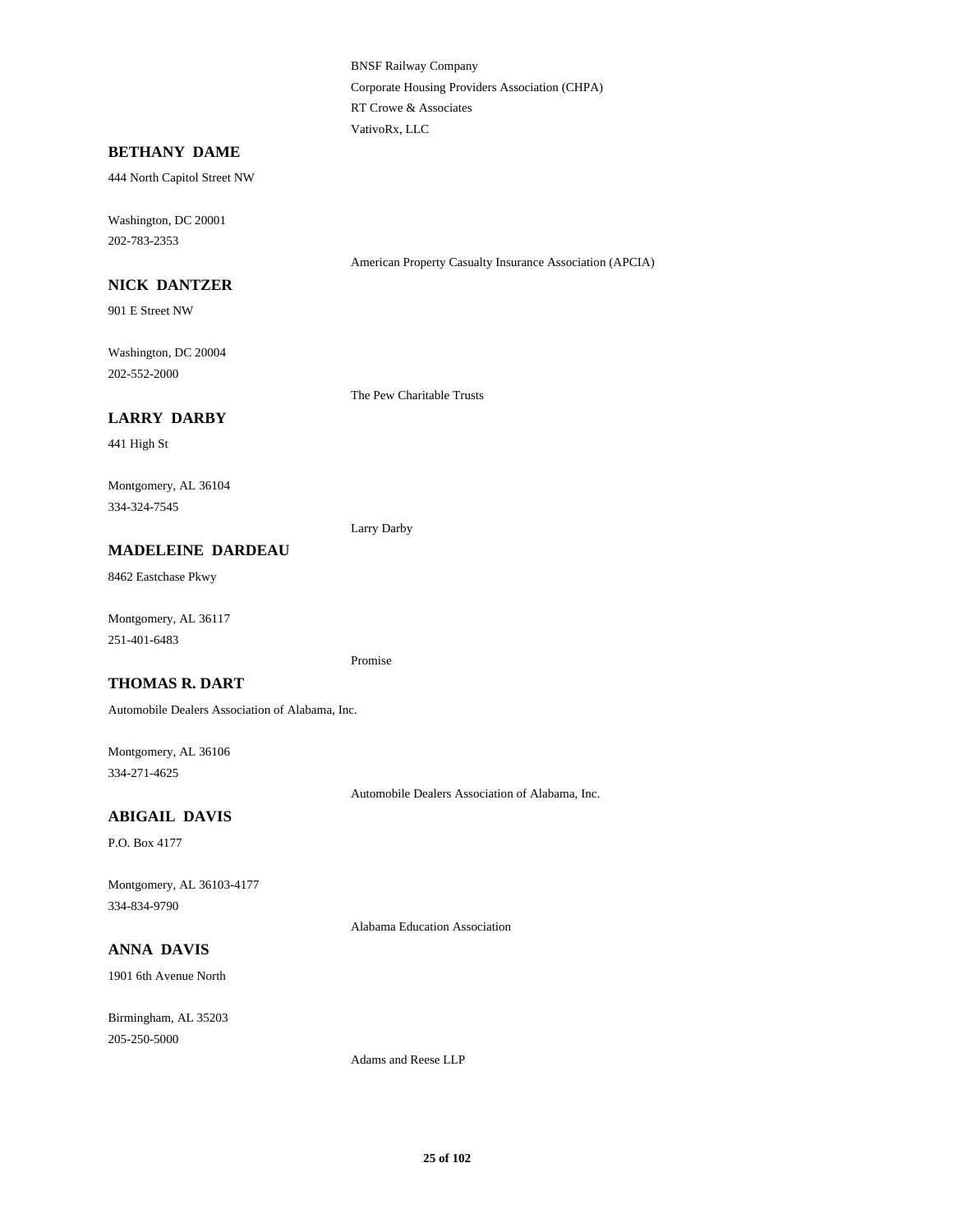### **JANE DAVIS**

3252 Gatsby Lane

Montgomery, AL 36106 334-430-8787

Behavioral Healthcare Alliance of Alabama

#### **MICHAEL JOSEPH DAVIS**

P.O. Box 306

Birmingham, AL 35201 205-488-5519

> Alabama School of Fine Arts Foundation Jefferson County Commission United-Johnson Brothers of Alabama, LLC

# **ROBERT DAVIS**

One Verizon Place

Alpharetta, GA 30004 678-339-5463

Verizon

### **WILLIAM JASON DAVIS**

P.O. Box 160

Montgomery, AL 36101 334-832-3886

Alabama Power Company

### **WILLIAM RUSSELL DAVIS**

7515 Halcyon Summit Drive

Montgomery, AL 36117 334-834-3006

Home Builders Association of Alabama

### **CHRISTOPHER THOMAS DAWSON**

301 East Pine Street

Orlando, FL 32801 407-244-5682

The Transition House Inc

### **GINA DEARBORN**

217 Country Club Park

Birmingham, AL 35213 334-391-4518

> Alabama Interior Design Coalition Distilled Spirits Council of the United States Google LLC and its Affiliates Montgomery Airport Authority Montgomery Area Chamber of Commerce TMX Finance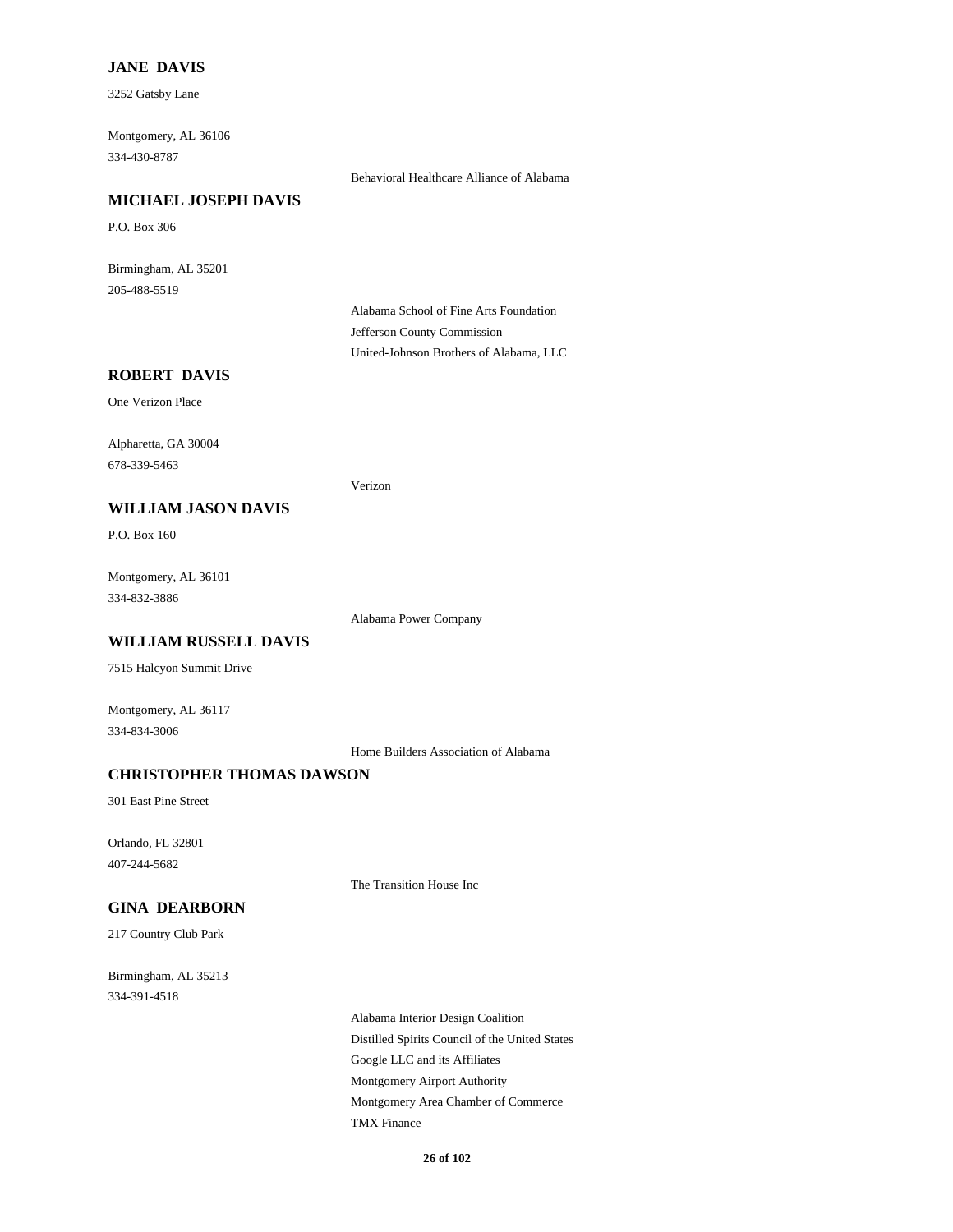Toyota Motor North America, Inc.

Tucker Consulting

Wireless Infrastructure Association c/o MultiState Associates Inc.

#### **CHRISTY CAIN deGRAFFENRIED**

4156 Carmichael Road

Montgomery, AL 36106 334-271-6214

Alabama Nursing Home Association

### **deGraffenried & Company**

529 South Perry, Suite 10

Montgomery, AL 36104 334-244-2187

> 3M Company and Its Affiliates Alabama Association of Nurse Anesthetists Alabama Association of Private Colleges & Schools Alabama Broadcasters Association Alabama Optometric Association AT&T Alabama ATTENTI Bernhard Energy, LLC Birmingham Jefferson Convention Complex (BJCC) Citizens for a Better Greene County deGraffenried & Company Everytown for Gun Safety Action Fund Franklin Resources Group, LLC Friends of the Alabama Archives General Retirement System for Employees of Jefferson County HDR Engineering MCNA Health Care Holdings, LLC National Marine Manufacturers Association New Venture Fund Retired Senior Volunteer Program Southern Glazer's Wine and Spirits State Farm Mutual Automobile Insurance Company, Inc. The Nature Conservancy Town of Pike Road, Alabama Windom, Galliher & Associates

### **RYAN deGRAFFENRIED,III**

529 South Perry, Suite 10

Montgomery, AL 36104 334-244-2187

deGraffenried & Company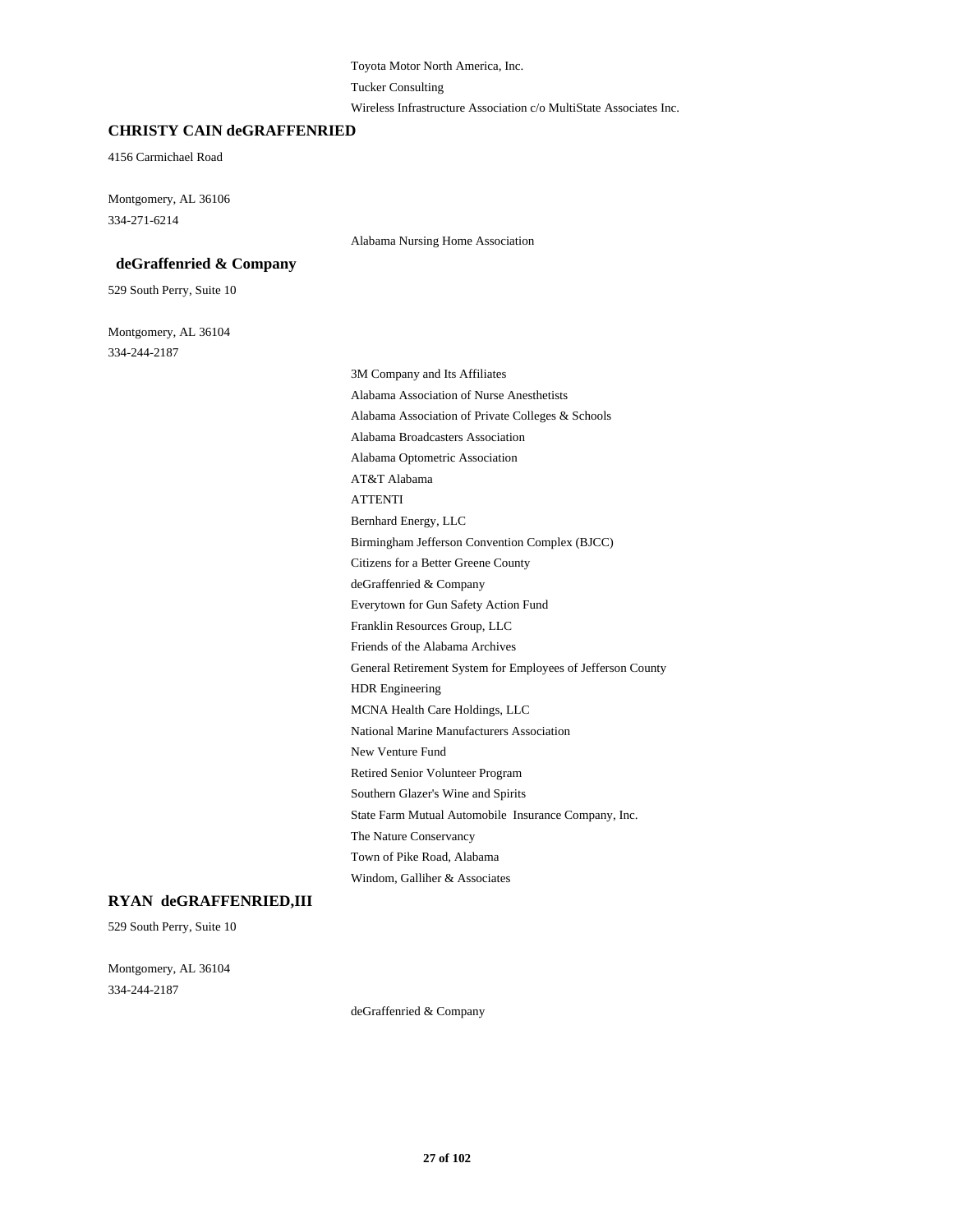### **ROBERT L. DeMOSS III**

522 Washington Ave

Montgomery, AL 36104 334-262-3808

Alabama Association of Realtors

# **JAMES LEE DILL**

P O Box 820

Pelham, AL 35124 205-601-9275

Alabama Council of Community Mental Health Boards

# **CARLI DIMINO**

901 E Street NW

Washington, DC 20004 202-552-2000

The Pew Charitable Trusts

### **DAVID DINIELLI**

400 Washington Ave

Montgomery, AL 36104 334-956-8200

SPLC Action Fund

Jones Group, LLC, The

College Board, The

# **DALTON DISMUKES**

10 Court Street

Montgomery, AL 36104 334-834-7400

**ASENITH DIXON**

1919 M Street NW, Suite 300

Washington, DC 20036 404-337-3979

### **MARK E DIXON**

P O Box 4433

Montgomery, AL 36103 334-279-1886

A+ Education Partnership

### **JENNY DODSON**

14 Wall St.

New York, NY 10005 646-520-3514

National Institute for Reproductive Health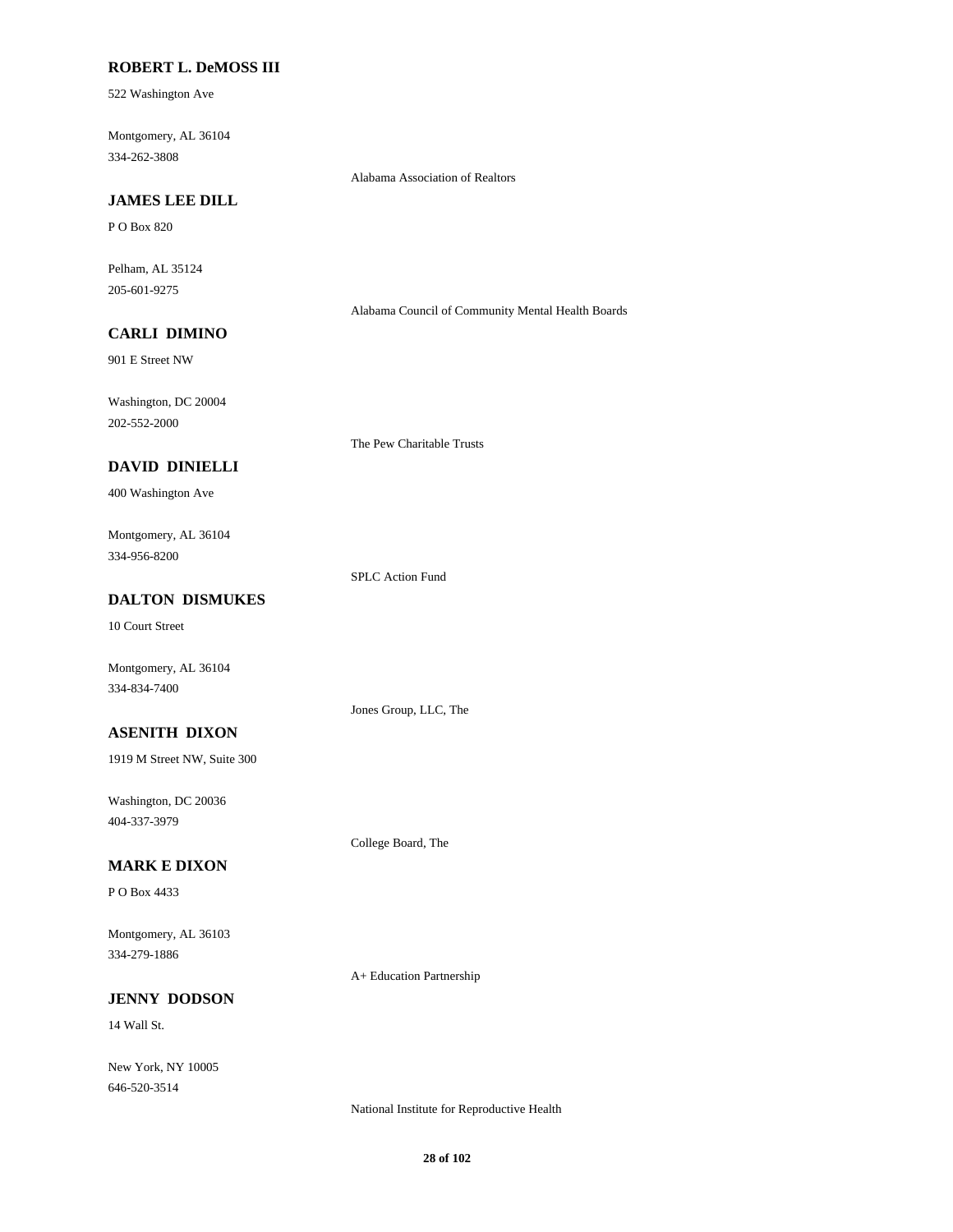### **ERIC DOUGLAS**

665 Bent Ridge Lane

Barrington, IL 60010 847-722-7662

Prime Therapeutics, LLC

#### **RON DRINKARD**

PO Box 5229

Montgomery, AL 36103 334-399-0123

> City of Millbrook Crosby Drinkard Group Elmore County Commission Montgomery County Commission

### **BETTY DUDLEY**

P.O. Box 4177

Montgomery, AL 36103-4177 334-834-9790

Alabama Education Association

ERIS, Inc

### **JOSEPH ALEXANDER DUKE**

P O Box 1151

Clanton, AL 35046 334-220-2484

### **LIBERTY DUKE**

P O Box 1151

Clanton, AL 35046 334-220-2484

> Alabama Association of School Nurses Benjamin Gordon Main, Sr. ERIS, Inc Franklin Field Airport Authority HNH Immunizations Inc

### **JAMES DUPREE, JR.**

401 Adams Ave.

Montgomery, AL 36104 334-244-8948

> Alabama Network of Children's Advocacy Centers, Inc. (ANCAC) Bloom Group Inc., The UHS of Delaware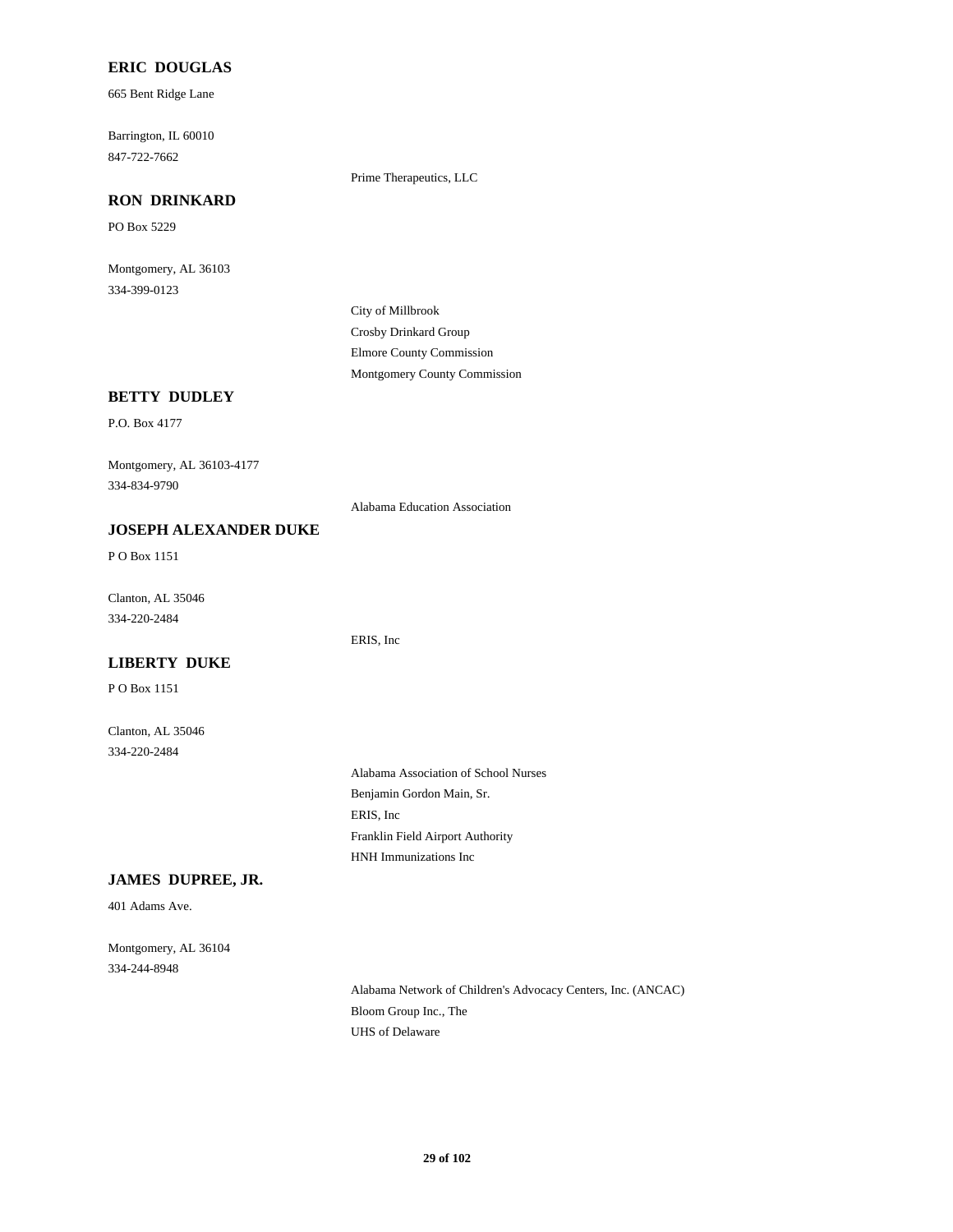#### **MATTHEW DURDIN**

P.O. Box 11000

Montgomery, AL 36191-0001 334-612-5234

Alabama Farmers Federation/Alfa

#### **THOMAS M. EDEN III**

1789 Cooper's Pond Rd.

Auburn, AL 36830 205-222-8030

UnicusID

# **NANCY ANNE EKBERG**

P.O. Box 10746

Birmingham, AL 35202 205-967-2897

Alabama Citizens for Constitutional Reform, Inc

### **F. NEAL ELDERS**

402-F South Decatur Street

Montgomery, AL 36104 334-264-8758

SMART-Transportation Division

### **ROSEMARY W. ELEBASH**

7550 Halcyon Summit Dr Ste 115

Montgomery, AL 36117 334-264-2261

National Federation of Independent Business

#### **DAWN A ELLIS--MURRAY**

600 S Court St Ste 309

Montgomery, AL 36104-4106 334-356-6841

National Association of Social Workers-Alabama Chapter

#### **SUSIE ELLISON**

PO Box 428

Montgomery, AL 36101 334-265-3610

Council for Leaders in Alabama Schools (CLAS)

#### **MELISSA ENFINGER**

300 Cahaba Park Circle

Birmingham, AL 35242 334-312-3328

ALS Association Alabama Chapter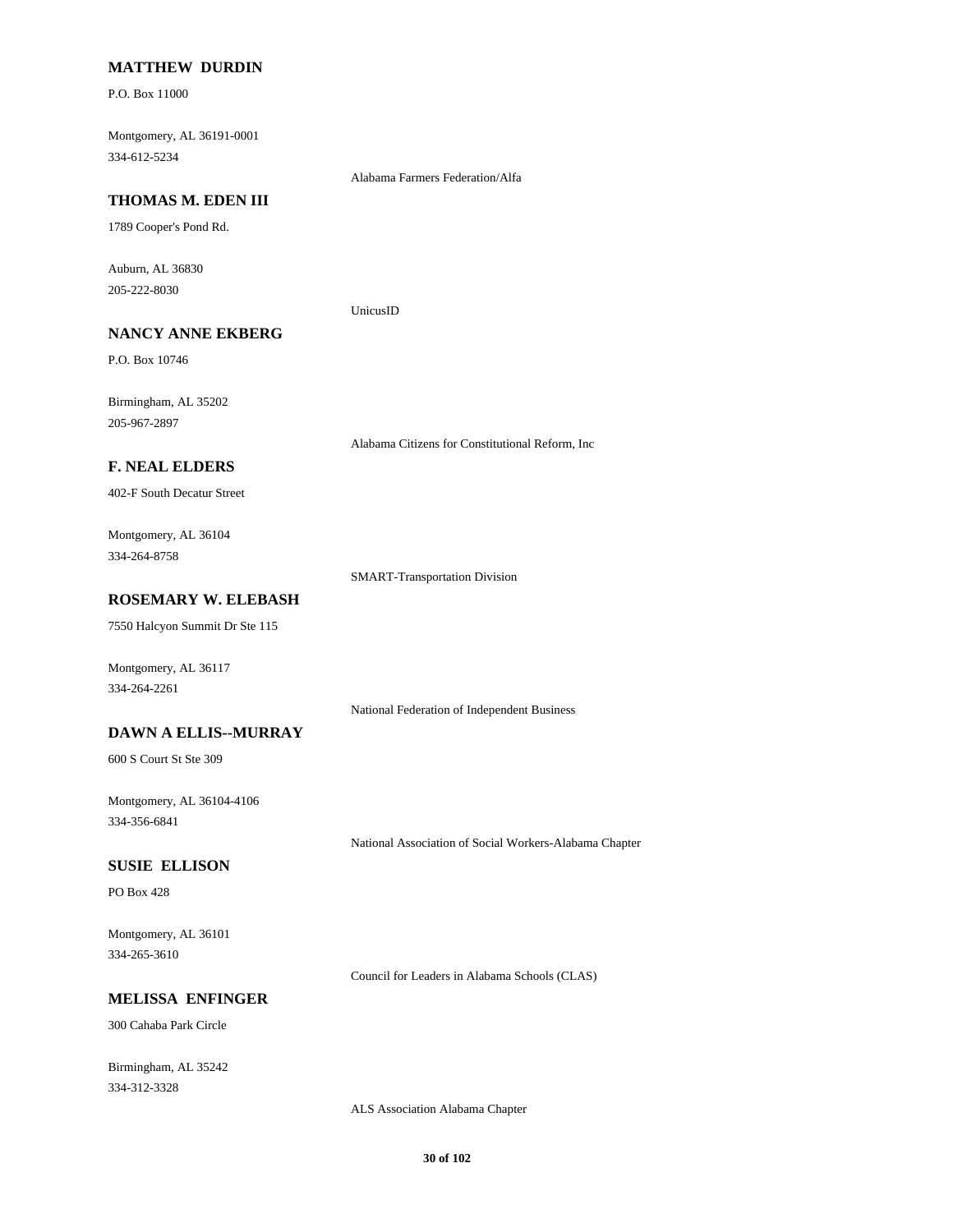### **BRAD ENGLISH**

3324 Independence Drive

Birmingham, AL 35209 205-871-7737

Alabama Press Association

# **PHILLIP ENSLER**

309 North Hull Street

Montgomery, AL 36104 334-263-0086

Alabama Appleseed Center for Law & Justice, Inc.

### **DONALD LOUIS ERWIN**

27 Inverness Center Pkwy

Birmingham, AL 35242 205-795-4719

Barber Vintage Motorsports Museum

### **GREGG B. EVERETT**

2660 Eastchase Lane

Montgomery, AL 36117 334-244-1111

Alabama Hospital Association

Total Political Solutions, LLC

SPLC Action Fund

### **RONALD E. EZELL**

441 High Street

Montgomery, AL 36104 334-265-8086

#### **SHAY FARLEY**

400 Washington Ave

Montgomery, AL 36104 334-956-8200

### **RACHEL FARMER**

8550 United Plaza Blvd. Ste 703

Baton Rouge, LA 70809 225-572-1726

United HealthCare Services, Inc.

### **LISA FAUST**

P.O. Box 4177

Montgomery, AL 36103-4177 334-834-9790

Alabama Education Association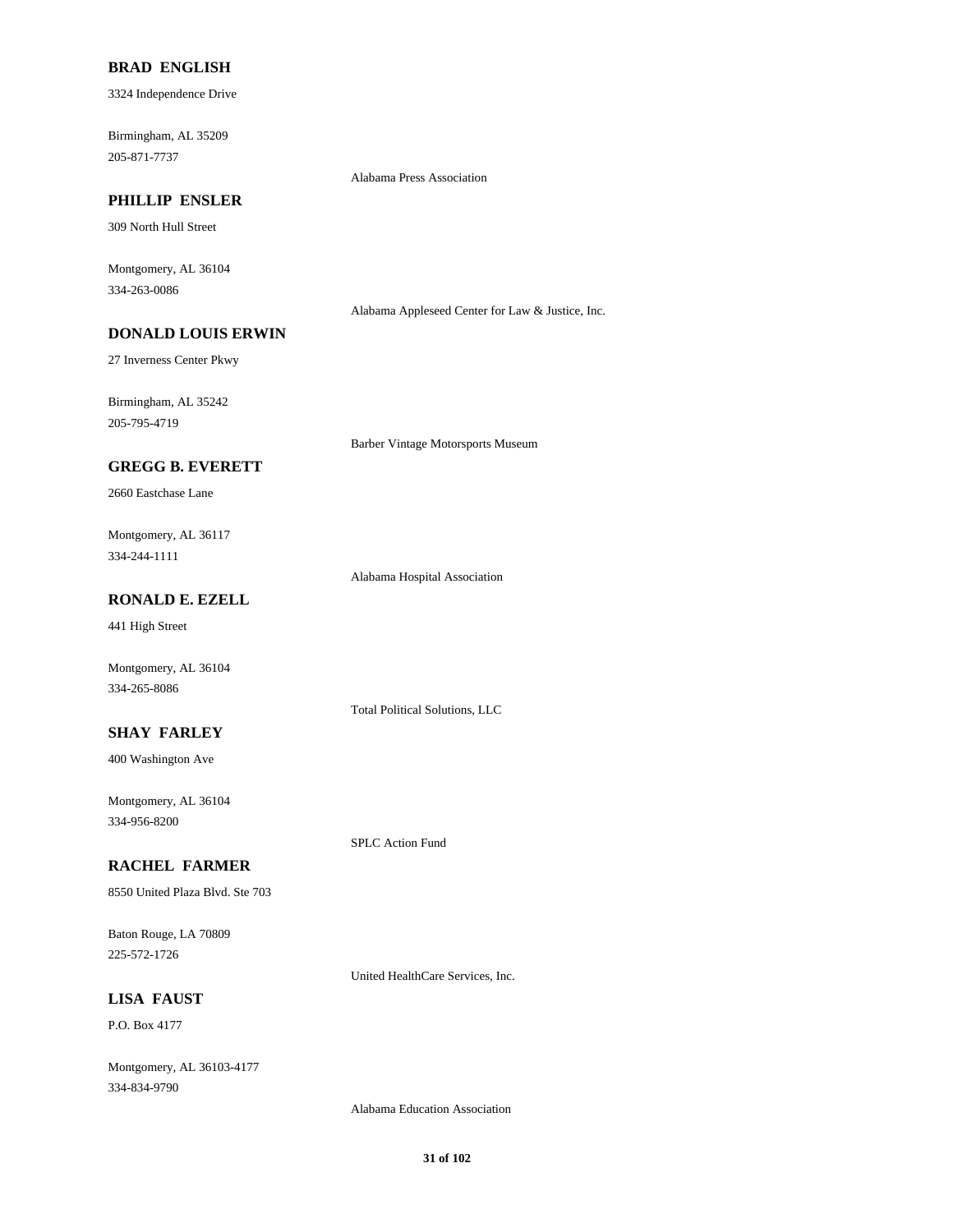### **MELISSA FAUSZ**

1310 N Courthouse Rd

Arlington, VA 22201 703-224-3200

Americans for Prosperity

### **JOHN FRANK FILGO**

7550 Halcyon Pointe Drive

Montgomery, AL 36117 334-834-3983

Alabama Trucking Association

Alabama A&M University Fine, Geddie & Associates, LLC

# **CLARK D. FINE**

423 South Hull Street

Montgomery, AL 36104 334-262-2577

**JAMES KENNITH FINE**

12181 Highway 25

Calera, AL 35040 205-915-7311

International Brotherhood of Electrical Workers (I.B.E.W.)

**JOE L. FINE**

423 South Hull Street

Montgomery, AL 36104 334-262-2577

Fine, Geddie & Associates, LLC

#### **Fine Geddie & Associates, LLC**

423 S. Hull Street

Montgomery, AL 36104 334-262-2577

> Advantage Capital Partners, LLC Alabama Community College System Alabama High School Athletic Association Alabama Manufactured Housing Association Alabama Nursing Home Association Alabama Power Company Alabama Road Builders Association Alabama Society of Certified Public Accountants Alabama State Port Authority Alabama Trucking Association Alfa Insurance Group and Affiliates AltaPointe Health Systems, Inc. Altria Client Services LLC and its Affiliates Amazon.com Services, Inc

**32 of 102**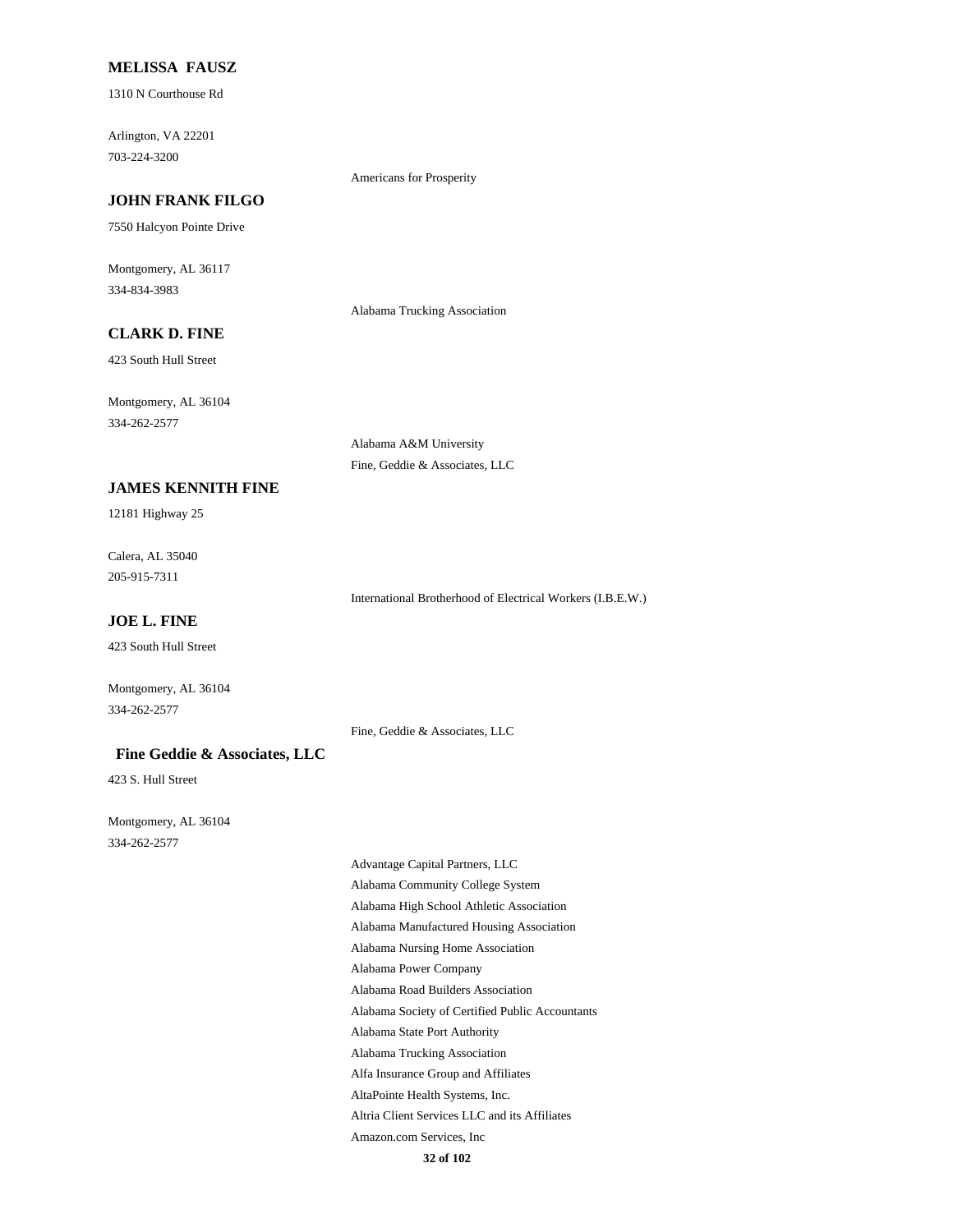American Family Life Assurance Company (AFLAC) APM Terminals AT&T Alabama Axon Enterprise Inc Birmingham Airport Authority Blue Cross & Blue Shield of Alabama Bradford Health Services CHSPSC, LLC City of Gadsden Colonial Pipeline Company Curriculum Associates LLC CVS Health Dell Technologies, Inc. Drummond Company Inc. Enterprise Leasing Company-South Central, LLC Exxon Mobil Corporation Global Tel\*Link Corporation Great Southern Wood Health Group of Alabama Lyft, Inc McWane, Inc. Menawa Group LLC Merck Sharp & Dohme Corp. Microsoft Corporation Montgomery Area Chamber of Commerce National Elevator Industry, Inc. National Information Consortium (NIC) Nucor Corporation Omega Flex, Inc. Outdoor Advertising Association of Alabama Ozark Striping Company Protective Life Corporation Regions Financial Corporation Retirement Systems of Alabama Rhaglan Hospitality LLC Sabic Innovative Plastics US LLC Sound Policy Coalition Southeast Land Title Association d/b/a Alabama Land Title Association SWWC Utilities Inc Talladega Superspeedway Tigers Unlimited Foundation UAB Health System Vivid Seats LLC Wexford Health Sources Inc Wiregrass Economic Development Corporation

#### **ABBY LUKER FITZPATRICK**

2 N. Jackson Street, 7th Floor

Montgomery, AL 36103 334-263-7594

Association of County Commissions of Alabama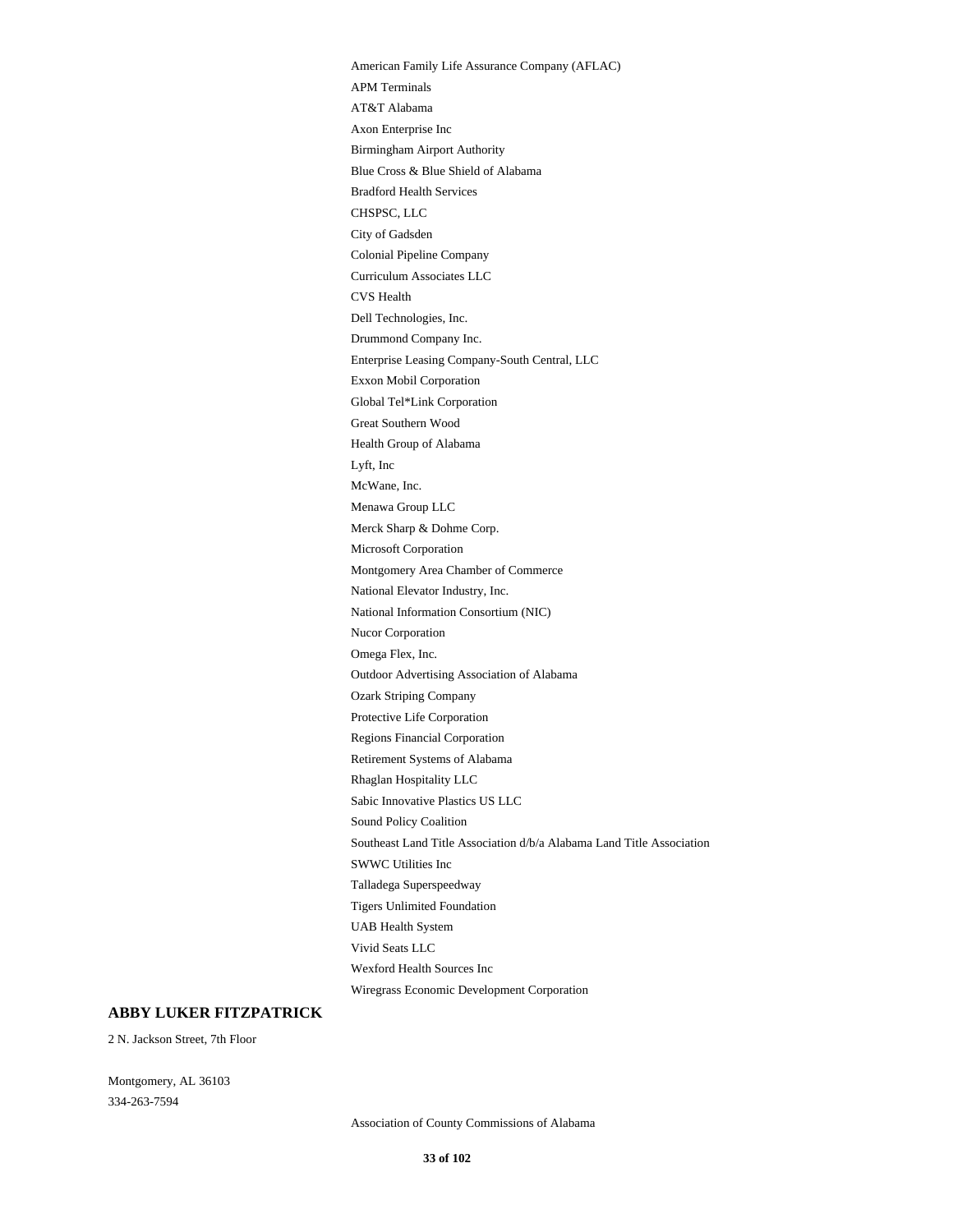#### **JAMES B. FLETCHER**

4264 Lomac Street

Montgomery, AL 36106 334-272-3800

Petroleum and Convenience Marketers of Alabama

#### **JOHN W. FLOYD**

401 Adams Ave.

Montgomery, AL 36104 334-244-8948

Bloom Group Inc., The

### **ROGER MAYO FLYNT, III**

4266 I-55 North, Suite 104

Jackson, MS 39211

601-592-6500

AT&T Alabama

### **JAMES ELISHA FOLSOM**

66Waterford Dr.

Cullman, AL 35057 256-347-0596

SmithMack LLC

Alabama Education Retirees Association

Financial Services Institute, Inc.

### **KERON FORTE**

828 Washington Avenue

Montgomery, AL 36104 334-262-4177

#### **MICHELLE FOSTER**

1201 Pennsylvania Avenue NW

Washington, DC 20004 202-517-6464

### **PECK FOX**

P O Box 242683

Montgomery, AL 36124 334-676-3404

> IBM Intuit, Inc.

### **M. D. FRANK**

2223 3rd Avenue North

Irondale, AL 35210-1125 205-368-1988

Brotherhood of Locomotive Engineers & Trainmen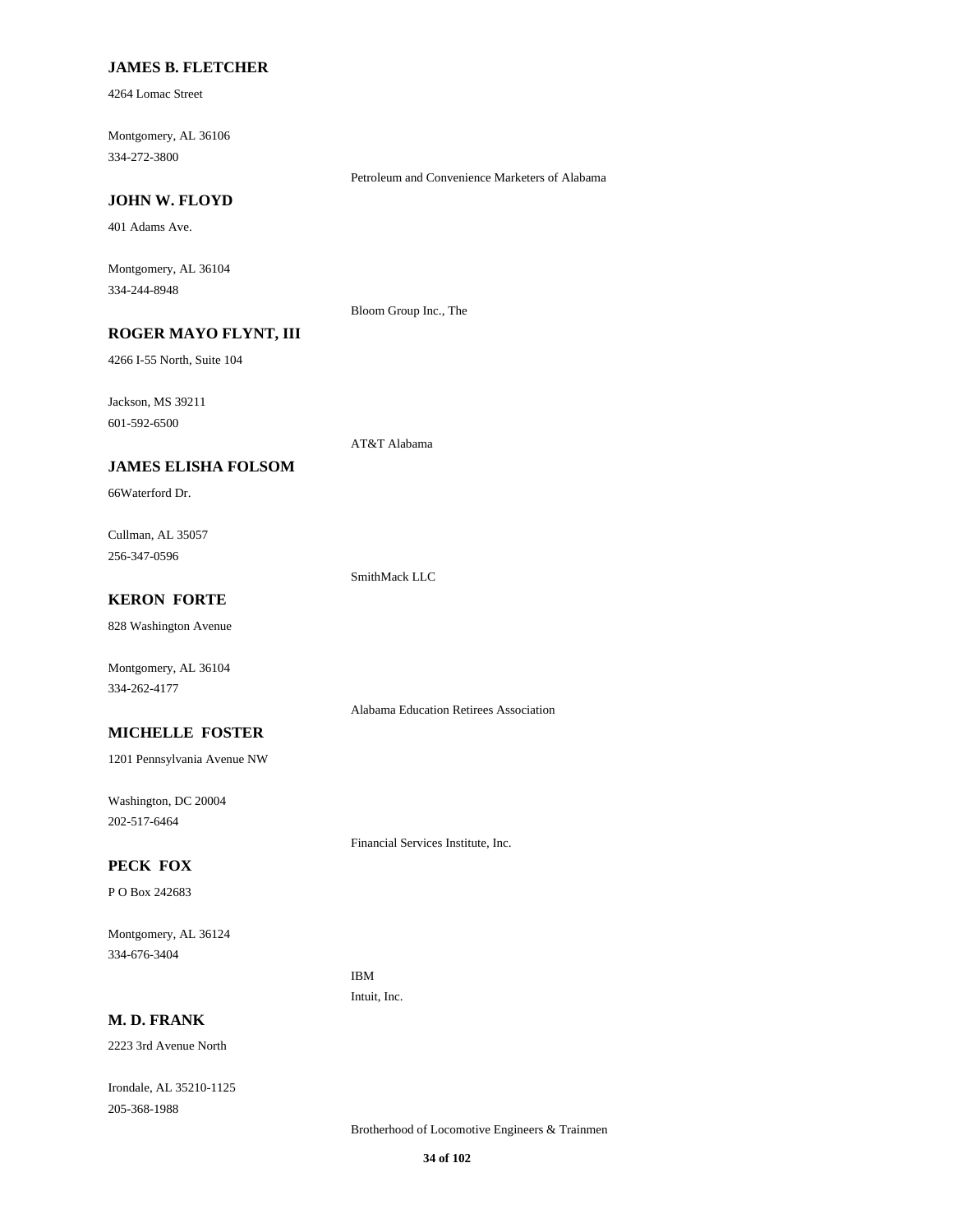### **TENEE R.J FRAZIER**

535 Adams Ave

Montgomery, AL 36104 334-262-2566

Alabama League of Municipalities

### **BEEBE R FREDERICK, III**

624 S. Perry Street

Montgomery, AL 36104 334-593-6988

Congressional Sportsmen's Foundation

# **WILL FULLER**

2716 Boultier Street

Montgomery, AL 36106 256-496-7001

> Alabama Podiatric Medical Association Capitol Resources, LLC Equifax, Inc Knight Eady Labyrinth Partners, LLC NextEra Energy Resources, LLC O.W. Long & Associates LLC Teach for America WellSky

### **MARK L. GAINES**

Adams & Reese LLP

Birmingham, AL 35203 205-250-5000

Adams and Reese LLP

### **SARA SUMMERLIN GAINES**

2 N. Jackson Street, 7th Floor

Montgomery, AL 36103 334-263-7594

Association of County Commissions of Alabama

# **MICHELLE GAJDA**

P.O. Box 4184

New York, NY 10163 646-324-8250

Everytown for Gun Safety Action Fund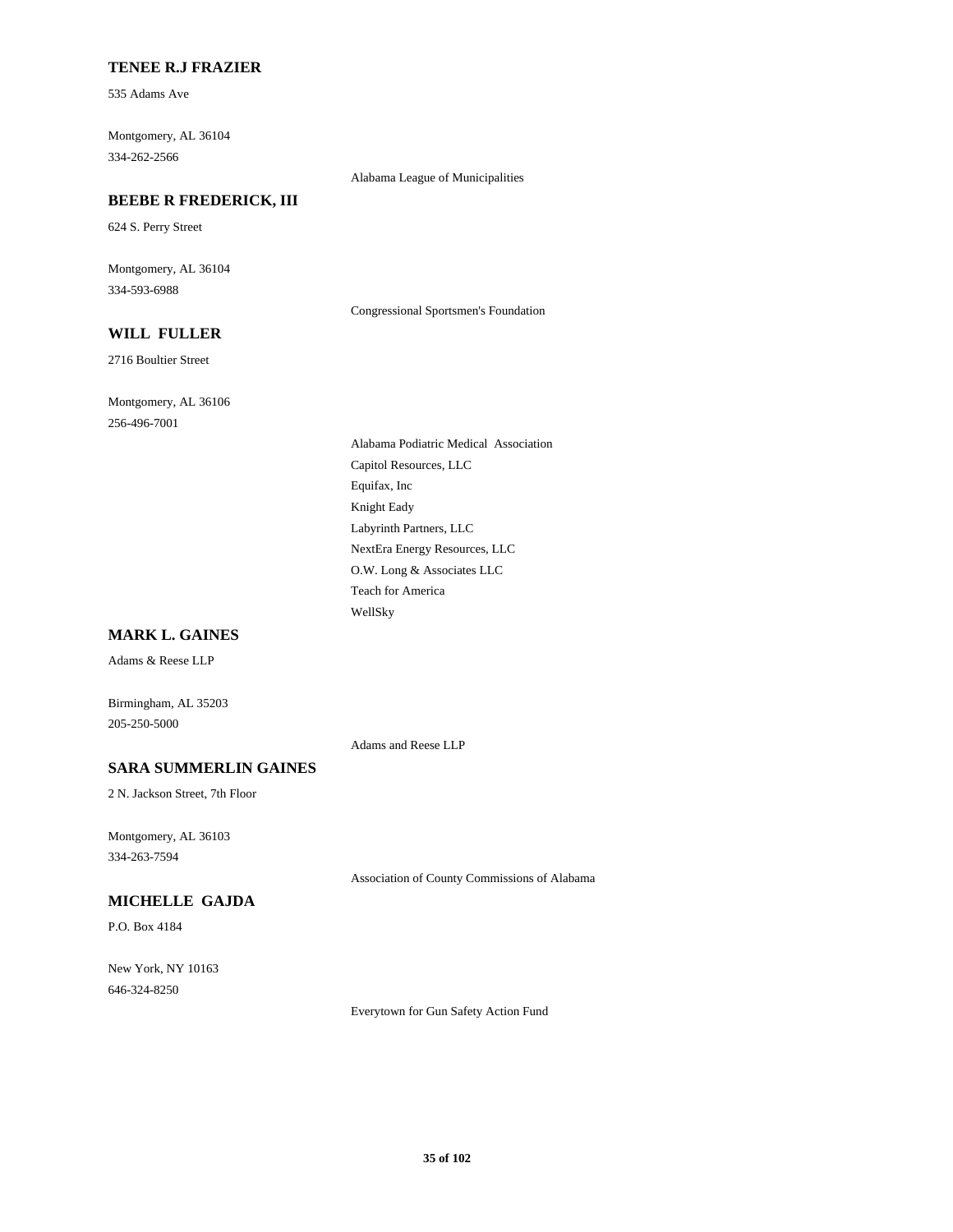### **BLAINE GALLIHER**

P. O. Box 1949

Montgomery, AL 36102 334-241-0078

> Alabama Power Company Windom, Galliher & Associates

#### **BRITNEY MITCHELL GARNER**

P O Box 26324

Birmingham, AL 35260 205-441-8612

Alabama Optometric Association

# **LEAH GARNER**

2 North Jackson Street

Montgomery, AL 36104 334-834-6000

Business Council of Alabama

### **CHEY LINDSEY GARRIGAN**

7907 Parkway Drive

Leeds, AL 35094 205-644-1824

> Alabama Cannabis Industry Association Chey Lindsey Garrigan, LLC Eddie Boy Woerner Organic Joseph R Gilchrist

### **ROBERT B. GEDDIE, JR.**

423 South Hull Street

Montgomery, AL 36104 334-262-2577

Fine, Geddie & Associates, LLC

### **BECKY GERRITSON**

4200 Stone River Circle

Birmingham, AL 35213 334-452-0453

Eagle Forum of Alabama

### **MINDY SUSAN GILBERT**

900 Highway 78E,#200202

Jasper, AL 35501 205-471-5541

Humane Society of the United States, The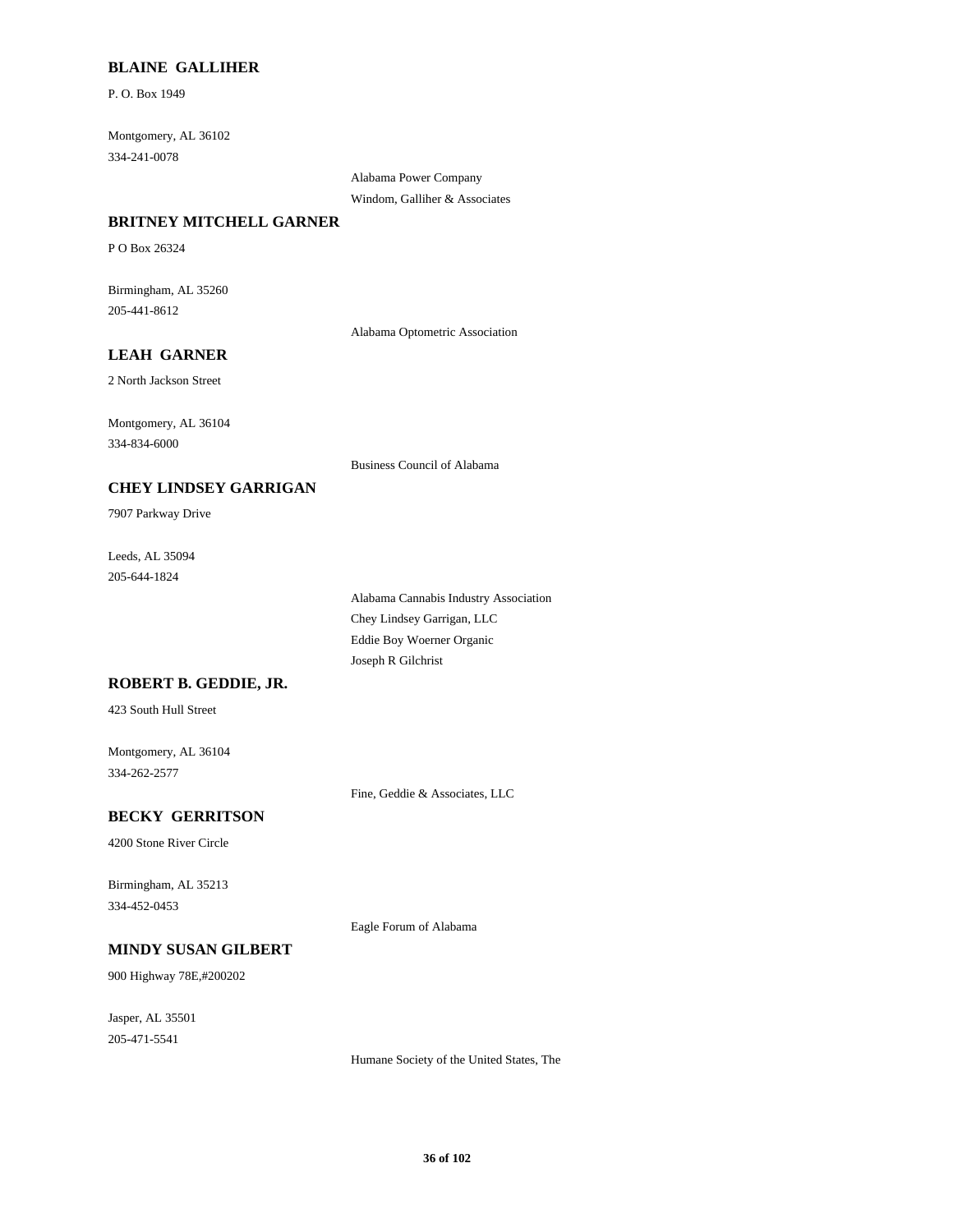# **BOBBY GILES**

1770 Field Stone Lane

Auburn, AL 36830 256-505-2256

Alabama Pharmacy Association

# **AIMEE GILROY**

c/o 2350 Kerner Blvd.

San Rafael, CA 94901 415-389-6800

Raytheon Company

# **KATHERINE WHITEHURST GLENN**

400 Washington Ave

Montgomery, AL 36104 404-688-9300

> Planned Parenthood Southeast SPLC Action Fund

# **ANGELA GOCHENAUR**

231 E Market St

Marietta, PA 17547 202-870-9747

Biotechnology Innovation Organization

# **JOSEPH C. GODFREY**

2376 Lakeside Drive

Birmingham, AL 35244 205-612-1917

Alabama Citizens Action Program(ALCAP)

# **BARRY GOLDWATER**

3219 East Camelback Road, Suite 552

Phoenix, AZ 85018 602-840-3510

Nationwide Mutual Insurance Company

#### **STEVE GOLSAN**

P O Box 5040

Montgomery, AL 36103 333-263-7594

Association of County Commissions of Alabama

# **JULIA GONZALES**

6275 Canoga Ave.

Woodland Hills, CA 91367 310-721-7047

Amplify, Inc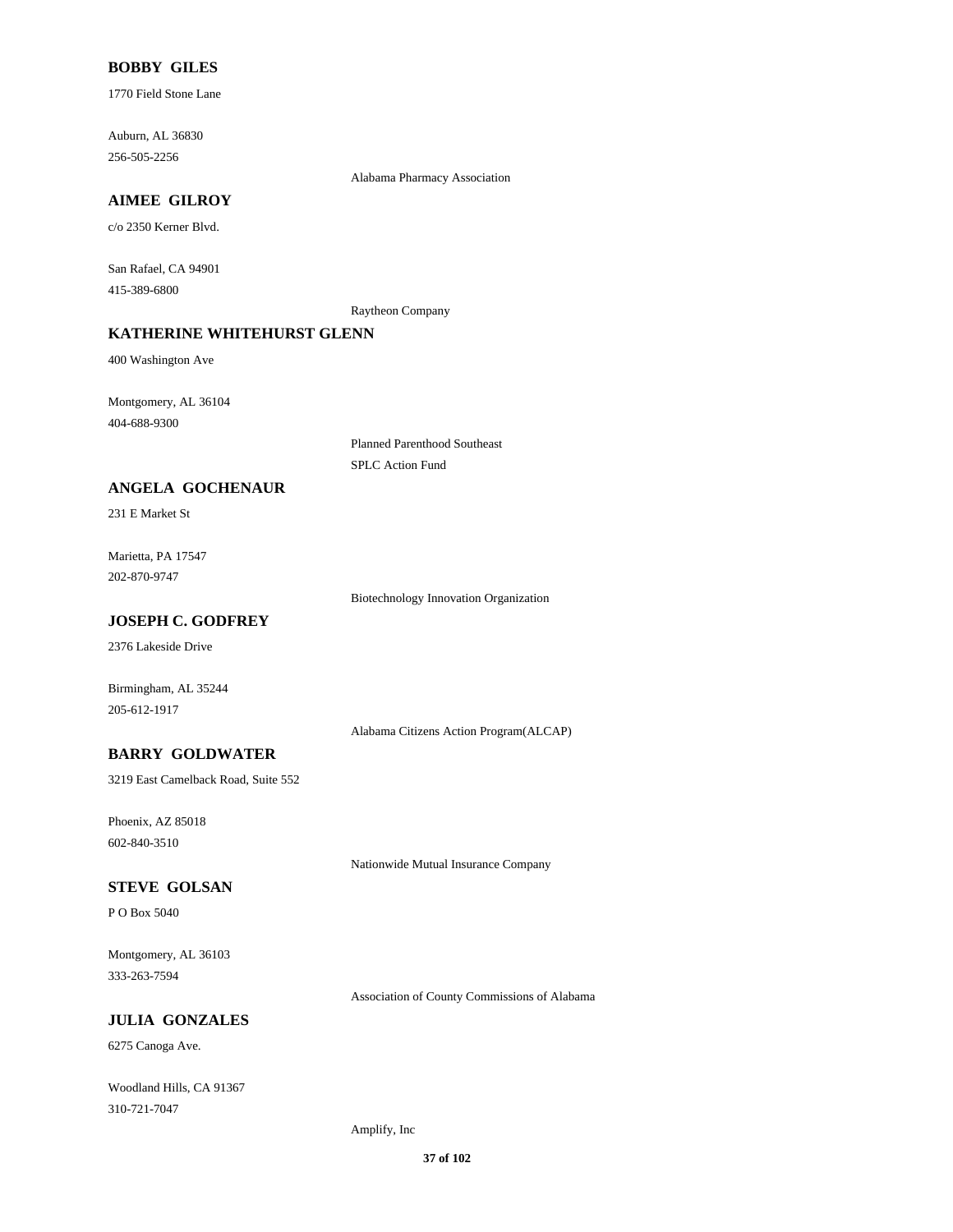## **BEVERLY LEEANN GOODSON**

450 Riverchase Parkway East

Birmingham, AL 35244 334-213-6669

Blue Cross & Blue Shield of Alabama

#### **WILLIAM GOOLSBY**

311 Pecan Tree Place

Pike Road, AL 36064 334-303-2006

> Alabama Association of Realtors The McWhorter Group, Inc.

#### **Government Corporate Partners, LLC**

441 High Street

Montgomery, AL 36104 334-265-8086

> Alabama Durable Medical Equipment Association Alabama Installment Lenders Association Alabama Podiatric Medical Association Alabama Power Company Poarch Band of Creek Indians Southern Communications Services Inc dba Southern Linc Talladega Superspeedway

# **SHEILA R. GRAVES**

2 North Jackson St, Ste 700

Montgomery, AL 36104 334-263-7594

Association of County Commissions of Alabama

# **JOHN MICHAEL EDWARD GRAY**

200 N. Glebe Rd.

Arlington, VA 22203 270-348-0066

Treatment Advocacy Center

# **LOGAN GRAY**

2 N. Jackson Street, Suite 300

Montgomery, AL 36104 334-240-6900

The Southern Group

## **JOE GREENE**

P.O. Box 79

Montgomery, AL 36104 334-240-9423

Montgomery Area Chamber of Commerce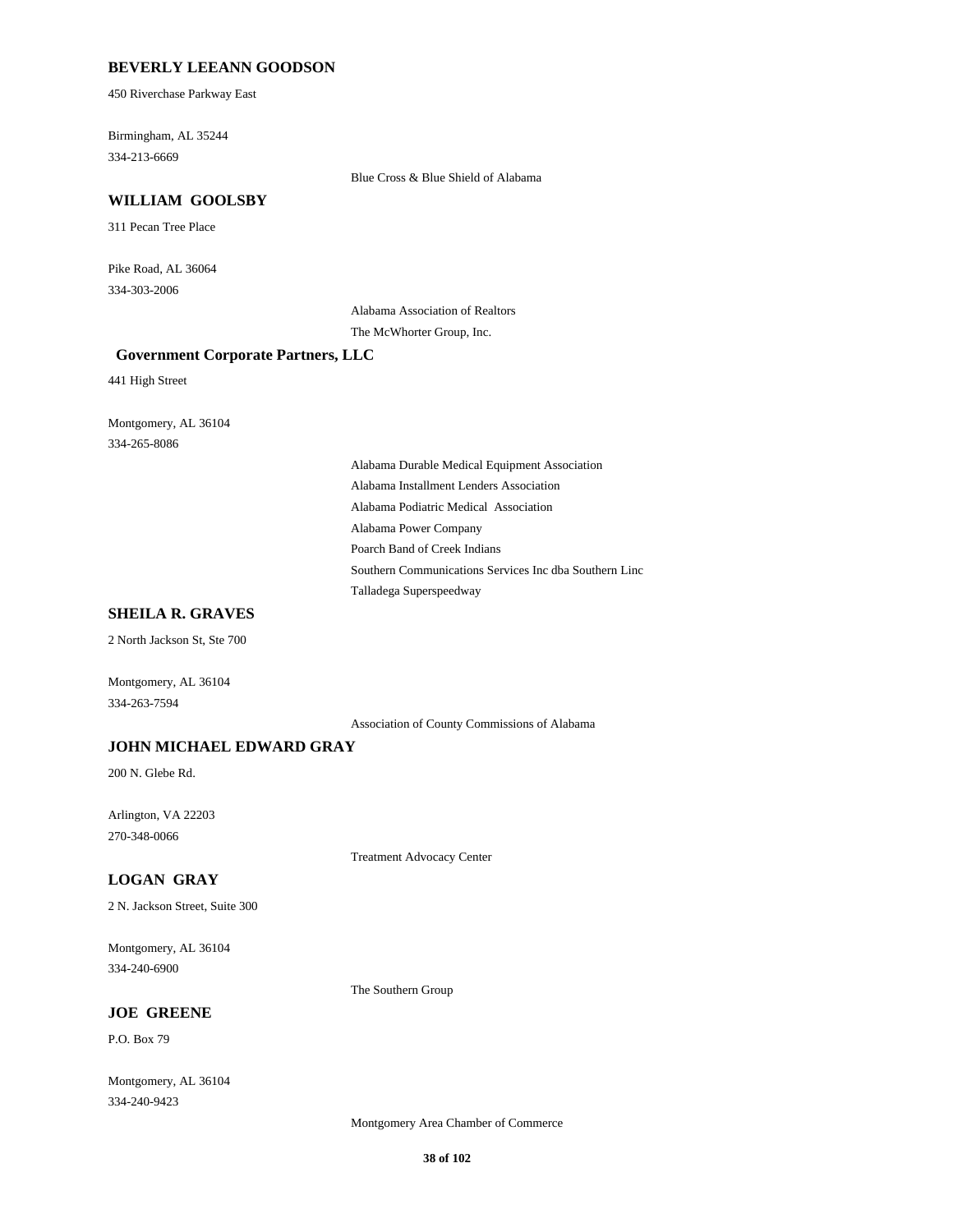# **SAMUEL T GREENE, II**

6520 Green Meadow Rd

Huntsville, AL 35810 334-413-1906

> Greene Consulting Group, LLC Perry County Nursing Home

#### **WILLIAM STANLEY GREGORY**

445 Dexter Avenue

Montgomery, AL 36104 334-956-7604

Insurance Auto Auctions Corp.

# **CAROL GUNDLACH**

P.O. Box 1188

Montgomery, AL 36101 334-832-9060

#### Alabama Arise

Warrior Consulting Group

**JAMES ROSS GUNNELLS**

Montgomery, AL 36101 205-799-2245

> Alabama Deer Association Butler Snow LLP Warrior Consulting Group, Inc.

#### **JOHN J. GUTHRIE, JR.**

1806 Loch Avenue

Cullman, AL 35055 205-908-3060

> Bloom Group Inc., The City of Fultondale Fultondale Gas Board Jefferson County Mayors Association

## **JOHN P. HAGOOD**

2 N. Jackson Street

Montgomery, AL 36104 334-262-1800

> Alabama Optometric Association Alabama Podiatric Medical Association American Concrete Pavement Association Southeast Chapter Brandt Information Services Cintra US Services, LLC Cognosante, LLC Comcast Conduent, Inc. and its Affiliates CSX Transportation, Inc. **39 of 102**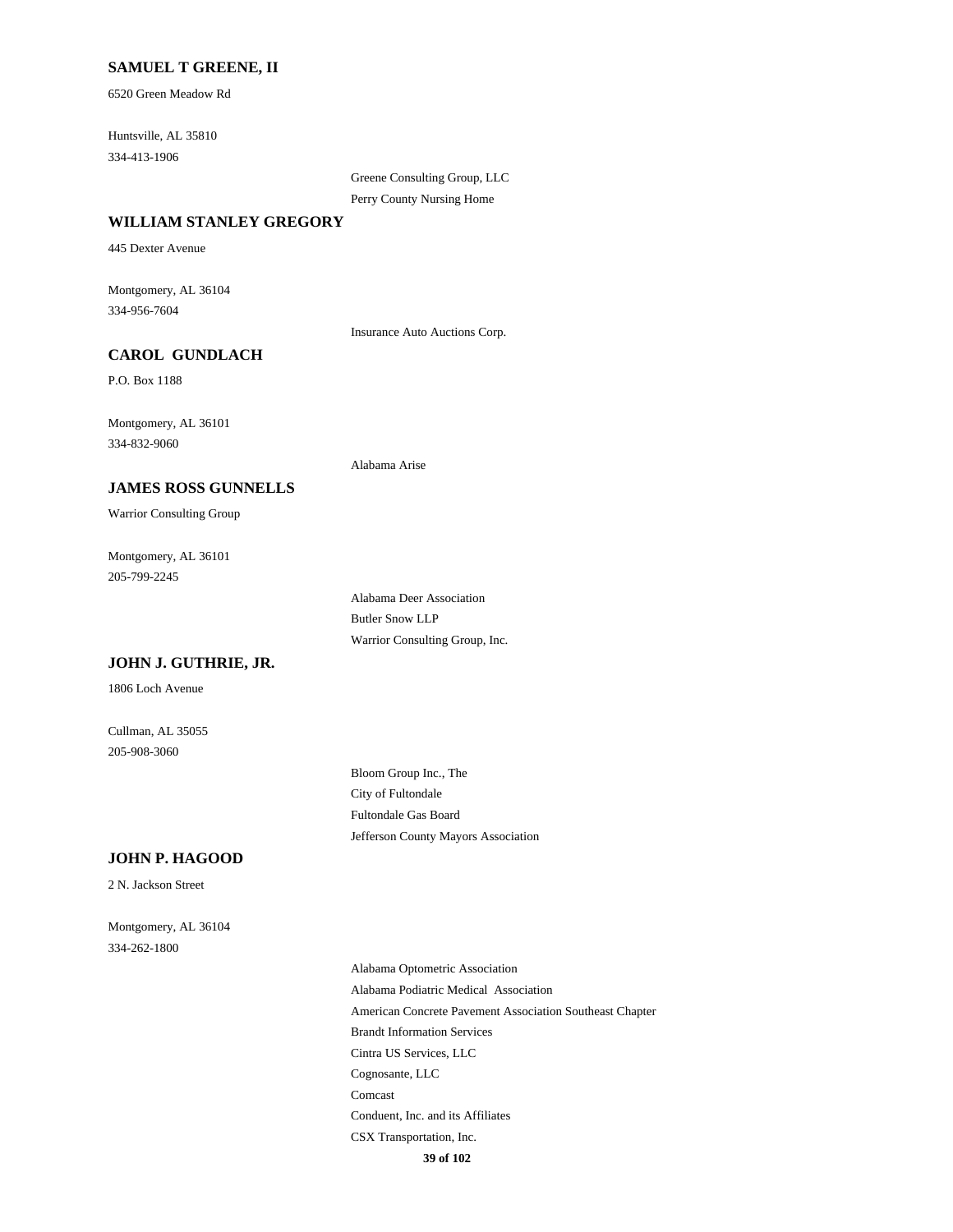Deloitte Consulting LLP Equifax, Inc Ferrovial Agroman US Corp Holcim (US), Inc. and Aggregate Industries Management, Inc. (AKA LafargeHolcim USA) K12 Inc. NextEra Energy Resources, LLC Retail Services & Systems, Inc. Scrap Recyclers Association of Alabama Sourcewell Teach for America Uber Technologies, Inc Vertex Pharmaceuticals Incorporated Voyager Sopris Learning WellSky

#### **MINDY B HANAN**

3 South Jackson Street

Montgomery, AL 36104 334-244-1320

Alabama Restaurant and Hospitality Association

# P.O. Box 1550

**JONATHAN HAND**

Montgomery, AL 36102 334-954-3221

Electric Cities of Alabama

# **PAUL M. HANKINS**

4266 Lomac Street

Montgomery, AL 36106 334-356-2220

Alabama Association of Independent Colleges & Universities

# **SUSAN R. HANSEN**

529 South Perry, Suite 10

Montgomery, AL 36104 334-244-2187

deGraffenried & Company

# **DAN HARBEKE**

c/o 28 Liberty Ship Way, Suite 2815

Sausalito, CA 94965 415-903-2800

Google LLC and its Affiliates

# **BRIAN HARDIN**

P.O. Box 11000

Montgomery, AL 36191-0001 334-288-3900

> Alabama Farmers Federation/Alfa **40 of 102**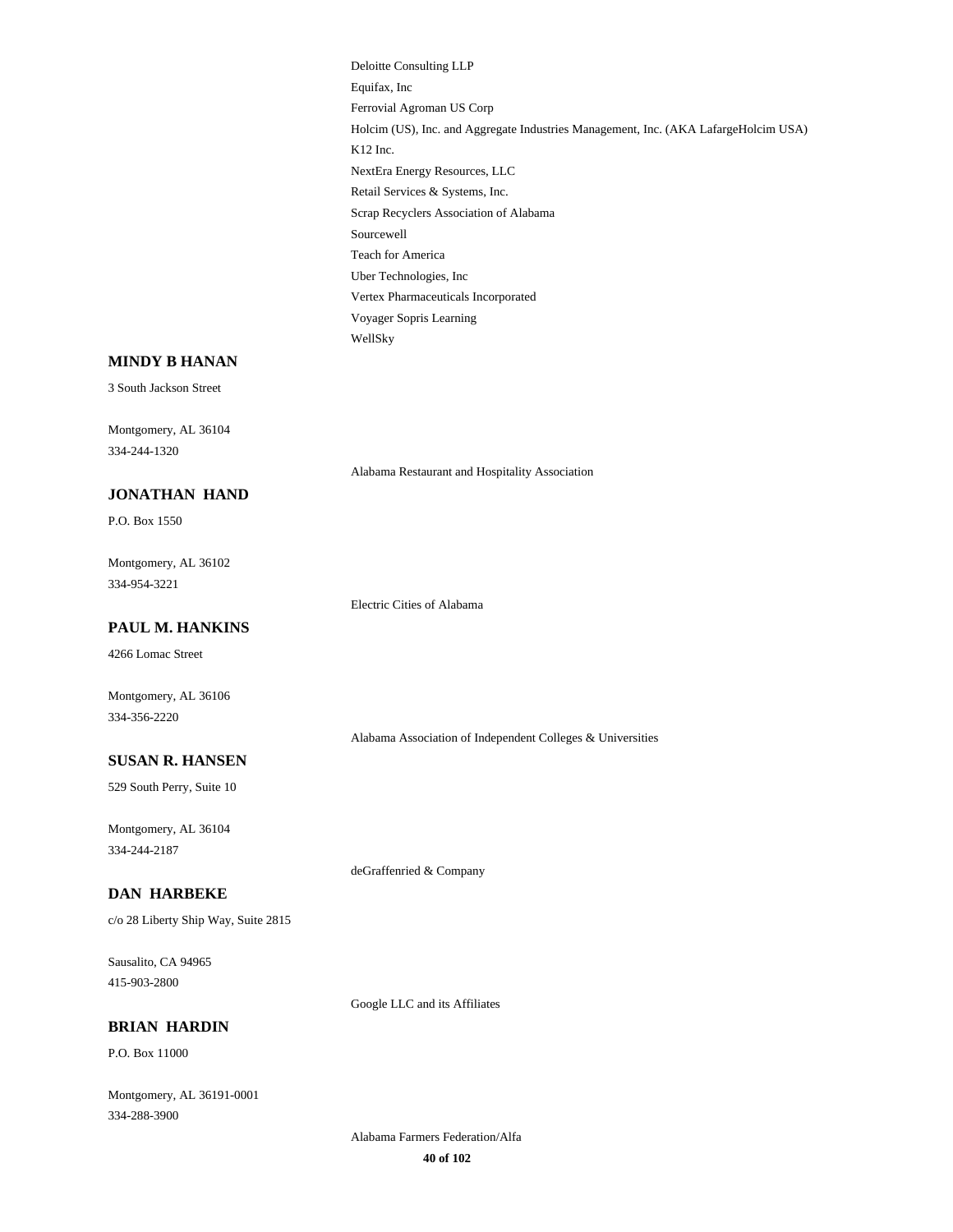# **JONATHAN DANIEL HARDING**

1000 Abernathy Road NE

Atlanta, GA 30328 404-219-7154

WestRock Company

# **BLAKE HARDWICH**

1901 6th Avenue North

Birmingham, AL 35203 205-250-5000

Adams and Reese LLP

# **KENNETH HARDY**

901 E Street NW

Washington, DC 20004 202-552-2000

The Pew Charitable Trusts

## **DAVID JOSEPH HARER**

580 Russet Bend Dr.

Hoover, AL 35244 256-348-4240

Professional Fire Fighters of Alabama

# **DAVID BRIAN HARGROVE**

308 Clinton Avenue West

Huntsville, AL 35801 256-603-0920

AT&T Alabama

#### **BRANDER CAPPAERT HARPER**

170 East Main Street

Dothan, AL 36301 228-861-9528

Wiregrass Construction Company

#### **DREW HARRELL**

2 North Jackson Street

Montgomery, AL 36104 334-834-6000

Business Council of Alabama

# **GEORGE HARRIS**

PO Box 43485

Birmingham, AL 35243 334-462-7665

> Black Belt Energy Gas District City of Center Point, Alabama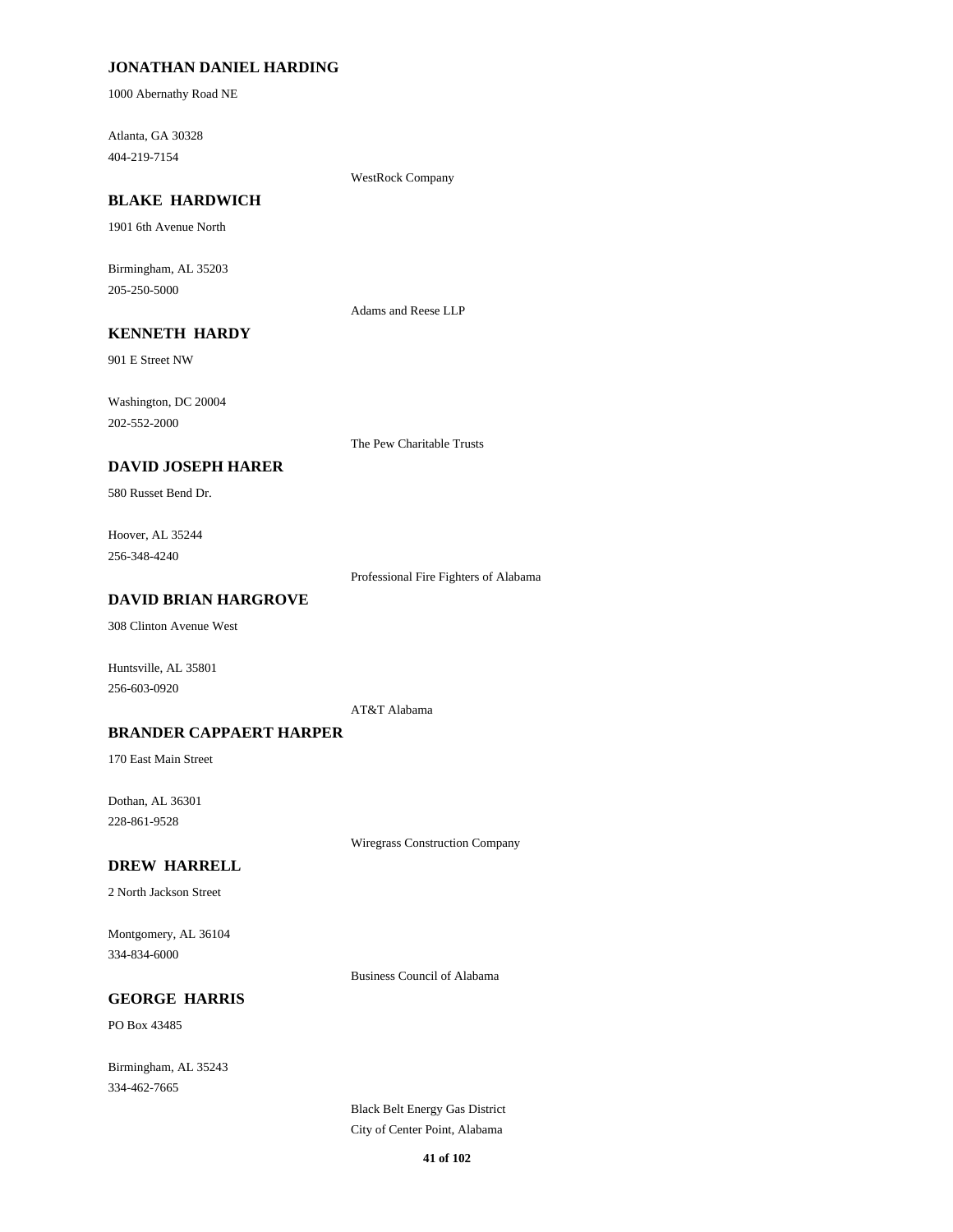City of Thomasville, Alabama Clarke Mobile Counties Gas District Law Offices of George Harris, LLC

Alabama Education Association

## **LAMONICA HARRIS**

P.O. Box 4177

Montgomery, AL 36103-4177 334-834-9790

**THOMAS A HARRIS**

PO Box 2641

Birmingham, AL 35203 205-257-2925

Alabama Power Company

# **WILLIAM M HARRIS**

555 Alabama St

Montgomery, AL 36104 334-265-8733

Alabama Forestry Association

**DAN HARRISON**

244 Olde Castle Loop

Oxford, MS 38655 601-331-2302

**DAWN HATHCOCK**

P.O. Box 79

Montgomery, AL 36104 334-240-9423

Montgomery Area Chamber of Commerce

WellCare Health Plans, Inc. and Its Subsidiaries

# **QUINTIN HAWKINS**

QH Consulting

Montgomery, AL 36101 334-233-1307

> Alabama Nursing Home Association Alabama Optometric Association Alabama Road Builders Association Anheuser-Busch Companies QH Consulting, LLC

# **RAYMOND HERNDON**

807 N. Columbia Street

Covington, LA 70433 571-212-7985

The Conservation Fund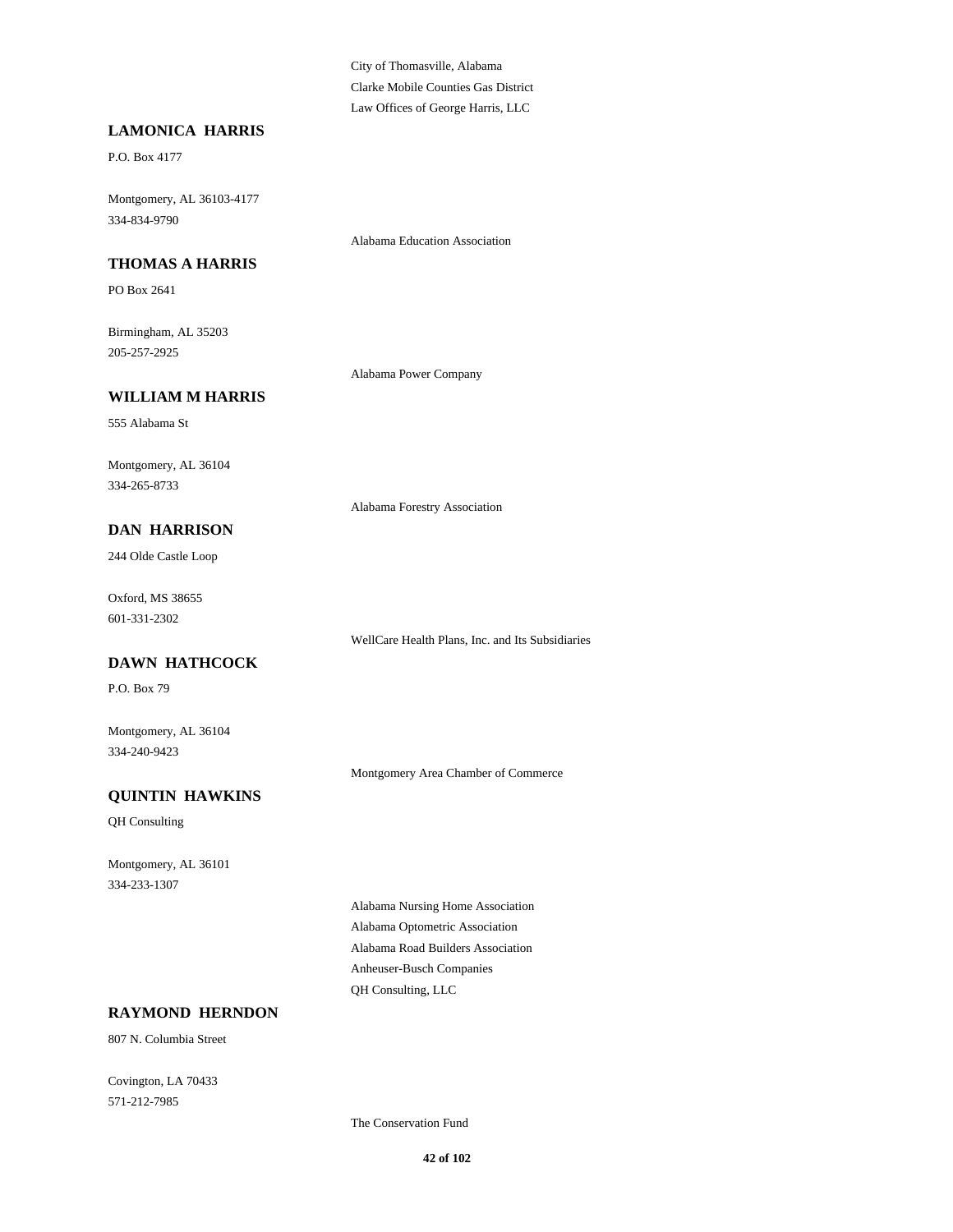# **AMY B. HERRING**

1348 Magnolia Curve

Montgomery, AL 36106 334-315-8003

> Alabama Association for Justice Alabama Power Company Amy Herring & Associates LLC AT&T Alabama SPLC Action Fund

# **GRANT HEWITT**

1320 N. Courthouse Road

Arlington, VA 22201 703-872-7800

yes. every kid., Inc.

# **RHONDA HICKS**

P.O. Box 4177

Montgomery, AL 36103-4177 334-834-9790

Alabama Education Association

# **LAMAR HIGGINS**

423 South Hull Street

Montgomery, AL 36104 334-262-2577

> Alabama A&M University Alliance of Alabama YMCA's Fine, Geddie & Associates, LLC

## **LISA FOUNTAIN HILL**

173 Medical Center Drive

Prattville, AL 36066 334-358-9590

Alabama Propane Gas Association

# **Hillman Legal Strategies Inc**

28887 Canal Road

Orange Beach, AL 36561 334-799-1200

> Alabama Sheriffs Association Law Enforcement Alliance for Digital Evidence Response Perdido Beach Resort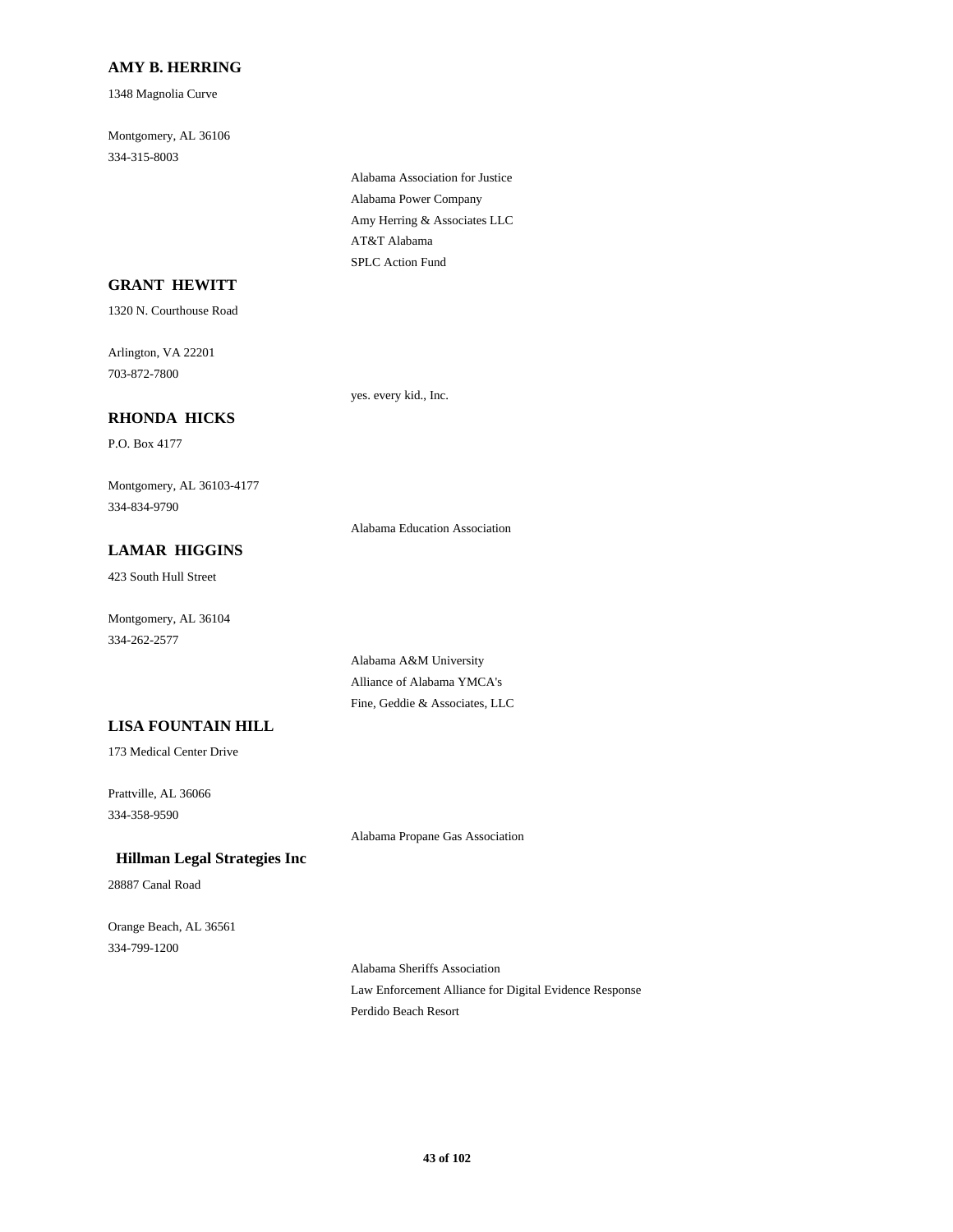# **J. D. HOBBIE**

2155 Highway 42 South

McDonough, GA 30252-7636 770-389-5391

Southern States Police Benevolent Association, Inc.

#### **LAUREN HODGE**

450 S. Union Street

Montgomery, AL 36104 334-834-9116

Alabama Retired State Employees Association

# **NATHAN HOFFMAN**

P.O. Box 10691

Tallahassee, FL 32302 850-391-4200

Excellence in Education National, Inc., d/b/a Excellence in Education in Action

# **TRACY M HOLIDAY**

5666 Alabama St.

Orange Beach, AL 36561 251-752-2245

> Alabama Gulf Coast Zoo Geosyntec Consultants

# **SEAN HOLIHAN**

1220 L St NW

Washington DC, DC 20005 202-587-5357

Rape, Abuse & Incest National Network (RAINN)

# **JAMES RYAN HOLLINGSWORTH**

534 Adams Avenue

Montgomery, AL 36104 334-262-0014

School Superintendents of Alabama (SSA)

#### **LISA HOLMAN**

2151 Highland Avenue South

## Birmingham, AL 35205 205-379-8065

Alzheimer's Association

## **PERRY O HOOPER, JR.**

2037 Hazel Hedge Lane

Montgomery, AL 36106 334-391-0554

Strategic Resource Group LLC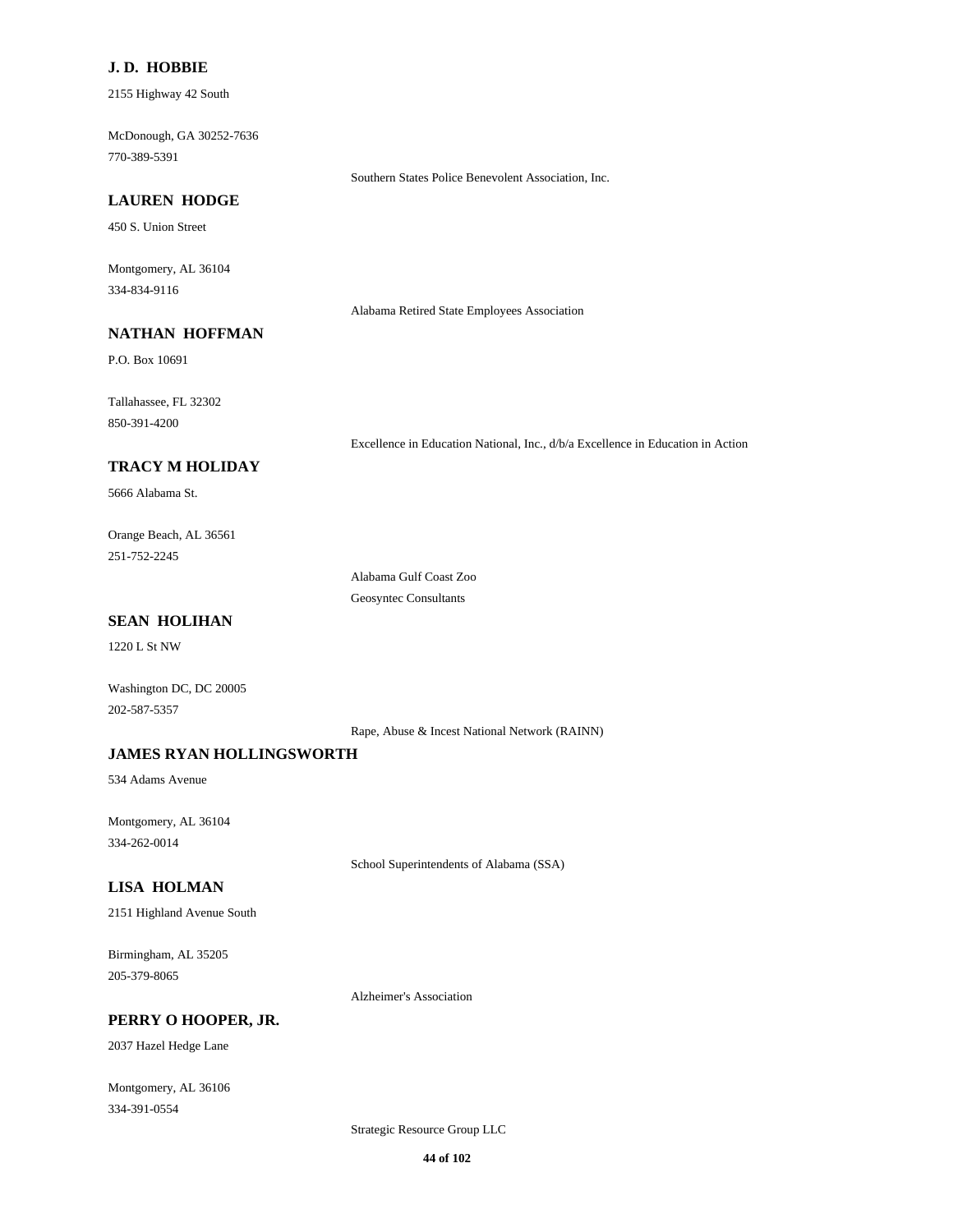## **JESSICA HORSLEY**

PO Box 79

Montgomery, AL 36101 334-240-9428

#### **ALISON S. HOSP**

7265 Halcyon Summit Drive

Montgomery, AL 36117 334-263-5757

Alabama Retail Association

Montgomery Area Chamber of Commerce

# **EDWARD A. HOSP**

450 Riverchase Parkway East

Birmingham, AL 35244 205-220-2120

Blue Cross & Blue Shield of Alabama

#### **DANNE J. HOWARD**

770 Washington Avenue

Montgomery, AL 36104 334-272-8781

Alabama Hospital Association

# **EBONY HOWARD**

400 Washington Ave

Montgomery, AL 36104 334-956-8200

SPLC Action Fund

## **SUZANNE HUFFAKER**

415 Dexter Avenue

Montgomery, AL 36104 334-549-2534

> Alabama Circuit and District Judges Association Alabama State Bar

#### **NICHOLAS COLE HUGHES**

6706 Taylor Circle

Montgomery, AL 36117 334-279-0088

J. Knox Argo, P.C.

# **SCOTT HUGHES**

c/o Politicom Law LLP

Sausalito, CA 94965 415-903-2800

Apple Inc.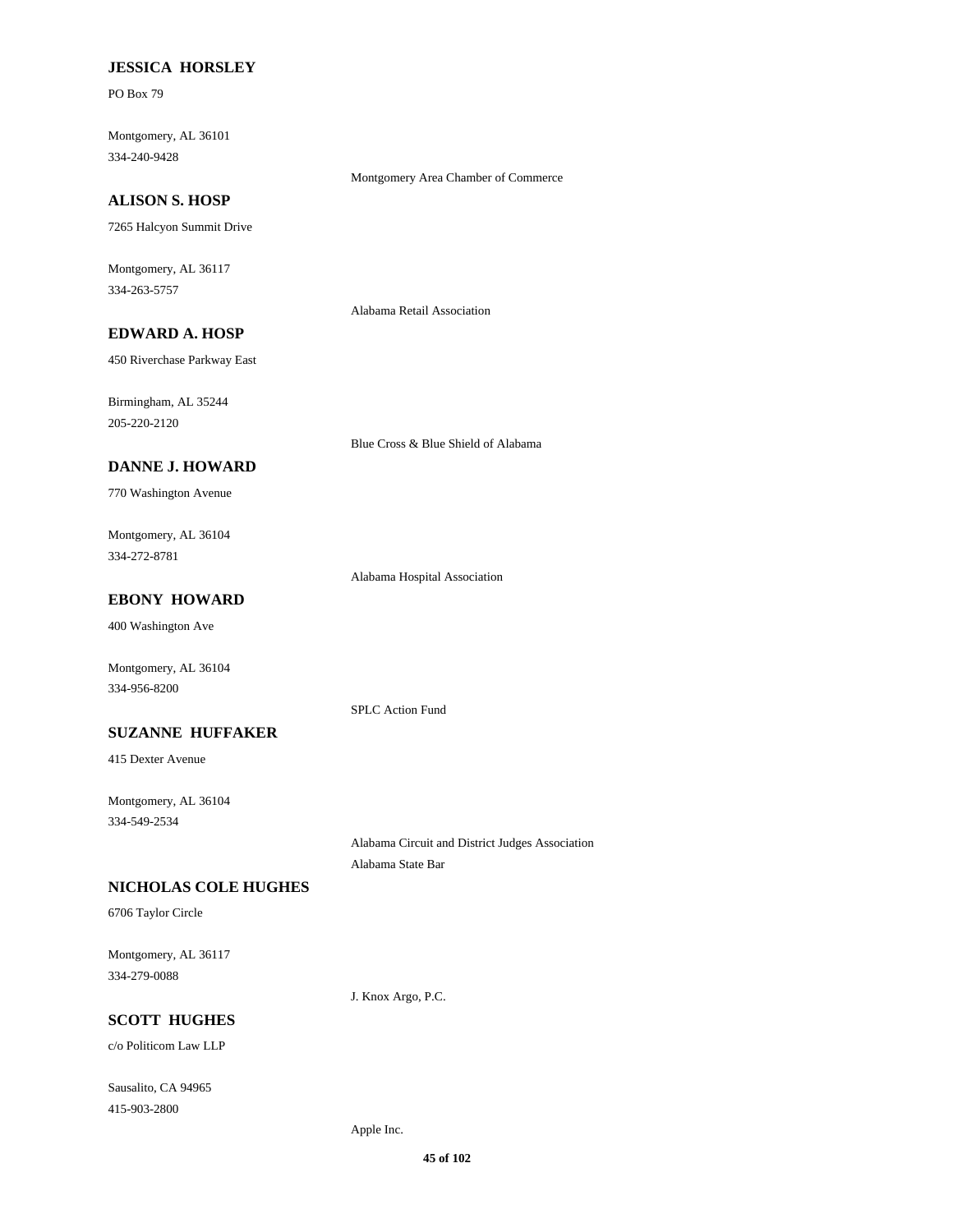## **MICHAEL W HUMBER**

526 Reach Drive

Birmingham, AL 35242 205-999-7544

Alabama Association of Nurse Anesthetists

#### **COURTNEY HUNTER**

351 N 24th Street #2002

Birmingham, AL 35203 205-837-8179

Hunter Consulting Group, LLC

# **C. WAYNE HUTCHENS**

1884 Data Drive

Birmingham, AL 35244 205-988-5355

AT&T Alabama

## **CAMERON LANCE HYCHE**

4029 Milner Way

Hoover, AL 35242 205-789-1446

> Alabama Association for Justice American Kratom Association BamaCarry Inc. Dish Network DraftKings, Inc FanDuel, Inc. Greystone Public Affairs, LLC Impact Alabama MT Distribution , LLC S I Group Client Services Swatek, Vaughn & Bryan Tom Coker & Associates

# **ROBYN NOEL HYDEN**

PO Box 1188

Montgomery, AL 36101 205-432-9436

Alabama Arise Action

# **DORIS HYDRICK**

Post Office Box 241607

Montgomery, AL 36124-1607 334-244-7828

Alabama Manufactured Housing Association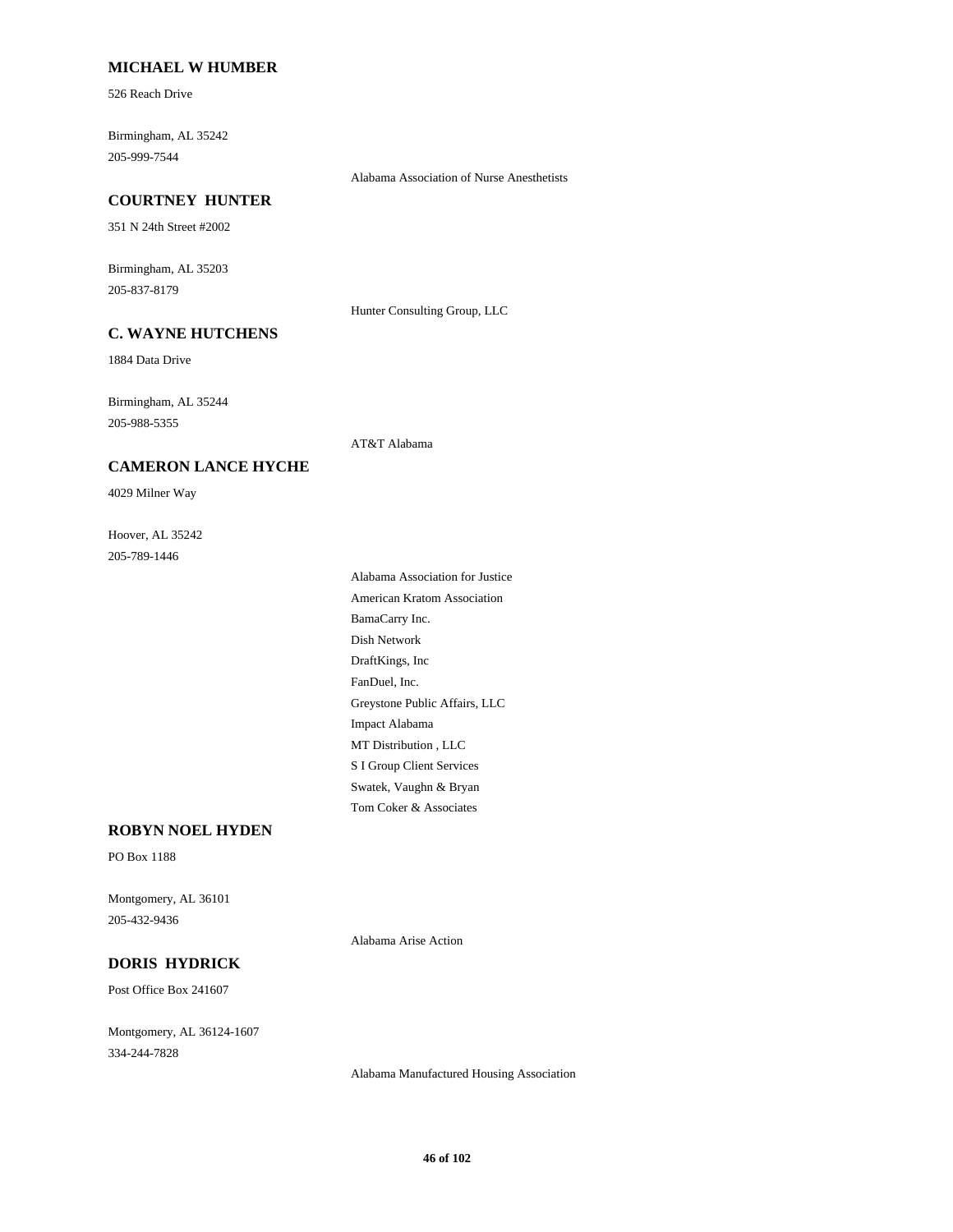# **RAGAN INGRAM**

9221 Stillforest Court

Montgomery, AL 36117 334-782-6850

**CHRIS V. ISAACSON**

555 Alabama Street

Montgomery, AL 36104-4395 334-265-8733

Alabama Forestry Association

Alabama Bankers Association, Inc. Mortgage Bankers Association of AL

Blue Cross & Blue Shield of Alabama Windom, Galliher & Associates

# **JASON ISBELL**

445 Dexter Avenue

Montgomery, AL 36104-3375 334-244-9456

**MARGOT ISMAN**

355 Boylston

Boston, MA 02116 617-482-2520

Crime and Justice Institute

# **JILL E JACKSON**

828 Washington Avenue

Montgomery, AL 36104 334-262-4177

Alabama Education Retirees Association

# **NATASHA JACKSON**

P.O. Box 4177

Montgomery, AL 36103-4177 334-834-9790

Alabama Education Association

# **ROBERT MARK JACKSON**

19 S Jackson Street

Montgomery, AL 36104 334-954-2500

Medical Association of the State of Alabama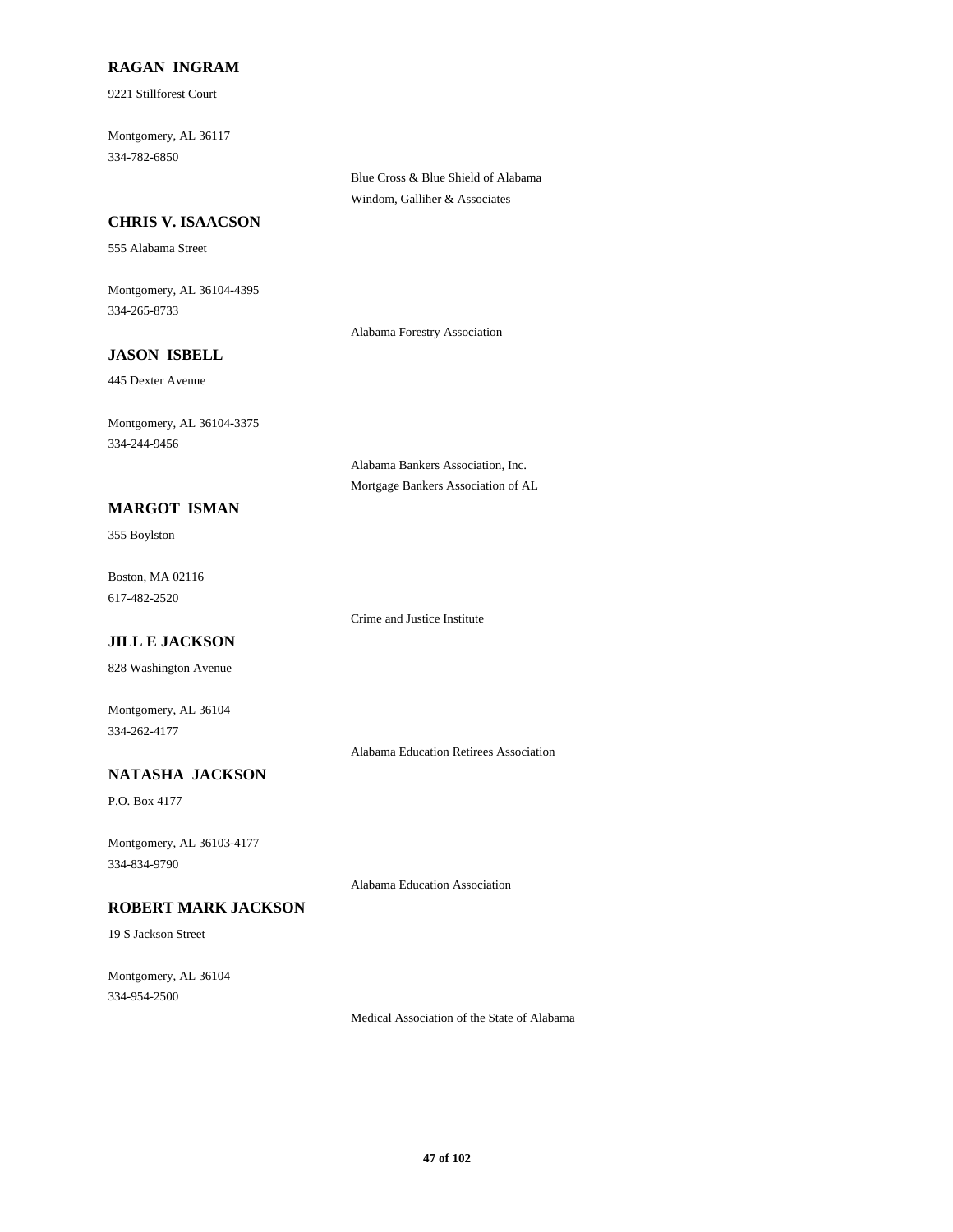## **RONALD V JACKSON**

2107 N. Decatur Rd.

Decatur, GA 30033 404-261-8834

American Property Casualty Insurance Association (APCIA)

# **JOHN A. "Jake" JACOBS**

P.O. Box 4576

Montgomery, AL 36103-4576 334-213-2410

Voices for Alabama's Children

# **MICHELLE JACQUIS**

3810 Buck Lake Road #B204

Tallahassee, FL 32317

617-341-6100

Vertex Pharmaceuticals Incorporated

# **JASON MARVIN JAMES**

908 Butler Drive

Mobile, AL 36693 251-661-2011

Communications Workers of America

Prison Fellowship Ministries

Alabama Education Association

# **ABIGALE JASINSKY**

44180 Riverside Parkway

Lansdowne, VA 20176 904-753-3404

#### **LA'KISKA JIMMAR**

P.O. Box 4177

Montgomery, AL 36103-4177 334-834-9790

#### **AIMEE JOHNSON**

2151 Highland Avenue South

Birmingham, AL 35205 205-379-8065

Alzheimer's Association

# **Brett Johnson**

3414 Governors Dr. SW Suite 215

Huntsville, AL 35805 800-239-0005

Liberty Learning Foundation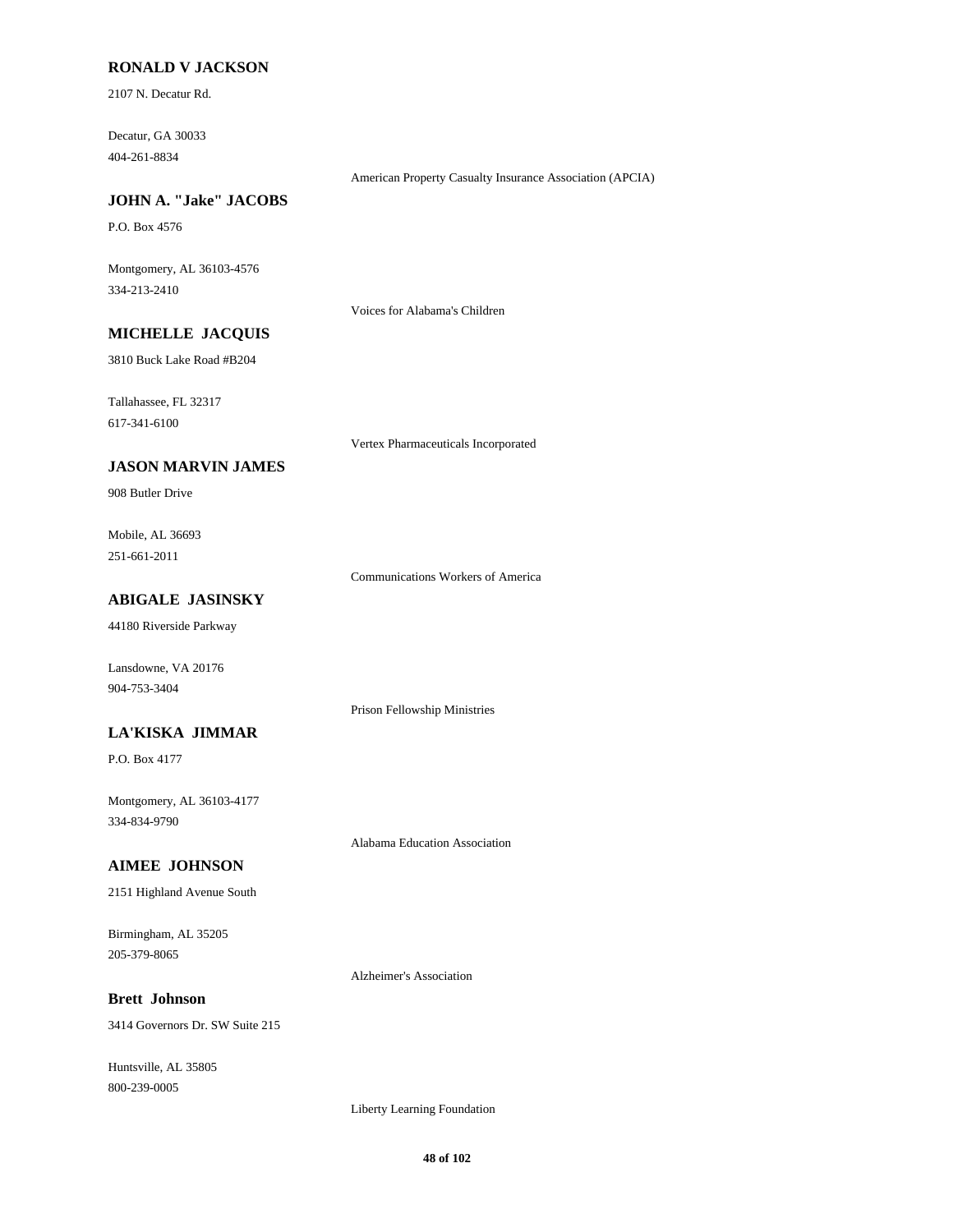#### **BRETT A. JOHNSON**

P O Box 4177

Montgomery, AL 36103-4177 334-834-9790

Alabama Education Association

#### **FRANKLIN R JOHNSON**

522 Washington Avenue

Montgomery, AL 36104 334-262-3808

Alabama Association of Realtors

# **JAMES FREDERICK JOHNSON**

PO Box 217

Rainsville, AL 35986 256-638-2144

Farmers Telecommunications Cooperative, Inc.

## **ALAN ERIC JOHNSTON**

Suite 107

Birmingham, AL 35242 205-408-8893

Citizens for A Better Alabama

## **HAMILTON ROBERT JOHNSTON**

535 Adams Avenue

Montgomery, AL 36104 334-262-2566

Alabama League of Municipalities

## **KEITH JOHNSTON**

2829 2nd Ave South

Birmingham, AL 35233 205-745-3060

Southern Environmental Law Center

#### **THOMAS J. JOINER**

1766 Williamsburg Lane

Tuscaloosa, AL 35406 205-758-8298

Exxon Mobil Corporation

# **GREGORY JONES**

P. O. Box 5278

Montgomery, AL 36103 334-834-7400

Jones Group, LLC, The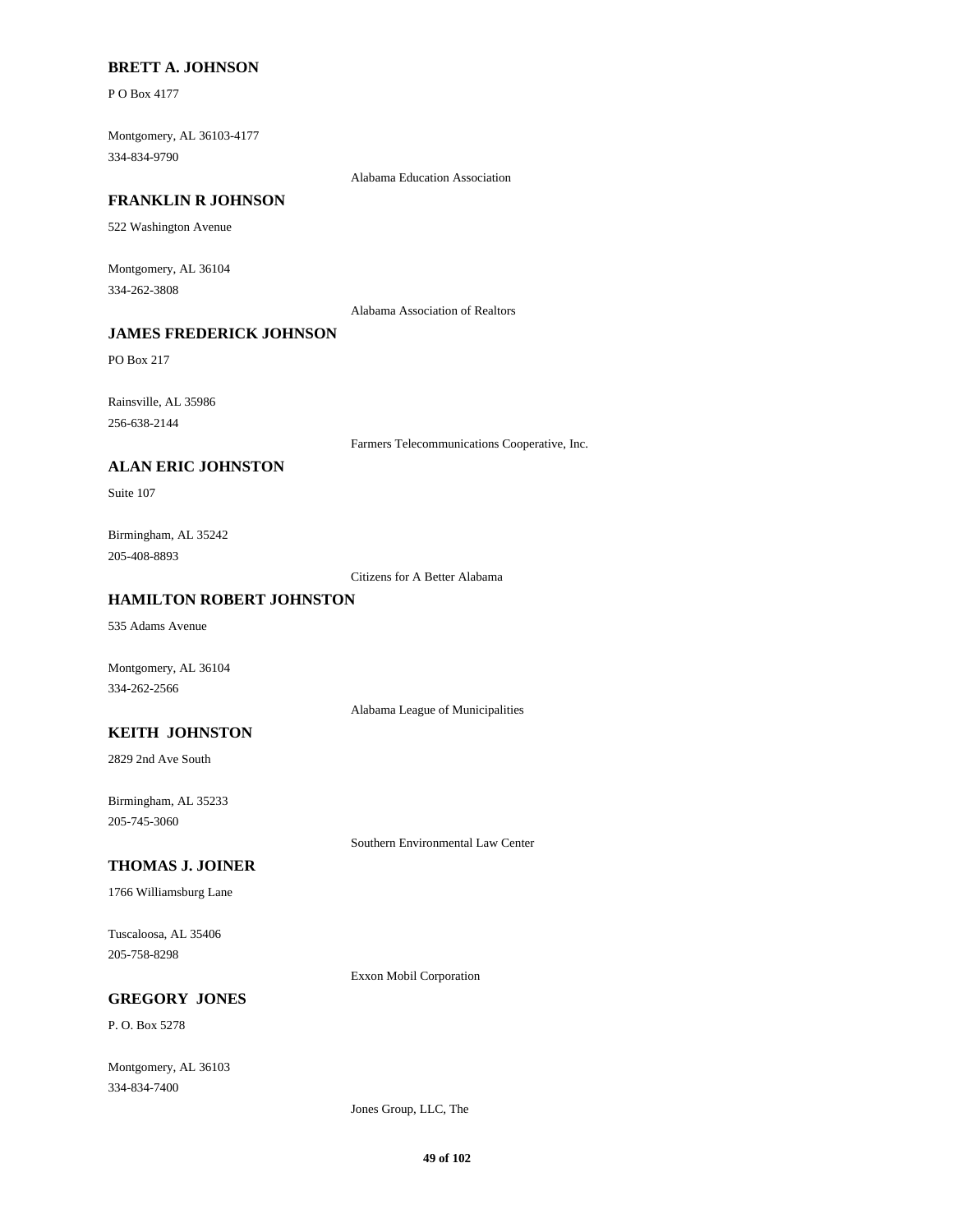## **MICHELLE JONES**

100 Matsonford Road

Radnor, PA 19087 844-232-7811 ext 223

#### **RANDY E JONES**

120 Vulcan Road

Birmingham, AL 35209 205-942-1000

#### **The Jones Group, LLC**

10 Court Square

Montgomery, AL 36104 334-834-7400

Emergent BioSolutions

Alabama Alliance of Boys & Girls Clubs, Inc. Alabama Gamefowl Breeders Association Alabama State University Apple Inc. Blue Cross & Blue Shield of Alabama City of Birmingham, Alabama City of Montgomery Community Action Association of Alabama Create Birmingham, Inc Dish Network DraftKings, Inc FanDuel, Inc. FanFreedom Project GEO Group, Inc. Greene Track Incorporated Jefferson County Commission Jefferson County Racing Association, Inc. LKQ Corporation Pfizer Inc. Talladega College The Water Works Board of the City of Birmingham

Alabama Independent Auto Dealers Association, Inc

## **GUY JORDAN**

c/o Politicom Law LLP

Sausalito, CA 94965 415-903-2800

# **VIVIANA JORDAN**

c/o 2350 Kerner Blvd., Suite 250

San Rafael, CA 94901 415-389-6800

Pfizer Inc.

Airbnb, Inc.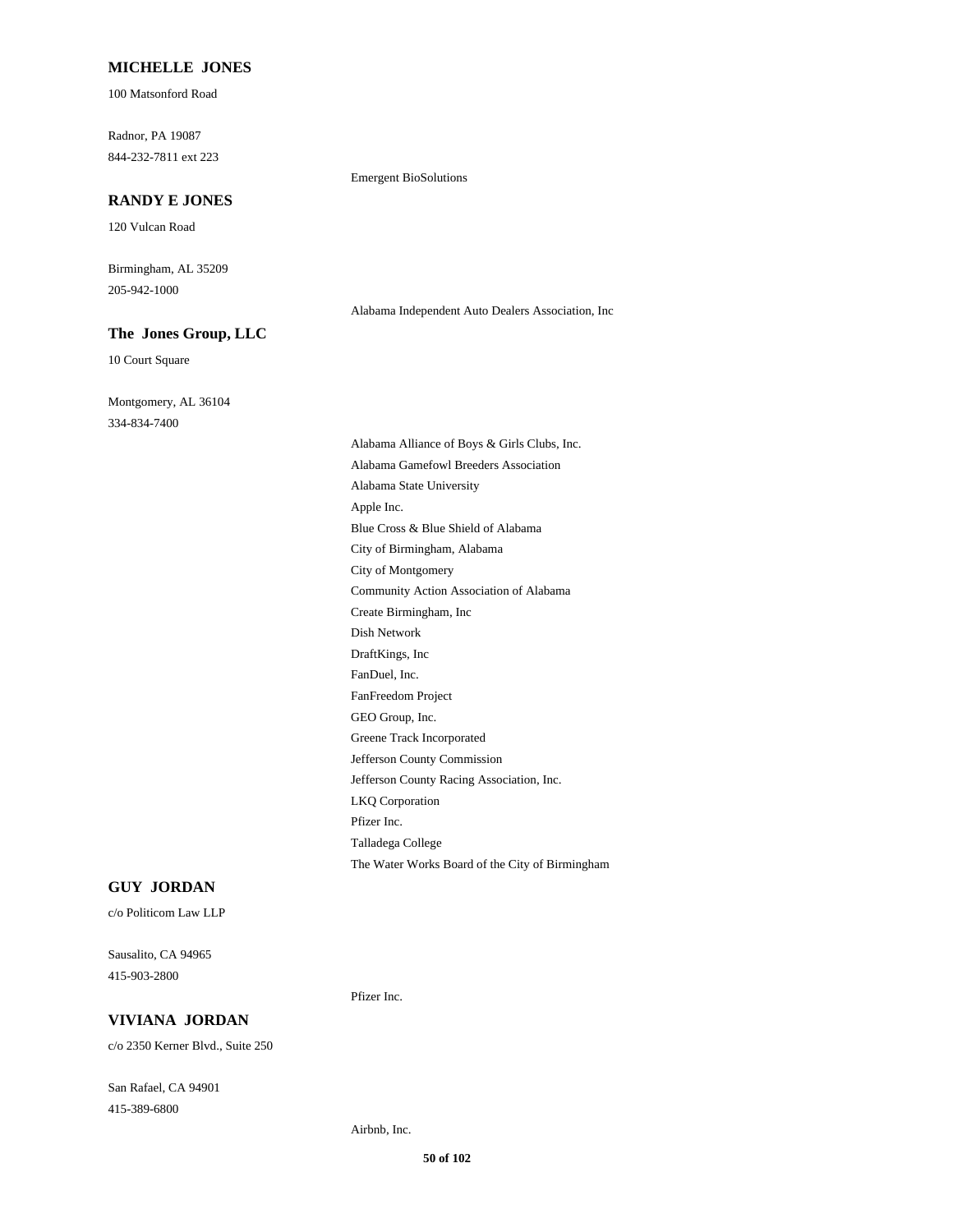# **DAYNISE JOSEPH**

c/o 28 Liberty Ship Way, Suite 2815

Sausalito, CA 94965 415-903-2800

Google LLC and its Affiliates

#### **NICHOLAS JULIANO**

1201 Peachtree Street

Atlanta, GA 30361 404-790-1585

Uber Technologies, Inc

# **ROBERT KEARLEY**

3M Center

St Paul, MN 55144 202-379-6721

3M Company and Its Affiliates

# **ADAM KELLER**

P.O. Box 4177

Montgomery, AL 36103-4177 334-834-9790

Alabama Education Association

# **LIANE KELLY**

450 South Union Street

Montgomery, AL 36104 334-834-9116

# Alabama Retired State Employees Association

**EVA KENDRICK**

Human Rights Campaign

Washington, DC 20036 202-216-1583

Human Rights Campaign

# **JAMES KENNEDY**

6195 Grier Road

Wetumpka, AL 36092 334-514-9993

Southern Crop Production Association

#### **KATHERYN I KENNEDY**

825 Bayshore Drive, Suite 507

Pensacola, FL 32507 251-333-9077

Alabama Corrections Officers Association, LLC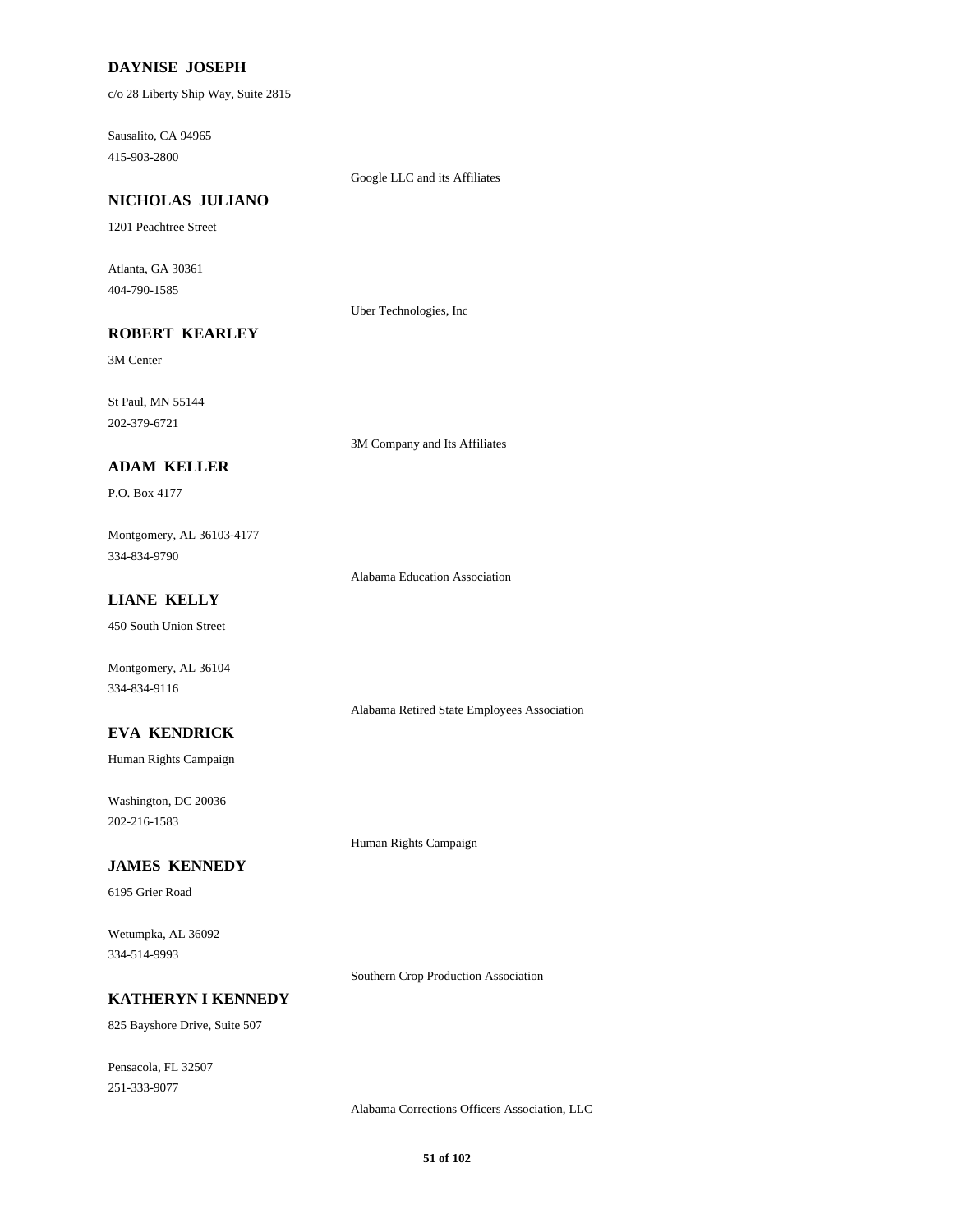## **SUSAN E. KENNEDY**

1223 32nd Street North

Birmingham, AL 35234 334-546-8123

> Jones Group, LLC, The The Women's Fund of Greater Birmingham

## **STEVEN KESTER**

c/o Politicom Law LLP

Sausalito, CA 94965 415-903-2800

# **STEVE KETTERBAUGH**

1114 Olde Cameron Lane

Franklin, TN 37067 615-828-7037

# **ALLISON KING**

P.O. Box 4177

Montgomery, AL 36103-4177 334-834-9790

Alabama Education Association

Apple Inc.

Sanofi US

# **BILL KING**

828 Washington Avenue

Montgomery, AL 36104 334-262-4177

Alabama Education Retirees Association

# **CHARLES KING**

PO Box 1381

Huntsville, AL 35807 256-812-1431

## **NICHOLE KING**

P.O. Box 4177

Montgomery, AL 36103-4177 334-834-9790

Alabama Education Association

Energy Alabama

# **JENNA KING-SHEPHERD**

1190 Buck Island Drive

Guntersville, AL 35976 256-506-5910

Planned Parenthood Southeast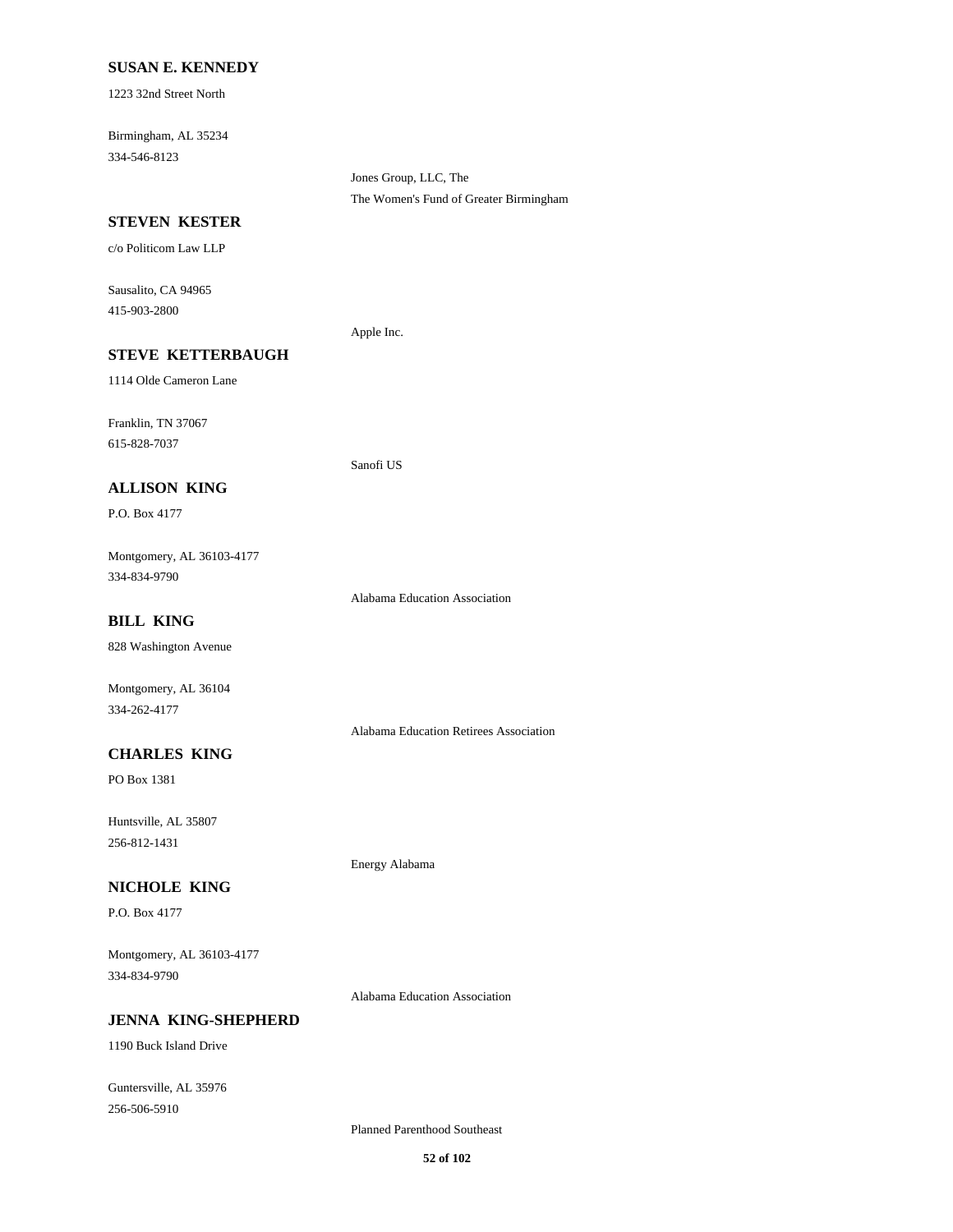## **ALISON M. KINNEY**

P O Box 11291

Montgomery, AL 36111 334-356-5628

Barton & Kinney, LLC

# **PHILLIP E. KINNEY**

P O Box 11291

Montgomery, AL 36111 334-356-5628

Barton & Kinney, LLC

# **TAMMY KNIGHT-FLEMING**

P O Box 6574

Montgomery, AL 36106 334-782-2053

Greene Track Incorporated

## **MICHAEL ANTHONY KNIZEL**

P.O. Box 3243

Tuscaloosa, AL 35403 205-365-9938

Alabama Private Investigators Association

# **RICKEY KORNEGAY**

435 South McDonough Street

Montgomery, AL 36104 334-834-1061

## **PETER KUPFER**

P.O. Box 4177

Montgomery, AL 36103-4177 334-834-9790

Alabama Education Association

Alabama AFL-CIO

# **JOHN F. KVACH**

3414 Governors Dr. SW Suite 215

Huntsville, AL 35805 256-731-9055

Liberty Learning Foundation

# **Labyrinth Partners, LLC**

12 West Jefferson Street, Suite 280

Montgomery, AL 36104 256-542-7664

#### Notarize, Inc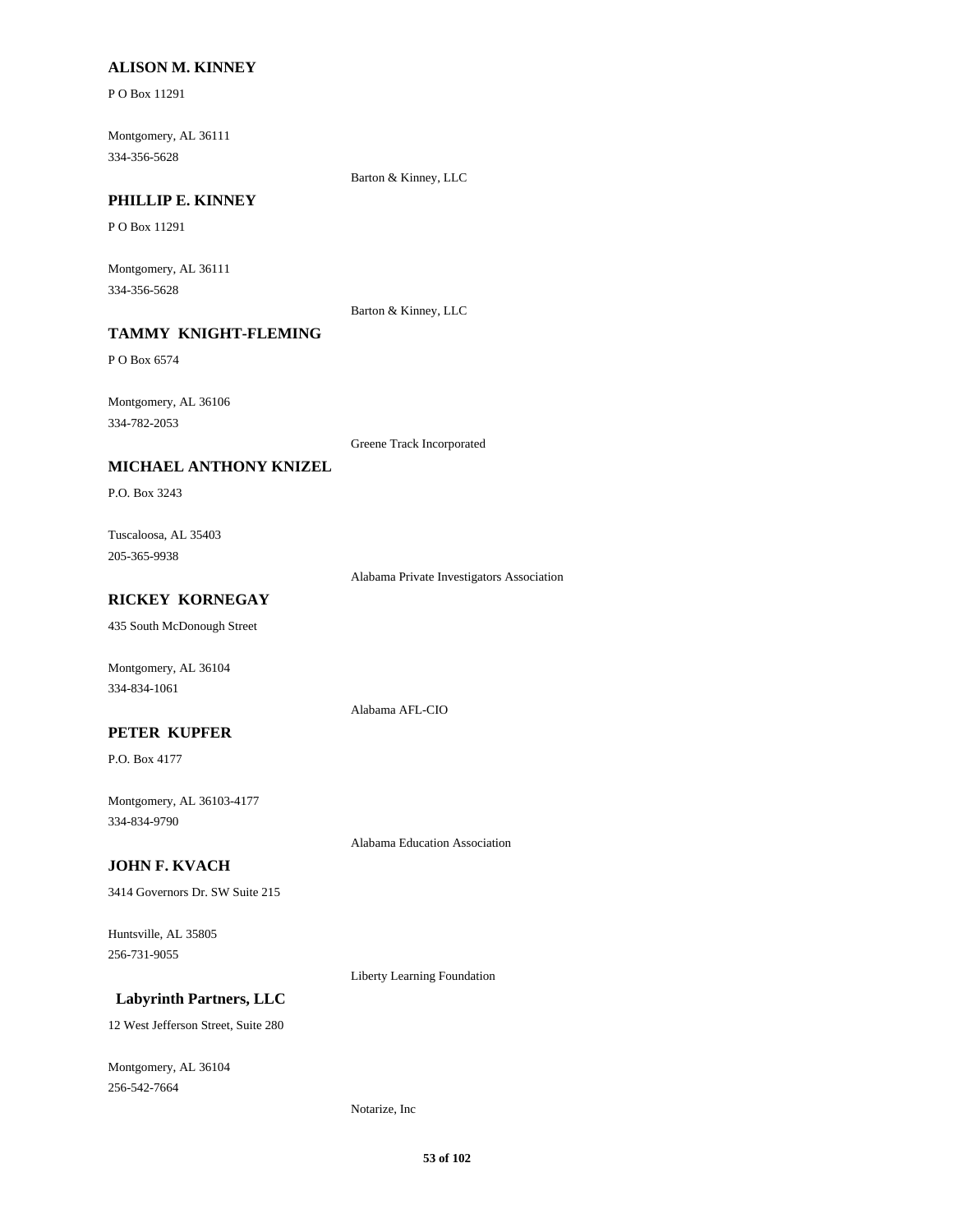# **JOEL LAIRD**

19 West 11th Street

Anniston, AL 36201 256-282-7053

Alabama Association of Rescue Squads

# **RICHARD LAIRD**

341 Bonner Drive

Roanoke, AL 36274 334-863-0600

Alabama Association of Rescue Squads

# **LILLI LAND**

P O Box 3190

Auburn, AL 36831 334-740-0404

> Alabama Counseling Association Alabama Kidney Foundation, Inc. Children First Foundation, Inc.

## **BOYD J LANDRY**

1630 Cherokee Road

Alexander City, AL 35010-2901 334-833-2064

The Sanford Group, Inc.

# **WENDY LANG** P.O. Box 4177

Montgomery, AL 36103-4177

334-834-9790

Alabama Education Association

CoreCivic

# **JERRY LANKFORD**

5501 Virginia Way

Brentwood, TN 37027 615-263-6944

# **DADRIUS LANUS**

P.O.Box 10691

Tallahassee, FL 32302 850-391-4200

Excellence in Education National, Inc., d/b/a Excellence in Education in Action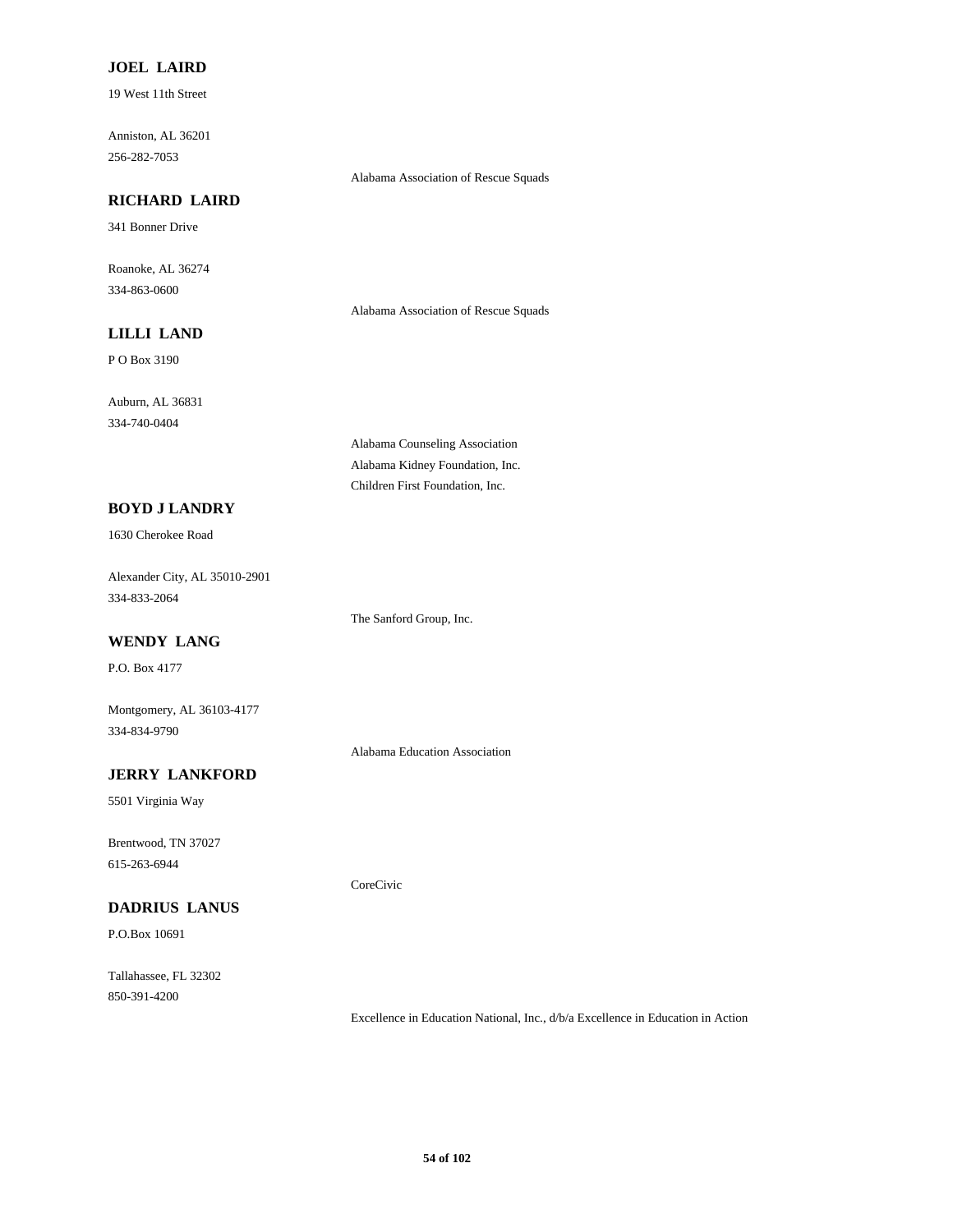# **KATIE ROSE LARSON**

11 North Water Street

Mobile, AL 36602 571-217-4657

SSAB Americas

# **LANCE LEE LATHAM**

7245 Halcyon Summit Dr

Montgomery, AL 36117 334-244-7828

Alabama Manufactured Housing Association

# **SCOTT LATHAM**

445 Dexter Avenue

Montgomery, AL 36104-3375 334-244-9456

Alabama Bankers Association, Inc.

# **C. DENNIS LATHEM**

P.O. Box 361392

Hoover, AL 35236 205-492-6191

Coalbed Methane Association of Alabama

# **ELIZABETH KENNEDY LAWLOR**

770 Washington Avenue

Montgomery, AL 36104 334-262-7602

Norfolk Southern Corporation

# **MARY PAT LAWRENCE**

2801 Highway 280 South

Birmingham, AL 35223 202-742-4483

Protective Life Corporation

# **TOM LAYFIELD**

630 Adams Avenue

Montgomery, AL 36104 334-832-4331

Alabama Road Builders Association

#### **WINSTON J LEAVELL**

1348 Magnolia Curve

Montgomery, AL 36106 334-328-6063

> ACLU of Alabama, Inc. Cigar Association of America, Inc.

> > **55 of 102**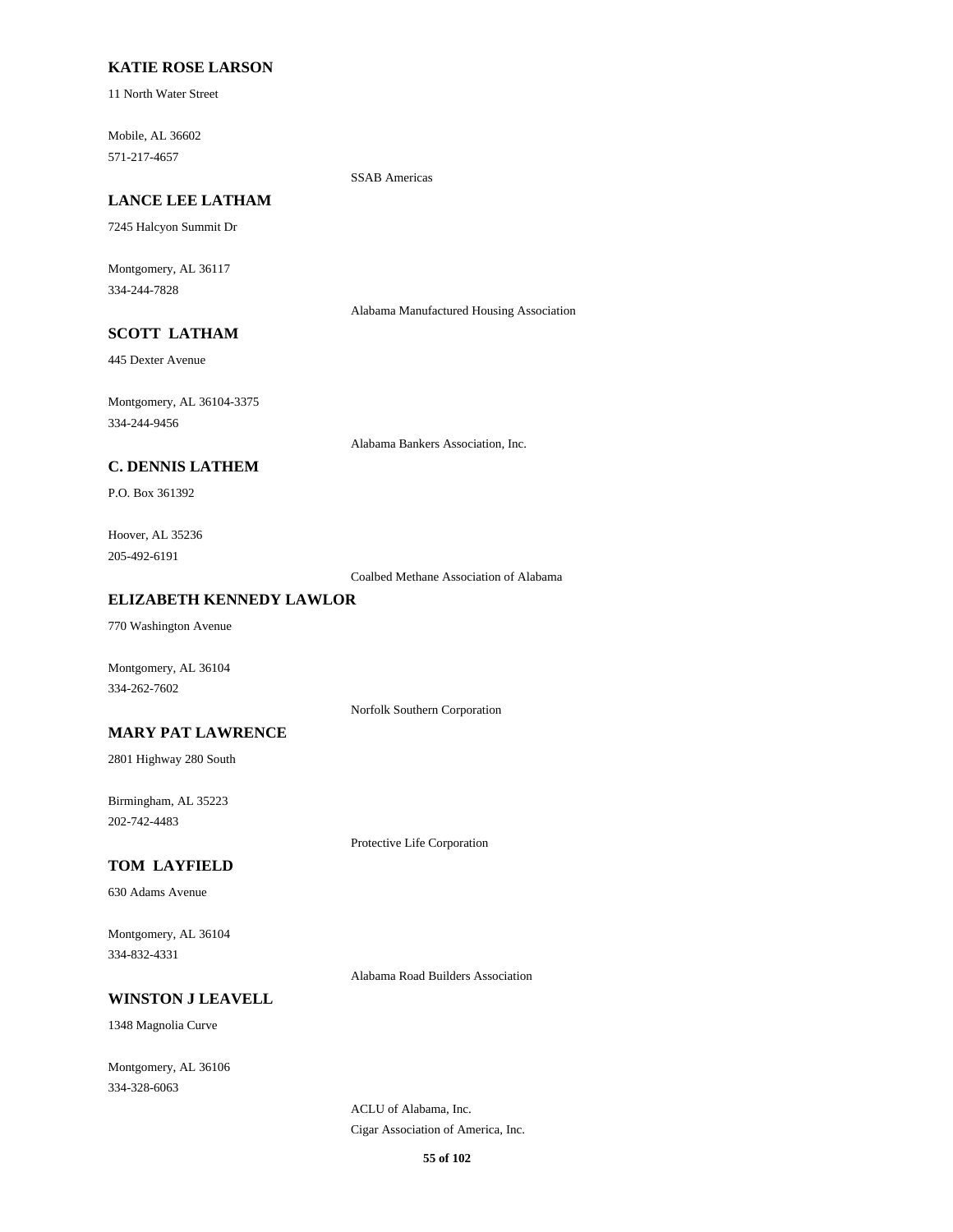# **COLIN LECROY**

P.O. Box 5052

Frisco, TX 75035 972-826-4486

# **ARCH MCDOWELL LEE**

1212 Adams Avenue

Montgomery, AL 36104 334-300-4034

**CURT LEE**

403 9th Avenue

Jasper, AL 35501 205-387-0015

Human Coalition

AAA - Alabama Motorists Assn., Inc. Government Corporate Partners, LLC Poarch Band of Creek Indians

Alabama Association for Justice Alabama Education Association Alabama Education Retirees Association Alabama Vending Association AT&T Alabama Bloom Group Inc., The G2Lytics, LLC Miller Development Group Republic Services, Inc

# **LINDA LEE**

19 South Jackson Street

Montgomery, AL 36104 334-954-2543

American Academy of Pediatrics, Alabama Chapter

# **LORELEI A. LEIN**

535 Adams Avenue

Montgomery, AL 36104 334-262-2566

Alabama League of Municipalities

# **CHARMELLE LEWIS**

P.O. Box 4177

Montgomery, AL 36103-4177 334-834-9790

Alabama Education Association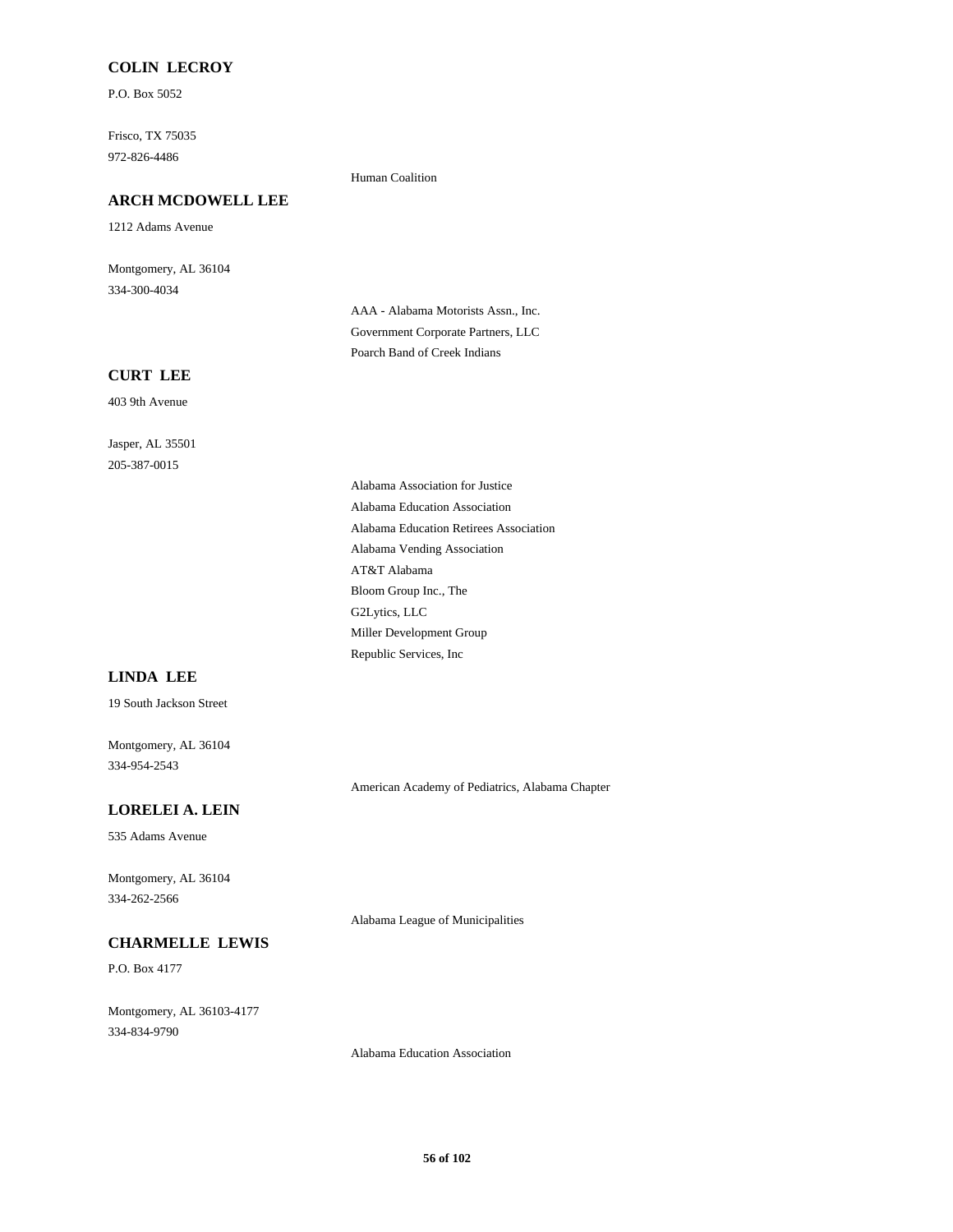# **NATHAN LINDSAY**

Business Council of Alabama

Montgomery, AL 36104 334-834-6000

#### Business Council of Alabama

# **ELAINE D LITTLE**

4200 Stone River Circle

Birmingham, AL 35213 205-879-7096

Eagle Forum of Alabama

Blue Cross & Blue Shield of Alabama

# **CLAY LOFTIN**

2 North Jackson Street

Montgomery, AL 36104 334-262-2116

# **CHARLES LONG**

Charles Long, LLC

Birmingham, AL 35242 205-266-6251

SWWC Utilities Inc

# **O. WESLEY LONG**

1321 Gunter Avenue

Guntersville, AL 35976 256-582-2878

O.W. Long & Associates LLC

## **O. W. Long & Associates LLC**

1321 Gunter Avenue

Guntersville, AL 35976 256-582-2878

> Major League Fishing Angler Association OPPORTUNITY SOLUTIONS PROJECT The Raptor Foundation

# **JULIUS KENNETH LOVE**

2501 Bell Rd

Montgomery, AL 36117 334-224-0822

> Alabama Association of Independent Colleges & Universities American Heart Association PowerSchool Smart Work Ethics Thriveway Consulting Voices for Alabama's Children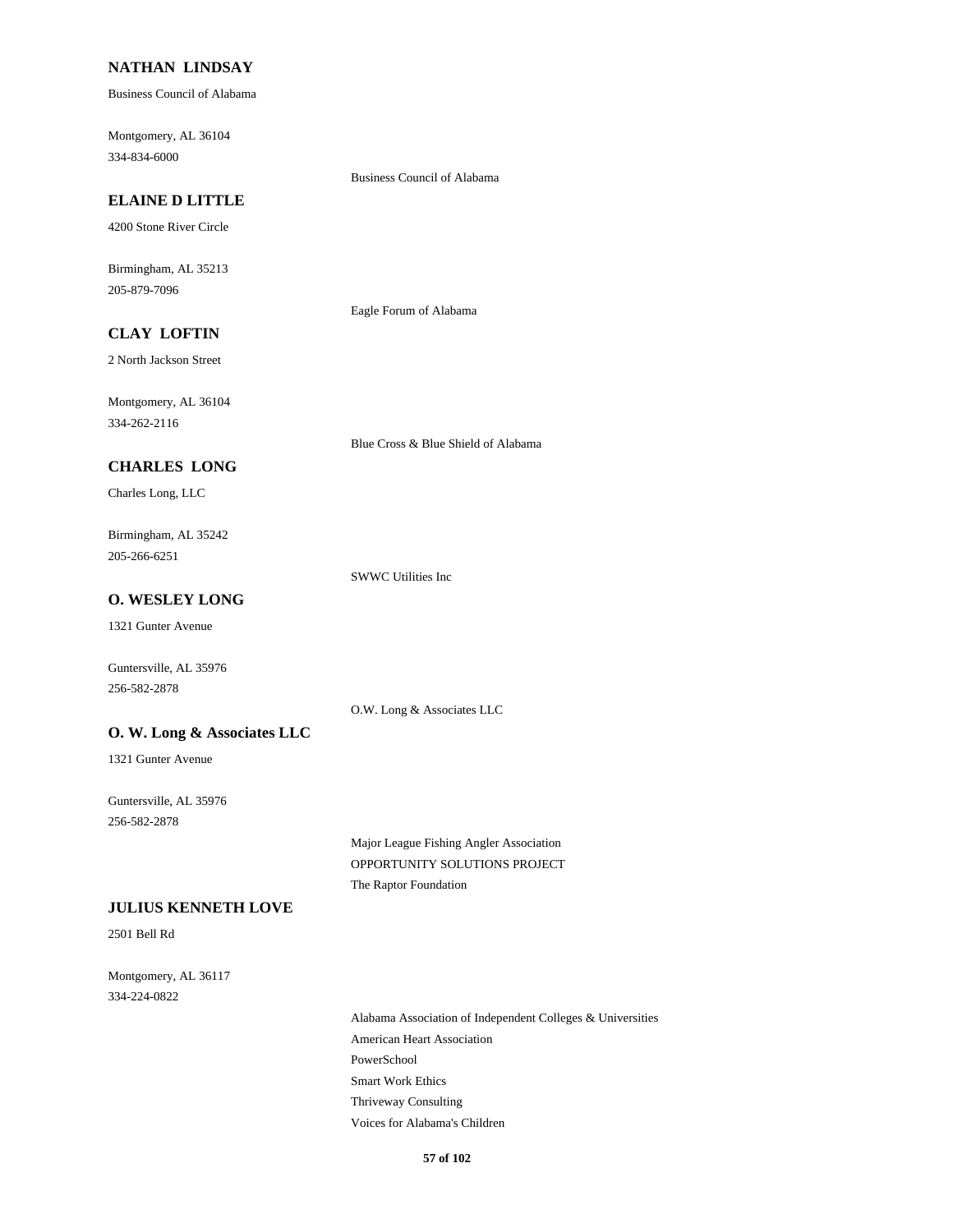# **DAVID W. LOWERY**

PO Box 1381

Gardendale, AL 35071 205-222-7133

> Alabama Press Association Alabama Towing Association Fraternal Order Police Birmingham United Cerebral Palsy of Greater Birmingham

## **ADRIENNE LU**

901 E Street NW

Washington, DC 20004 202-552-2000

The Pew Charitable Trusts

American Lung Association

# **CHARLES LEE LUKER**

1681 Coosa County Road 40

Kellyton, AL 35089 256-212-4447

Association of Alabama Tax Administrators

**ASHLEY LYERLY**

1678 Montgomery Highway

Hoover, AL 35216 205-968-2266

**BETH MARIETTA LYONS**

9 North Conception Street

Mobile, AL 36602 251-690-9111

Alabama Coastal Greenhouse Growers City of Mobile Mercy LIFE of Alabama Mobile Airport Authority Mobile Area Chamber of Commerce Mobile Bar Pilots, LLC Mobile County Commission Mobile New Car & Truck Dealers Association

# **LABARRON MACK**

P.O. Box 4177

Montgomery, AL 36103-4177 334-834-9790

Alabama Education Association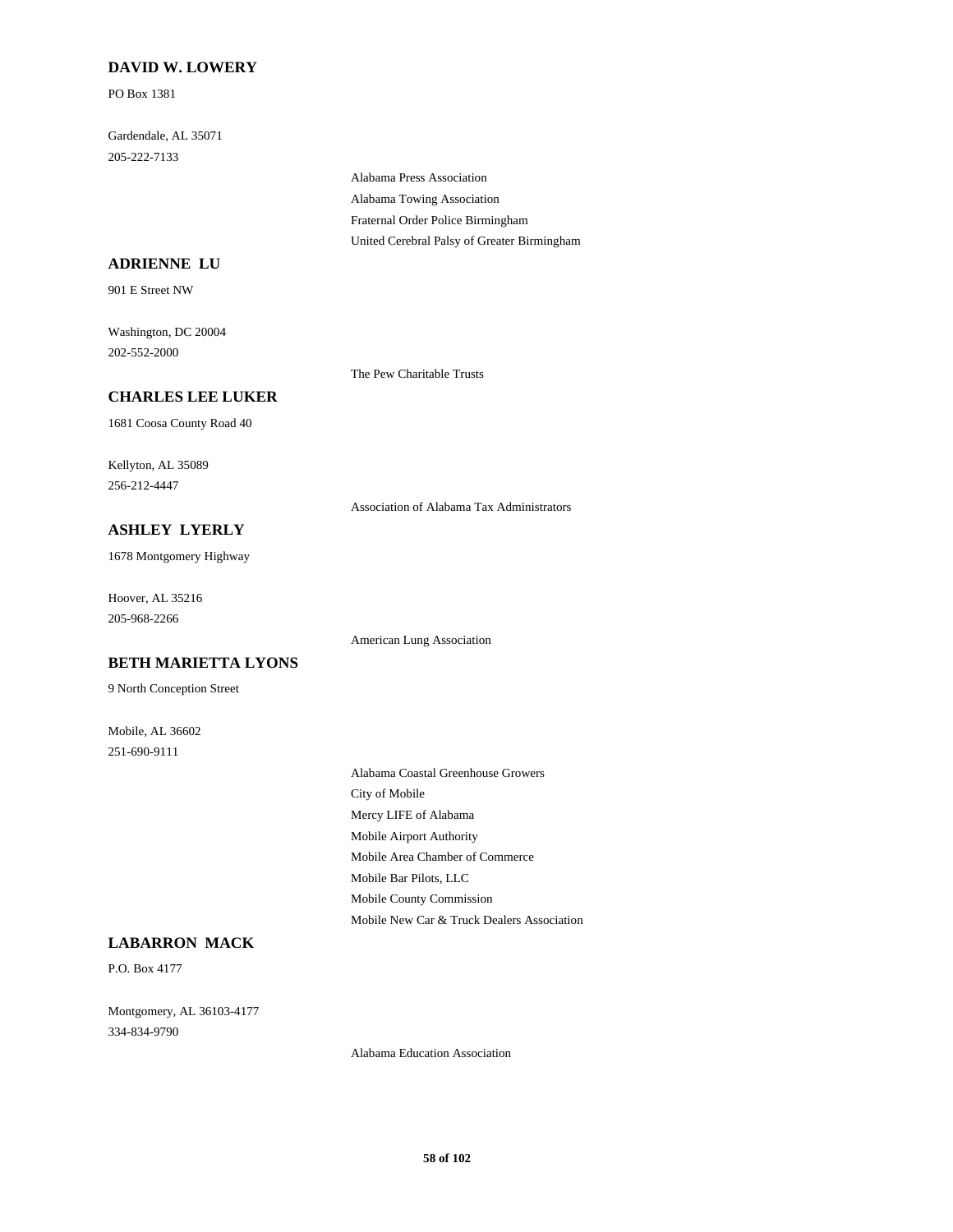# **ERIC MAJOR**

P.O. Box 775

Fairfield, AL 35064 205-470-4277

#### Absolute Solutions

CoreCivic

**JOHN MALLOY**

5501 Virginia Way

Brentwood, TN 37027 615-263-6908

# **MELVIN L. MARAMAN**

453 South Hull Street

Montgomery, AL 36104 334-303-6458

# **ERIC MARCHANT**

1079 Normandy Trace Road

Tampa, FL 33602 813-920-9900

# **AMY H. MARLOWE**

Post Office Box 4177

Montgomery, AL 36103-4177 334-834-9790

Alabama Education Association

Alabama Education Association

# **ELFRIEDE MARSH**

P.O. Box 4177

Montgomery, AL 36103-4177 334-834-9790

## **EMILY MARSH**

Alabama Association of Realtors

Montgomery, AL 36104 334-386-5345

Alabama Association of Realtors

Amgen, Inc.

Consumer Healthcare Products Association

deGraffenried & Company

NHS Management LLC

James Dupree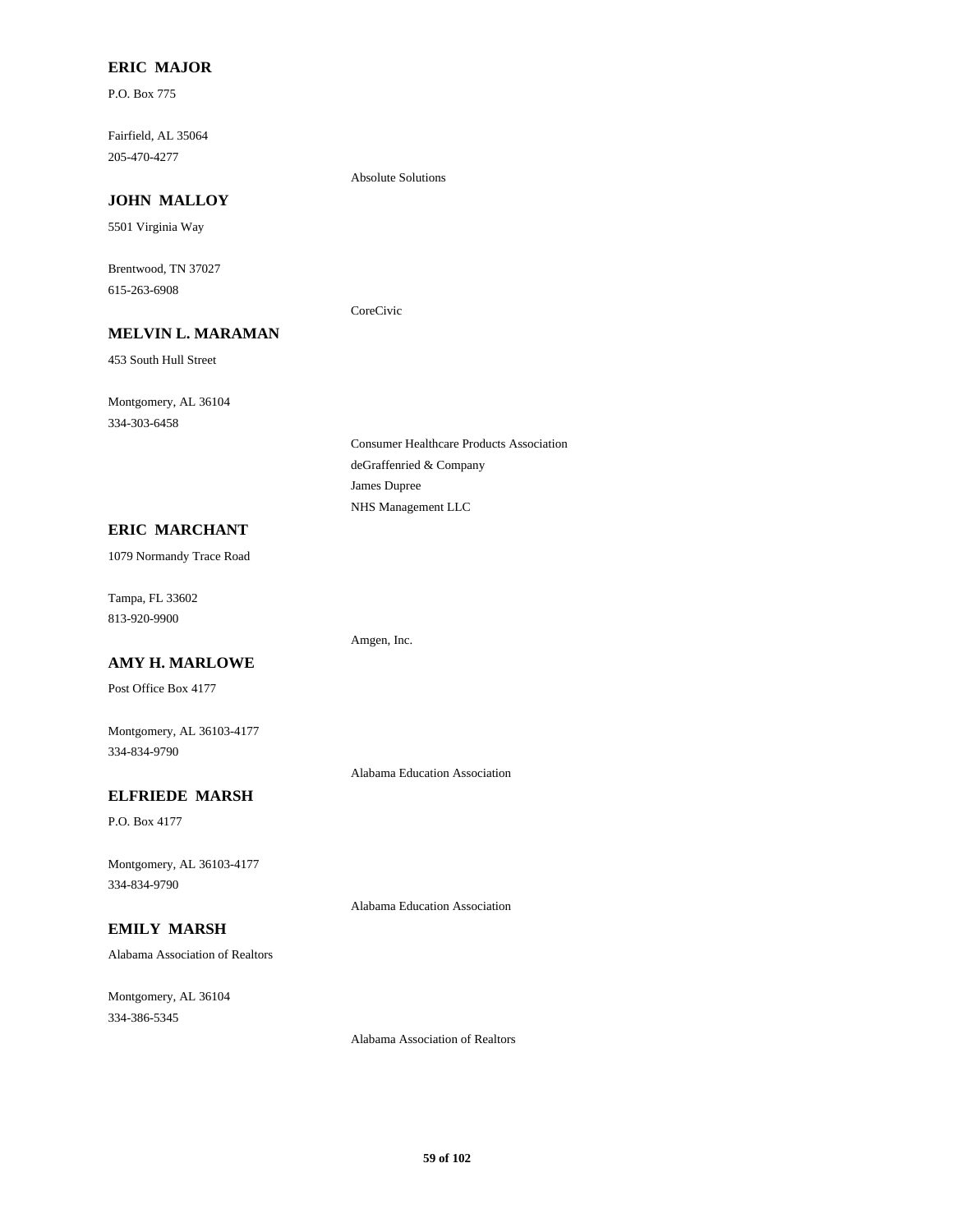# **DAN MARTIN**

2037 Hazel Hedge Lane

Montgomery, AL 36106 334-868-3723

Strategic Resource Group LLC

## **JEFF A. MARTIN**

3145 Rolling Rd

Montgomery, AL 36111 334-221-5882

> Alabama Veterinary Medical Association Conservation Alabama RAM Publications, Inc.

# **BRIAN MASSEY**

810 St. Vincent's Drive

Birmingham, AL 35205 205-939-7000

#### **ADRIENNE MATHISON**

5811 Jack Springs Rd.

Atmore, AL 36502 251-359-8531

Poarch Band of Creek Indians

Ascension Alabama

# **JANET THOMAS MAY**

3442 Summerhill Drive

Montgomery, AL 36111 334-324-1462

> Central Alabama Crimestoppers Thomas-May & Associates

Alabama State Employees Association

# **EDWIN J. (Mac) McARTHUR**

110 North Jackson Street

Montgomery, AL 36104 334-293-3022

# **ROY MCAULEY**

401 Adams Avenue, Suite 710

Montgomery, AL 36104 334-386-3000

Manufacture Alabama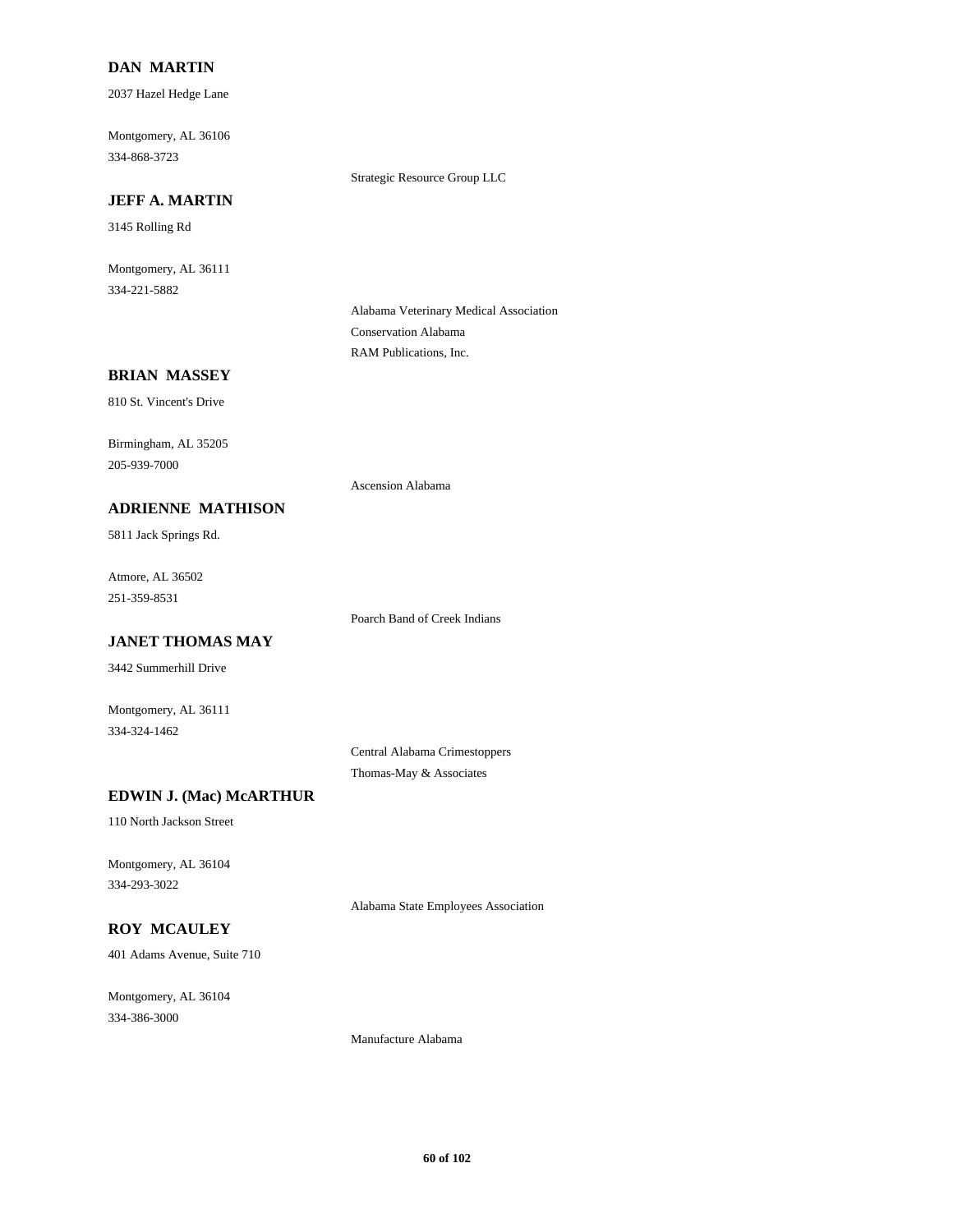## **JIM BROOKS MCCLENDON**

401 Adams Avenue, Suite 710

Montgomery, AL 36104 334-386-3000

Manufacture Alabama

#### **LORA H. MCCLENDON**

P.O. Box 79

Montgomery, AL 36101 334-240-9423

Montgomery Area Chamber of Commerce

# **STEPHEN CHASE MCCORMICK**

500 North East Blvd.

Montgomery, AL 36117 334-272-8781

Alabama Hospital Association

# **JESSE MCDANIEL**

P.O. Box 4177

Montgomery, AL 36103-4177 334-834-9790

Alabama Education Association

# **CECIL LAMAR MCDAVID**

3123 Fieldcrest Drive

Montgomery, AL 36106 334-467-2400

Enterprise Technologies, LLC

## **MATTHEW C. McDONALD**

RSA Battle House Tower

Mobile, AL 36602 251-439-7576

American Property Casualty Insurance Association (APCIA)

#### **LOGAN MCFADDIN**

215 South Monroe Street, Suite 720

Tallahasse, FL 32301 847-553-3614

American Property Casualty Insurance Association (APCIA)

## **ROBERT MCGHEE**

5811 Jack Springs Road

Atmore, AL 36502 251-368-9136

Poarch Band of Creek Indians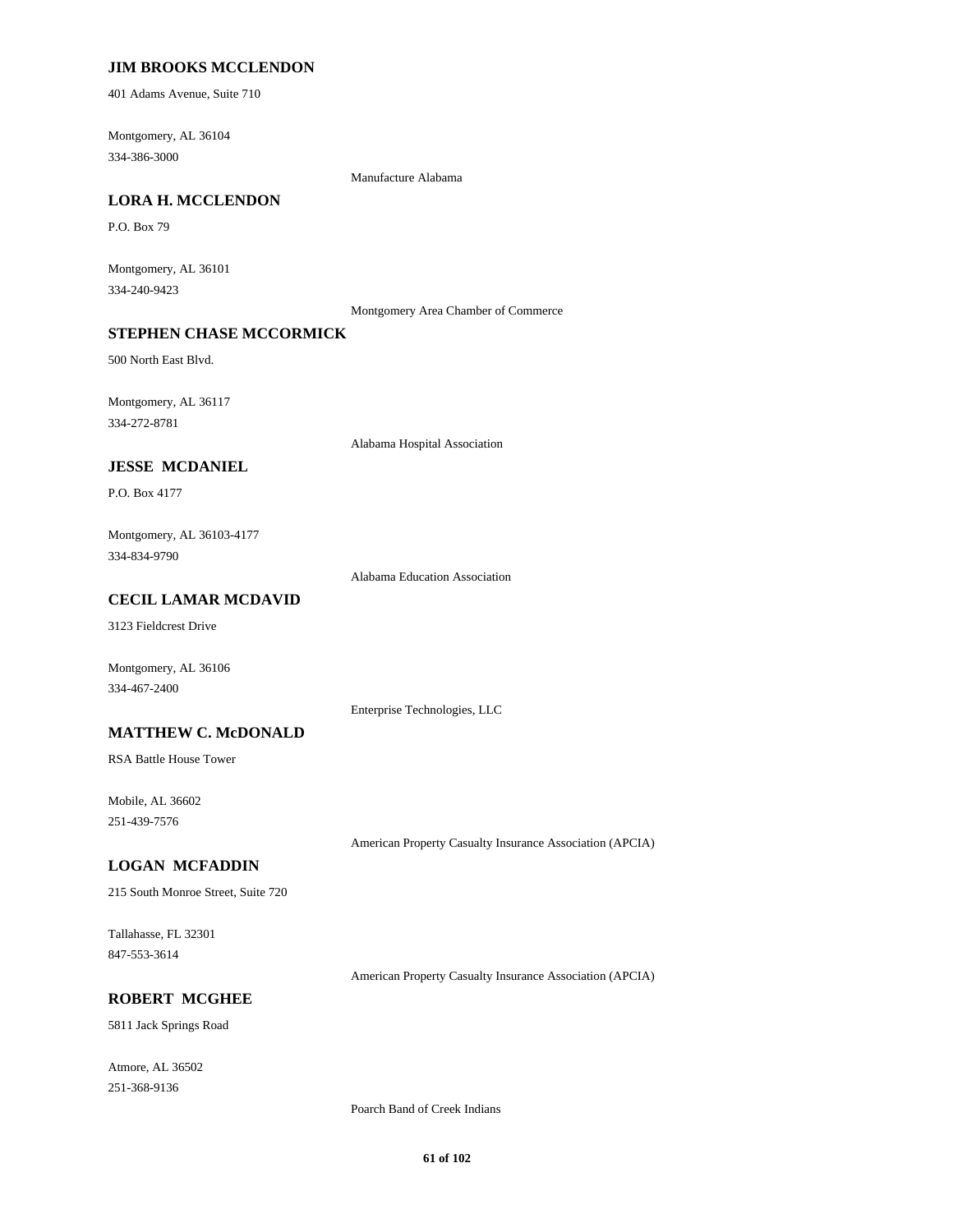## **RANDALL K MCGILBERRY**

825 Bayshore Drive, Suite 507

Pensacola, FL 32507 251-604-5379

Alabama Corrections Officers Association, LLC

# **THEODORE BRUCE MCGOWIN**

104 St. Francis Street

Mobile, AL 36602 251-432-5511

> Hunt Refining Company Keep Mobile Growing

# **ASHLEY MCLAIN**

P.O. Box 4177

Montgomery, AL 36103-4177 334-834-9790

Alabama Education Association

# **HARRY M. McMILLAN**

Post Office Box 241651

Montgomery, AL 36124-1651 334-244-9119

McMillan & Associates LLC

# **JAKE L. MCMILLAN**

2777 Zelda Road

Montgomery, AL 36106 334-262-4177

> Alabama Society for Hearing Healthcare Providers H.U.N.T. Alabama Helen Keller Foundation, The Knoxville Ventures, LLC Lee H. Sims Architecture,PC dba Studio Scarab McMillan & Associates LLC

# **ROBERT SCOTT MCMILLAN**

1335 Cameron Ct.

Montgomery, AL 36117 334-657-6142

> Alabama Black Belt Adventures Association R.S. McMillan, LLC Tuskegee University ( CAENS)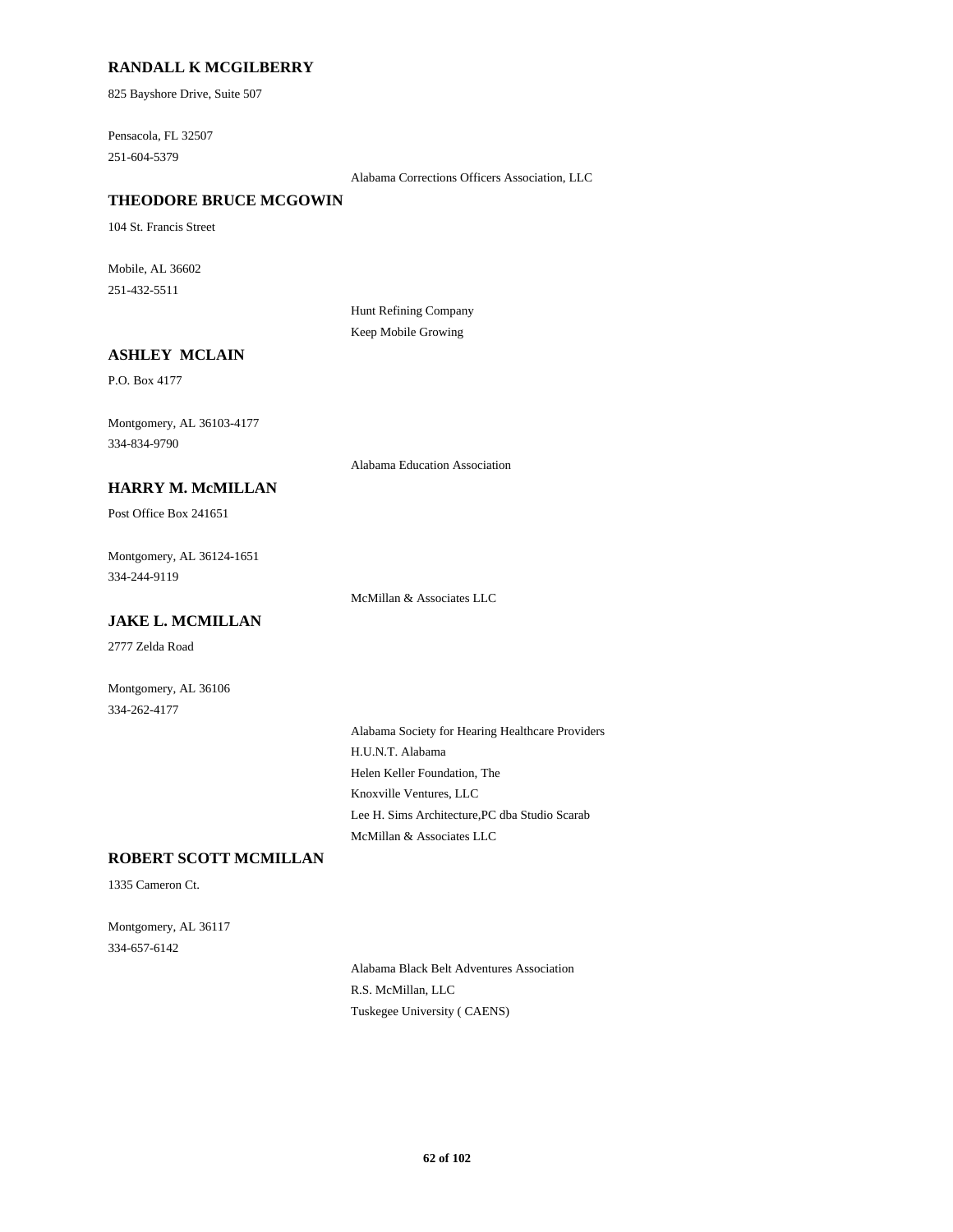#### **McMillan & Associates, LLC**

P. O. Box 241651

Montgomery, AL 36124 334-244-9119

> Alabama Association of School Boards Alabama Onsite Wastewater Association Alabama Water & Waste Water Institute AT&T Alabama McMillan & Associates LLC Tuskegee University ( CAENS)

#### **ELLEN G. MCNAIR**

P.O. Box 79

Montgomery, AL 36104 334-240-9423

Montgomery Area Chamber of Commerce

## **EDGAR RANDALL MCRAE, JR.**

4770A Woodmere Blvd.

Montgomery, AL 36106 334-272-8780

International Paper Company

# **PATRICK D MCWHORTER**

Post Office Box 241281

Montgomery, AL 36124 334-221-0220

> Alabama Grocers Association Allstate Insurance Companies Assurant Inc. Shelton Fireworks The McWhorter Group, Inc. Williams Companies, The

#### **J. ROBIN MEARS**

2534 Decatur Highway

Gardendale, AL 35071 205-631-3000

Alabama Christian Education Association

# **JAMES MICHAEL MERRILL**

7729 Long Acre Street #1201

Montgomery, AL 36116 334-279-9755

Alabama Academy of Ophthalmology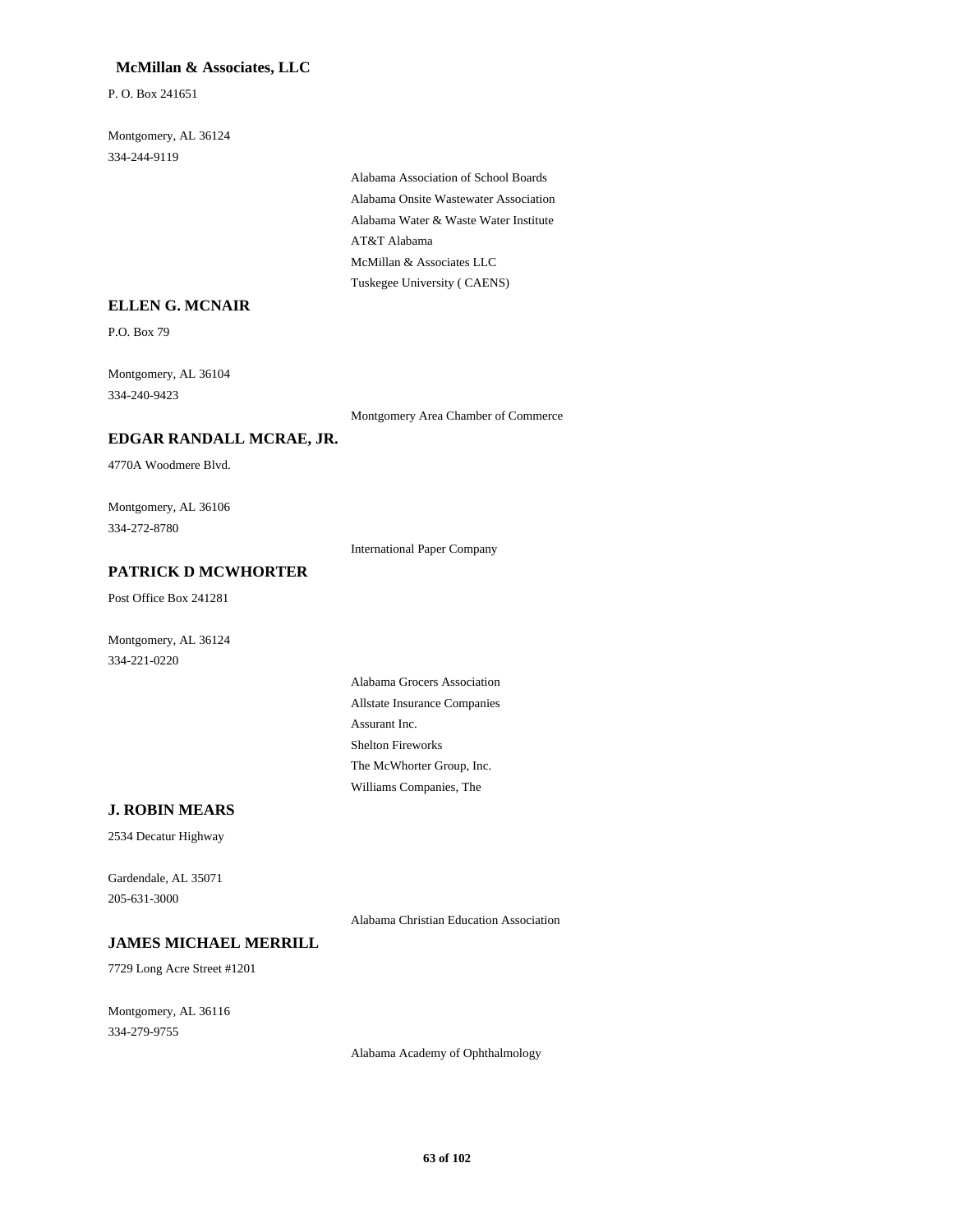## **TRACEY A. MEYER**

P.O. Box 4980

Montgomery, AL 36103 334-277-9700

Alabama Association of School Boards

## **DEBORAH K. MILLER**

3 South Jackson Street

Montgomery, AL 36104 334-264-5537

Miller Development Group

Miller Development Group

# **JEFF M. MILLER**

3 South Jackson Street

Montgomery, AL 36104 334-264-5537

#### **Miller Development Group**

3 S Jackson St

Montgomery, AL 36104 334-264-5537

> Alabama Restaurant and Hospitality Association Alabama State Chiropractic Association CGI Technologies & Solutions Citizen Voters, Inc City of Anniston City of Troy Coalition of Ignition Interlock Manufacturers Deborah K. Miller, LLC Gilead Sciences, Inc. Integrated Computer Systems, Inc. Jacksonville State University March of Dimes -- Alabama State Chapter Miller Development Group Outdoor Preservation Alabama Pike County Commission Polaris Industries Professional Services Group Select Management Resources, Inc. Subcontractors Association of Alabama Troy CableVision Vision Research Corporation Zoom Motorsports, LLC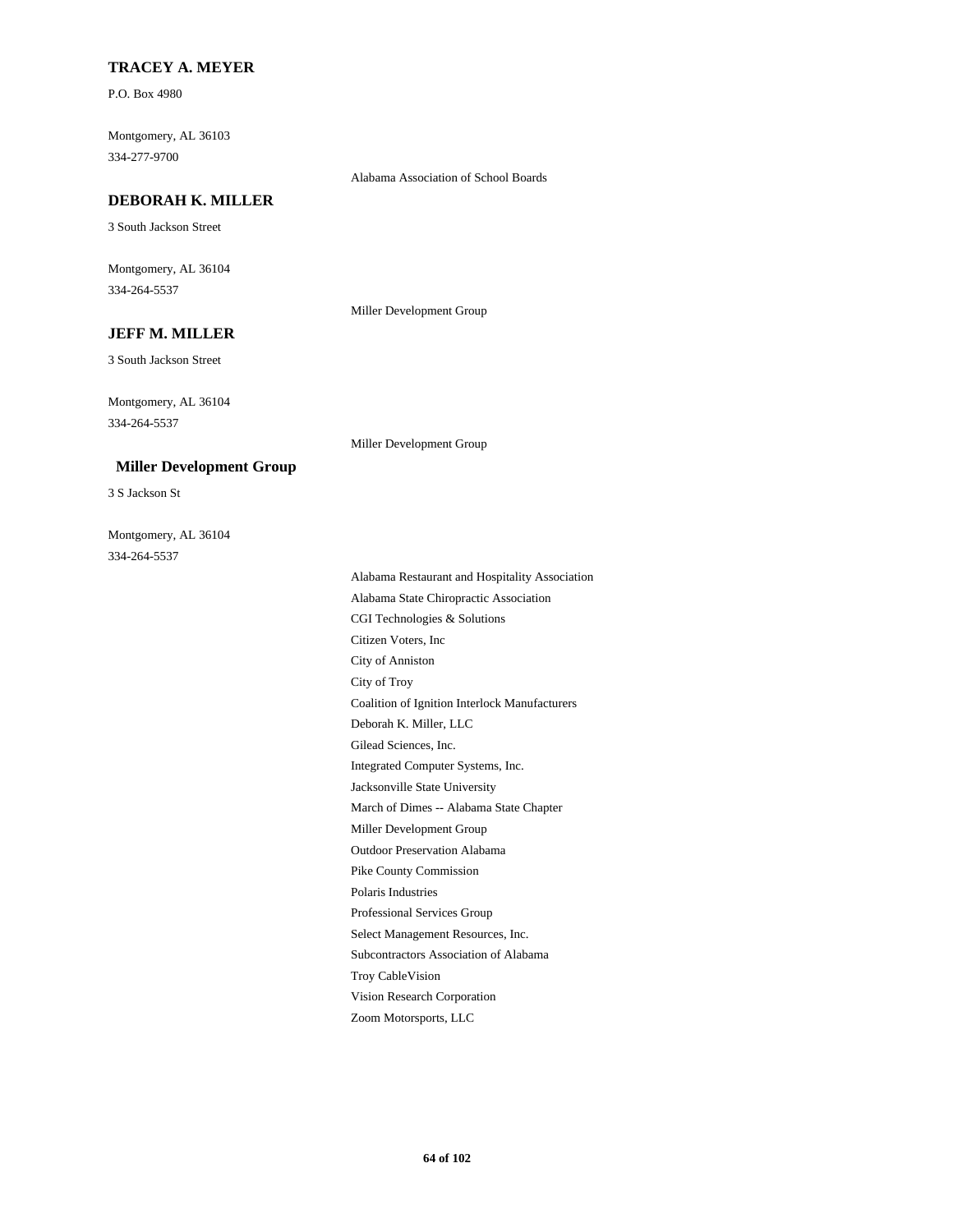# **DANIEL ROSS MITCHELL**

1130 22 Street S

Birmingham, AL 35205 205-715-5820

Brookwood Baptist Health

# **JESSICA W MONROE**

354 Cornell Ave

Baton Rouge, LA 70808 225-205-3503

Johnson & Johnson

# **JOEL F MOON**

555 Alabama Street

Montgomery, AL 36104 334-265-8733

Alabama Forestry Association

# **JERRY MOORE**

5312 Mountain Park Circle

Indian Springs, AL 35124 205-988-4791

Anthem, Inc., and its Affiliates

# **JOHN H MOORE**

441 High Street Suite 112

Montgomery, AL 36104 334-324-7636

> Government Corporate Partners, LLC Poarch Band of Creek Indians Teague, Gray & Moore,LLC

# **TRACY MOORE**

P.O. Box 4177

Montgomery, AL 36103-4177 334-834-9790

Alabama Education Association

# **HAROLD DEAN MOOTY, JR.**

600 Clay Street

Montgomery, AL 36104 334-264-0400

Petroleum and Convenience Marketers of Alabama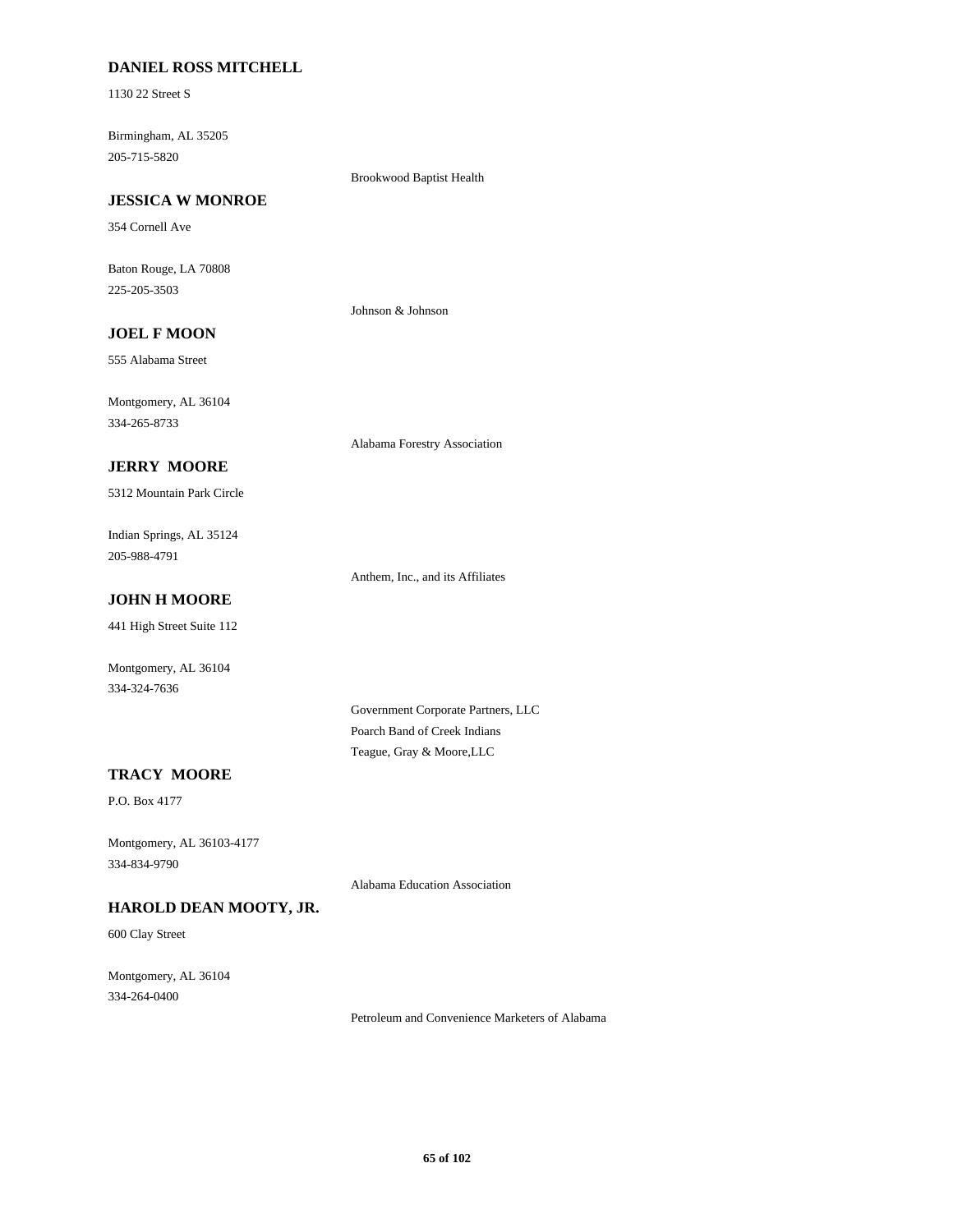## **ANGELA MORGAN**

P.O. Box 4177

Montgomery, AL 36103-4177 334-834-9790

Alabama Education Association

# **ANNA MORRIS**

7050 Fain Park Drive, Suite 15

Montgomery, AL 36117 334-580-9505

> Cornerstone Holding Company, Inc. Wren and Associates, LLC

# **NATHAN MORRIS**

1615 H Street NW

Washington, DC 20062 202-463-5724

U.S. Chamber Institute for Legal Reform

# **WINSTON MORRIS**

1100 Locust Street

Des Moines, IA 50391 919-210-1004

Nationwide Mutual Insurance Company

# **JEREMIAH MICHAEL MOSLEY**

3530 Independence Drive

Birmingham, AL 35209 205-484-0099

Bob Riley & Associates, LLC

# **RICHARD L MOULD**

103 Masters Dr.

Athens, AL 35613 256-777-7742

> Athens City Schools Athens State University

# **MTB Group, Inc**

3 South Jackson Street

Montgomery, AL 36104 334-264-5537

Delta Dental Insurance Co.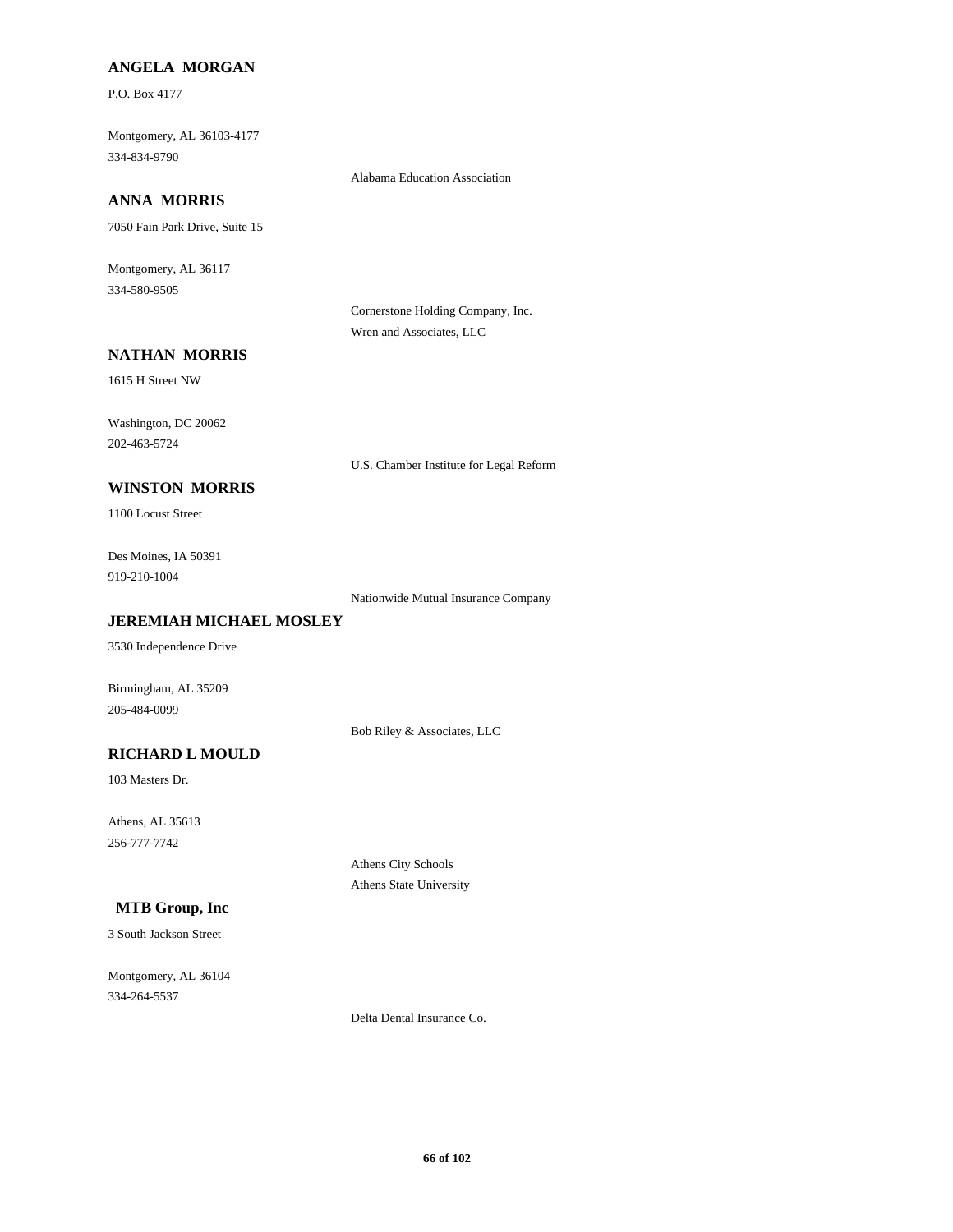# **ALLISON MUHLENDORF**

PO Box 4433

Montgomery, AL 36103 334-279-1886

A+ Education Partnership

# **JEANENE MULLINS**

P.O. Box 4177

Montgomery, AL 36103-4177 334-834-9790

Alabama Education Association

# **MARY MURPHY**

901 E Street NW

Washington, DC 20004 202-552-2000

The Pew Charitable Trusts

# **JAY MURRILL**

3530 Independence Drive

Birmingham, AL 35209 205-879-5000

> AIDS Alabama, Inc. Alabama Occupational Therapy Association

# **GUY DENNIS NABORS**

184 Commerce Street

Montgomery, AL 36104 334-557-7222

> Physicians Choice Dialysis RMTDD Anchor Group, LLLP

## **JASON NEERMAN**

c/o 28 Liberty Ship Way

Sausalito, CA 94965 415-903-2800

Greenwich Biosciences, Inc.

# **LEAH ARIEL NELSON**

PO Box 4864

Montgomery, AL 36103 334-868-3361

Alabama Appleseed Center for Law & Justice, Inc.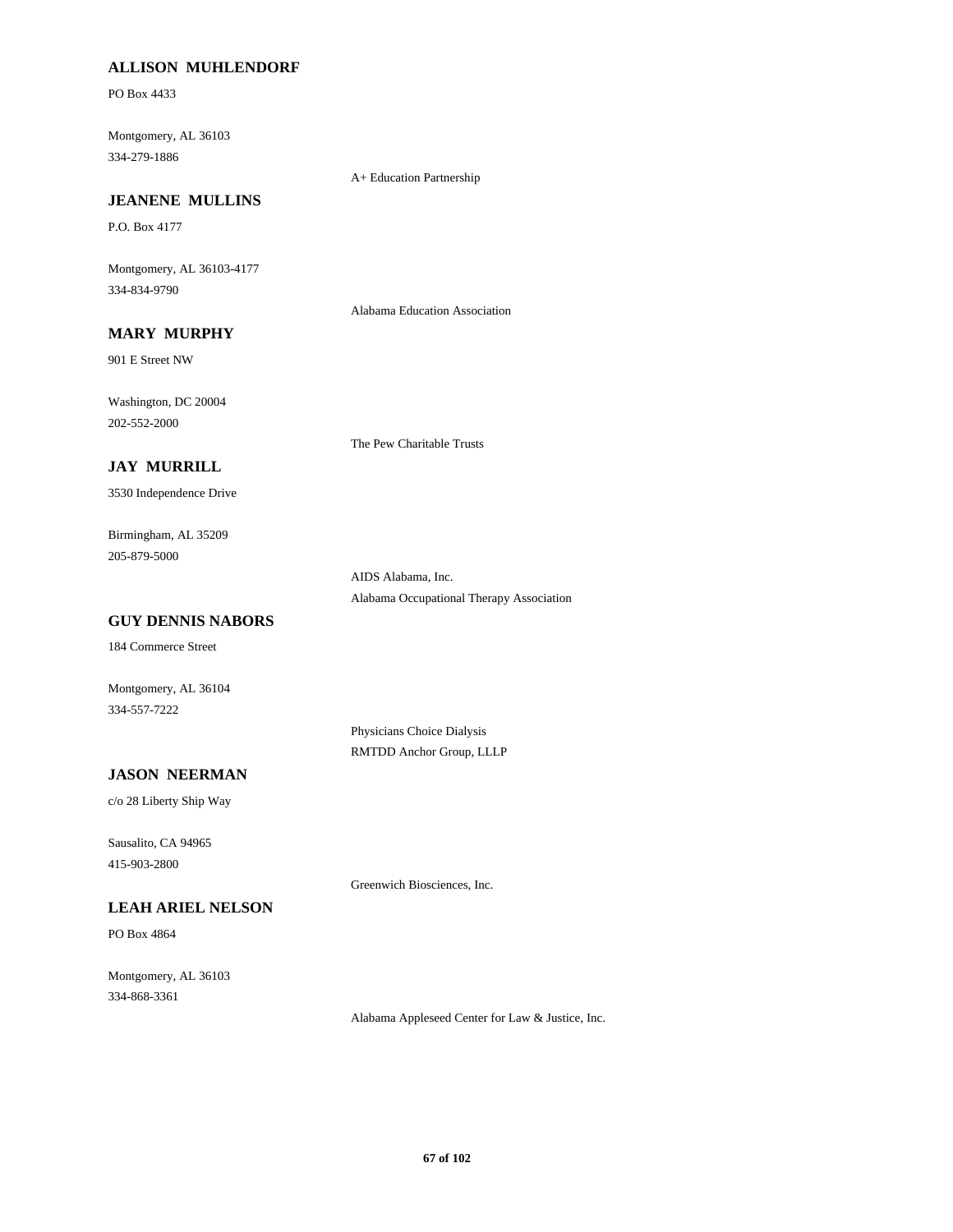# **DILLON NETTLES**

P.O. Box 6179

Montgomery, AL 36106 334-420-1745

ACLU of Alabama, Inc.

#### **HEIDI NETTLES**

P.O. Box 4177

Montgomery, AL 36103-4177 334-834-9790

Alabama Education Association

# **PHILLIP ANTHONY NICHOLS**

P O Box 306

Birmingham, AL 35201 205-226-3410

United States Steel Corporation

# **TERESA NOELL**

828 Washington Avenue

## Montgomery, AL 36104 334-262-4177

Alabama Education Retirees Association

# **STEPHANIE B. NORRELL**

Post Office Box 241651

Montgomery, AL 36124-1651 334-244-9119

McMillan & Associates LLC

## **CAROLINE NOVAK**

P.O. Box 4433

Montgomery, AL 36103 334-279-1886

A+ Education Partnership

## **JANET NOVATNAK**

P.O. Box 4177

Montgomery, AL 36103-4177 334-834-9790

Alabama Education Association

## **BARBARA S. O'BRIEN**

2261 Brookhollow Plaza Dr

Arlington, TX 76006 817-533-3403

Jackson Vaughn Public Strategies, LLC obo CNU Online Holdings LLC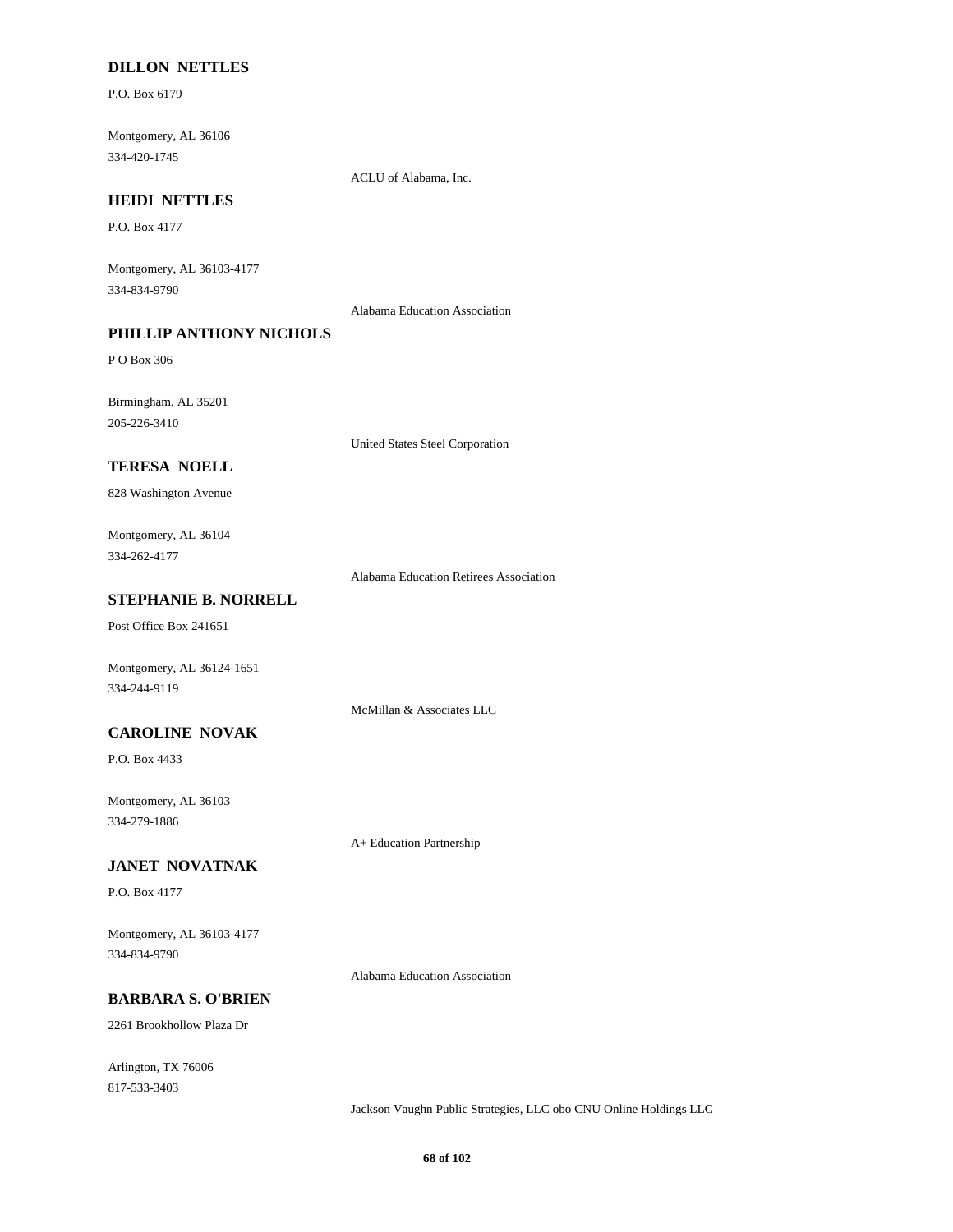# **WILLIAM F. O'CONNOR, JR.**

P. O. Box 6410

Montgomery, AL 36106 334-462-7389

#### Alabama Nursing Home Association

#### **MICHAEL O'MALLEY**

3 South Jackson Street

Montgomery, AL 36104 334-264-5537

Alabama Association of Health Plans

# **EDWARD ASBURY O'NEAL**

1901 Sixth Avenue North

Birmingham, AL 35203-2618 205-254-1868

> Alabama Criminal Defense Lawyers Association Alabama Land Title Association Blue Cross & Blue Shield of Alabama Children's Hospital of Alabama dba Children's of Alabama DaVita, Inc. Dish Network DraftKings, Inc FanDuel, Inc. Human Rights Campaign McWane, Inc. Regions Financial Corporation Rural Urgent Care, LLC Scholarships for Kids, Inc. Self Storage Association UAB Health System Vital Smiles Alabama, P.C.

# **MARK D ONLEY**

1380 Monroe St NW

Washington, DC 20010 757-576-3339

**BRANDON OWENS**

3914 Watermelon Rd #8B

Northport, AL 35473 205-454-7151

Alabama Beverage Licensees Association

The Good Food Institute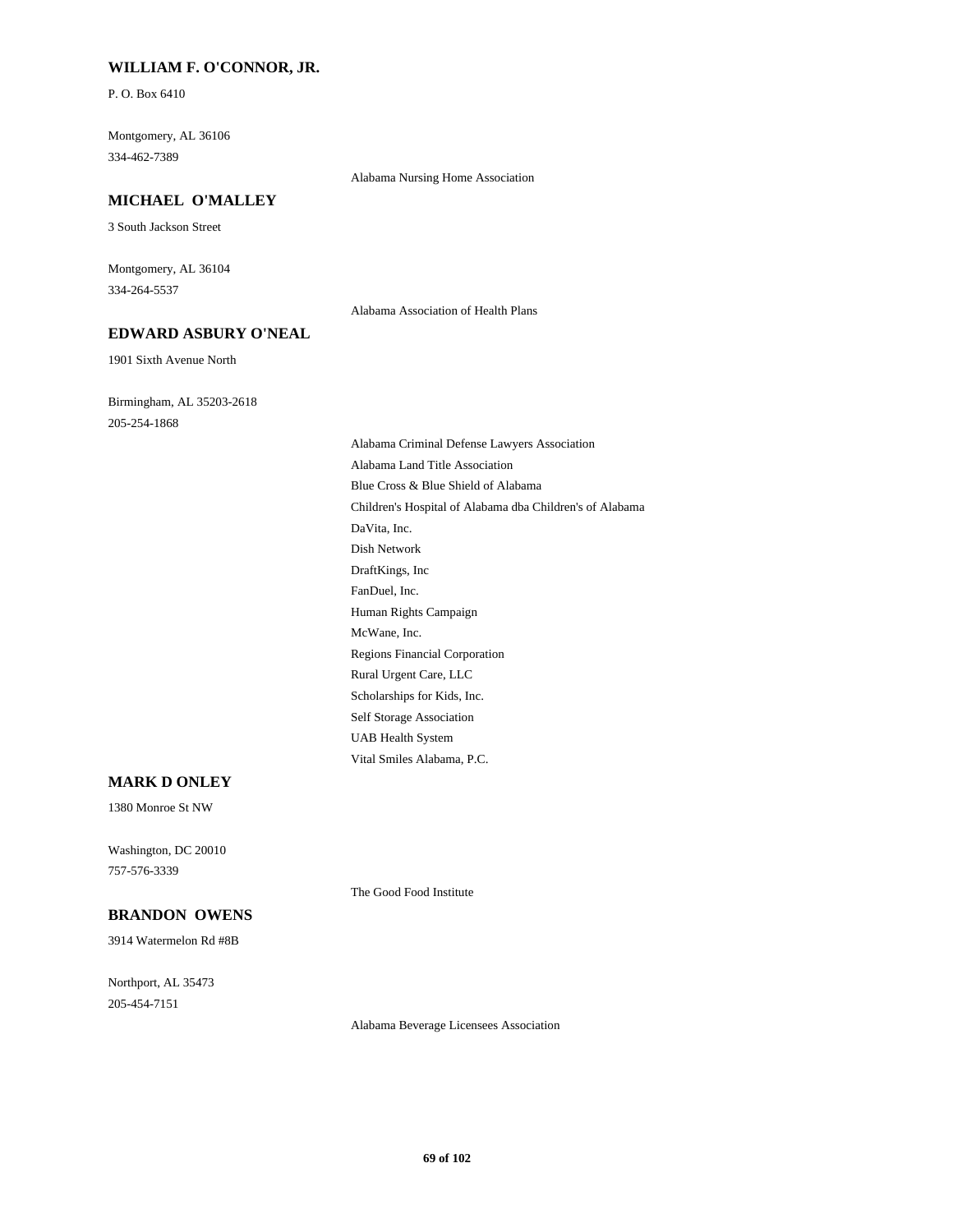# **TREVOR PARRISH**

2 North Jackson Street

Montgomery, AL 36104 334-834-6000

Business Council of Alabama

# **ROBERT DOUGLAS PARTEN**

2300 W Eisenhower Blvd

Loveland, CO 80537 251-234-9553

National Association for Gun Rights

# **JANICE PASKINS**

P.O. Box 4177

Montgomery, AL 36103-4177 334-834-9790

Alabama Education Association

# **G. FERRELL PATRICK**

6251 Kathmoor Drive

Montgomery, AL 36117 334-315-1353

> American Pharmacy Cooperative, Inc. American Pharmacy Network Solutions Creative Game Technologies DXC Technology Company Eastman Chemical Company Edgenuity Falcon, LLC Gold Dome Link Knowles and Sullivan, LLC New Meridian Corporation Patrick Company, The RAI Service Company

# **BENJAMIN W. PATTERSON**

423 S. Hull Street

Montgomery, AL 36104 334-262-2577

Fine, Geddie & Associates, LLC

#### **BRANDON TYLER PECK**

1401 K St NW

Washington, DC 20005 617-922-9219

Johnson Controls, Inc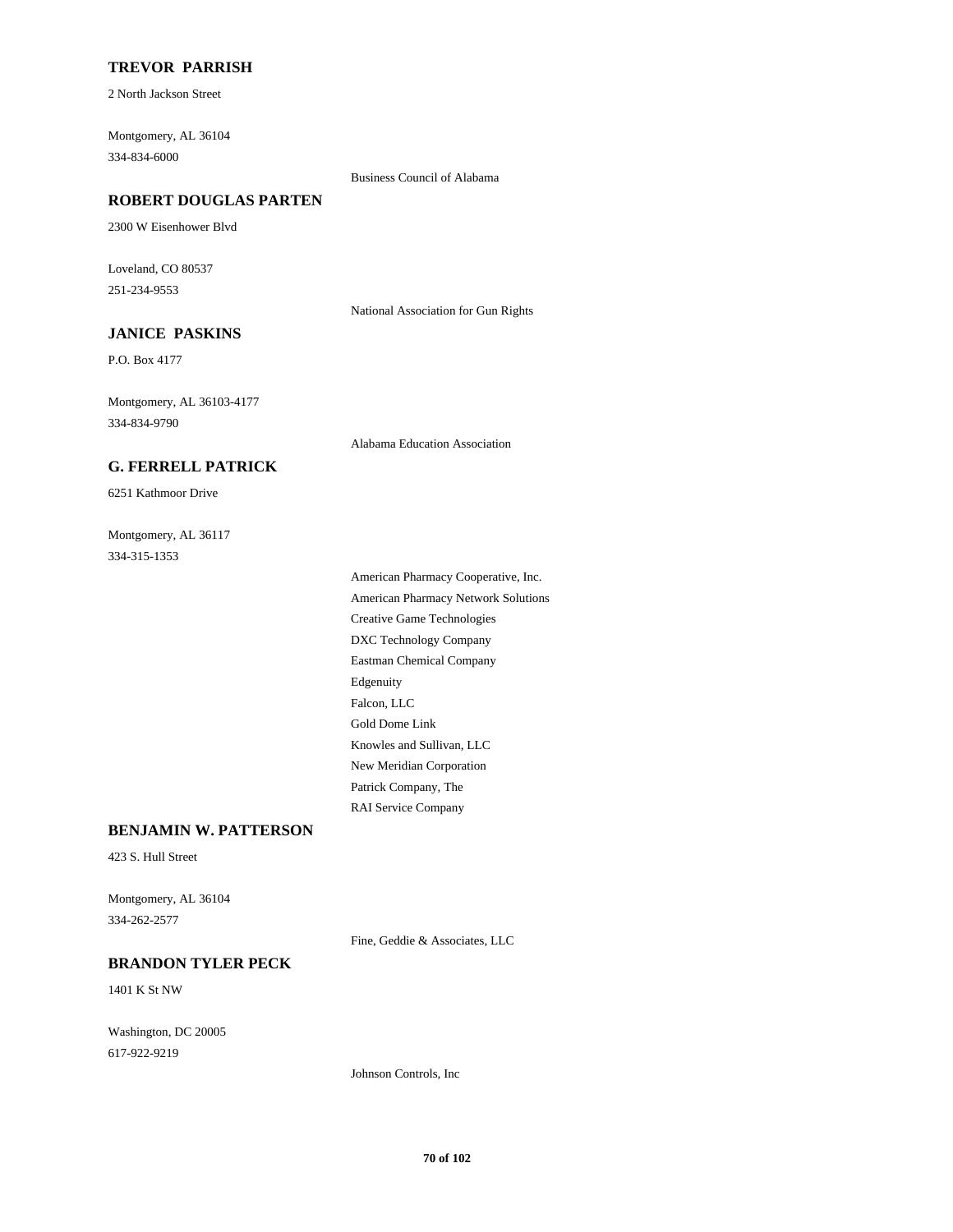# **STEVE R PEGUES**

233 Windchase Drive

Birmingham, AL 35242 205-369-9352

#### **JAMES V PERDUE**

3 South Jackson

Montgomery, AL 36104 334-399-1655

Miller Development Group

Steve Pegues

# **DARYL OSCAR PERKINS**

1600 5th Street NW

Center Point, AL 35215 205-533-4871

> Birmingham Business Alliance University of West Alabama WATCO Companies

#### **LYNN PETTWAY**

P.O. Box 4177

Montgomery, AL 36103-4177 334-834-9790

Alabama Education Association

# **The Pickens Group, LLC**

P O Box 2825

Birmingham, AL 35202 205-475-5900

> Alabama Education Association AT&T Alabama

Alabama Farmers Federation/Alfa

# **PAUL PINYAN**

Post Office Box 11000

Montgomery, AL 36191-0001 334-288-3900

# **CHEAIRS M PORTER**

19 South Jackson Street

Montgomery, AL 36104 334-954-2540

Medical Association of the State of Alabama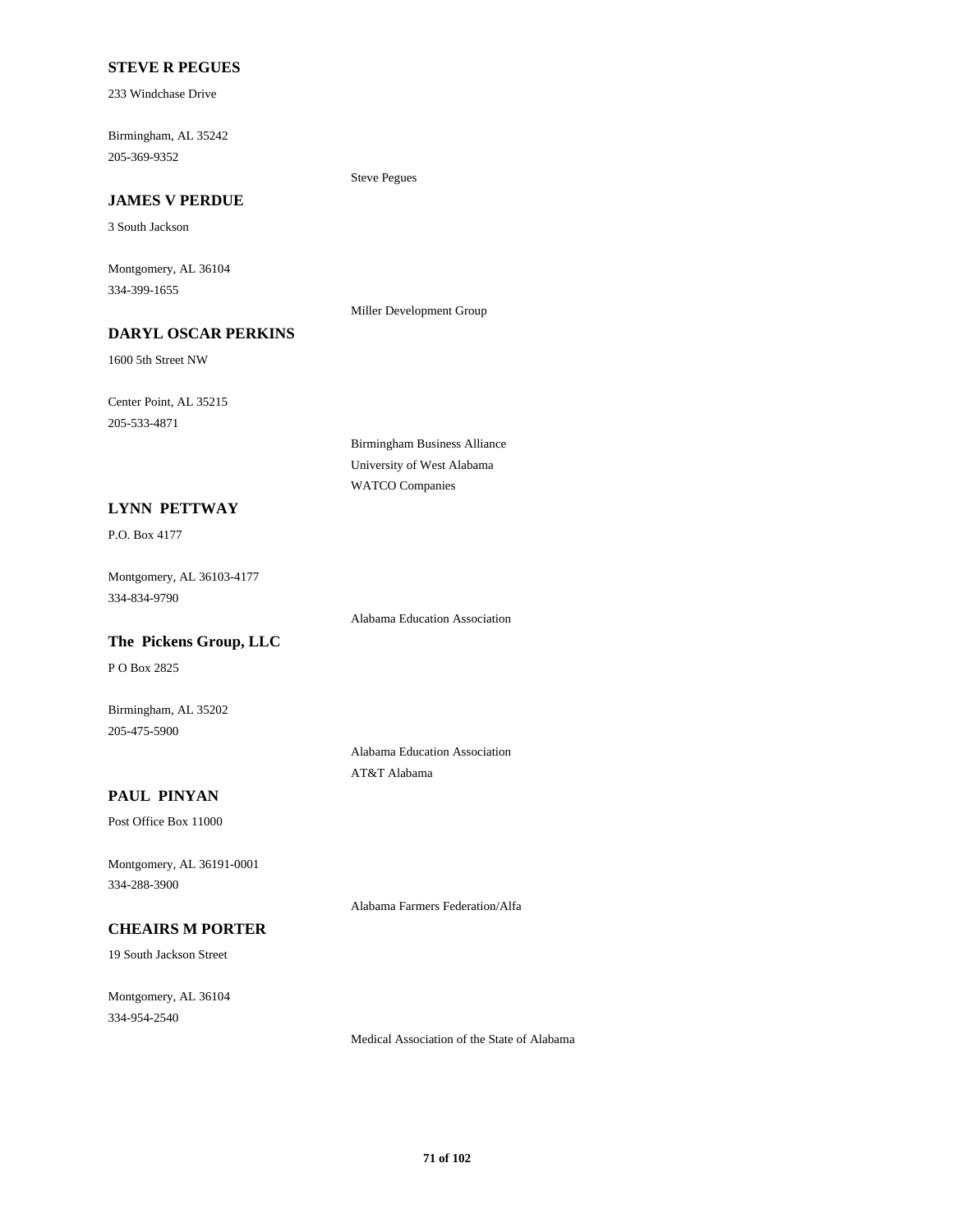# **ANNA MERRILL PRITCHETT**

400 South Union Street

Montgomery, AL 36104 205-657-4381

AARP Alabama

## **DEBBIE WHITE QUINN**

POB 547

Montrose, AL 36559 251-751-1858

Alabama Trails Foundation

# **JEFFREY ADAM RABREN**

1900 Fifth Ave, N

Birmingham, AL 35203 205-264-4240

Regions Financial Corporation

# **STEPHEN RABY**

116 Jefferson Street

Huntsville, AL 35801 256-546-9967

> Adams and Reese LLP Barton & Kinney, LLC City of Huntsville Huntsville-Madison County Airport Authority Tom Coker & Associates

# **THOMAS N. RAINS**

P O Box 4433

Montgomery, AL 36103 334-279-1886

A+ Education Partnership

## **TERESA RATLIFF**

P.O. Box 4177

Montgomery, AL 36103-4177 334-834-9790

Alabama Education Association

# **CHARLIE JAY REED**

1830 28th Avenue South

Birmingham, AL 35209 205-870-9768

Associated Builders & Contractors of Alabama, Inc.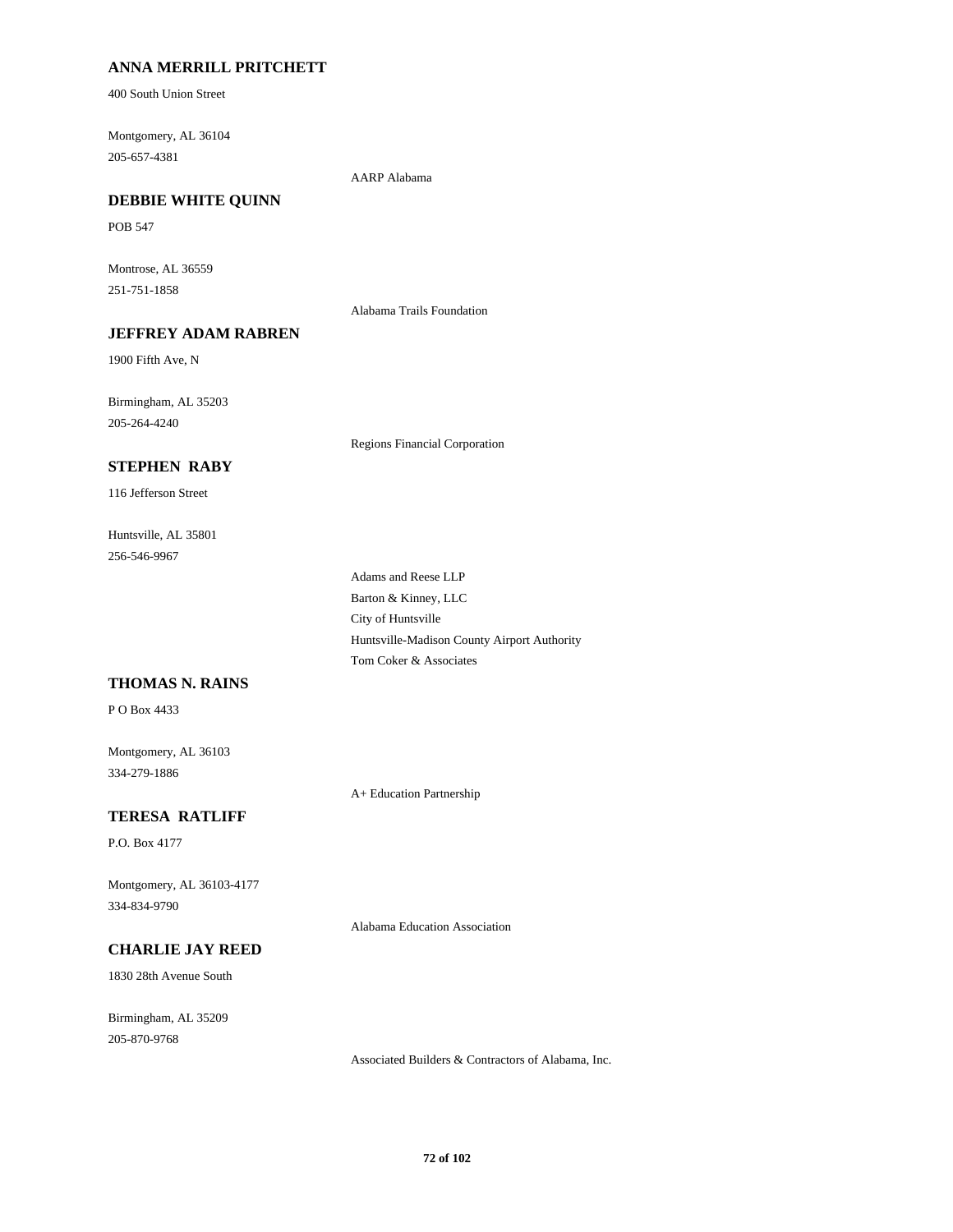## **JASON TODD REID**

7515 Halycon Summit Dr., Suite 200

Montgomery, AL 36117 334-834-3006

Home Builders Association of Alabama

## **MITCHELL LAWRENCE REID**

2100 First Avenue North, Suite 500

Birmingham, AL 35203 205-732-2608

The Nature Conservancy

## **Andre Reid & Associates**

4346 Forrest Park Drive

Eight Mile, AL 36613 334-324-4270

> AT&T Alabama Mobile County Public School System Public Affairs Counsel, Inc. Shore Acres Plant Farm Windom, Galliher & Associates

#### **M. SUZANNE RESPESS**

1600 7th Avenue South

Birmingham, AL 35233 205-638-9652

Children's Hospital of Alabama dba Children's of Alabama

#### **ELIZABETH REYNOLDS**

3933 Victoria Lakes Drive South

Jacksonville, FL 32226 317-417-5618

National Association of Mutual Insurance Companies (NAMIC)

#### **TERRI SHARPLEY REYNOLDS**

2 N. Jackson Street, 7th Floor

Montgomery, AL 36103 334-263-7594

Association of County Commissions of Alabama

# **KATIE SANDERS RICHARD**

522 Washington Avenue

Montgomery, AL 36104 334-386-5369

Alabama Association of Realtors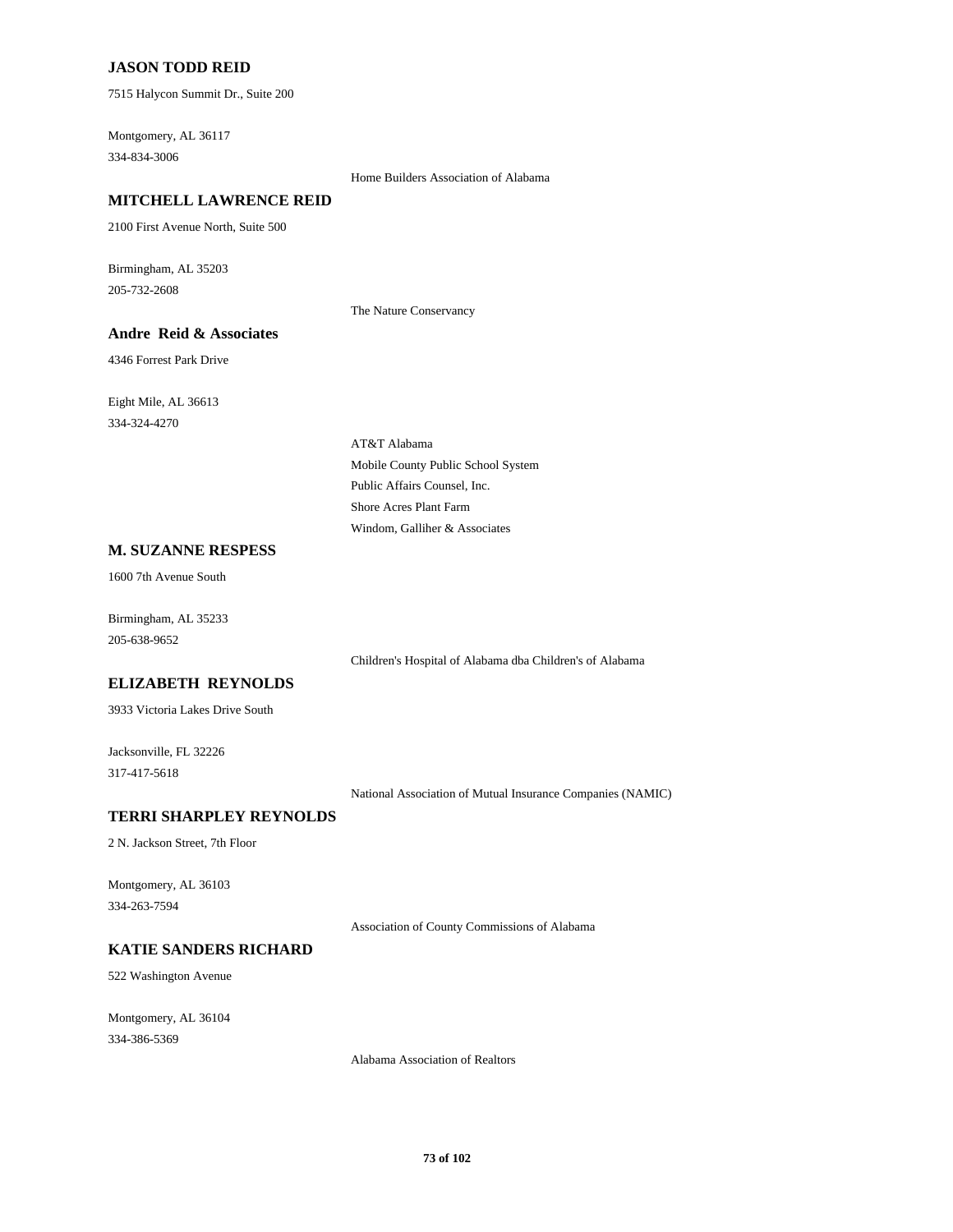## **EUGENE ALLEN RICHARDSON**

133 Peachtree Street, NE

Atlanta, GA 30303 404-652-5349

#### **RICCO RIGGINS**

3503 Huckaby Bridge Rd. S.W.

Hartselle, AL 35640-7232 334-733-1276

Alabama State Council of Machinists & Aerospace Workers

Koch Companies Public Sector, LLC and Affiliates

#### **DARRELL BREN RILEY**

435 South McDonough Street

Montgomery, AL 36104 334-834-1061

Alabama AFL-CIO

#### **ROBERT RENFROE RILEY**

3530 Independence Drive

Birmingham, AL 35209 205-484-0099

Bob Riley & Associates, LLC

## **Bob Riley & Associates, LLC**

3530 Independence Drive

Birmingham, AL 35209 205-484-0099

> Airbus Americas Alabama Affordable Housing Association Austal USA Bob Riley & Associates, LLC Brett Real Estate Robinson Development Co., Inc. City of Orange Beach Crown Castle and its Affiliates Halmore, Inc Qualico Steel Co., Inc. Southern Towers, LP

#### **PHILLIP W RIVERS**

9815 Thunderhill Ct

Great Falls, VA 22066 202-997-0489

> IP Watch Corporation Moxley & Associates, LLC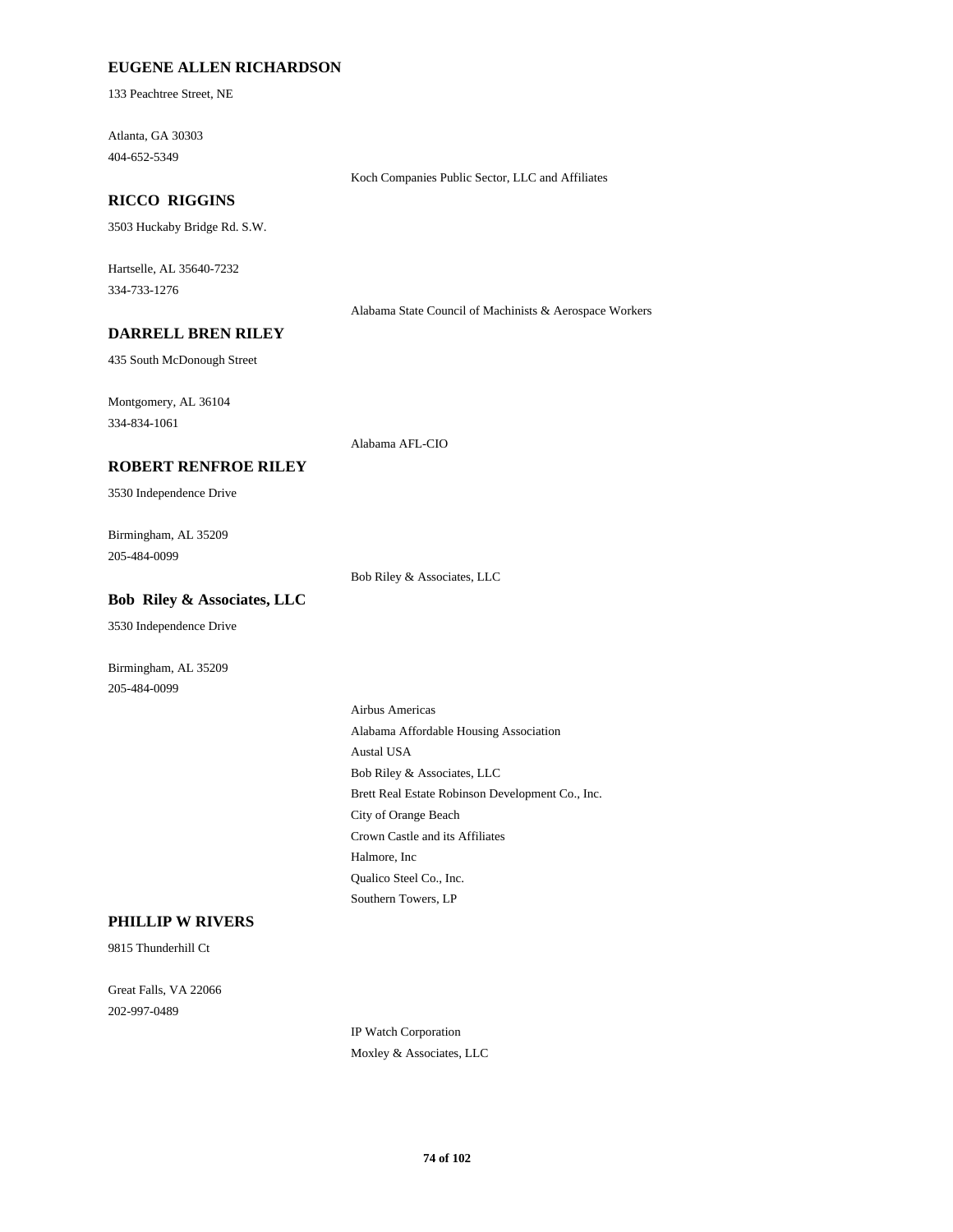### **DAN ROBERTS**

PO Box 55924

Birmingham, AL 35255 256-724-2191

Alabama Brewers Guild

## **GARY MACK ROBERTS**

49 Emerald Mountain Expressway

Wetumpka, AL 36093 334-512-0380

American Roads LLC

# **PRESTON ROBERTS**

P.O. Box 11000

Montgomery, AL 36191-0001 334-288-3900

Alabama Farmers Federation/Alfa

## **CHRISTINA ROBINSON**

525 Broad Street

Gadsden, AL 35901 256-393-1658

Blackstone Pub & Eatery

#### **GILBERT BROUGHTON ROGERS**

2829 2nd Ave S.

Birmingham, AL 35233 205-745-3060

Southern Environmental Law Center

**SHERON J ROSE**

41 Commerce St.

Montgomery, AL 36104 334-834-5200

Montgomery Area Chamber of Commerce

#### **RUTH ROSENTHAL**

901 E Street NW

Washington, DC 20004 202-552-2000

The Pew Charitable Trusts

#### **JAY MICHAEL ROSS**

11 North Water Street

Mobile, AL 36602 205-250-5000

Adams and Reese LLP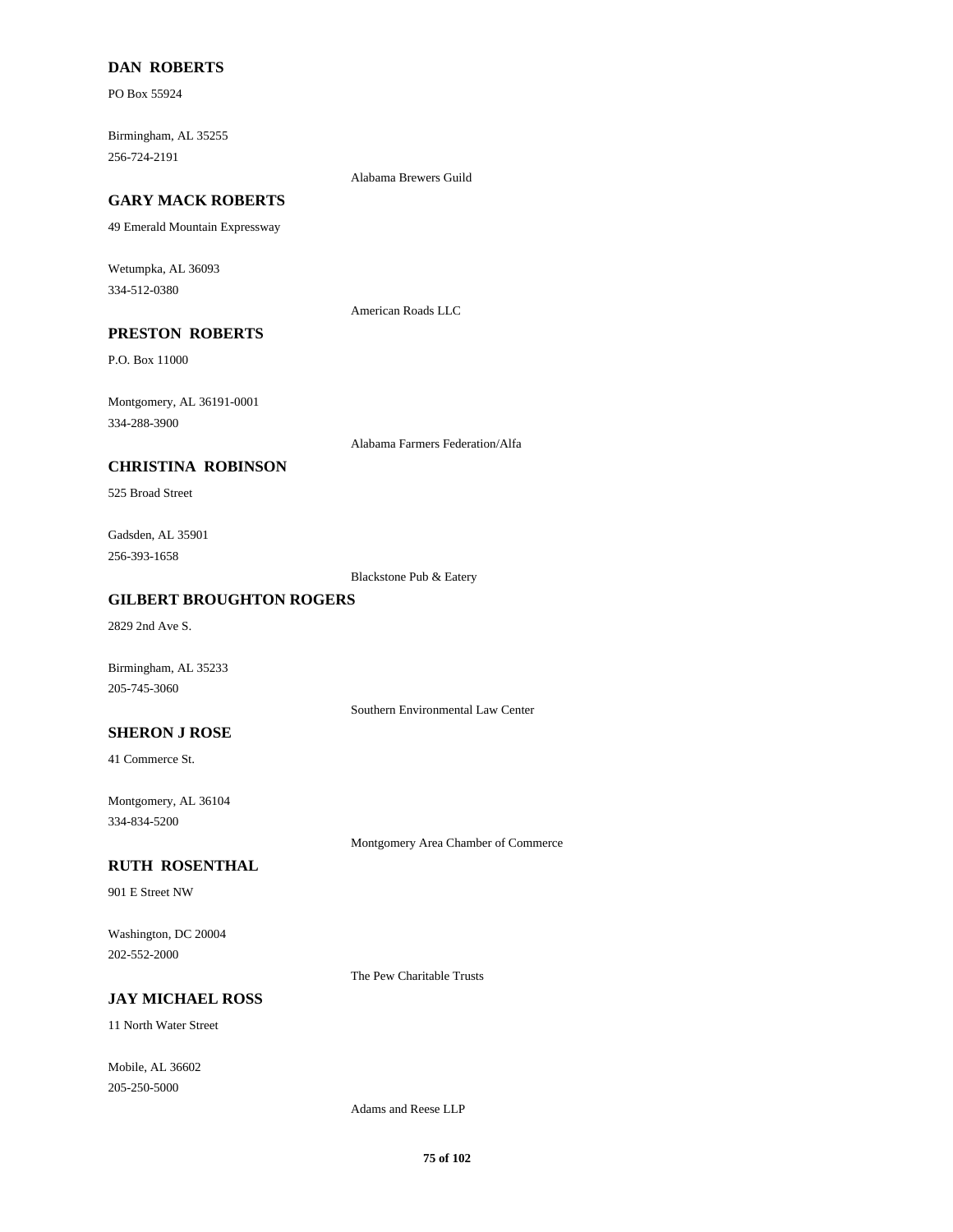#### **QUINTLON ROSS**

P.O. Box 4177

Montgomery, AL 36103-4177 334-834-9790

# Alabama Education Association

# **MICHELLE ROTH**

PO Box 230666

Montgomery, AL 36123 334-271-2281

**TOBIN BERNARD ROTH**

2 North Jackson Street

Montgomery, AL 36104 334-262-1800

Alabama Cable and Broadband Association

Alabama Optometric Association Alabama Podiatric Medical Association American Concrete Pavement Association Southeast Chapter Brandt Information Services Cintra US Services, LLC Cognosante, LLC Comcast Conduent, Inc. and its Affiliates CoreCivic CSX Transportation, Inc. Deloitte Consulting LLP Equifax, Inc Ferrovial Agroman US Corp Holcim (US), Inc. and Aggregate Industries Management, Inc. (AKA LafargeHolcim USA) K12 Inc. NextEra Energy Resources, LLC Retail Services & Systems, Inc. Scrap Recyclers Association of Alabama Sourcewell Spire Inc. Teach for America Uber Technologies, Inc Vertex Pharmaceuticals Incorporated Voyager Sopris Learning WellSky

#### **DAVID RUSSELL**

P O Box 31136

Birmingham, AL 35214 205-382-5346

Russell & Associates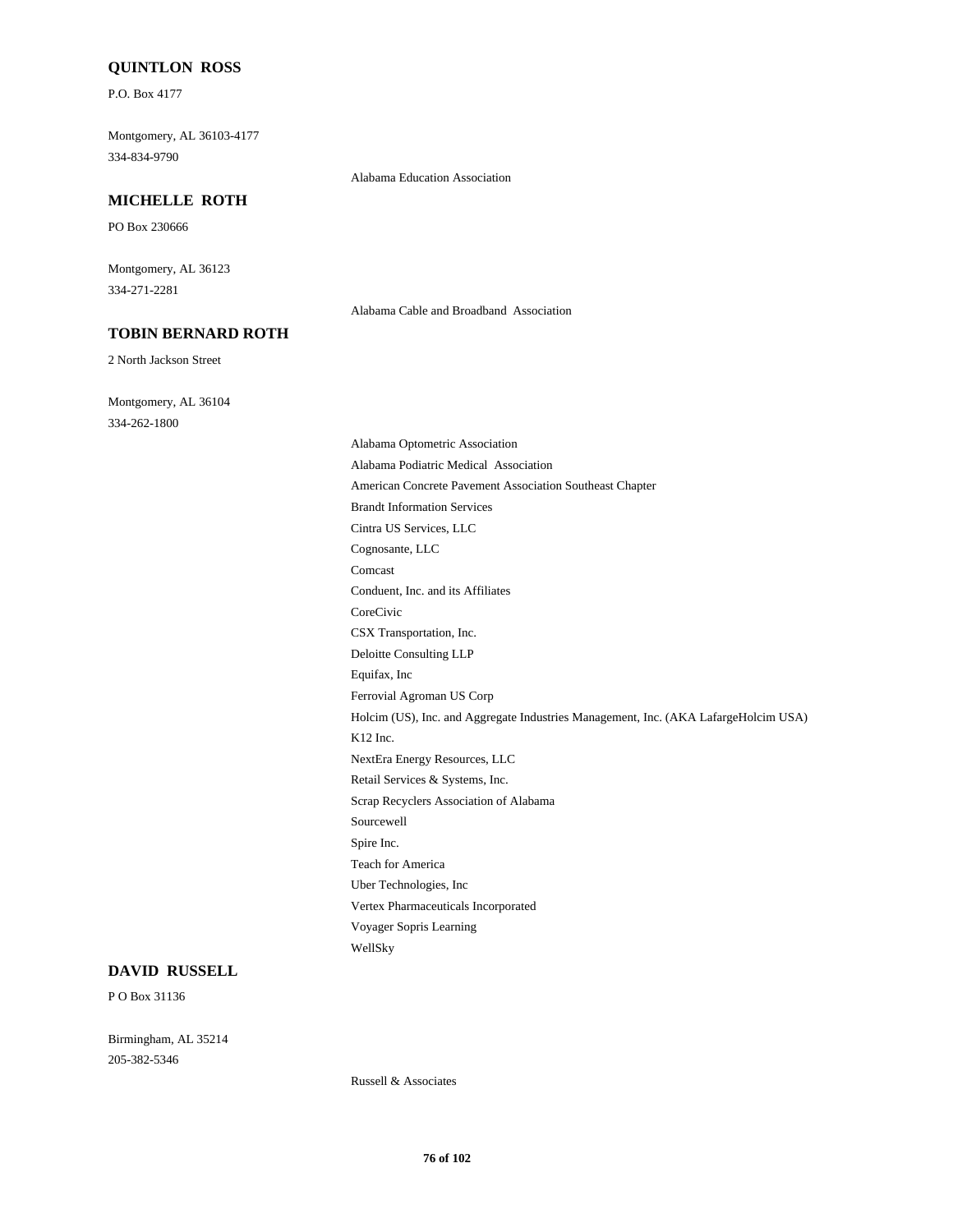#### **RUSSELL RUTHERFORD**

1901 6th Avenue North

Birmingham, AL 35203 205-250-5000

Adams and Reese LLP

# **ANNE RUZIC**

6 Montcrest Drive

Mountain Brook, AL 35213 205-516-7131

Boehringer Ingelheim Pharmaceuticals, Inc.

# **CAROLYN JONES SABATINI**

8531 Fallbrook Ave.

West Hills, CA 91304 913-338-2640

Pharmavite LLC

#### **BILL SAGER**

141 London Parkway

Birmingham, AL 35211 205-326-4129

Alabama Independent Insurance Agents, Inc.

#### **MARLENE LOUISE SANDERS**

c/o 2350 Kerner Blvd., Ste. 250

San Rafael, CA 94901 415-389-6800

Merck Sharp & Dohme Corp.

**ALLEN SANDERSON**

401 Adams Avenue, Suite 710

Montgomery, AL 36104 334-244-8948

Bloom Group Inc., The

## **PAUL L SANFORD**

218 Westchester Avenue

Huntsville, AL 35801 256-763-3675

> H.U.N.T. Alabama The Sanford Group, Inc.

# **STEPHEN SCOTT SARGENT**

420 20th Street North

Birmingham, AL 35203 205-244-3813

BBVA USA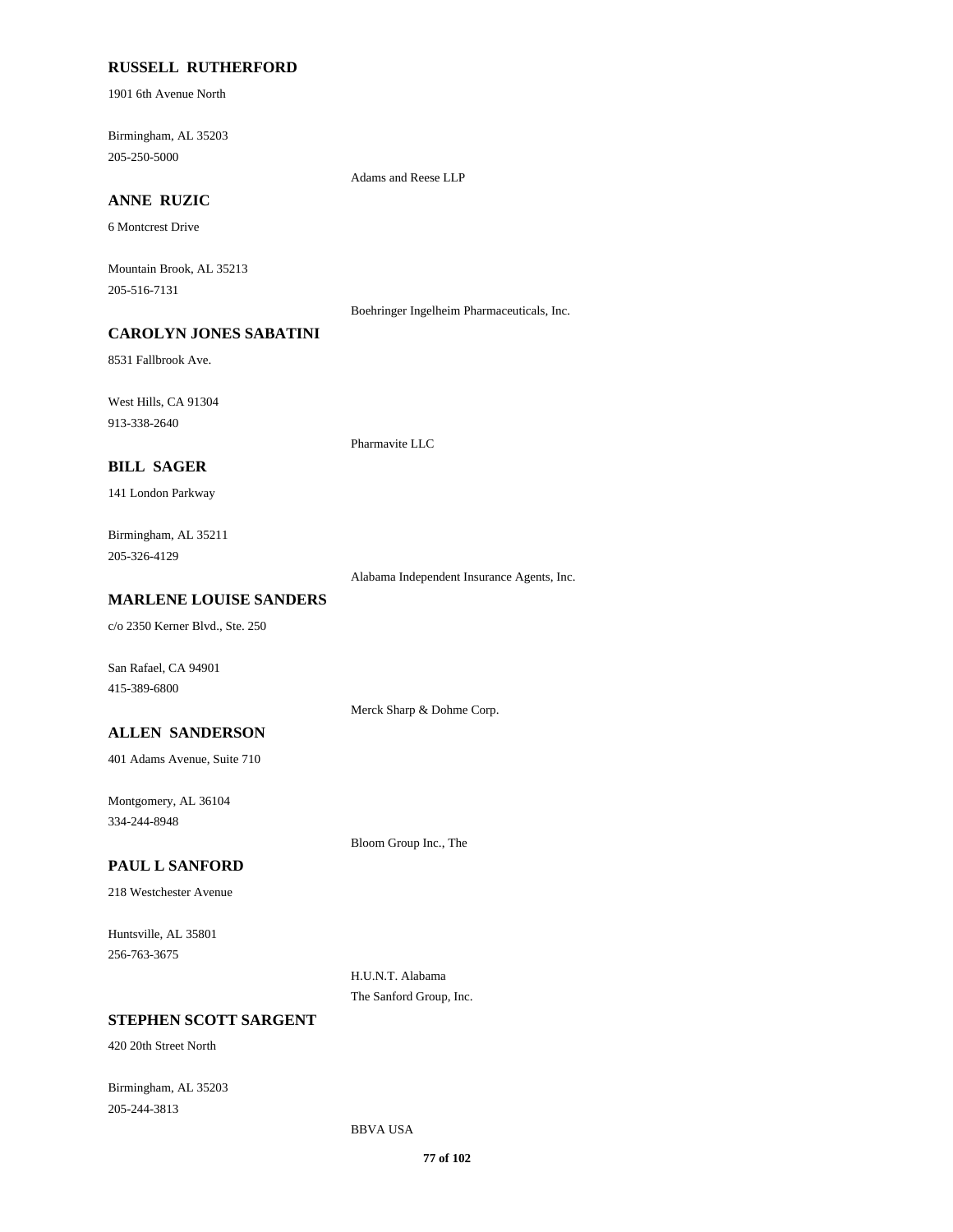## **THOMAS JOSEPH SAUNDERS**

555 Alabama Street

Montgomery, AL 36104 334-265-8733

Alabama Forestry Association

#### **ZENILLE SAUNDERS**

21255 Hwy 1 South

Plaquemine, LA 70764 225-353-1211

Dow Chemical Company

# **ZOE SAVITSKY**

400 Washington Avenue

Montgomery, AL 36104 334-956-8200

SPLC Action Fund

## **ANNE D SAXON**

One Nationwide Plaza 1-32-404

Columbus, OH 43215 614-249-3572

Nationwide Mutual Insurance Company

Otsuka America Pharmaceutical, Inc.

CenturyLink

# **DIANA SCHMIDT**

4942 Lakeland Dr

Marietta, GA 30068 770-565-8758

#### **JOHN SCHREMSER**

100 N. Union Street Ste. 828

Montgomery, AL 36104 334-531-2985

#### **EMILY SCHULTZ**

1101 15th Street, NW

Washington, DC 20005 205-577-8704

National Alliance for Public Charter Schools

## **ERICA SECHRIST**

Orrick, Herrington & Sutcliffe LLP

Washington, DC 20005 202-339-8400

> Advance America Cash Advance, Inc Dish Network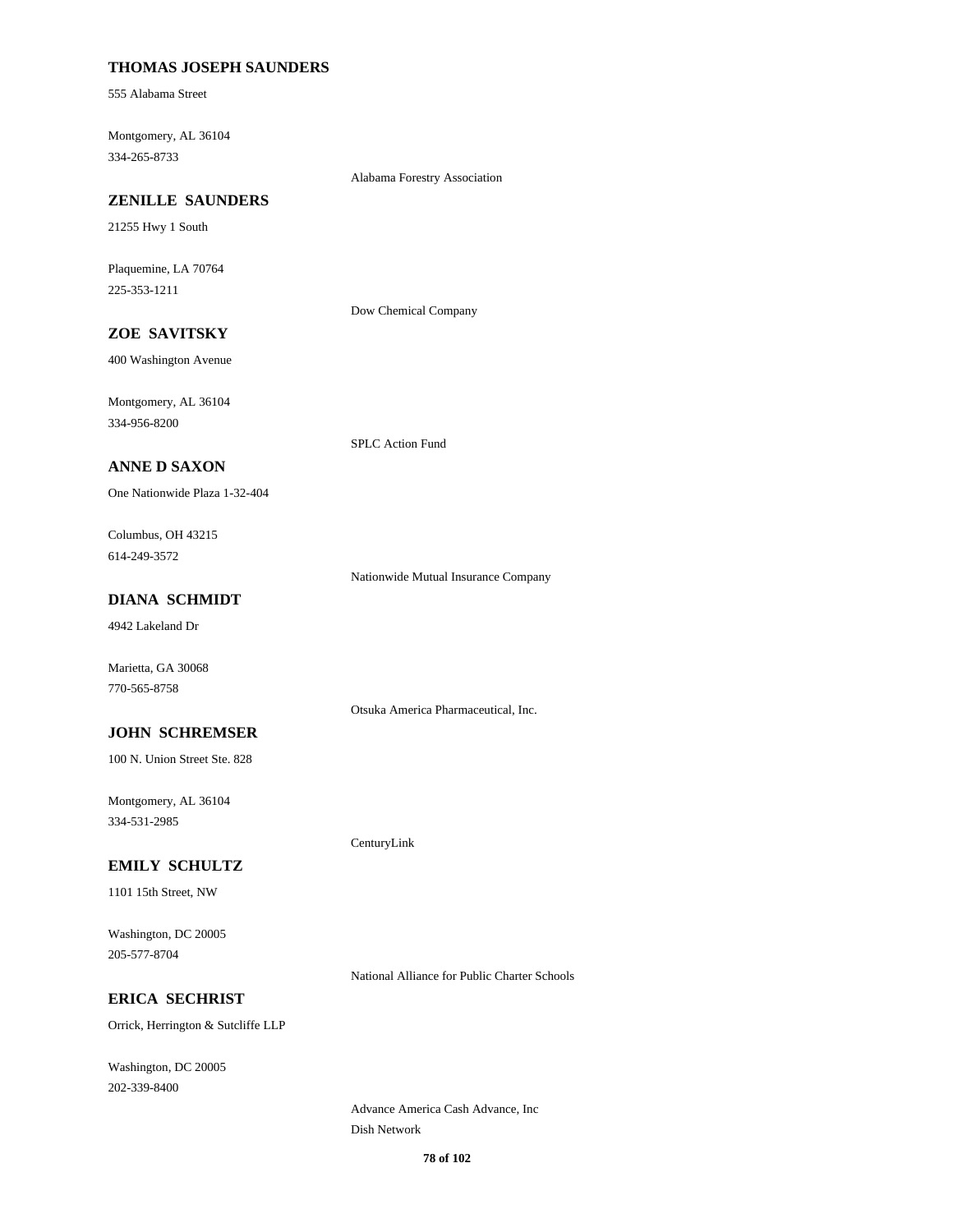DraftKings, Inc FanDuel, Inc.

## **EDWIN G SELLERS**

P. O. Box 1087

Gardendale, AL 35071 205-602-7670

Sellers Export Consulting

# **JADA LYNN SHAFFER**

1449 Medical Park Drive

Birmingham, AL 35213 334-233-3674

American Heart Association

# **ASHLEY SHELBY**

4408 Kennesaw Drive

Mountain Brook, AL 35213 251-776-2672

Lilly, USA

## **KENNETH CASEY SHELTON**

12181 Highway 25

Calera, AL 35040 205-668-1905

International Brotherhood of Electrical Workers (I.B.E.W.)

# **JOHN SHIRLEY**

39 South Harper Street

Tallassee, AL 36078 205-915-7311

International Brotherhood of Electrical Workers (I.B.E.W.)

# **LINDA SHIRLEY**

P.O. Box 4177

Montgomery, AL 36103-4177 334-834-9790

Alabama Education Association

## **KAREN RUDOLPH SHUFORD**

4359 Longleaf Drive

Montgomery, AL 36108 334-313-2846

> Faith Christian Academy Gabe & Brandon Community Outreach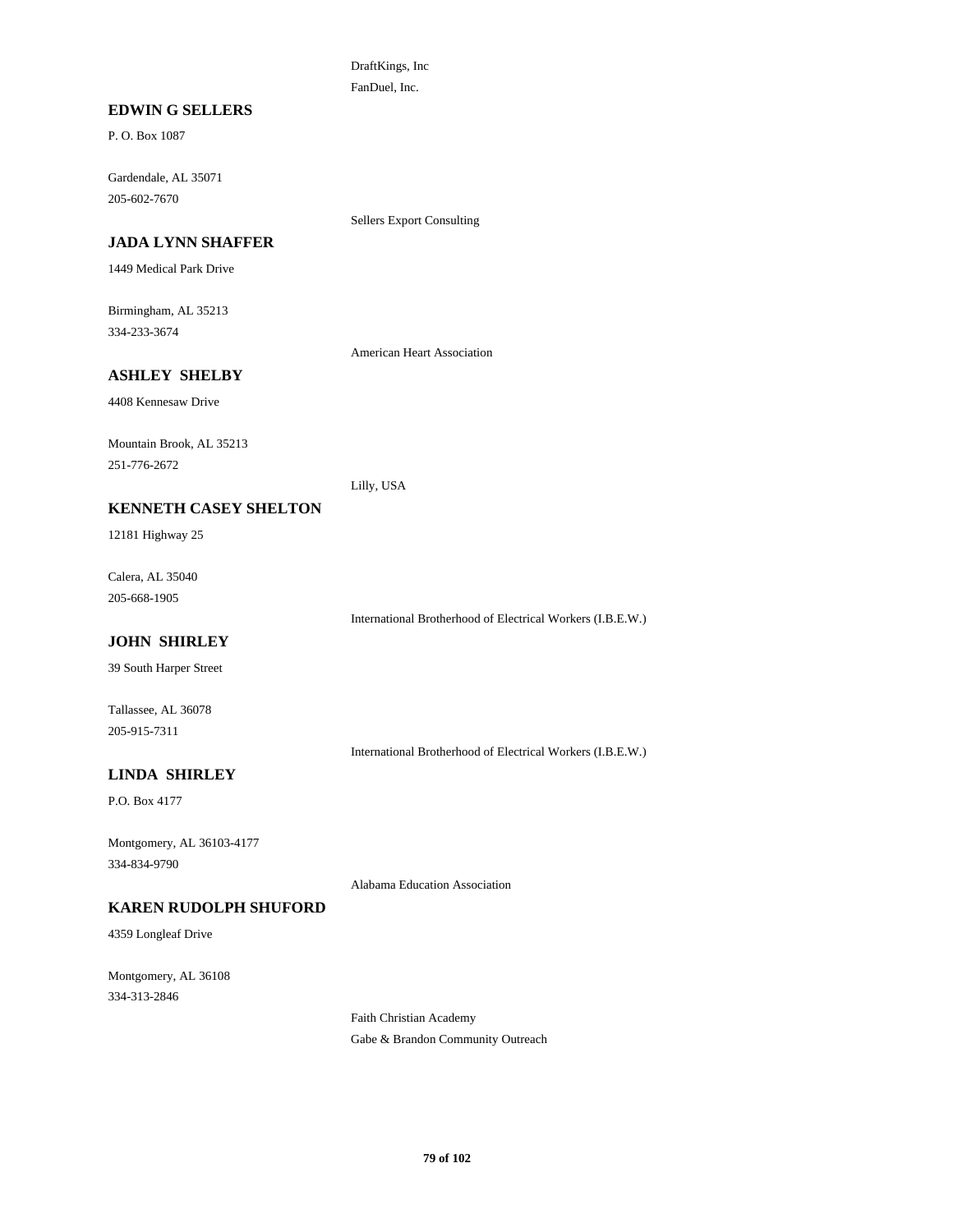## **MONTGOMERY C SIMPSON**

5 Concourse Pkwy

Atlanta, GA 30328 770-829-6304

Weyerhaeuser Company and its Affiliates

#### **BEVERLY SIMS**

P.O. Box 4177

Montgomery, AL 36103-4177 334-834-9790

Alabama Education Association

# **DARRYL SINKFIELD**

P.O. Box 4177

Montgomery, AL 36103 334-834-9790

Alabama Education Association

## **LANA SKELO**

1615 H Street NW

Washington, DC 20062 202-463-5724

U.S. Chamber Institute for Legal Reform

# **Skipper Group**

Post Office Box 1484

Auburn, AL 36830 256-282-7444

#### **ALAN B SMITH**

506 N Parkview Ave

Columbus, OH 43209 614-893-9999

Zoological Association of America

Poarch Band of Creek Indians

#### **CHARLES Chuck C. SMITH**

PO Box 29

Demopolis, AL 36732 251-752-3351

WestRock Company

#### **HOUSTON SMITH**

770 Washington Avenue

Montgomery, AL 36104 334-832-3826

Alabama Power Company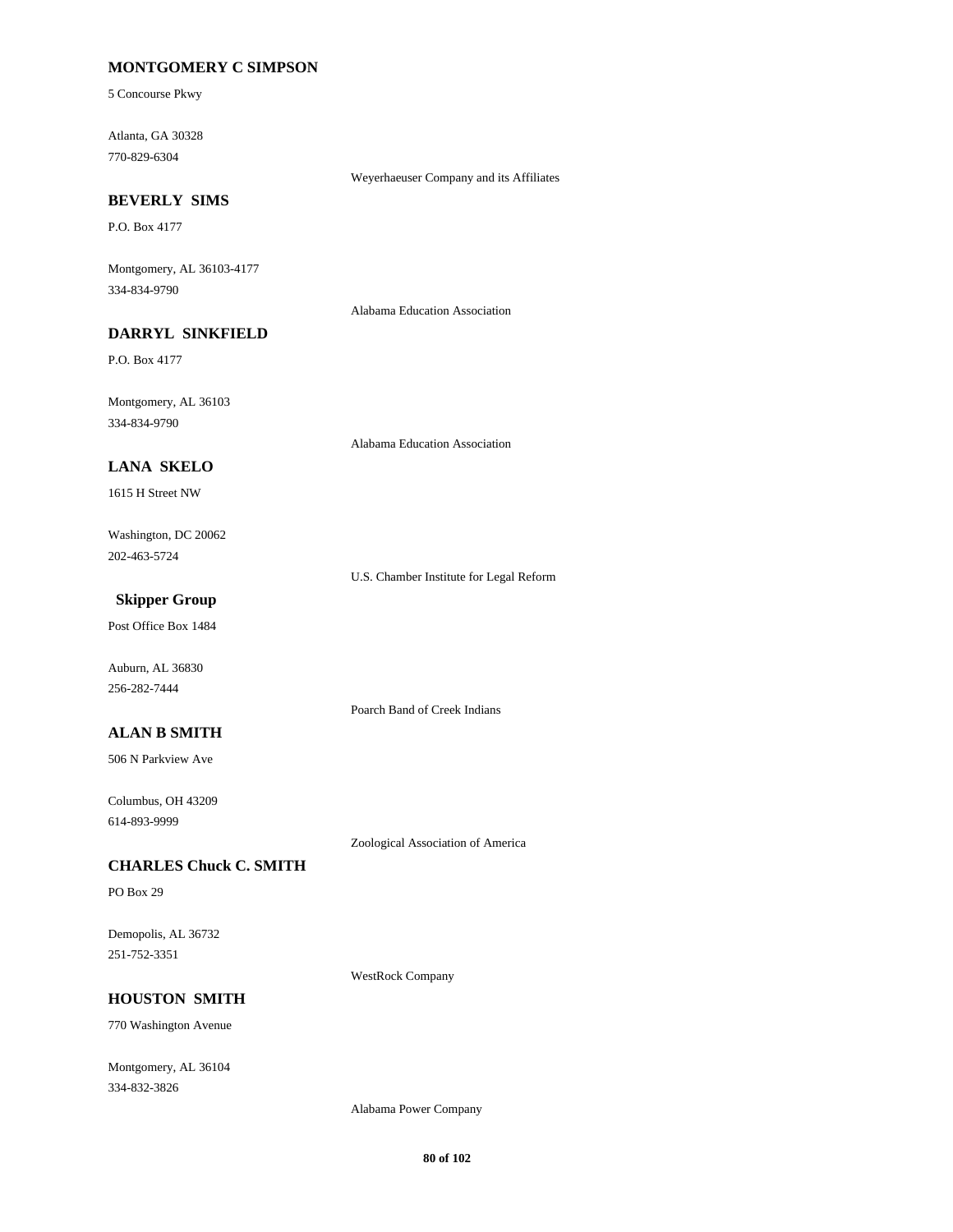#### **JOHN KENNETH SMITH**

535 Adams Avenue

Montgomery, AL 36104 334-262-2566

## **JOHNNIE B SMITH**

Alabama Association for Justice

Montgomery, AL 36104 334-262-4974

#### Alabama Association for Justice

Alabama League of Municipalities

45 Magnolia Place Drive

Wetumpka, AL 36093 334-850-0000

> MS Strategic Consulting Southern Communications Services Inc dba Southern Linc

## **MICHAEL V. Coyote SMITH**

**MICHAEL STEVEN SMITH**

624 Towne Lake Drive

Montgomery, AL 36117 703-895-6196

Pericles Strategy Group

## **ROBERT LEON SMITH**

151 London Parkway

Birmingham, AL 35211 205-238-3080

Charter Communications

# **SALLY B. SMITH**

Post Office Box 4980

Montgomery, AL 36103 334-277-9700

Alabama Association of School Boards

#### **HOLLY BATES SNOW**

587 N. St. Marys Lane NW

Marietta, GA 30064 404-387-6728

Amgen, Inc.

## **JOHN SORRELL**

1745 Platt Place

Montgomery, AL 36117 334-549-1902

Alabama Concrete Industries Association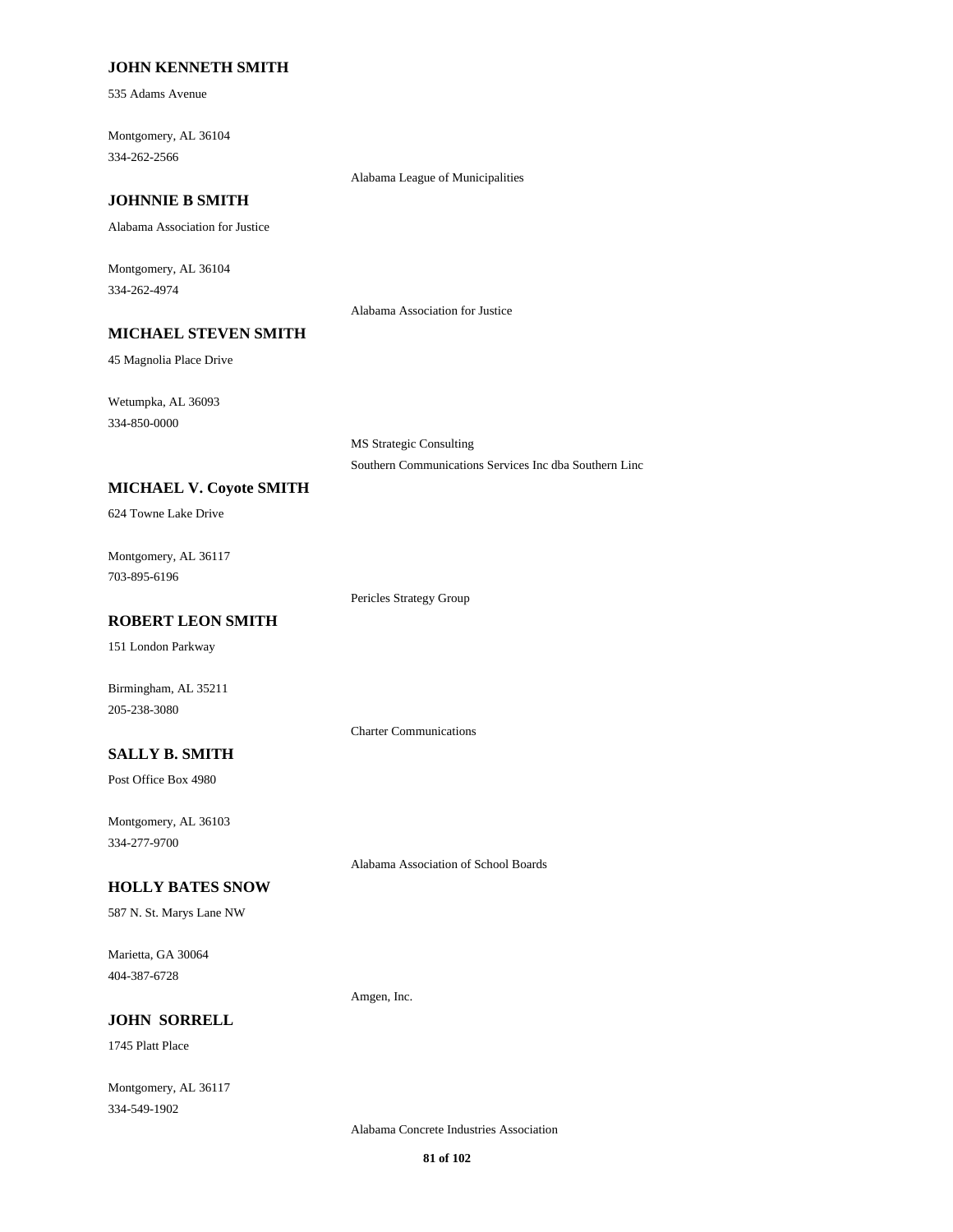## **DIEGO SOTO**

400 Washington Ave

Montgomery, AL 36104 334-956-8200

#### **The Southern Group**

2 N. Jackson Street

Montgomery, AL 36104 334-240-6900

SPLC Action Fund

Alabama Association of Housing & Redevelopment Authorities Alabama State Board of Pharmacy Alabamians for Alcohol Regulation and Control American Registry of Radiologic Technologists Blue Cross & Blue Shield of Alabama Enbridge, Inc and its Affiliates Southland Benefit Solutions, LLC Telecommunications Association of the Southeast Tenaska, Inc. The Southern Group

## **ABBY H. SPARKMAN**

Business Council of Alabama

Montgomery, AL 36104 334-834-6000

Business Council of Alabama

#### **JERRY W. SPENCER**

The Spencer Group, LLC

Pike Road, AL 36064 334-354-3220

> Alabama Installment Lenders Association Government Corporate Partners, LLC Poarch Band of Creek Indians Veritec Solutions LLC

#### **DEE ANN STAHLY**

8515 Clearwater Lane

Indianapolis, IN 46240 317-750-2465

Dexcom, Inc.

#### **MICHAEL CHRISTOPHER STALEY**

1097 AL SEIER ROAD

HOOVER, AL 35226 205-907-2239

> Applied Research Center of Alabama Medela, LLC.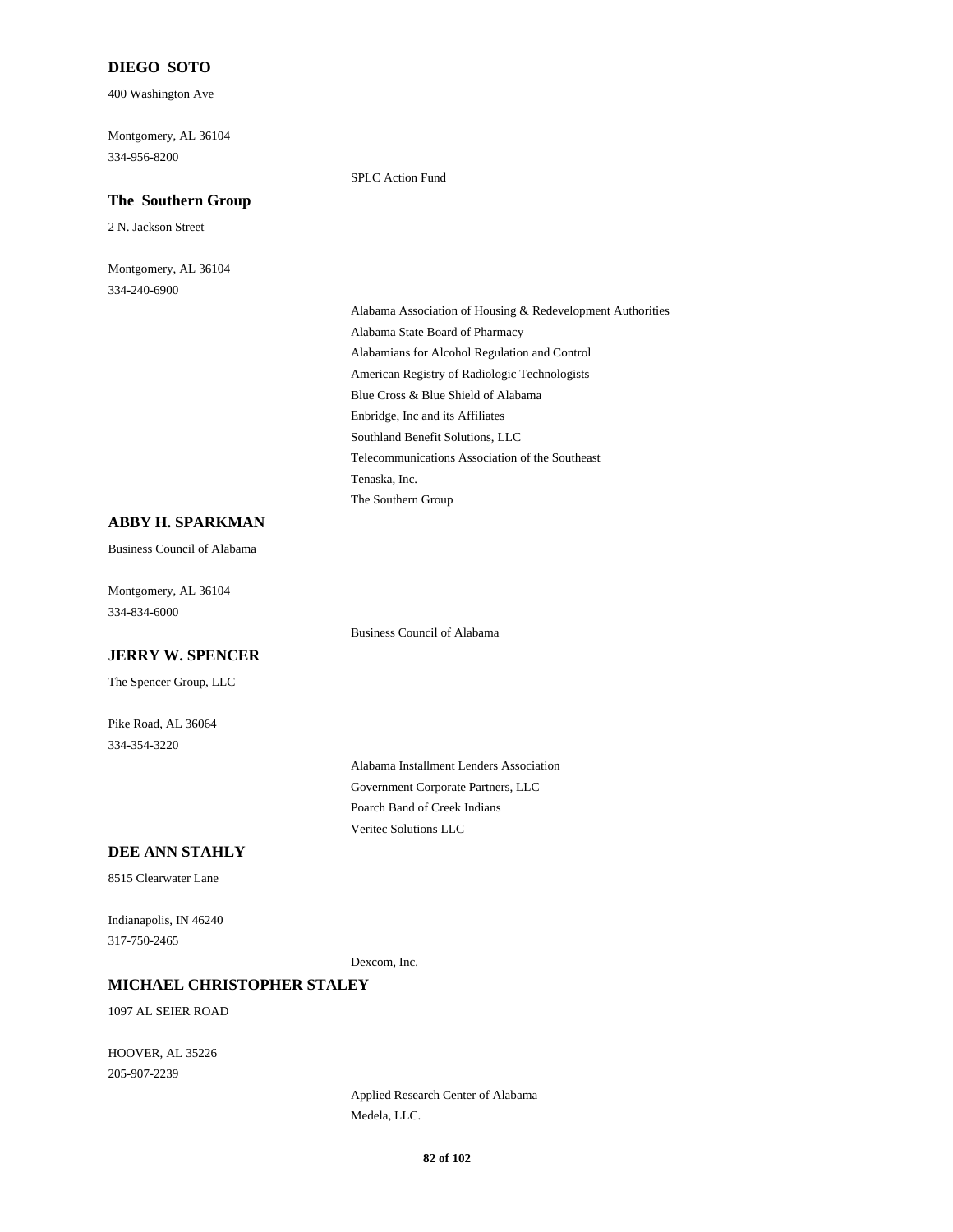## **ANGI HORN STALNAKER**

PO Box 476

Troy, AL 36081 334-224-3482

> Breathe Easier Alliance of Alabama Horn Beverage Company Virtus Solutions, Inc. Windom, Galliher & Associates

#### **IZAAK STANDRIDGE**

P.O. Box 4177

Montgomery, AL 36103-4177 334-834-9790

Alabama Education Association

Alabama Dog Hunters Association

# **LYNES STANFIELD**

c/o Politicom Law LLP

Sausalito, CA 94965 415-903-2800

#### Apple Inc.

**LANE STEPHENS**

111 N. Calhoun St, Suite 6

Tallahassee, FL 32301 850-933-9583

**WILLIAM CARTER STERN**

1021 E. 7th Street

Austin, TX 78702 713-503-1198

Lyft, Inc

Sierra Club

# **STEPHEN STETSON**

445 Dexter Ave Suite 4050

Montgomery, AL 36104 334-372-2576

#### **J. DAVIS STEWART III**

One Federal Place

Birmingham, AL 35203 205-521-8861

> Advantage Capital Partners, LLC Alabama Association of Ambulatory Surgery Centers, Inc. Alabama Association of Realtors Alabama Opportunity Scholarship Fund Alkermes, Inc.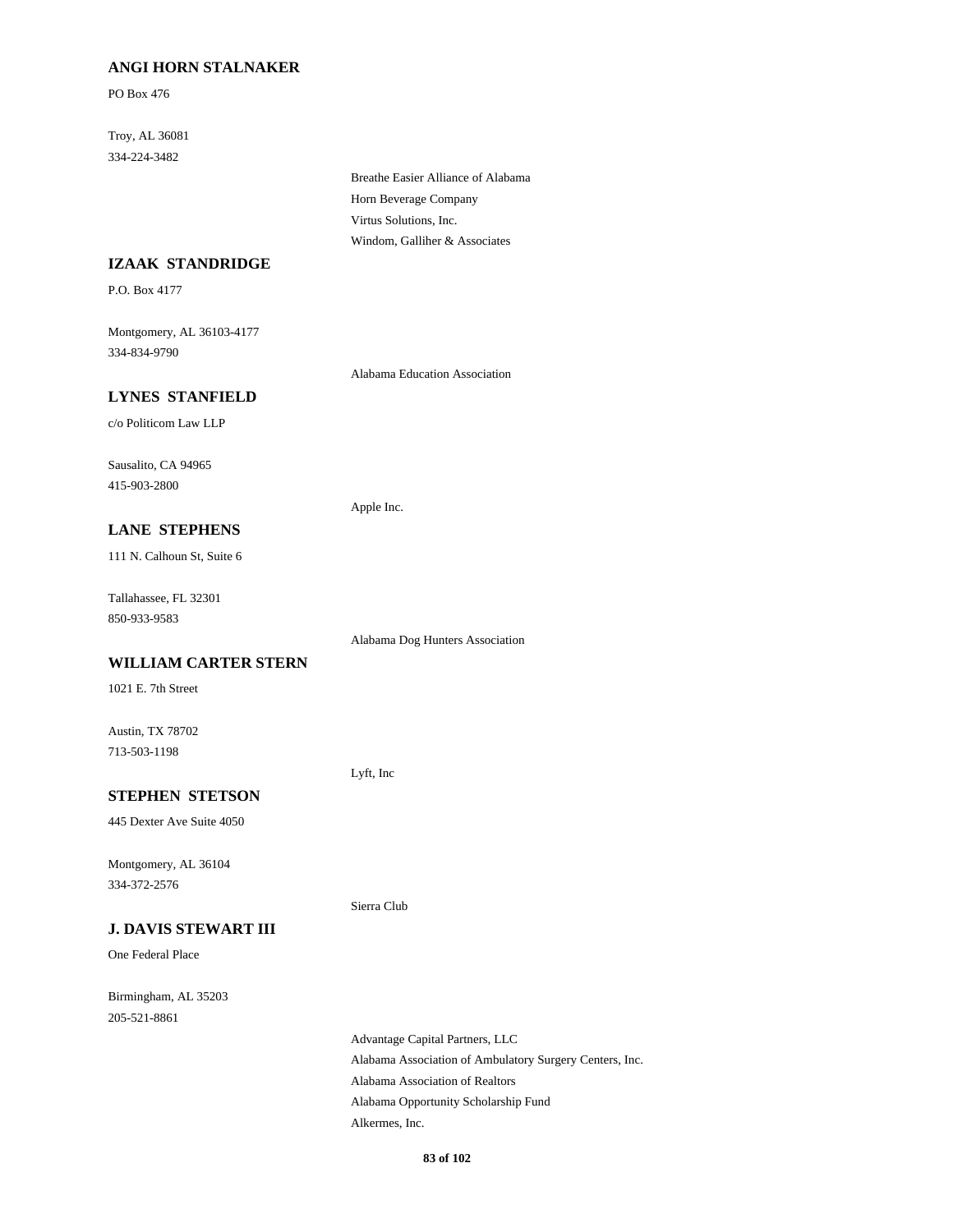Alliance of Automobile Manufacturers Arsenal Insurance Management, LLC Associated Builders & Contractors of Alabama, Inc. Business Council of Alabama Colonial Management Group Community Choice Financial Compass Alabama LLC DentaQuest, LLC Ductile Iron Pipe Research Association eBay, Inc EBSCO Industries, Inc. Economic Development Association of Alabama Inc. Electric Cities of Alabama Elmore County Economic Development Authority Encompass Health Enviva Development Holdings, LLC Facebook, Inc. Fieldwood Energy LLC Fort Morgan Paradise Joint Venture GEO Group, Inc. Geographic Solutions, Inc. Informatix, Inc Insurance Auto Auctions Corp. Jones Lang Lasalle Americas Inc. MedImpact Healthcare Systems, Inc. National Cement Company of Alabama, Inc. Ozark-Dale County Economic Development Corporation PayIt, LLC Pfizer Inc. Redwood Capital Investments Retirement Systems of Alabama Shipt, Inc SmileDirectClub, LLC Sound Policy Coalition Spire Inc. Swatek, Vaughn & Bryan Tyson Foods Verizon Vulcan Materials Company Warrior Met Coal, Inc

#### **SARAH STOKES**

2829 2nd Ave South

Birmingham, AL 35233 205-745-3060

Southern Environmental Law Center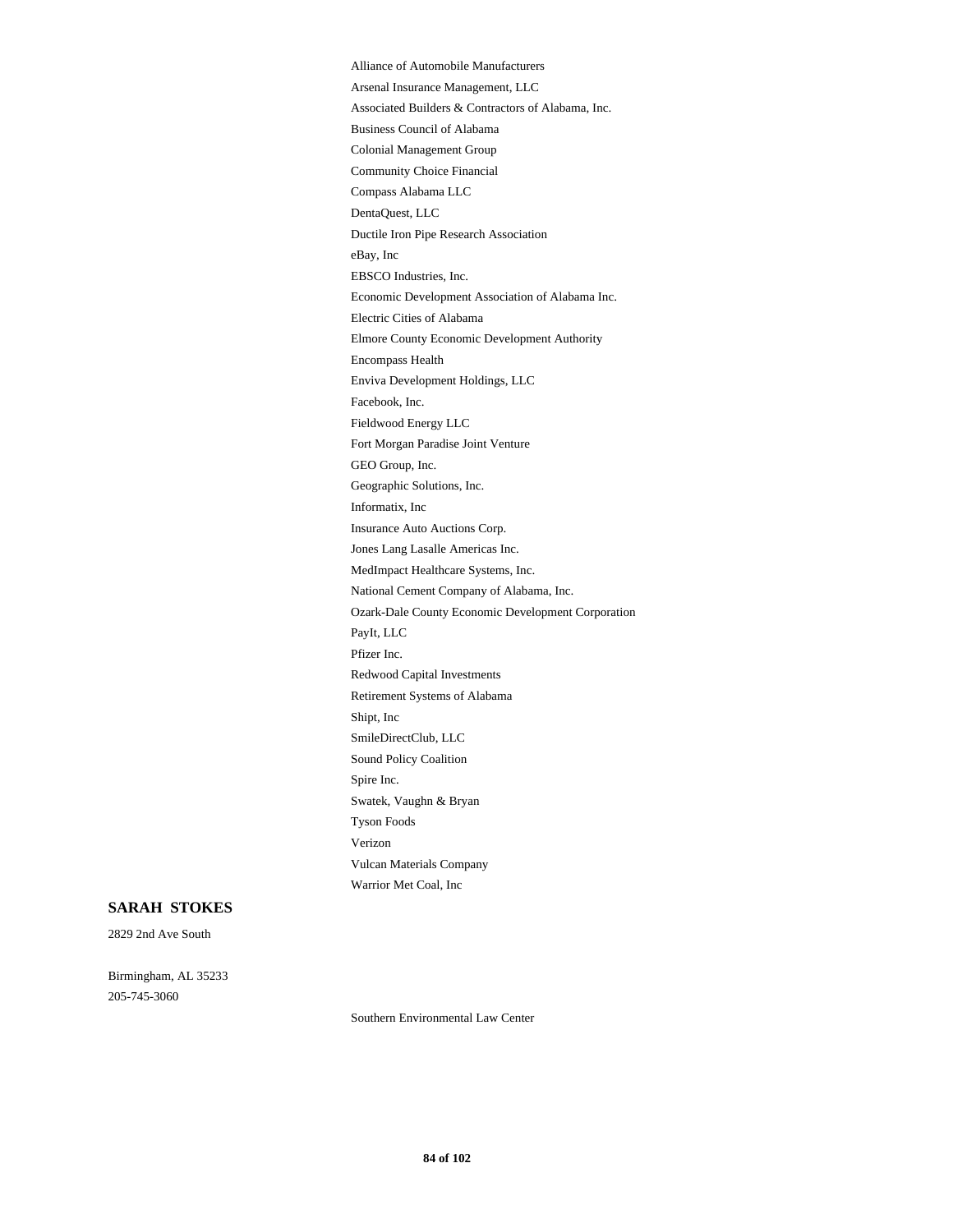#### **THERON STOKES**

P.O. Box 4177

MONTGOMERY, AL 36103-4177 334-834-9790

Alabama Education Association

## **J. ROBIN STONE**

2 North Jackson Street

Montgomery, AL 36104 334-799-4479

Blue Cross & Blue Shield of Alabama

# **R. JOHN STONE**

1600 Seventh Avenue South

Birmingham, AL 35233 205-638-6769

Children's Hospital of Alabama dba Children's of Alabama

## **DAVID E. STORY**

3503 Huckaby Bridge Rd. S.W.

Hartselle, AL 35640 256-286-3704

Alabama State Council of Machinists & Aerospace Workers

# **DAVID STOUT**

3122 Malone Drive

Montgomery, AL 36106 334-328-2650

> Alabama Arise Action SPLC Action Fund

# **NICK STOWELL**

110 N Carpenter St

Chicago, IL 60607 708-490-8325

McDonald's Corporation

#### **Strategic Resource Group LLC**

2037 Hazel Hedge Lane

Montgomery, AL 36106 334-868-3723

> Golden Ink Joy to Life Foundatiom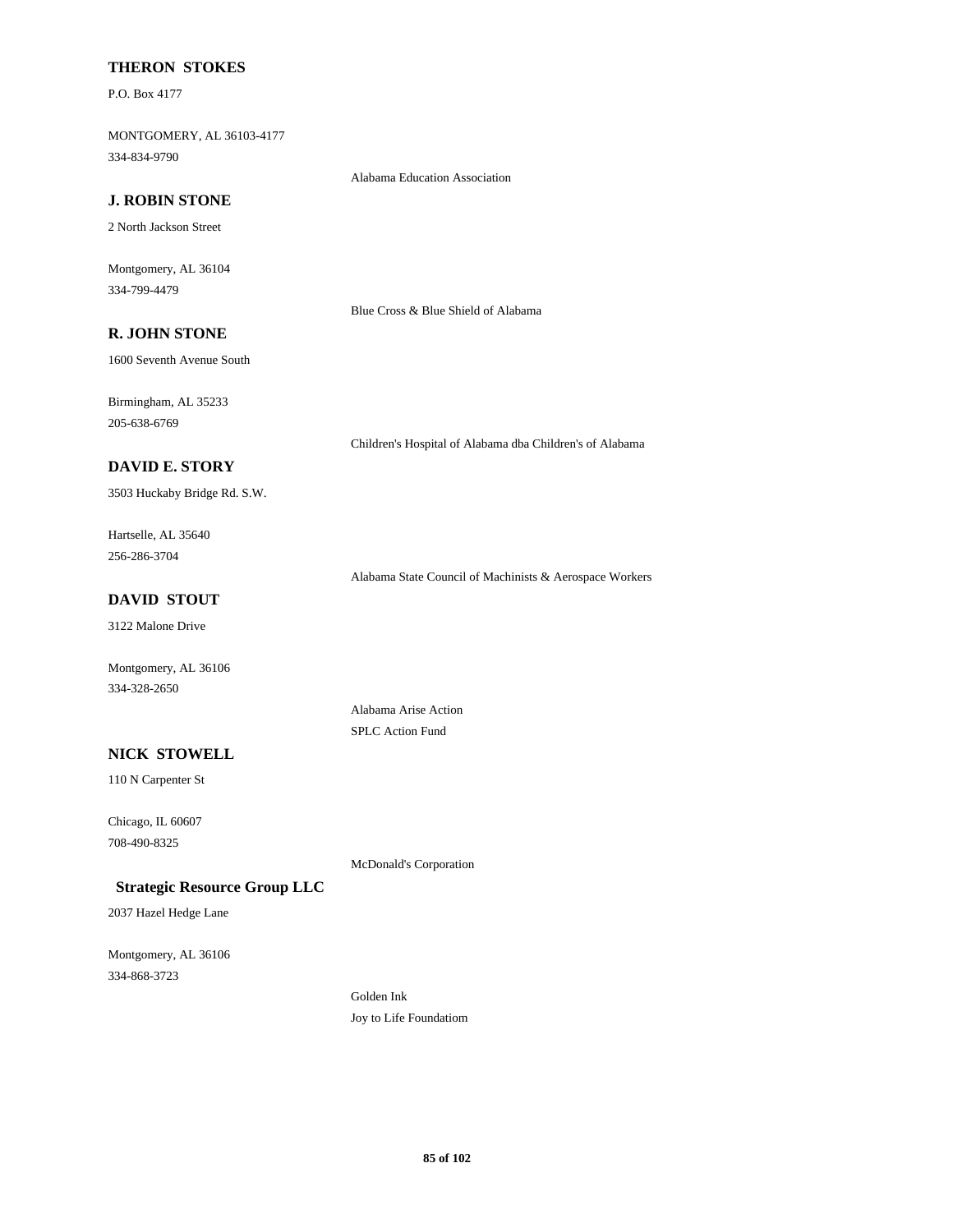#### **SEAN STRICKLER**

340 TechnaCenter Drive

Montgomery, AL 36117 334-215-2732

## **ZACK STUDSTILL**

836 Washington Avenue

Montgomery, AL 36104 334-265-1684

## **MICHAEL W. SULLIVAN**

2229 1st Avenue North

Birmingham, AL 35203 205-241-9607

> Alliance for Responsible Consumer Legal Funding Check into Cash Inc. National Rifle Association of America The Lobbyist Group Title Pawn Council of Alabama Wine Institute, The

Alabama Rural Electric Association of Cooperatives

Alabama Dental Association

#### **THOMAS A SUTER**

1385 White Star Lane

Tallahassee, FL 32312 850-597-9372

Novartis Services, Inc.

# **SABRA SUTTON**

100 S. Union Street, Suite 338

Montgomery, AL 36104 334-353-1969

Alabama Association of Conservation Districts

#### **JULIE SWANN**

P.O. Box 4177

Montgomery, AL 36103-4177 334-834-9790

Alabama Education Association

# **DAX SWATEK**

770 Washington Ave

Montgomery, AL 36104 334-262-5200

> Dax R. Swatek & Associates, L.L.C. Swatek, Vaughn & Bryan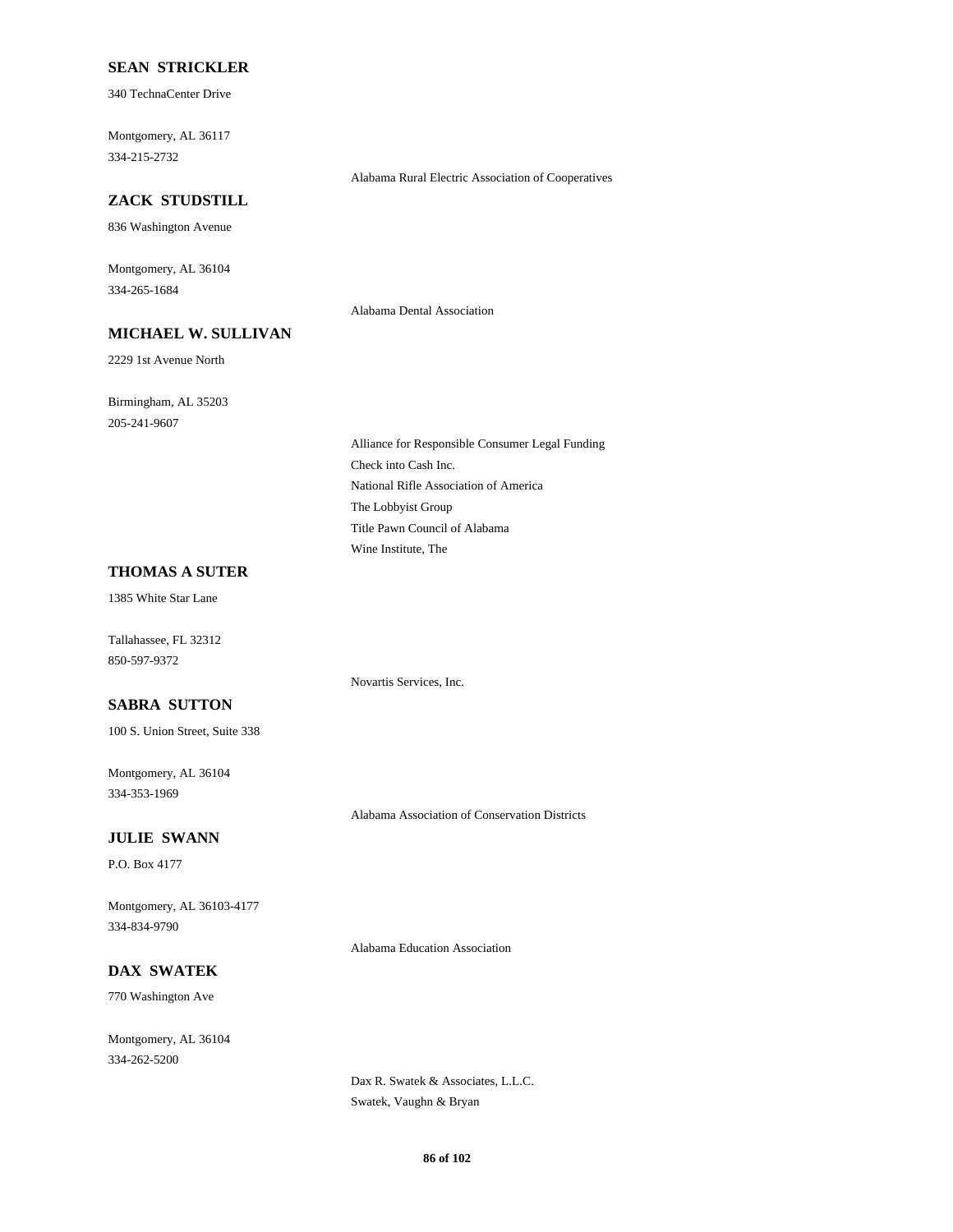#### **Swatek Vaughn & Bryan**

770 Washington Ave

Montgomery, AL 36104 334-262-5200

> Advance America Cash Advance, Inc Alabama & Gulf Coast Railway, LLC Alabama & Tennessee River Railway Alabama Asphalt Pavement Association Alabama Franchisee Association Alabama Power Company Alabama Probate Judges Association Alabama Southern Railroad Alabama Sports Council, Inc. American Progressive Bag Alliance Better Basics, Inc. Blue Cross & Blue Shield of Alabama C Sprire Charter Communications CHSPSC, LLC City of Florence, Alabama Corizon Health Dax R. Swatek & Associates, L.L.C. DraftKings, Inc Encompass Health FanDuel, Inc. Fresenius Medical Care North America GEO Group, Inc. Grandview Medical Center Greystone Public Affairs, LLC Juul Labs, Inc. K12 Inc. Maximus New Schools for Alabama North Alabama Medical Center Select Management Resources, Inc. Sight Savers of America Sound Policy Coalition Southern Communications Services Inc dba Southern Linc Southern Research ST Bunn Construction Co, Inc. The Health Care Authority for Baptist Health, an affiliate of UAB Health System Turo Inc. UAB Health System University of West Alabama Wells Fargo & Co. Whitaker Contracting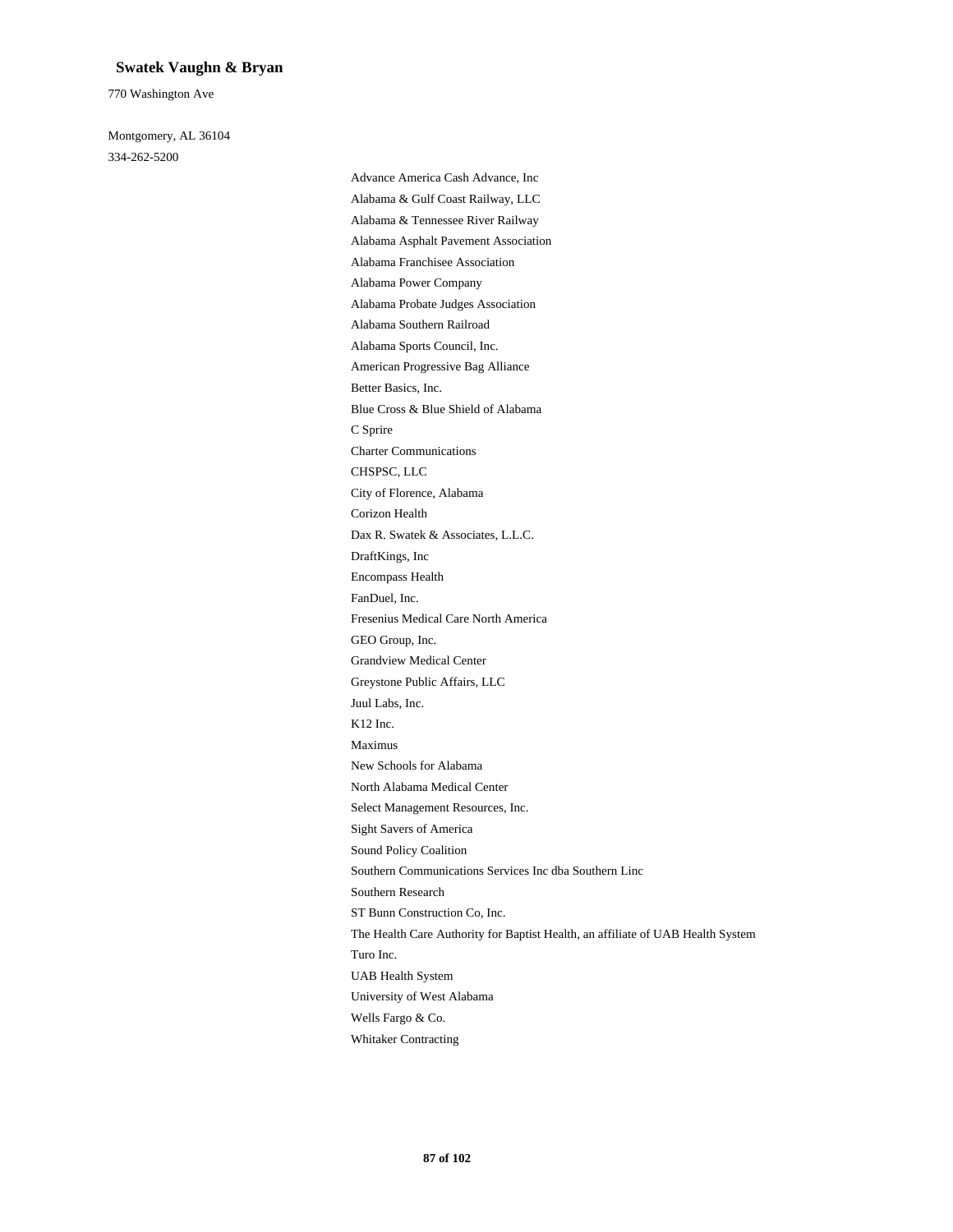## **MICHAEL TAFELSKI**

400 Washington Ave

Montgomery, AL 36104 334-956-8200

SPLC Action Fund

Energy Alabama

Verizon

Dexcom, Inc.

Merrit Blockchain

## **DANIEL LOUIS TAIT**

PO Box 1381

Huntsville, AL 35803 256-303-7773

#### **JOHN F. TANNER**

PO Box 382251

Hoover, AL 35238 205-403-9905

# **JUSTIN TANNER**

One Verizon Place, 2nd Floor

Milton, GA 30004 678-920-1246

#### **BRUCE TAYLOR**

13001 Bridgeview Court

McCordsville, IN 46055 317-565-3274

## **BRUCE CLAYTON TAYLOR**

3070 Corbin Ave

Decatur, GA 30034 256-656-8986

## **ELLIE TAYLOR**

300 Vestavia Parkway, Suite 3500

Birmingham, AL 35216 205-823-5498

Alabama Crown Distributing Co. Georgia Crown Distributing Company Republic National Distributing Company Wine & Spirits Wholesalers of America, Inc

Alabama Grocers Association

**88 of 102**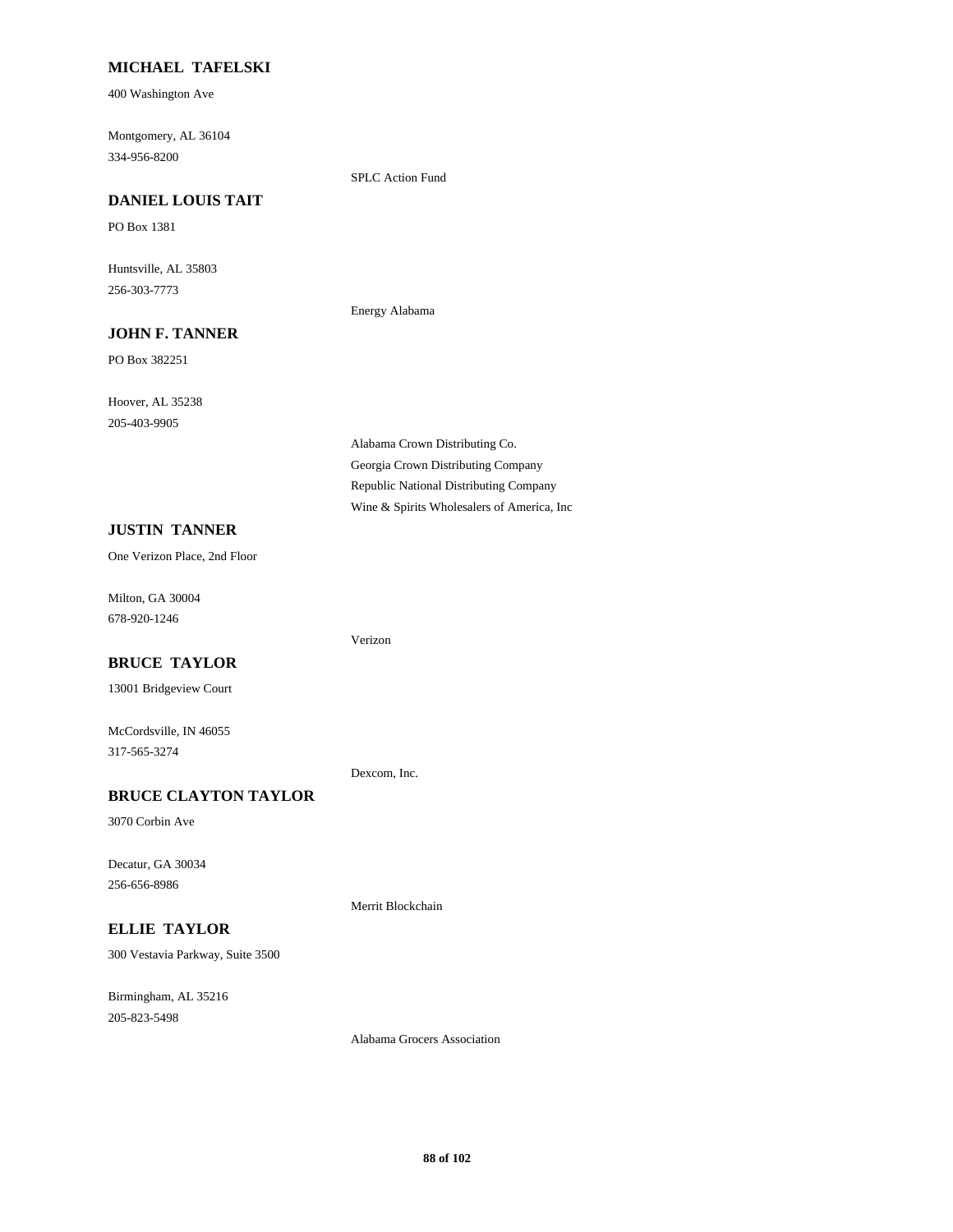## **JOHN A. TEAGUE**

Government Corporate Partners, LLC

Montgomery, AL 36104 334-265-8086

> City of Birmingham, Alabama First Southern Services, Inc Government Corporate Partners, LLC Ocoee Management Inc. Teague, Gray & Moore,LLC Total Political Solutions, LLC

#### **TAMI EZELL TEAGUE**

Government Corporate Partners, LLC

Montgomery, AL 36104 334-265-8086

> Alabama Installment Lenders Association Alabama Prosthetic and Orthotic Assoc. Government Corporate Partners, LLC Teague, Gray & Moore,LLC Total Political Solutions, LLC

## **DAVID L. THOMAS**

1181 Falls Crest Place

Auburn, AL 36830 334-209-0508

Eagle 1 Resources

#### **ARTHUR THOMM, II**

c/o NRA OGC, 11250 Waples Mill Rd

Fairfax, VA 22030 703-267-1250

National Rifle Association of America

#### **BRENDA THOMPSON**

P.O. Box 4177

Montgomery, AL 36103-4177 334-834-9790

Alabama Education Association

#### **STAFFORD THOMPSON**

828 Washington Avenue

Montgomery, AL 36104 334-262-4177

Alabama Education Retirees Association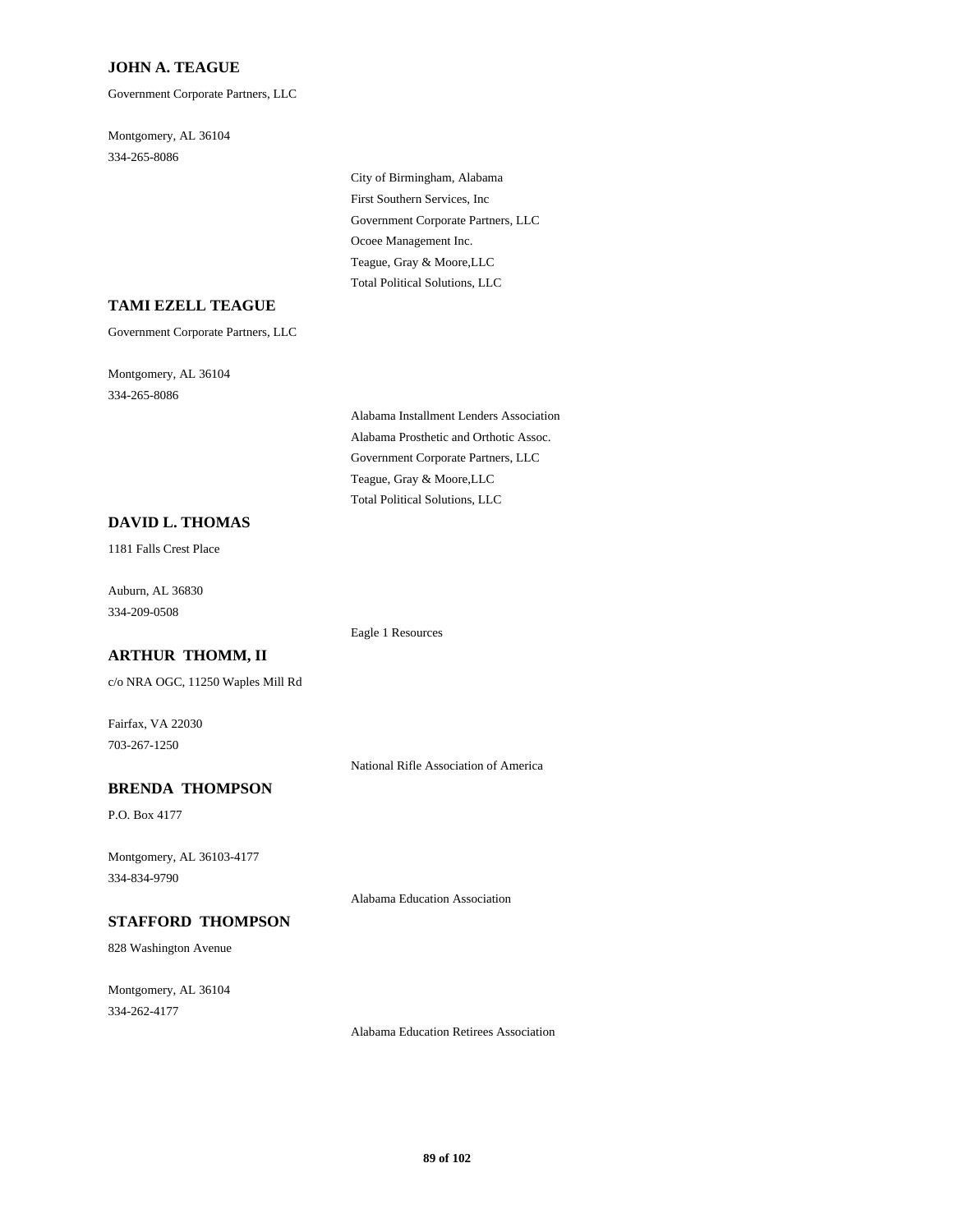#### **ROBERT D TIMMONS**

514 Washington Avenue

Montgomery, AL 36104-4385 334-264-7827

# **EMMA TOLBERT**

2325 27th Street Ensley

Birmingham, AL 35208 404-387-1067

Via Transportation

Alabama Sheriffs Association

# **BARTLEY E. TOMLINSON III**

PO Box 866

Montgomery, AL 36101-0866 334-782-6603

Kimberly H. Adams, P.C.

#### **DUPLE JANTELLE TRAVILLION**

942 South Shady Grove Road

Memphis, TN 38120 901-818-7558

FedEx Corporation

## **JERE COOPER TRENT**

167 South Georgia Avenue

Mobile, AL 36604 256-777-6837

#### **NAOMI TSU**

PO Box 1287

Decatur, GA 30031-1287 404-521-6700

SPLC Action Fund

Windom, Galliher & Associates

#### **KENNETH J. TUCKER**

P.O. Box 240002, M/C JB-50

Huntsville, AL 35813-6402 256-937-5532

Boeing Company, The

# **LISSA A. TUCKER**

P.O. Box 4980

Montgomery, AL 36103 334-277-9700

Alabama Association of School Boards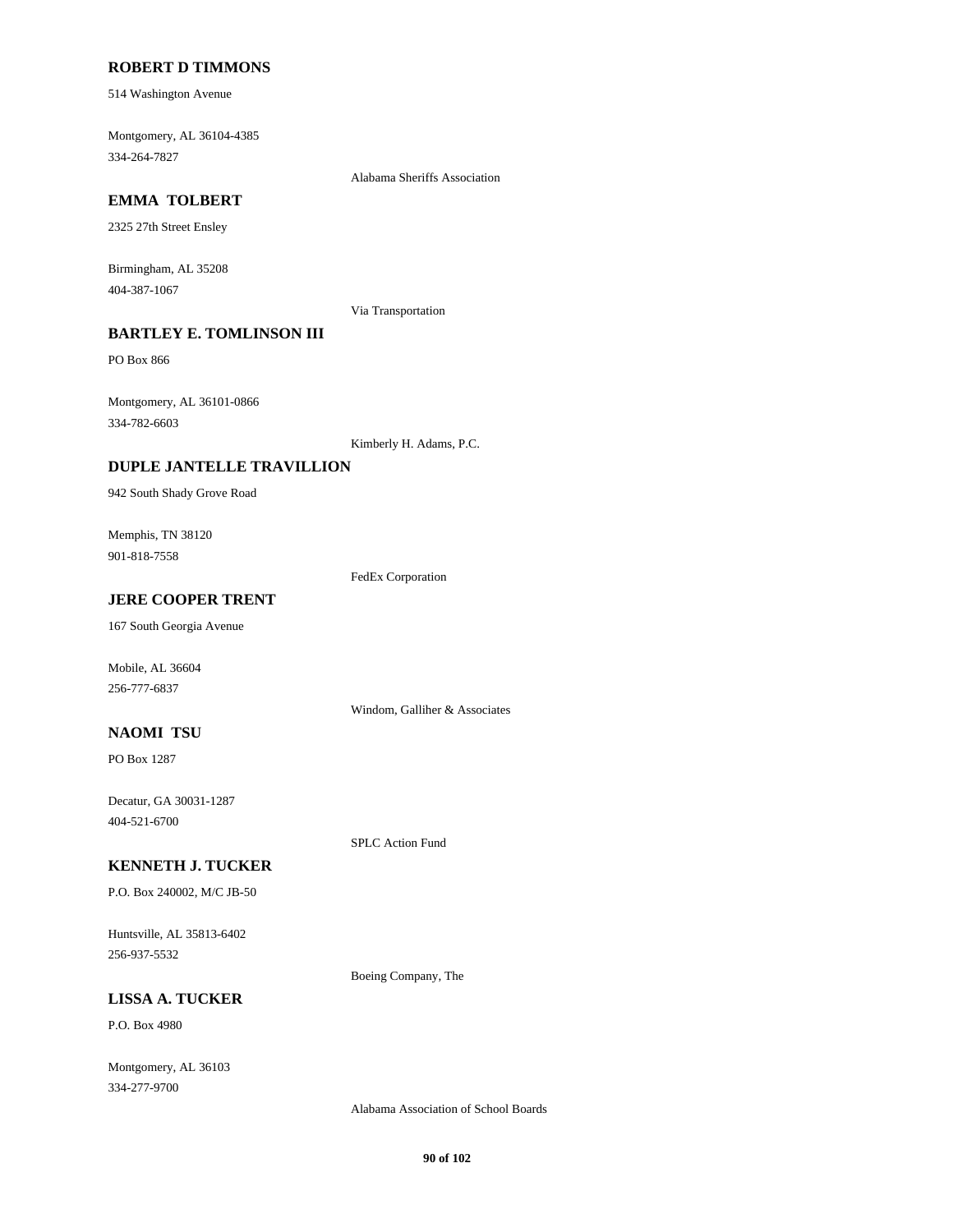#### **WILLIAM TUNNELL**

P.O. Box 4177

Montgomery, AL 36103-4177 334-834-9790

Alabama Education Association

## **LORENA G TURNER**

One Ravinia Drive

Atlanta, GA 30346 678-462-8279

T-Mobile USA, Inc.

# **JACQUELINE TWIGGS**

2350 KERNER BLVD., STE. 250

SAN RAFAEL, CA 94901

415-389-6800

ACT, Inc.

#### **PATRICIA KANE VAN SICKLEN**

PO Box 36456

Birmingham, AL 35236 919-816-3720

American Kennel Club, Inc.

# **SHEELA VANHOOSE**

1501 4th Avenue

Seattle, WA 98101 571-295-8484

Code.org

#### **SOMMER H. VAUGHN**

770 Washington Ave

Montgomery, AL 36104 334-262-5200

> Dax R. Swatek & Associates, L.L.C. Swatek, Vaughn & Bryan

#### **MARCUS RONALD VEAZEY**

1000 potomac street, nw

Washington, DC 20007 202-484-4884

> Amplify, Inc Imagine Learning Tutor.com, Inc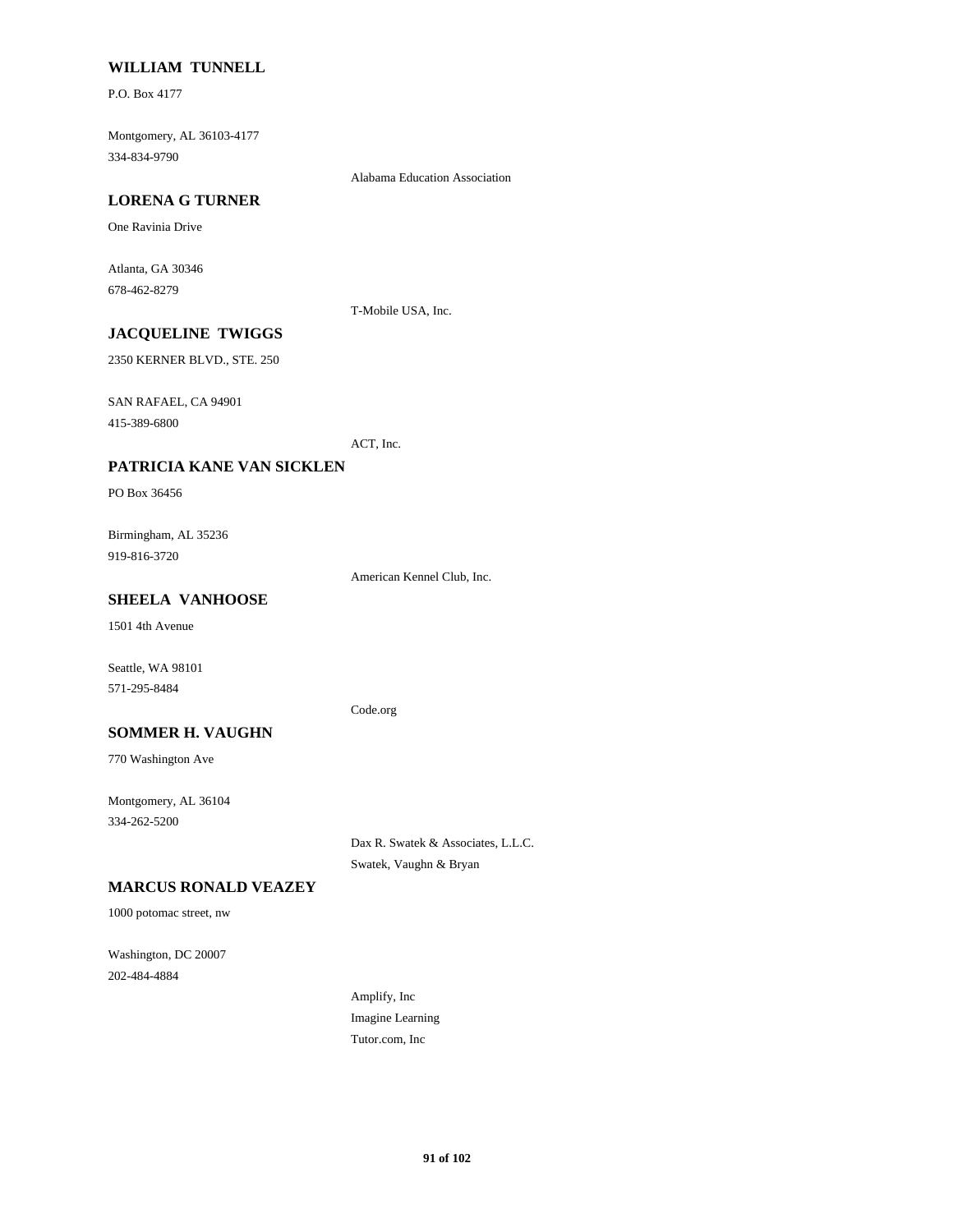## **FRED V VENGROUSKIE**

90 Meadow Rd

Windsor, CT 06095 256-280-6935

Eljen Corporation

# **PAUL E. VERCHER**

610 Preserve Parkway

Hoover, AL 35226 205-588-2780

United States Steel Corporation

# **ANN STANLEY VERNON**

6519 Eastwood Glen Drive

Montgomery, AL 36117 334-467-2780

**TAYLOR C VICE**

151 London Parkway

Birmingham, AL 35211 334-235-8830

Charter Communications

Ann Stanley Vernon

# **LARRY A. VINSON**

P.O. Box 240757

Montgomery, AL 36124-0757 334-260-7970

> Alabama Civil Justice Reform Committee Alabama Council of the American Institute of Architects Alabama Self-Insurers Association Group Management Services

# **CAROL VUCOVICH**

4266 Lomac Street

Montgomery, AL 36106 334-356-2220

Alabama Association of Independent Colleges & Universities

#### **AUBREY DEVORE "Dev" WAKELEY**

400 S Union St.

Montgomery, AL 36104 334-832-9060

Alabama Arise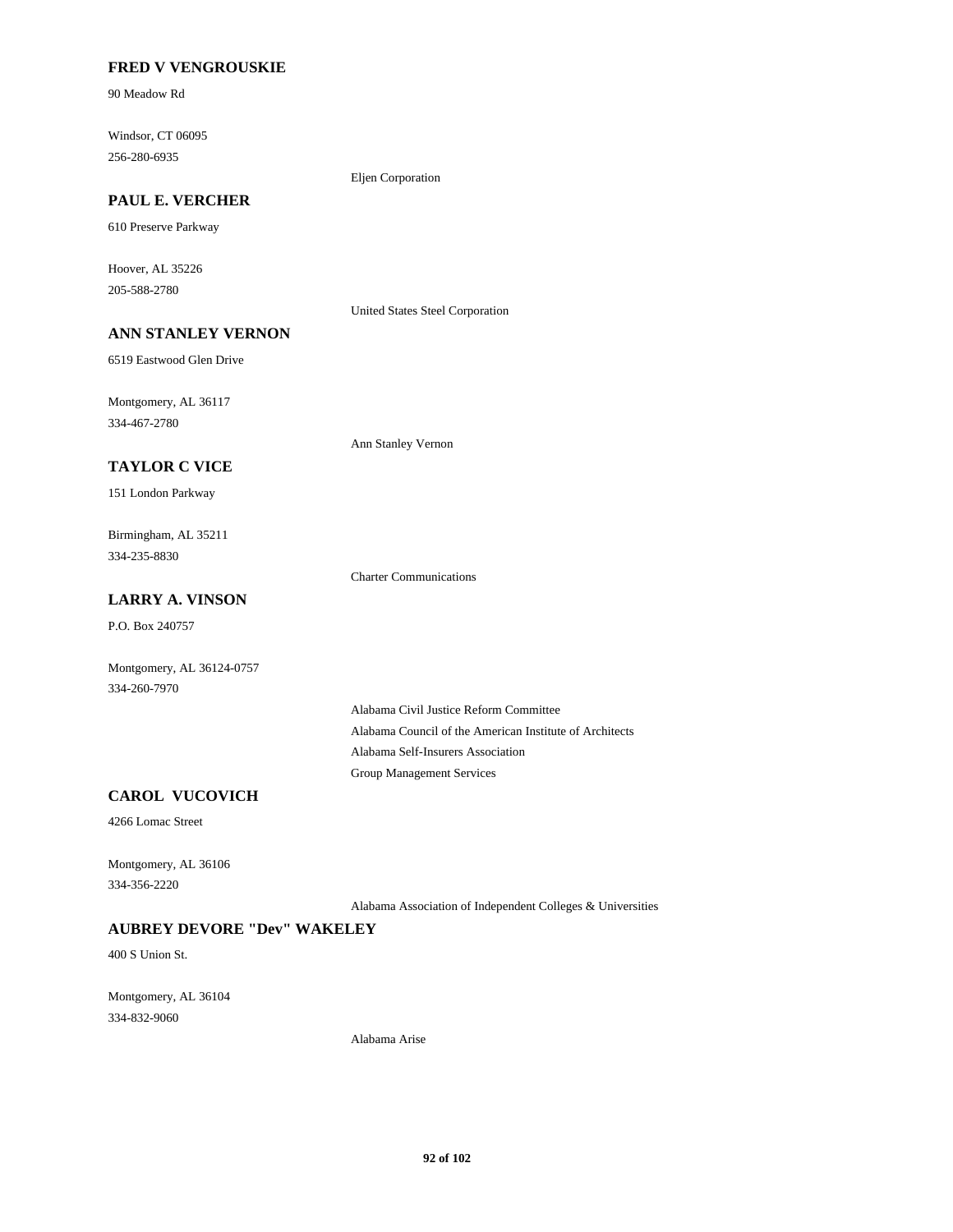#### **JEREMY S WALKER**

522 Wahington Avenue

Montgomery, AL 36104 334-262-3808

Alabama Association of Realtors

# **MAECI WALKER**

445 Dexter Avenue

Montgomery, AL 36104 334-264-0598

Christie Strategy Group

# **ROCHESTER WALKER**

770 Washington Avenue

Montgomery, AL 36104 334-832-3890

Alabama Power Company

## **TODD WALKER**

1830 28th Avenue South

## Birmingham, AL 35209 205-870-9768

Associated Builders & Contractors of Alabama, Inc.

## **THOMAS G. WALKER, JR.**

Post Office Box 6

Montevallo, AL 35115 205-665-3535

American Village Citizenship Trust

#### **MICHAEL ANTHONY WALL**

2605 Circle 75 Parkway

Atlanta, GA 30339 470-787-3717

Comcast

#### **JACQUELYN WANG**

1220 L St NW

Washington DC, DC 20005 202-335-7890

Rape, Abuse & Incest National Network (RAINN)

#### **JOHN MATTHEW WARD**

11245 Chantilly Parkway Court

Montgomery, AL 36117 334-834-1848

Automotive Aftermarket Association Southeast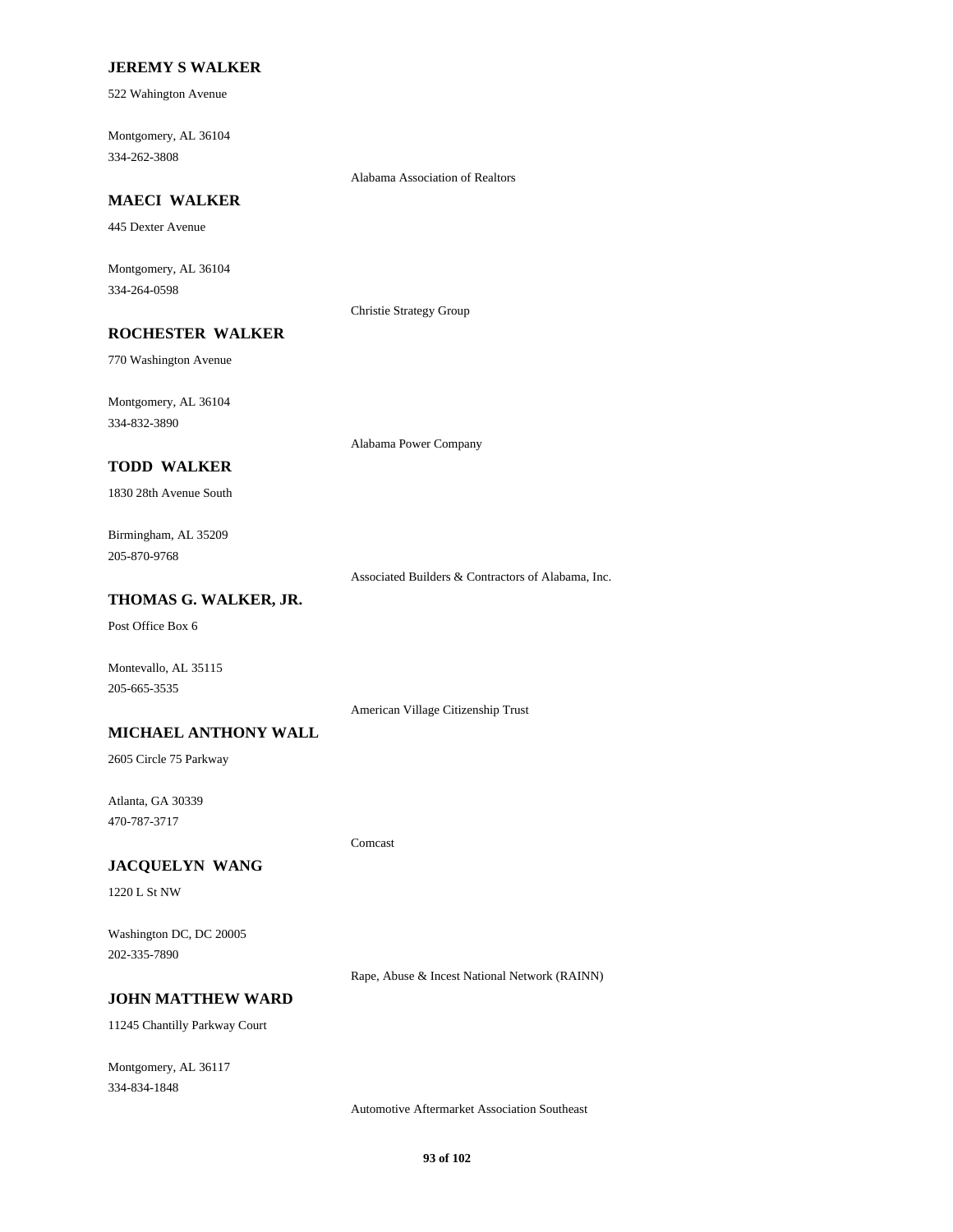## **MICHAEL D. WARD**

225 Church Street

Huntsville, AL 35801 256-535-2030

## **PAMELA R. WARE**

770 Washington Ave. Ste. 430

Montgomery, AL 36104 334-832-3826

Alabama Power Company

Chamber of Commerce Huntsville/Madison County

# **MICHELE WAREN**

836 Washington Avenue

Montgomery, AL 36104 334-265-1684

#### Alabama Dental Association

#### **KEITH E. WARREN**

2777 ZELDA RD

MONTGOMERY, AL 36106 334-269-9990

Warren & Company Inc.

## **CLEO WASHINGTON**

770 Washington Avenue, Suite 180

Montgomery, AL 36104 334-834-9050

AT&T Alabama

#### **LONNIE A WASHINGTON, SR**

1429 2nd Avenue North

Bessermer, AL 35020 205-424-5722

Alabama Real Estate, Insurance & Investments, Co., Inc.

#### **RAYMOND GEORGE WAUGH, JR**

6870 Coltrane Mill Road

Randleman, NC 27317 203-915-1545

Nationwide Mutual Insurance Company

## **MIKE WEEKS**

Post Office Box 56

Montgomery, AL 36101-0056 334-300-3336

> Alabama Concrete Industries Association Alabama Pawnbrokers Association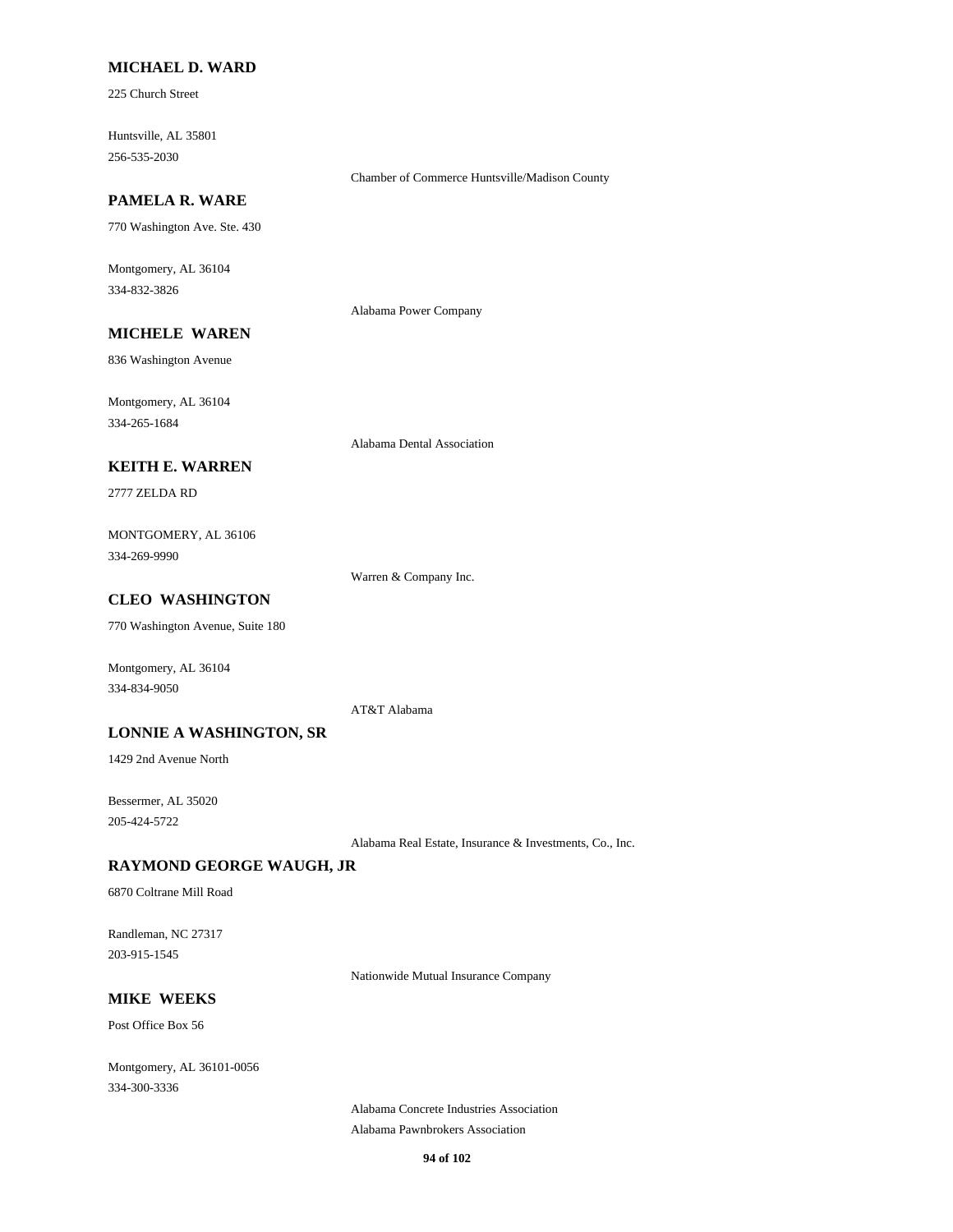Alabama Propane Gas Association America's Health Insurance Plans American Council of Life Insurers Association of Alabama Cemeteries Inc. Association of Alabama Life Insurance Companies Warren & Company Inc.

#### **ANNE ALLEN WELDEN**

1901 Sixth Avenue North

Birmingham, AL 35203 917-476-4724

Alabama Criminal Defense Lawyers Association Blue Cross & Blue Shield of Alabama Children's Hospital of Alabama dba Children's of Alabama DaVita, Inc. Dish Network DraftKings, Inc FanDuel, Inc. Human Rights Campaign Regions Financial Corporation Rural Urgent Care, LLC Scholarships for Kids, Inc. Self Storage Association UAB Health System Vital Smiles Alabama, P.C.

#### **ALAN WEST**

1101 Pennsylvania Ave, NW

Washington, DC 20004 202-879-6805

#### **DONNA WEST**

P.O. Box 4177

Montgomery, AL 36103-4177 334-834-9790

#### **MICAH WEST**

400 Washington Avenue

Montgomery, AL 36104 334-956-8200

#### **DAVIS BLAKE WESTBROOK**

22 Inverness Center Pkwy, Suite 200

Birmingham, AL 35242 205-437-2164

League of Southeastern Credit Unions

Citigroup Washington, Inc.

Alabama Education Association

SPLC Action Fund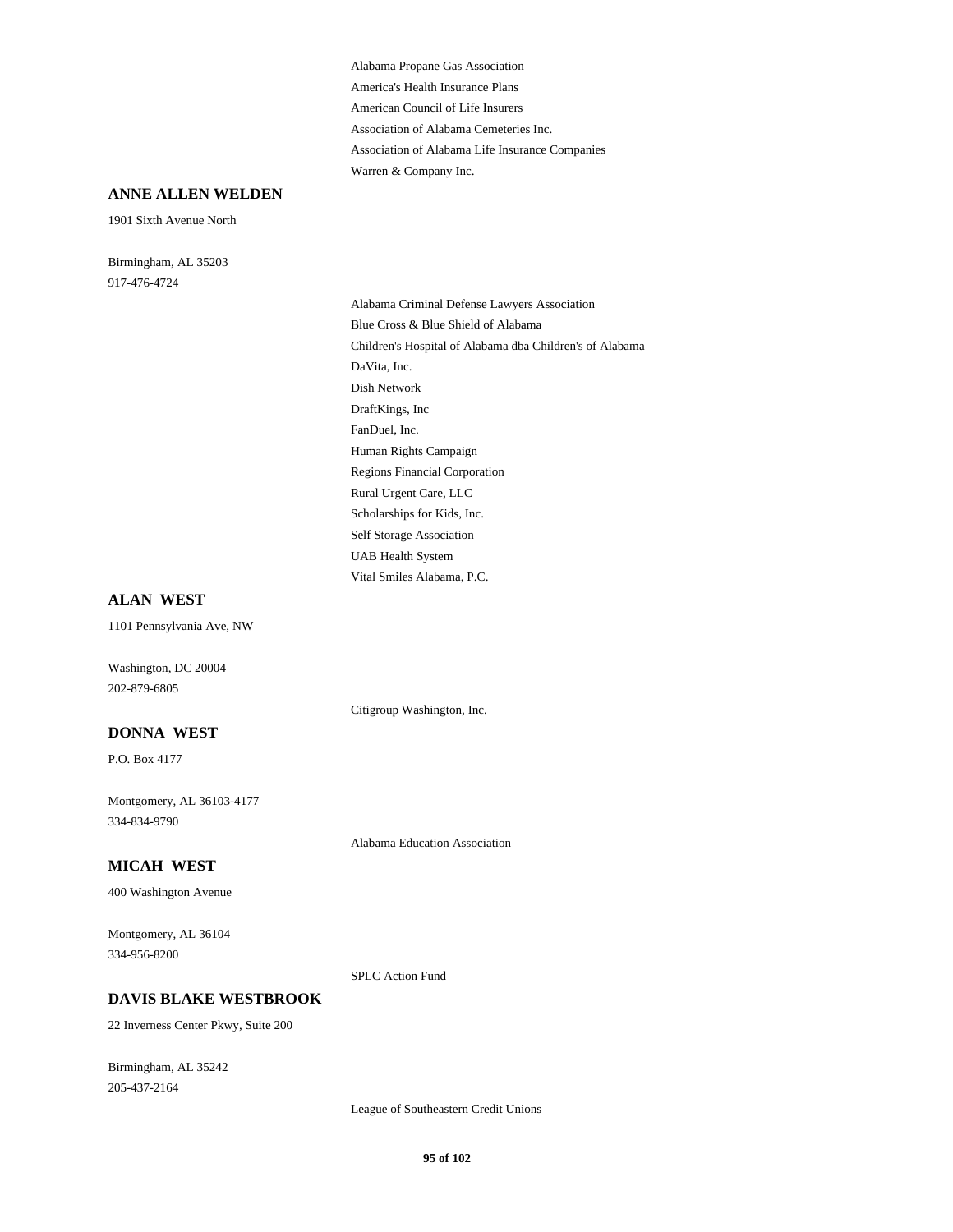## **MARGARET WHATLEY**

770 Washington Ave

Montgomery, AL 36104 334-272-8781

Alabama Hospital Association

#### **FREDRICK WHEELER**

8405 Sterling Dr

Mobile, AL 36695 251-610-9067

Dixie ABATE

# **SHARON WHEELER**

731 Ryefield Road

Montgomery, AL 36117 205-379-8065

Alzheimer's Association

#### **JENNIFER GAIL WHISENANT**

2101 Providence Park

Birmingham, AL 35242 205-980-0540

Birmingham Automobile Dealers Association

# **RICHARD C. WHITAKER**

2 N. Jackson Street, Suite 305

Montgomery, AL 36104 334-261-2000

Medical Association of the State of Alabama

## **JARROD JOEL WHITE**

P.O. Box 2906

Mobile, AL 36652 251-415-7300

> Chevron U.S.A., Inc. and its Affiliates Keep Mobile Growing

## **DONNA W. WILHELM**

Post Office Box 7957

Mobile, AL 36670 251-504-7353

Mercy LIFE of Alabama

## **RANDY V. WILHELM**

2350 Montevallo Road

Birmingham, AL 35223 205-837-3736

Kemp Management Solutions, LLC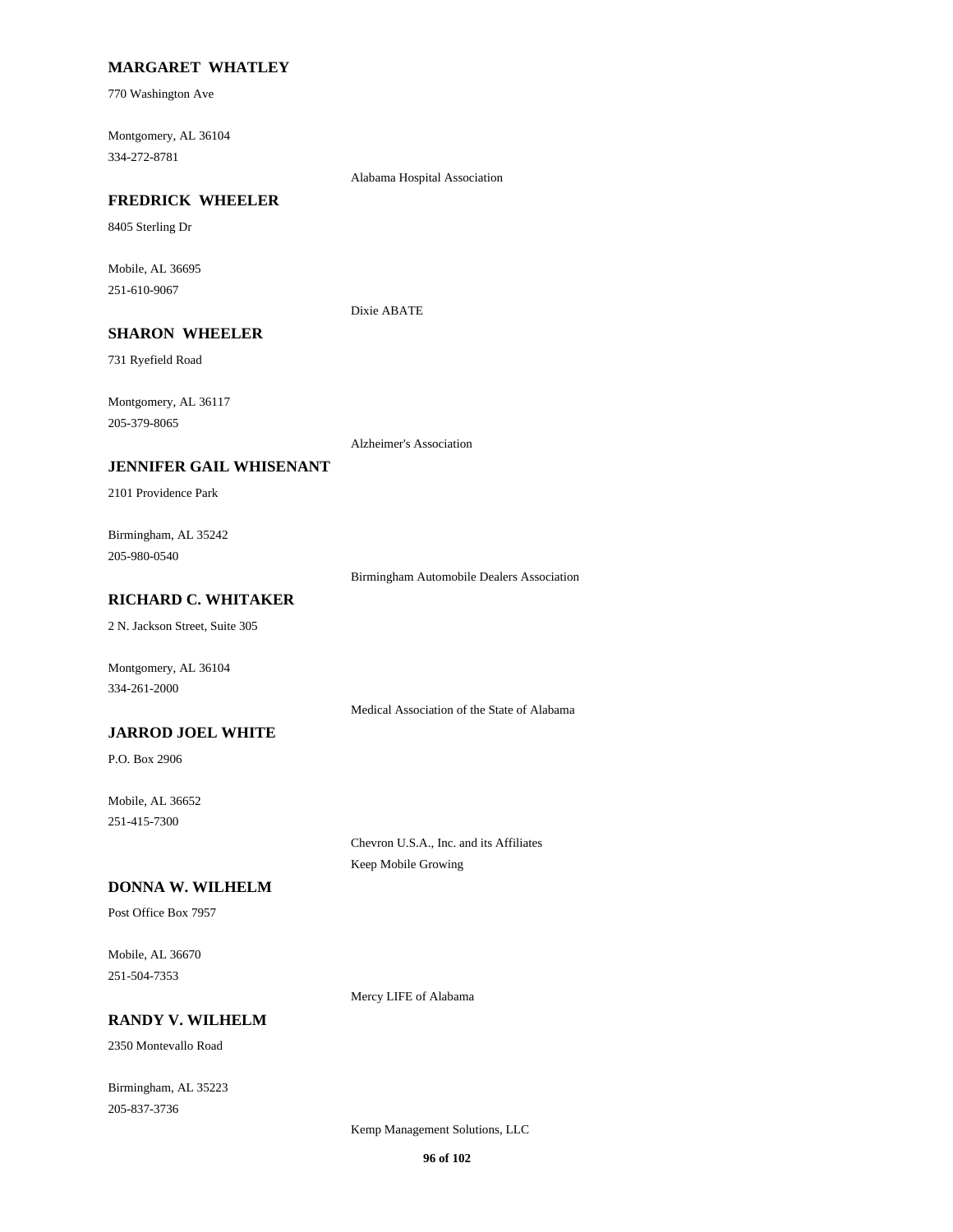#### **MARK D. WILKERSON**

405 South Hull Street

Montgomery, AL 36104 334-265-1500

> Community Utilities of Alabama, Inc Spire Inc. Telecommunications Association of the Southeast

## **GLEN WILKINS**

2090 Lawrenceville-Suwanee Road

Suwanee, GA 30024 770-277-3531

Walmart Inc.

# **JOE B WILKINS**

113 Ridgewood Drive

Daphne, AL 36526 251-979-5346

Columbia Southern Education Group

#### **CHRIS A. WILLIAMS**

6987 Halcyon Park Drive

Montgomery, AL 36117 334-244-4001

Associated General Contractors of America, Inc.

# **JAMES WILLIAMS**

P.O. Box 244014

Montgomery, AL 36124 334-215-2732

Alabama Rural Electric Association of Cooperatives

# **MARK J. WILLIAMS**

453 S. Hull Street

Montgomery, AL 36104 334-269-5117

> Alabama Court Specialists Association Citizens for A Better Alabama Credit Union Coalition of Alabama Eli Lilly and Company H.D.I. Solutions, LLC KEPRO PowerSchool Smart Work Ethics Thriveway Consulting Uniti Fiber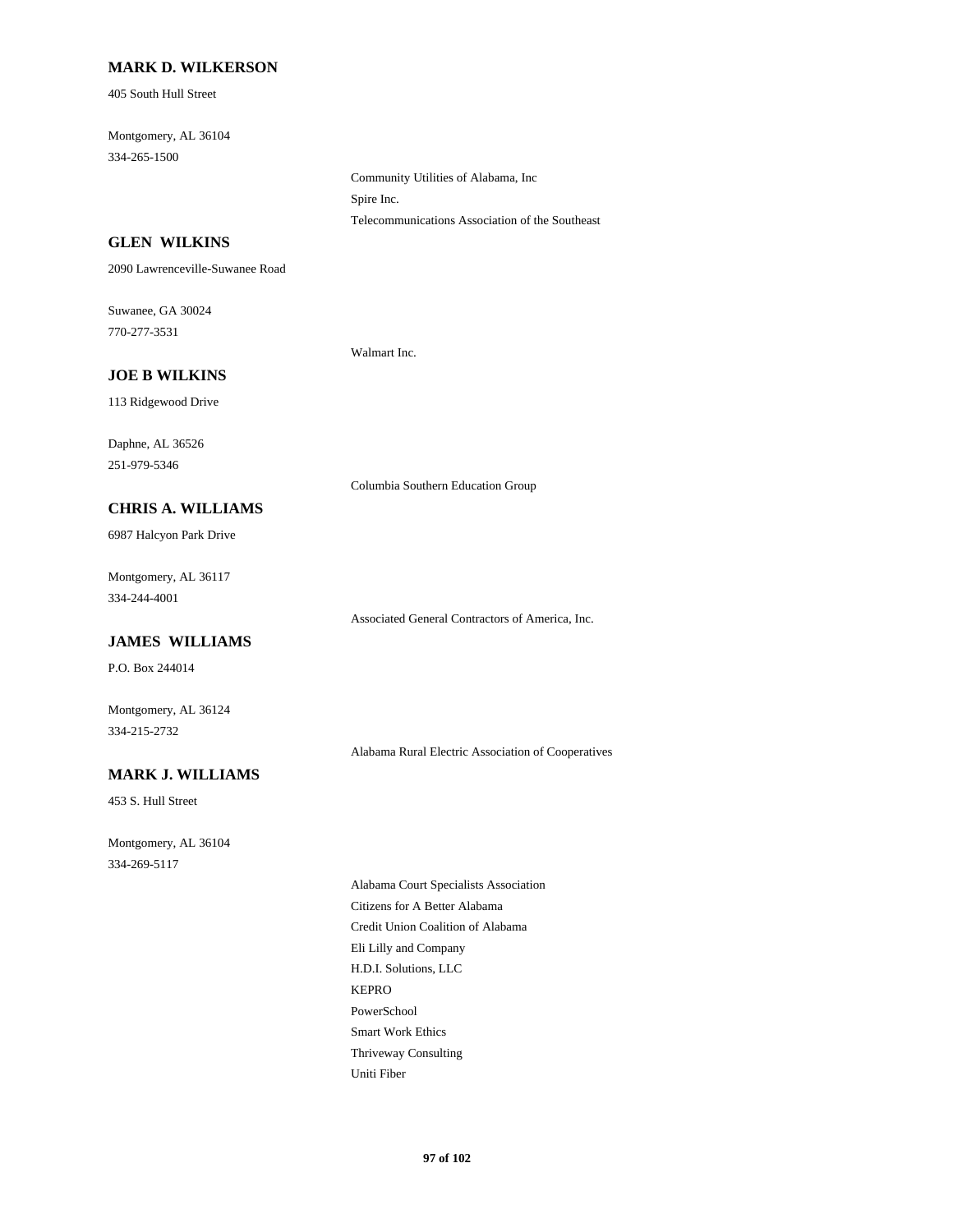#### **MARLENE WILLIAMS**

907 N. Ride

Tallahassee, FL 32303-5132 850-491-1038

General Motors LLC

# **NOLAN WILLIAMS**

3057 County Road 71

Newton, AL 36352 334-797-3455

Alabama School Nutrition Association

# **TAYLOR WILLIAMS**

770 Washington Avenue

Montgomery, AL 36104 334-241-7372

#### **TERRI Q. WILLIAMS**

1884 Data Drive

Hoover, AL 35244 205-215-1332

AT&T Alabama

Power South Energy

# **DONALD E. WILLIAMSON**

500 North East Blvd

Montgomery, AL 36117 334-272-8781

#### **RICHARD S. WILLIS**

Public Affairs Counsel Inc.

Birmingham, AL 35242 205-533-7899

> Black Box Management, LLC Essential Health Group, LLC Sensys Gatso, Inc Smart Schools LLC Stop, LLC

> Alabama Hospital Association

## **MEREDITH BROWN WILLS**

1901 Sixth Avenue North

Birmingham, AL 35203 334-420-0795

> Alabama Criminal Defense Lawyers Association Alabama Land Title Association Blue Cross & Blue Shield of Alabama Children's Hospital of Alabama dba Children's of Alabama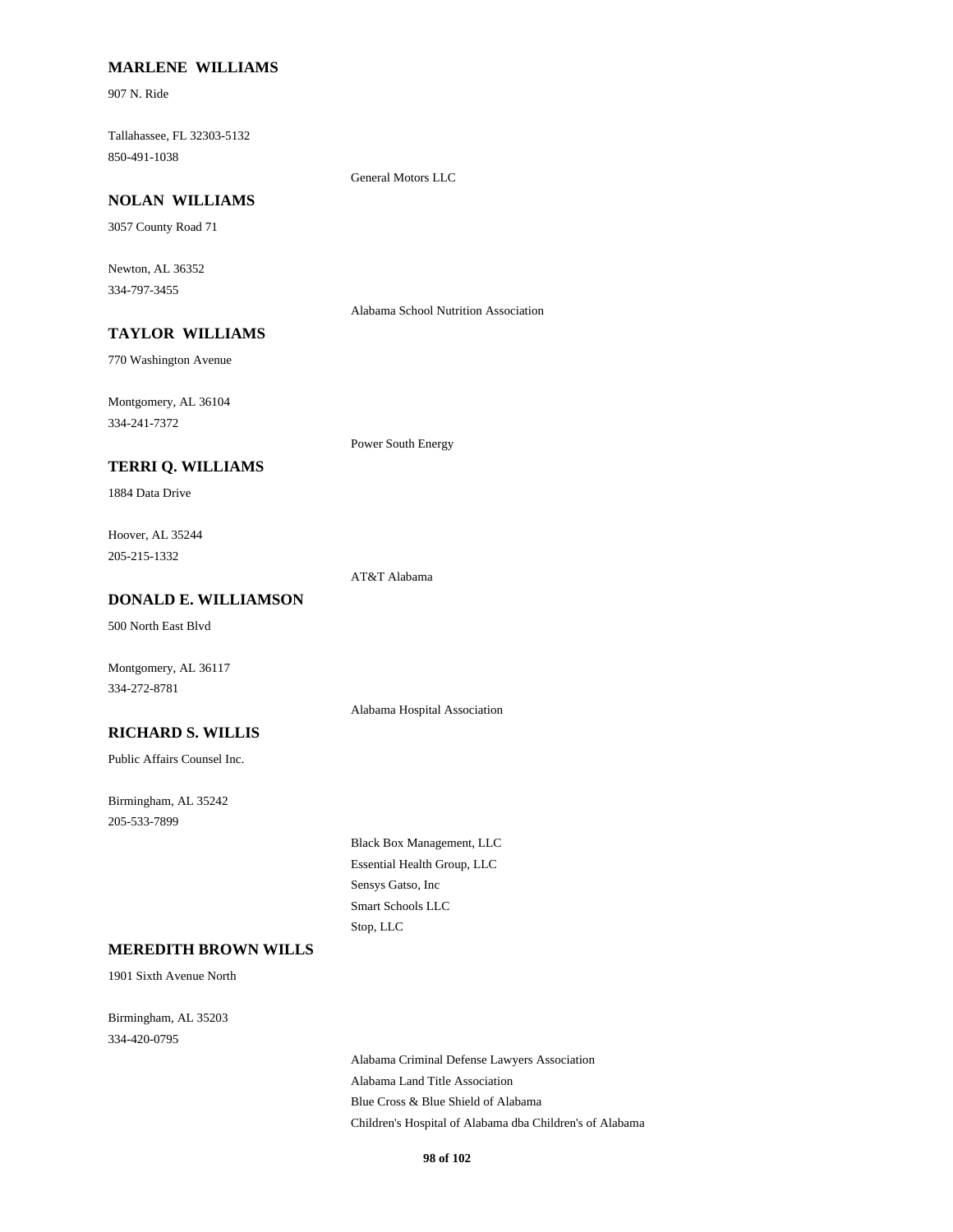DaVita, Inc. Dish Network DraftKings, Inc FanDuel, Inc. Human Rights Campaign McWane, Inc. Regions Financial Corporation Rural Urgent Care, LLC Scholarships for Kids, Inc. Self Storage Association UAB Health System Vital Smiles Alabama, P.C.

#### **PAUL V WILSON**

PO Box 428

Montgomery, AL 36101 334-265-3610

Council for Leaders in Alabama Schools (CLAS)

#### **HERB RAYMOND WINCHES**

1620 Stonewall Drive

Birmingham, AL 35226 205-410-6091

> Alabama Football Coaches Association HRW Consulting

## **STEPHEN WINDOM**

P. O. Box 1949

Montgomery, AL 36102 334-241-0078

Windom, Galliher & Associates

## **Windom , Galliher & Associates**

P. O. Box 850296

Mobile, AL 36685 334-241-0078

> A.M. Sky , LLC Alabama Franchisee Association Alabama Physical Therapy Association Alabama Power Company Alabama State Board of Medical Examiners American Promotional Events, Inc. - East dba TNT Fireworks AT&T Alabama Axcess Financial Services, Inc. Biotechnology Innovation Organization Board of Dental Examiners of Alabama Brookwood Baptist Health Community Choice Financial Corrections Consultants, LLC Downtown Mobile Alliance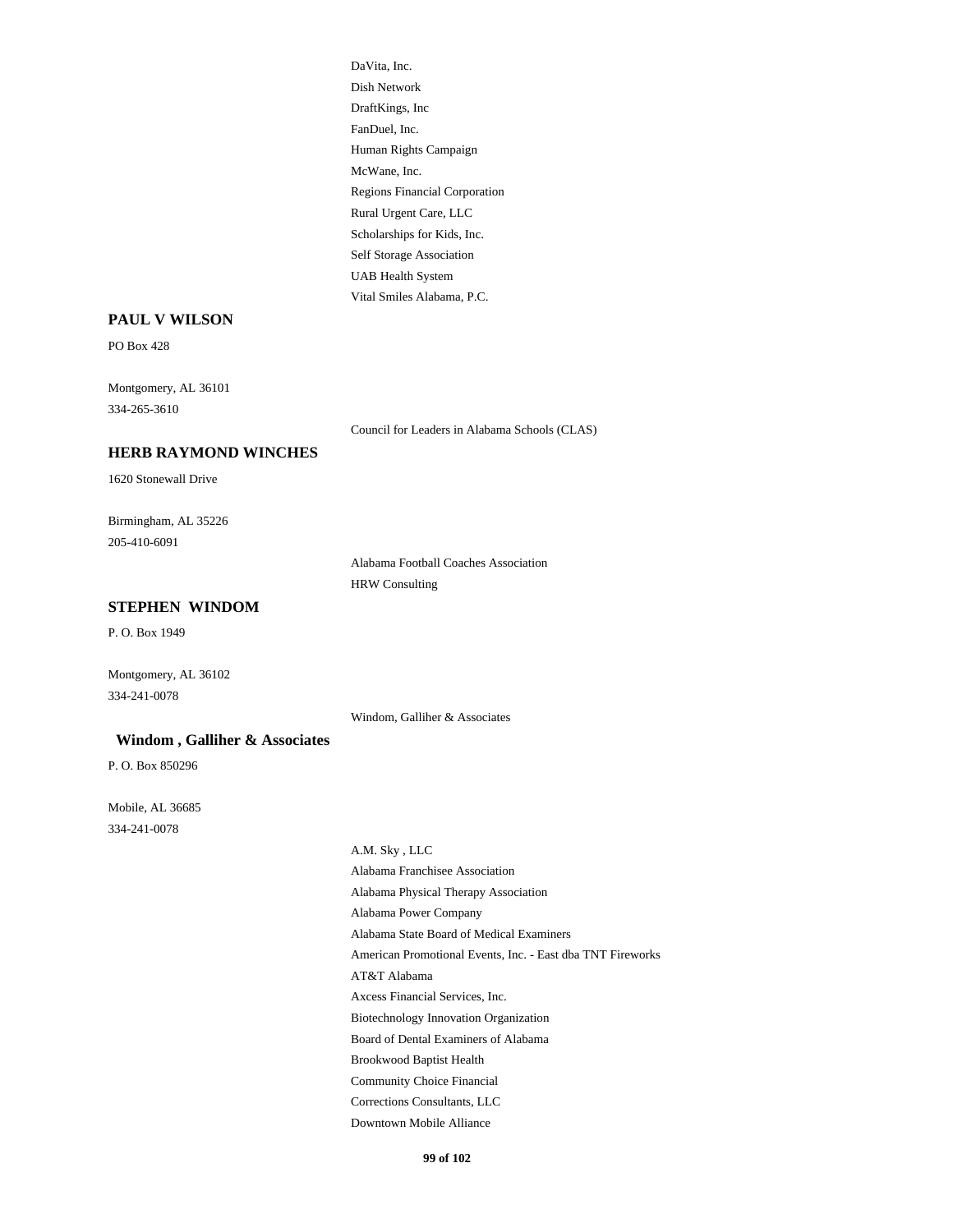Government Revenue Solutions dba Revenue Discovery Systems Great West Financial and GWFS Equities, Inc. Greenwich Biosciences, Inc. Gulf Distributing Co. of Mobile, LLC Hewlett-Packard Enterprise Company Huntsville Hospital Health System Jefferson County Racing Association, Inc. Johnson & Johnson League of Southeastern Credit Unions Mobile Airport Authority Nationwide Mutual Insurance Company New Hope Health, LLC NHS Management LLC On-Line Information Services, Inc. d/b/a AlaCourt Oracle America, Inc Pearson Education, Inc PowerSchool Pure Storage, Inc Russell Lands, Inc. Scientific Games Corporation Securus Technologies, Inc. South University Starsky Robotics State Farm Mutual Automobile Insurance Company, Inc. The Pew Charitable Trusts UAB Health System Uniti Fiber Universal Property and Casualty University of North Alabama Volkert , Inc.

#### **DAVID WISDOM**

1321 Gunter Ave

Guntersville, AL 35976 256-542-7664

> Labyrinth Partners, LLC O.W. Long & Associates LLC Young Alabama Inc.

# **STEPHEN KARL WOERNER**

P.O. Box 4576

Montgomery, AL 36103-4576 334-213-2410

Voices for Alabama's Children

#### **Women's Resource Group**

1348 Magnolia Curve

Montgomery, AL 36106 334-315-8003

Planned Parenthood Southeast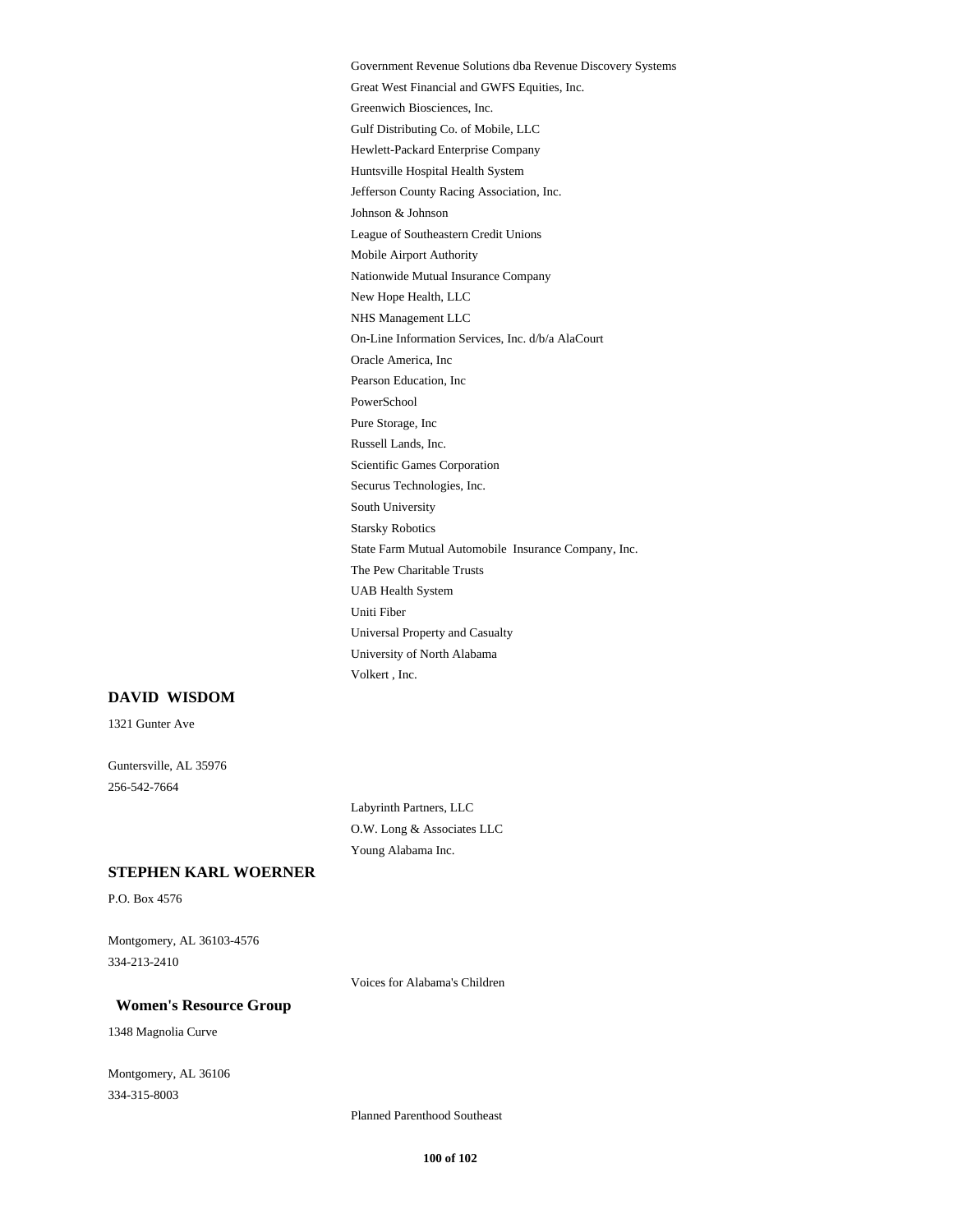## **ALAN H. WOOD**

P O Box 1131

Trussville, AL 35173 205-514-1136

Liberty Dental Plan Corporation

# **SARA WOOD**

400 Washington Ave

Montgomery, AL 36104 334-956-8200

SPLC Action Fund

# **LISA A. WOODARD**

534 Adams Avenue

Montgomery, AL 36104 334-262-0034

School Superintendents of Alabama (SSA)

# **GREGORY D. WREN**

7050 Fain Park Drive, Suite 15

Montgomery, AL 36117 334-395-0123

> Cornerstone Holding Company, Inc. Wren and Associates, LLC

# **YAMANDA FAY WRIGHT**

355 Boylston Street

Boston, MA 02116 832-474-3986

Community Resources for Justice

## **SARA MICHELLE ZAMPIERIN**

400 Washington Ave

Montgomery, AL 36104 334-956-8200

SPLC Action Fund

# **TRACE ZARR**

2 N. Jackson Street, Suite 305

Montgomery, AL 36104 334-261-2000

Medical Association of the State of Alabama